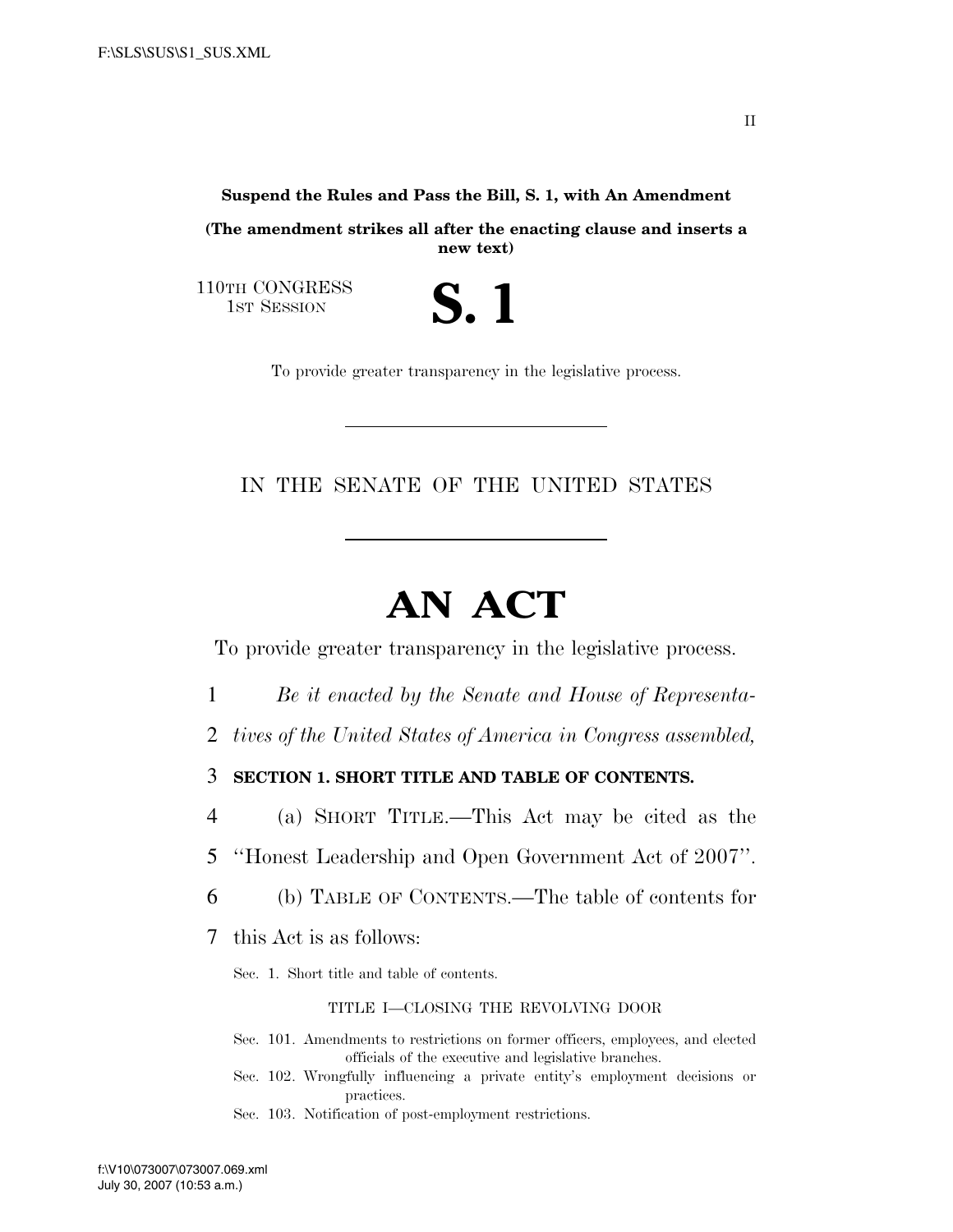- Sec. 104. Exception to restrictions on former officers, employees, and elected officials of the executive and legislative branch.
- Sec. 105. Effective date.

### TITLE II—FULL PUBLIC DISCLOSURE OF LOBBYING

- Sec. 201. Quarterly filing of lobbying disclosure reports.
- Sec. 202. Additional disclosure.
- Sec. 203. Semiannual reports on certain contributions.
- Sec. 204. Disclosure of bundled contributions.
- Sec. 205. Electronic filing of lobbying disclosure reports.
- Sec. 206. Prohibition on provision of gifts or travel by registered lobbyists to Members of Congress and to congressional employees.
- Sec. 207. Disclosure of lobbying activities by certain coalitions and associations.
- Sec. 208. Disclosure by registered lobbyists of past executive branch and congressional employment.
- Sec. 209. Public availability of lobbying disclosure information; maintenance of information.
- Sec. 210. Disclosure of enforcement for noncompliance.
- Sec. 211. Increased civil and criminal penalties for failure to comply with lobbying disclosure requirements.
- Sec. 212. Electronic filing and public database for lobbyists for foreign governments.
- Sec. 213. Comptroller General audit and annual report.
- Sec. 214. Sense of Congress.
- Sec. 215. Effective date.

### TITLE III—MATTERS RELATING TO THE HOUSE OF REPRESENTATIVES

- Sec. 301. Disclosure by Members and staff of employment negotiations.
- Sec. 302. Prohibition on lobbying contacts with spouse of Member who is a registered lobbyist.
- Sec. 303. Treatment of firms and other businesses whose members serve as House committee consultants.
- Sec. 304. Posting of travel and financial disclosure reports on public website of Clerk of the House of Representatives.
- Sec. 305. Prohibiting participation in lobbyist-sponsored events during political conventions.
- Sec. 306. Exercise of rulemaking Authority.

### TITLE IV—CONGRESSIONAL PENSION ACCOUNTABILITY

Sec. 401. Loss of pensions accrued during service as a Member of Congress for abusing the public trust.

### TITLE V—SENATE LEGISLATIVE TRANSPARENCY AND ACCOUNTABILITY

#### Subtitle A—Procedural Reform

- Sec. 511. Amendments to rule XXVIII.
- Sec. 512. Notice of objecting to proceeding.
- Sec. 513. Public availability of Senate committee and subcommittee meetings.
- Sec. 514. Amendments and motions to recommit.
- Sec. 515. Sense of the Senate on conference committee protocols.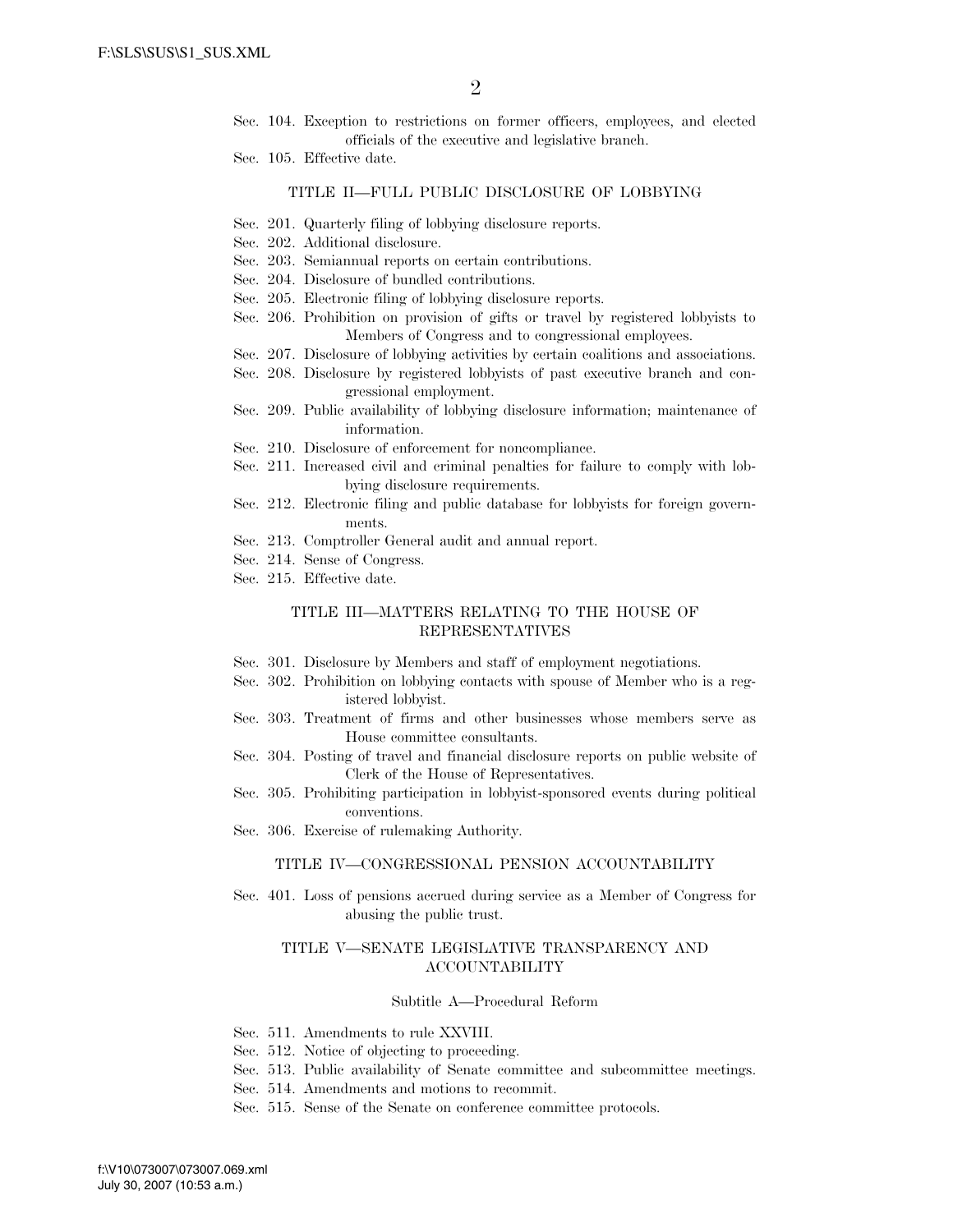#### Subtitle B—Earmark Reform

Sec. 521. Congressionally directed spending.

## Subtitle C—Revolving Door Reform

- Sec. 531. Post-employment restrictions.
- Sec. 532. Disclosure by Members of Congress and staff of employment negotiations.
- Sec. 533. Elimination of floor privileges for former Members, Senate officers, and Speakers of the House who are registered lobbyists or seek financial gain.
- Sec. 534. Influencing hiring decisions.
- Sec. 535. Notification of post-employment restrictions.

### Subtitle D—Gift and Travel Reform

- Sec. 541. Ban on gifts from registered lobbyists and entities that hire registered lobbyists.
- Sec. 542. National party conventions.
- Sec. 543. Proper valuation of tickets to entertainment and sporting events.
- Sec. 544. Restrictions on registered lobbyist participation in travel and disclosure.
- Sec. 545. Free attendance at a constituent event.
- Sec. 546. Senate privately paid travel public website.

#### Subtitle E—Other Reforms

- Sec. 551. Compliance with lobbying disclosure.
- Sec. 552. Prohibit official contact with spouse or immediate family member of Member who is a registered lobbyist.
- Sec. 553. Mandatory Senate ethics training for Members and staff.
- Sec. 554. Annual report by Select Committee on Ethics.
- Sec. 555. Exercise of rulemaking powers.
- Sec. 555. Effective date and general provisions.

#### TITLE VI—PROHIBITED USE OF PRIVATE AIRCRAFT

Sec. 601. Restrictions on Use of Campaign Funds for Flights on Noncommercial Aircraft.

### TITLE VII—MISCELLANEOUS PROVISIONS

- Sec. 701. Sense of the Congress that any applicable restrictions on congressional officials and employees should apply to the executive and judicial branches.
- Sec. 702. Knowing and willful falsification or failure to report.
- Sec. 703. Rule of construction.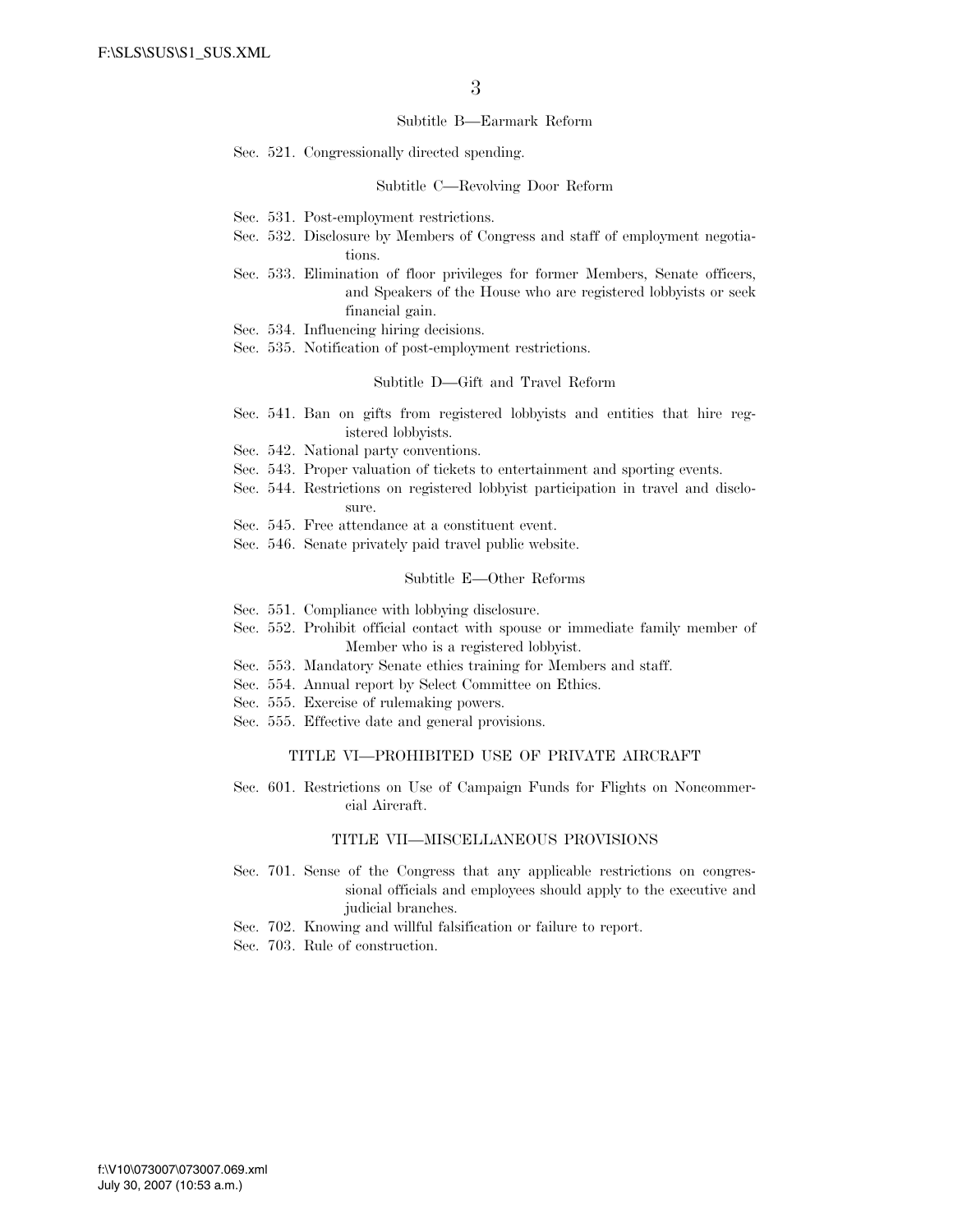# **TITLE I—CLOSING THE REVOLVING DOOR**

**SEC. 101. AMENDMENTS TO RESTRICTIONS ON FORMER OF-**

 **FICERS, EMPLOYEES, AND ELECTED OFFI- CIALS OF THE EXECUTIVE AND LEGISLATIVE BRANCHES.** 

 (a) VERY SENIOR EXECUTIVE PERSONNEL.—The 8 matter after subparagraph  $(C)$  in section  $207(d)(1)$  of title 18, United States Code, is amended by striking ''within 1 year'' and inserting ''within 2 years''.

 (b) RESTRICTIONS ON LOBBYING BY MEMBERS OF CONGRESS AND EMPLOYEES OF CONGRESS.—Subsection (e) of section 207 of title 18, United States Code, is amended—

 (1) by redesignating paragraph (7) as para-graph (9);

 (2) by redesignating paragraphs (2) through (6) as paragraphs (3) through (7), respectively;

 (3) by striking paragraph (1) and inserting the following:

21 "(1) MEMBERS OF CONGRESS AND ELECTED 22 OFFICERS OF THE HOUSE.

23 "(A) SENATORS.—Any person who is a Senator and who, within 2 years after that per-son leaves office, knowingly makes, with the in-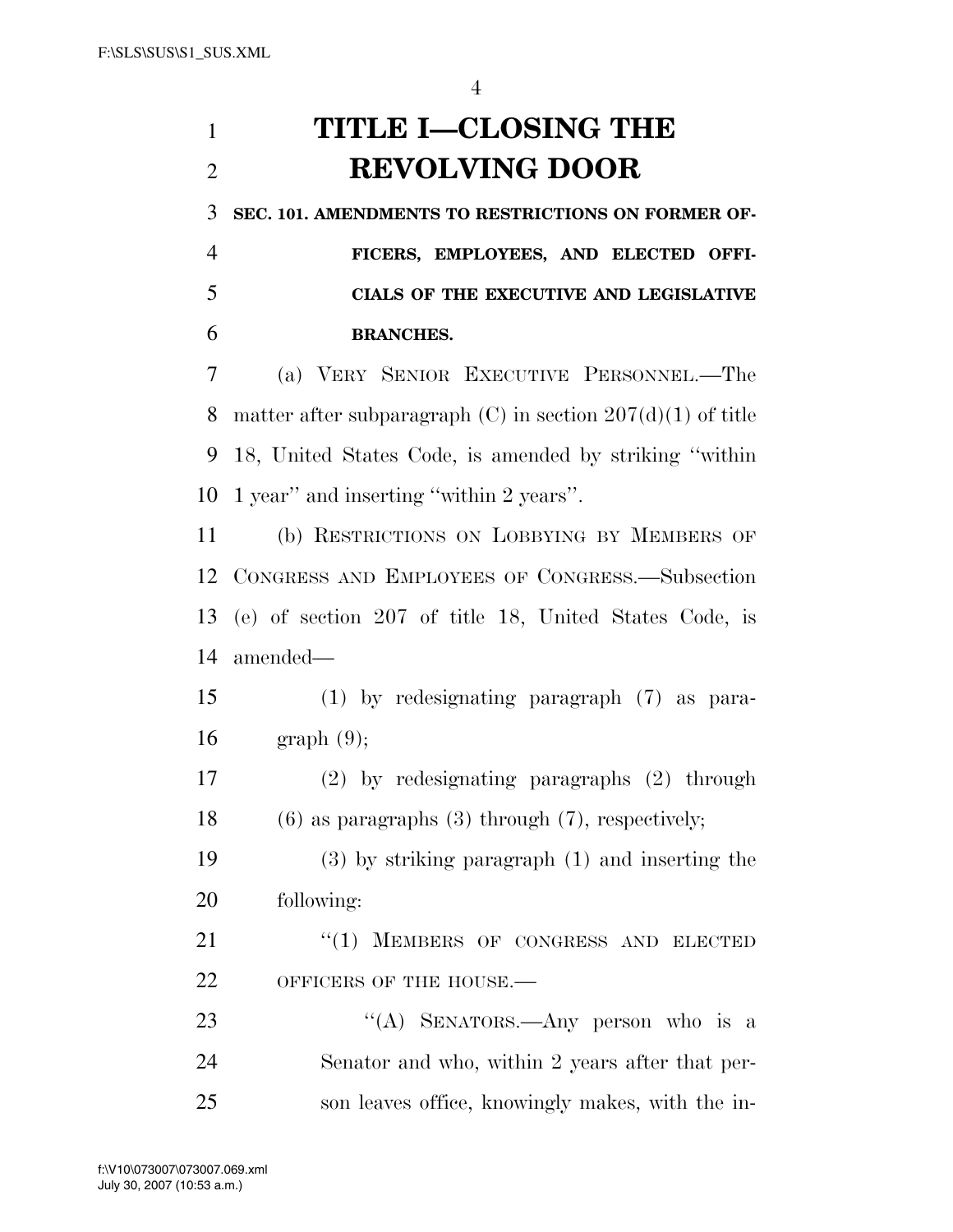1 tent to influence, any communication to or ap- pearance before any Member, officer, or em- ployee of either House of Congress or any em- ployee of any other legislative office of the Con- gress, on behalf of any other person (except the United States) in connection with any matter on which such former Senator seeks action by a Member, officer, or employee of either House of Congress, in his or her official capacity, shall be punished as provided in section 216 of this 11 title.

12 "(B) MEMBERS AND OFFICERS OF THE HOUSE OF REPRESENTATIVES.—(i) Any person who is a Member of the House of Representa- tives or an elected officer of the House of Rep- resentatives and who, within 1 year after that person leaves office, knowingly makes, with the intent to influence, any communication to or appearance before any of the persons described 20 in clause (ii) or (iii), on behalf of any other per- son (except the United States) in connection with any matter on which such former Member of Congress or elected officer seeks action by a Member, officer, or employee of either House of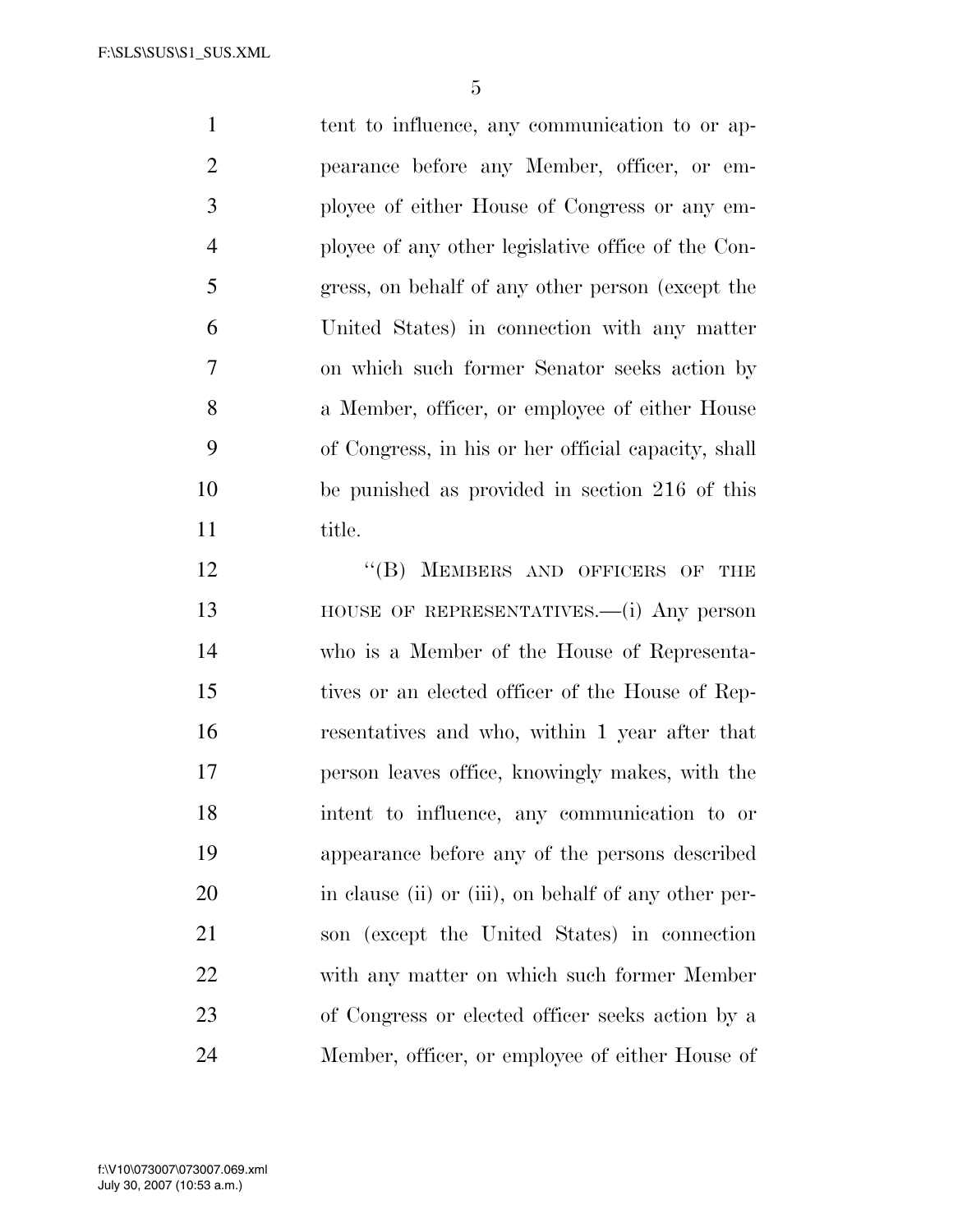| $\mathbf{1}$   | Congress, in his or her official capacity, shall be   |
|----------------|-------------------------------------------------------|
| $\overline{2}$ | punished as provided in section 216 of this title.    |
| 3              | "(ii) The persons referred to in clause (i)           |
| $\overline{4}$ | with respect to appearances or communications         |
| 5              | by a former Member of the House of Rep-               |
| 6              | resentatives are any Member, officer, or em-          |
| 7              | ployee of either House of Congress and any em-        |
| 8              | ployee of any other legislative office of the Con-    |
| 9              | gress.                                                |
| 10             | "(iii) The persons referred to in clause (i)          |
| 11             | with respect to appearances or communications         |
| 12             | by a former elected officer are any Member, of-       |
| 13             | ficer, or employee of the House of Representa-        |
| 14             | tives.                                                |
| 15             | $``(2)$ OFFICERS AND STAFF OF THE SENATE.-            |
| 16             | Any person who is an elected officer of the Senate,   |
| 17             | or an employee of the Senate to whom paragraph        |
| 18             | $(7)(A)$ applies, and who, within 1 year after that   |
| 19             | leaves office or employment, knowingly<br>person      |
| 20             | makes, with the intent to influence, any communica-   |
| 21             | tion to or appearance before any Senator or any offi- |
| 22             | cer or employee of the Senate, on behalf of any other |
| 23             | person (except the United States) in connection with  |
| 24             | any matter on which such former elected officer or    |
| 25             | former employee seeks action by a Senator or an of-   |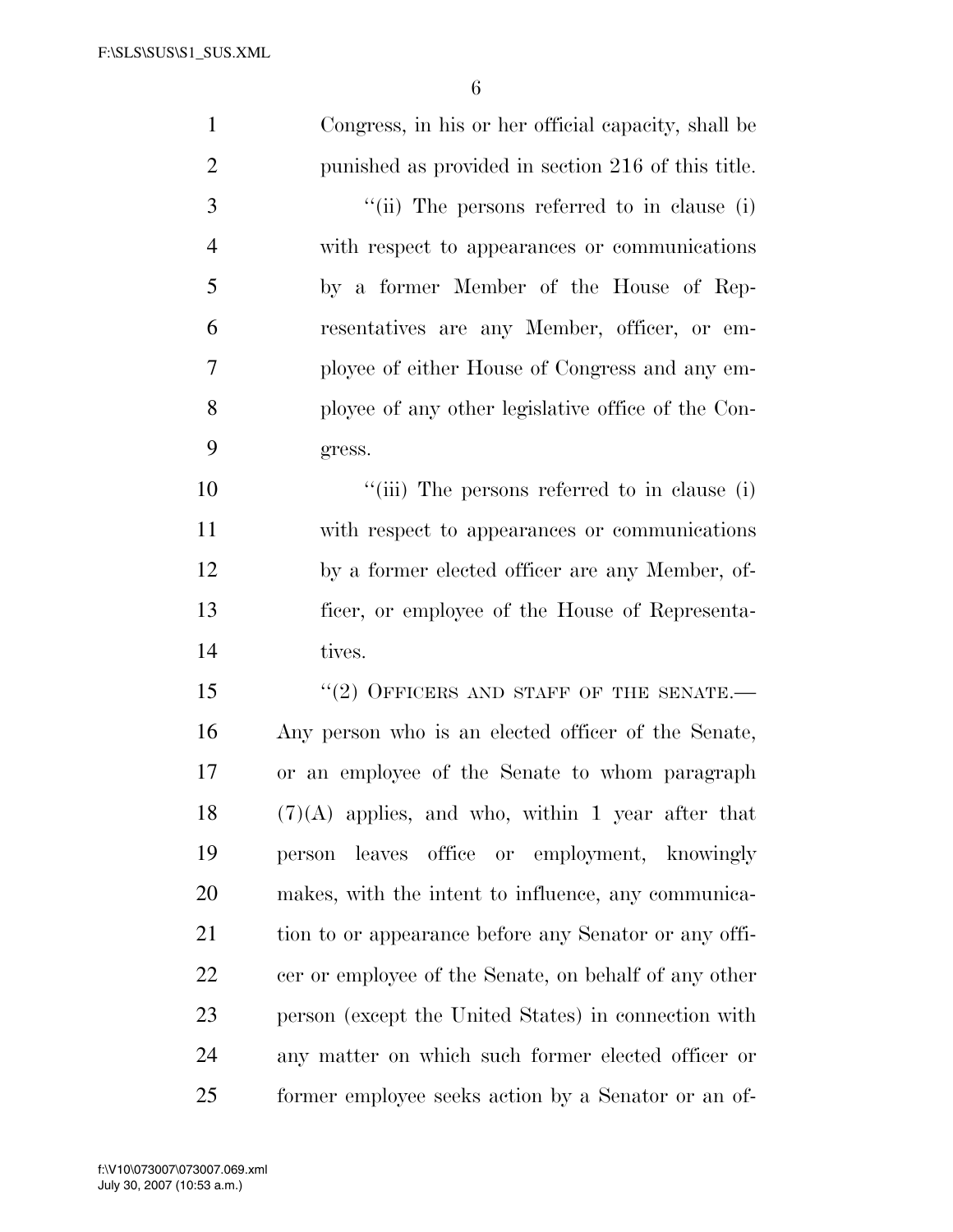| $\mathbf{1}$   | ficer or employee of the Senate, in his or her official |
|----------------|---------------------------------------------------------|
| $\overline{2}$ | capacity, shall be punished as provided in section      |
| 3              | $216$ of this title.";                                  |
| $\overline{4}$ | $(4)$ in paragraph $(3)$ (as redesignated by para-      |
| 5              | $graph (2)$ of this subsection)—                        |
| 6              | $(A)$ in subparagraph $(A)$ , by striking "of a         |
| 7              | Senator or an employee of a Member of the               |
| 8              | House of Representatives" and inserting "of a           |
| 9              | Member of the House of Representatives to               |
| 10             | whom paragraph $(7)(A)$ applies"; and                   |
| 11             | $(B)$ in subparagraph $(B)$ —                           |
| 12             | (i) in clause (i), by striking "Senator                 |
| 13             | or"; and                                                |
| 14             | (ii) in clause (ii), by striking "Senator"              |
| 15             | $\mathbf{or}$ ";                                        |
| 16             | $(5)$ in paragraph $(4)$ (as redesignated by para-      |
| 17             | $graph (2)$ of this subsection)—                        |
| 18             | (A) by striking "committee of Congress"                 |
| 19             | and inserting "committee of the House of Rep-           |
| 20             | resentatives, or an employee of a joint com-            |
| 21             | mittee of the Congress whose pay is disbursed           |
| 22             | by the Clerk of the House of Representatives,           |
| 23             | to whom paragraph $(7)(A)$ applies"; and                |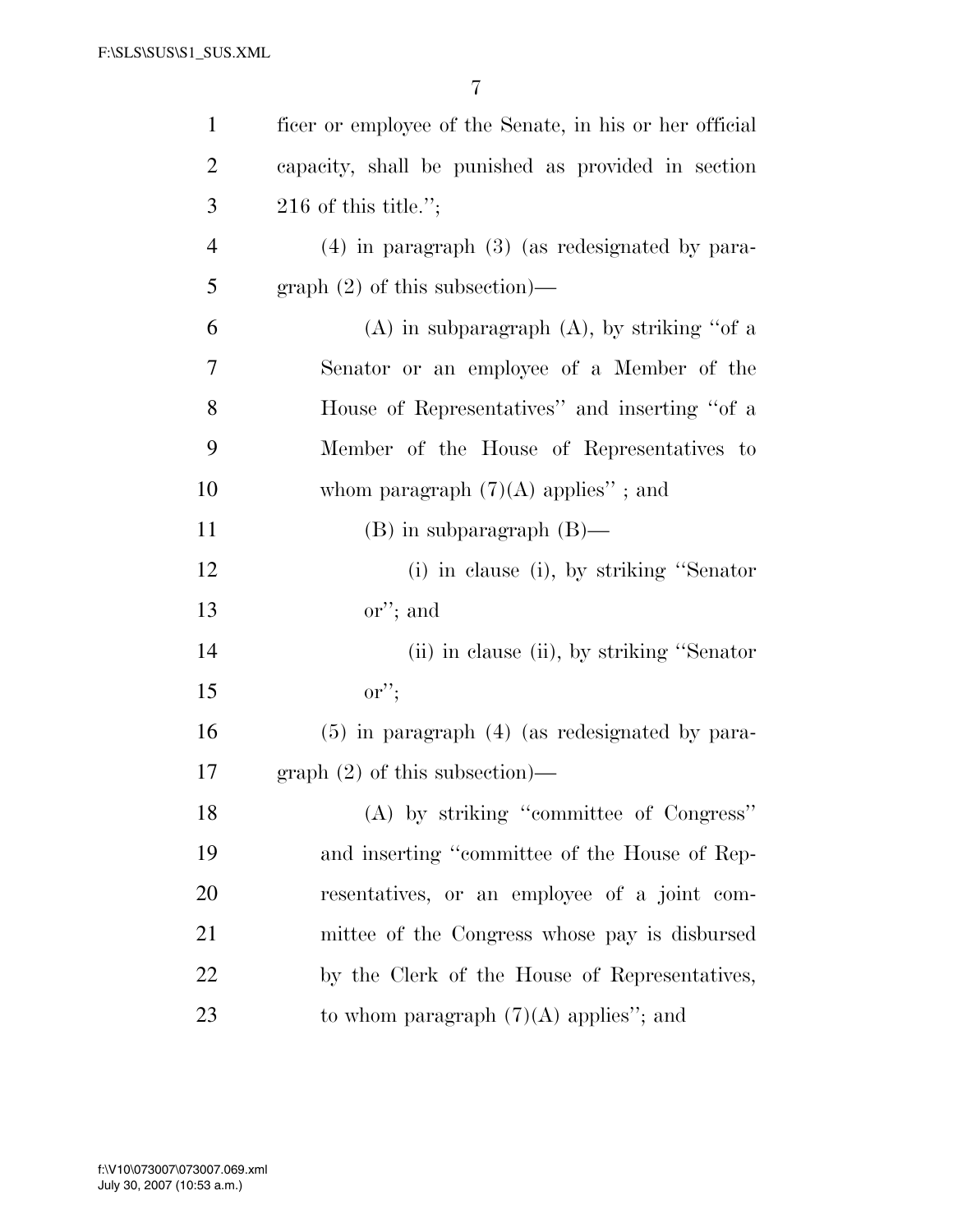| $\mathbf{1}$   | (B) by inserting "or joint committee (as              |
|----------------|-------------------------------------------------------|
| $\overline{2}$ | the case may be)" after "committee" each sub-         |
| 3              | sequent place that term appears;                      |
| $\overline{4}$ | $(6)$ in paragraph $(5)$ (as redesignated by para-    |
| 5              | $graph (2)$ of this subsection)—                      |
| 6              | $(A)$ in subparagraph $(A)$ , by striking "or         |
| $\overline{7}$ | an employee on the leadership staff of the Sen-       |
| 8              | ate" and inserting "to whom paragraph $(7)(A)$        |
| 9              | applies"; and                                         |
| 10             | $(B)$ in subparagraph $(B)$ , by striking "the        |
| 11             | following:" and all that follows through the end      |
| 12             | of clause (ii) and inserting "any Member of the       |
| 13             | leadership of the House of Representatives and        |
| 14             | any employee on the leadership staff of the           |
| 15             | House of Representatives.";                           |
| 16             | $(7)$ in paragraph $(6)(A)$ (as redesignated by       |
| 17             | paragraph (2) of this subsection), by inserting "to   |
| 18             | whom paragraph $(7)(B)$ applies" after "office of the |
| 19             | Congress";                                            |
| 20             | $(8)$ in paragraph $(7)$ (as redesignated by para-    |
| 21             | $graph (2)$ of this subsection)—                      |
| 22             | $(A)$ in subparagraph $(A)$ , by striking "and        |
| 23             | $(4)$ " and inserting " $(4)$ , and $(5)$ "; and      |
| 24             | $(B)$ in subparagraph $(B)$ —                         |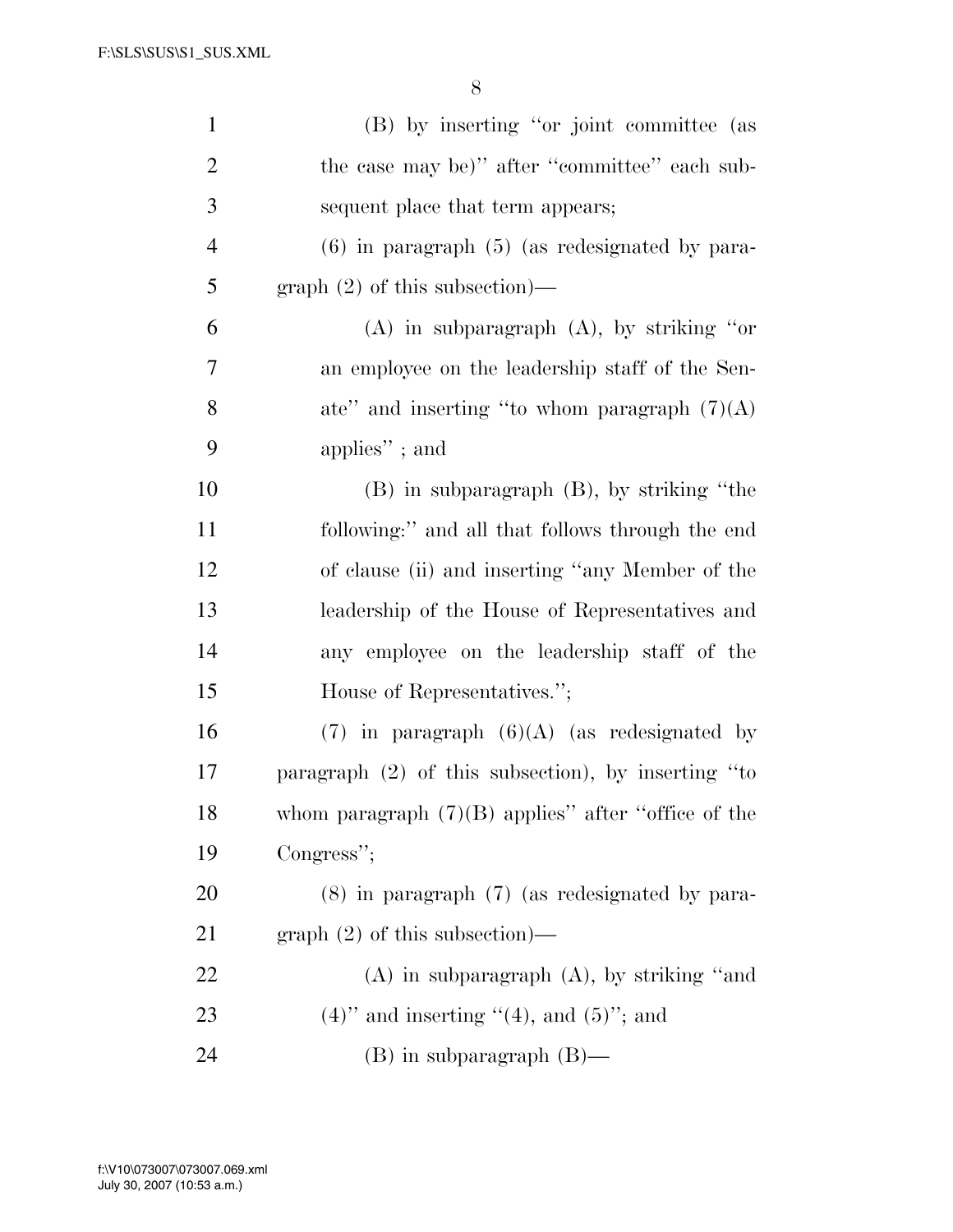F:\SLS\SUS\S1\_SUS.XML

| $\mathbf{1}$   | (i) by striking " $(5)$ " and inserting               |
|----------------|-------------------------------------------------------|
| $\overline{2}$ | $``(6)$ ";                                            |
| 3              | (ii) in subparagraph $(B)$ , by striking              |
| $\overline{4}$ | "(or any comparable adjustment pursuant               |
| 5              | to interim authority of the President)";              |
| 6              | and                                                   |
| 7              | (iii) by striking "level 5 of the Senior"             |
| 8              | Executive Service" and inserting "level IV            |
| 9              | of the Executive Schedule";                           |
| 10             | $(9)$ by inserting after paragraph $(7)$ (as redesig- |
| 11             | nated by paragraph (2) of this subsection) the fol-   |
| 12             | lowing:                                               |
| 13             | "(8) EXCEPTION.—This subsection shall not             |
| 14             | apply to contacts with the staff of the Secretary of  |
| 15             | the Senate or the Clerk of the House of Representa-   |
| 16             | tives regarding compliance with lobbying disclosure   |
| 17             | requirements under the Lobbying Disclosure Act of     |
| 18             | $1995."$ ; and                                        |
| 19             | $(10)$ in paragraph $(9)(G)$ (as redesignated by      |
| 20             | paragraph $(1)$ of this subsection)—                  |
| 21             | (A) by striking "the Copyright Royalty                |
| 22             | Tribunal,"; and                                       |
| 23             | (B) by striking "or $(4)$ " and inserting             |
| 24             | $"(4)$ , or $(5)"$ .                                  |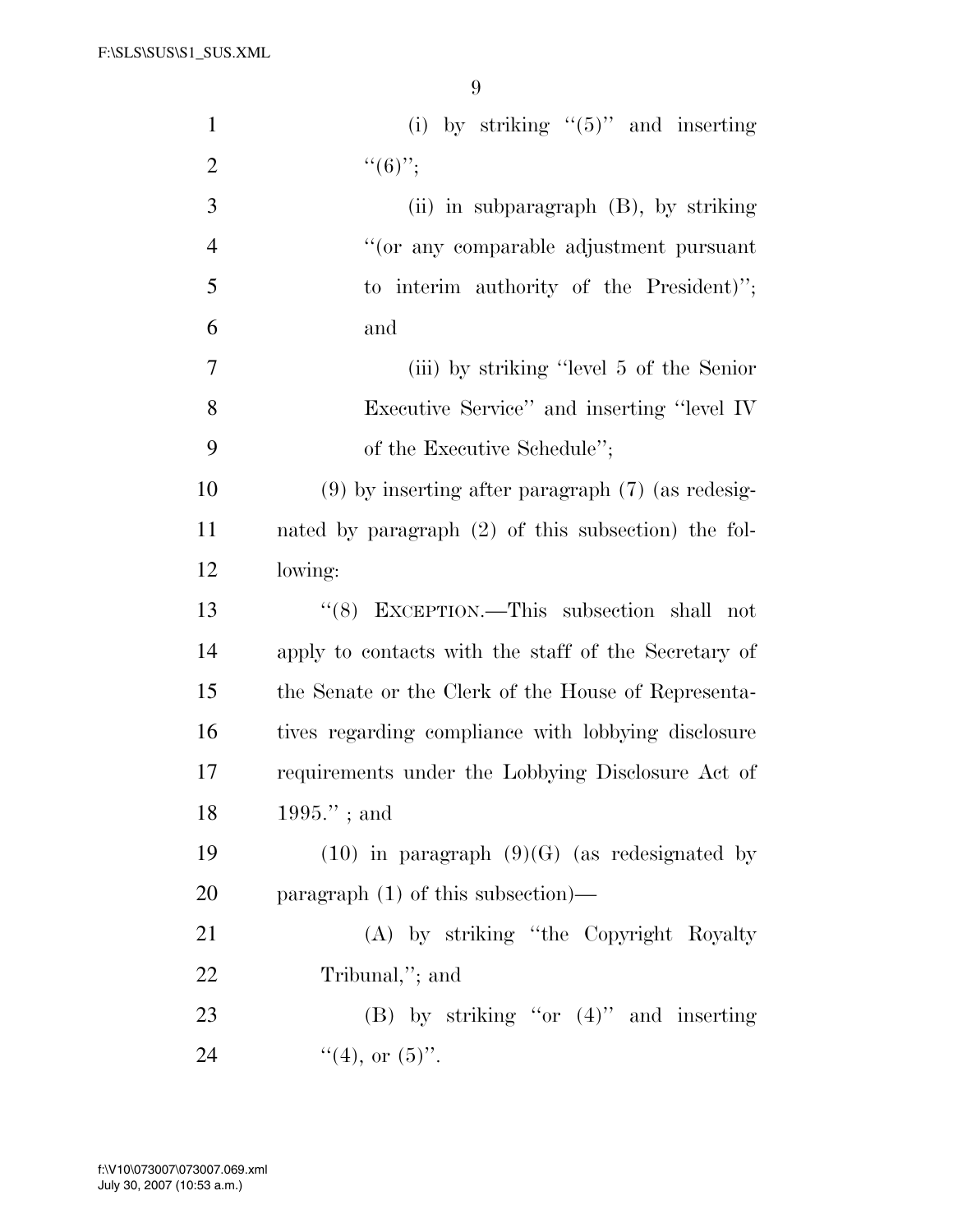# **SEC. 102. WRONGFULLY INFLUENCING A PRIVATE ENTITY'S EMPLOYMENT DECISIONS OR PRACTICES.**  (a) IN GENERAL.—Chapter 11 of title 18, United States Code, is amended by adding at the end the fol- lowing: **''§ 227. Wrongfully influencing a private entity's em- ployment decisions by a Member of Con- gress**  ''Whoever, being a Senator or Representative in, or a Delegate or Resident Commissioner to, the Congress or an employee of either House of Congress, with the intent to influence, solely on the basis of partisan political affili- ation, an employment decision or employment practice of any private entity—

 ''(1) takes or withholds, or offers or threatens to take or withhold, an official act, or

 $\mathcal{L}^{\prime}(2)$  influences, or offers or threatens to influ-ence, the official act of another,

 shall be fined under this title or imprisoned for not more than 15 years, or both, and may be disqualified from hold- ing any office of honor, trust, or profit under the United States.''.

 (b) NO INFERENCE.—Nothing in section 227 of title 18, United States Code, as added by this section, shall be construed to create any inference with respect to wheth-er the activity described in section 227 of title 18, United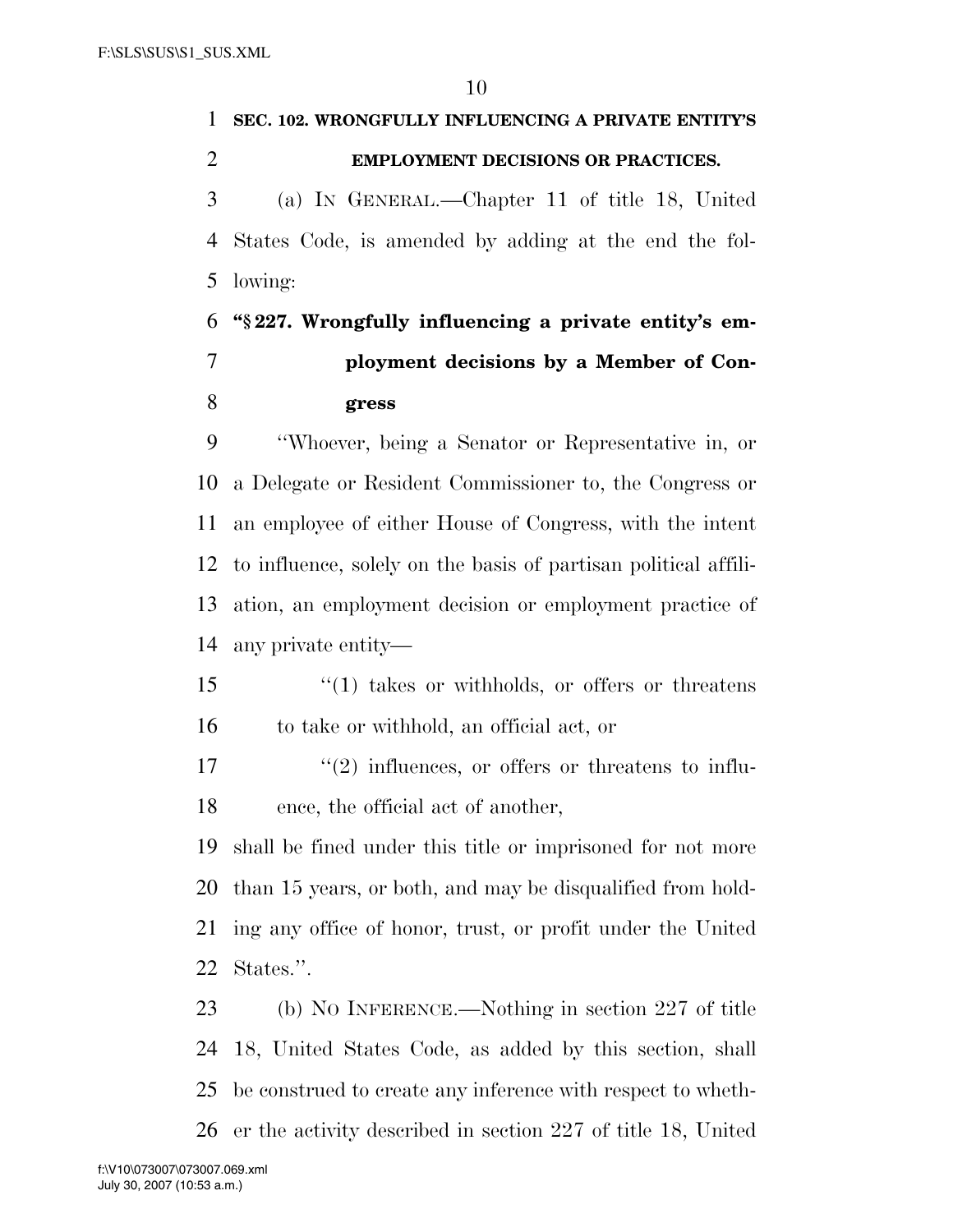States Code, was a criminal or civil offense before the en- actment of this Act, including under section 201(b), 201(c), any of sections 203 through 209, or section 872, of title 18, United States Code.

 (c) CONFORMING AMENDMENT.—The table of sec- tions for chapter 11 of title 18, United States Code, is amended by adding at the end the following:

"227. Wrongfully influencing a private entity's employment decisions by a Member of Congress.''.

# **SEC. 103. NOTIFICATION OF POST-EMPLOYMENT RESTRIC-TIONS.**

 (a) NOTIFICATION OF POST-EMPLOYMENT RESTRIC- TIONS.—After a Member of Congress or an elected officer of either House of Congress leaves office, or after the ter- mination of employment with the House of Representa- tives or the Senate of an employee who is covered under paragraph (2), (3), (4), or (5) of section 207(e) of title 18, United States Code, the Clerk of the House of Rep- resentatives, after consultation with the Committee on Standards of Official Conduct, or the Secretary of the Senate, as the case may be, shall notify the Member, offi- cer, or employee of the beginning and ending date of the prohibitions that apply to the Member, officer, or em-ployee under section 207(e) of that title.

 (b) POSTING ON INTERNET.—The Clerk of the House of Representatives, with respect to notifications under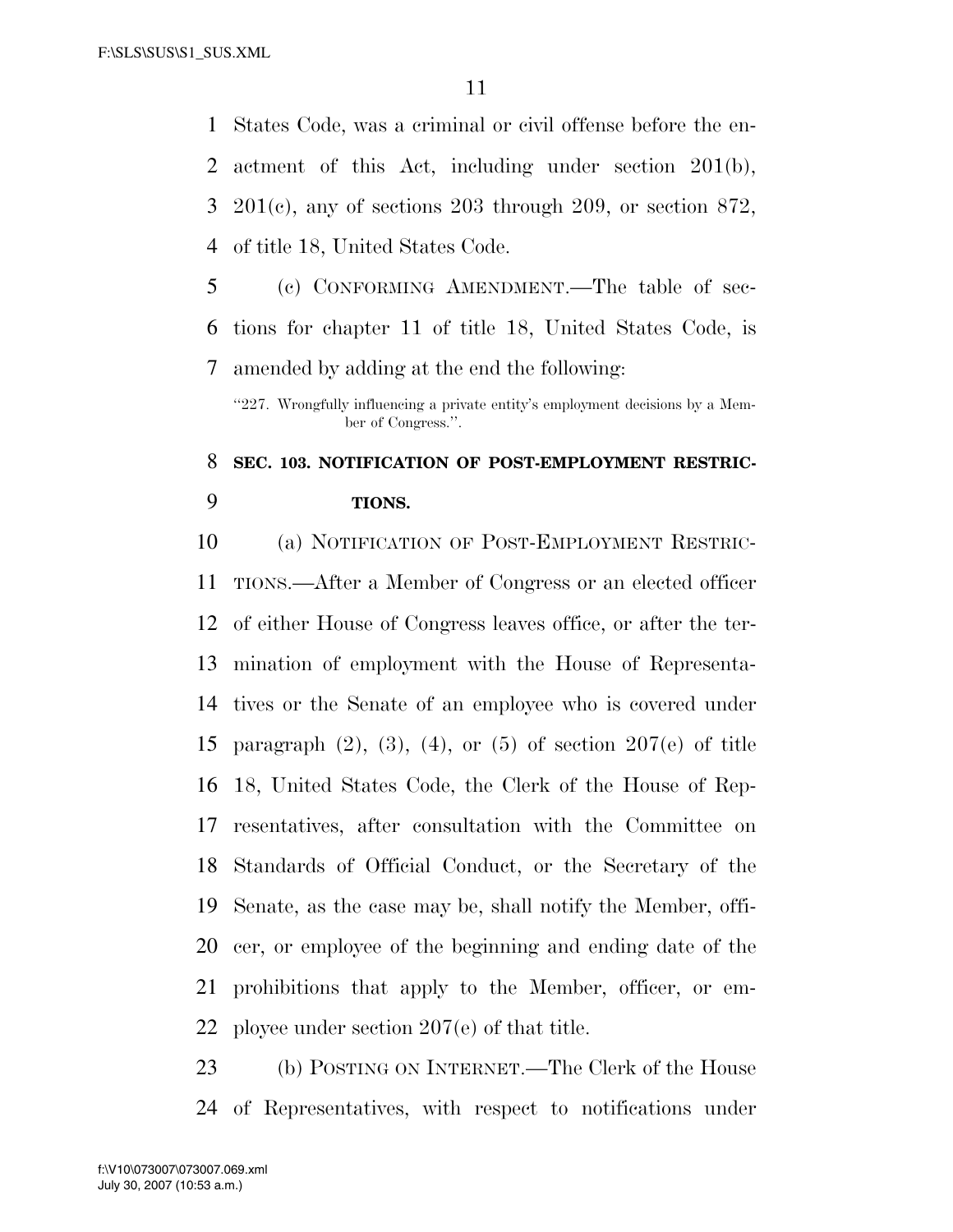F:\SLS\SUS\S1\_SUS.XML

| $\mathbf{1}$   | subsection (a) relating to Members, officers, and employ-                |
|----------------|--------------------------------------------------------------------------|
| 2              | ees of the House, and the Secretary of the Senate, with                  |
| 3              | respect to such notifications relating to Members, officers,             |
| $\overline{4}$ | and employees of the Senate, shall post the information                  |
| 5              | contained in such notifications on the public Internet site              |
| 6              | of the Office of the Clerk or the Secretary of the Senate,               |
| 7              | as the case may be, in a format that, to the extent tech-                |
| 8              | nically practicable, is searchable, sortable, and                        |
| 9              | downloadable.                                                            |
| 10             | SEC. 104. EXCEPTION TO RESTRICTIONS ON FORMER OFFI-                      |
| 11             | CERS, EMPLOYEES, AND ELECTED OFFICIALS                                   |
| 12             | OF<br><b>EXECUTIVE</b><br><b>AND</b><br><b>THE</b><br><b>LEGISLATIVE</b> |
| 13             | <b>BRANCH.</b>                                                           |
|                |                                                                          |
| 14             | (a) IN GENERAL.—Section $207(j)(1)$ of title 18,                         |
| 15             | United States Code, is amended—                                          |
| 16             | (1) by striking "The restrictions" and inserting                         |
| 17             | the following:                                                           |
| 18             | "(A) IN GENERAL.—The restrictions";                                      |
| 19             | $(2)$ by moving the remaining text 2 ems to the                          |
| 20             | right; and                                                               |
| 21             | $(3)$ by adding at the end the following:                                |
| 22             | "(B) TRIBAL ORGANIZATIONS AND INTER-                                     |
| 23             | TRIBAL CONSORTIUMS.—The restrictions<br>con-                             |
| 24             | tained in this section shall not apply to acts au-                       |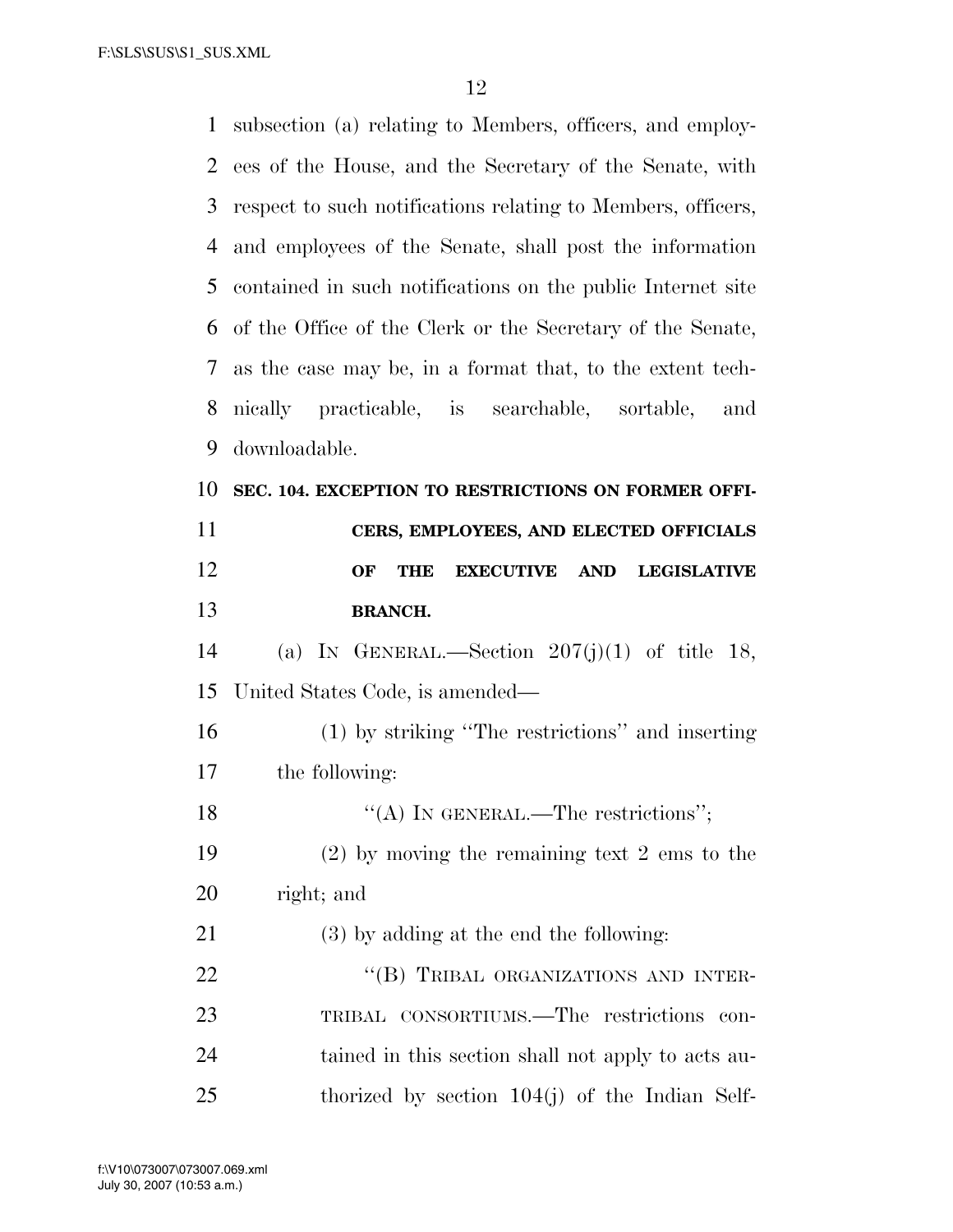| Determination and Education Assistance Act |  |  |
|--------------------------------------------|--|--|
| $(25 \text{ U.S.C. } 450i(j)).$ ".         |  |  |

 (b) CONFORMING AMENDMENT.—Section 104(j) of the Indian Self-Determination and Education Assistance Act (25 U.S.C. 450i(j)) is amended to read as follows:

 ''(j) Anything in sections 205 and 207 of title 18, United States Code, to the contrary notwithstanding—

8 ''(1) an officer or employee of the United States assigned to a tribal organization (as defined in sec- tion 4(l)) or an inter-tribal consortium (as defined in section 501), as authorized under section 3372 of title 5, United States Code, or section 2072 of the Revised Statutes (25 U.S.C. 48) may act as agent or attorney for, and appear on behalf of, such tribal organization or inter-tribal consortium in connection with any matter related to a tribal governmental ac- tivity or Federal Indian program or service pending before any department, agency, court, or commis- sion, including any matter in which the United States is a party or has a direct and substantial in- terest: *Provided*, That such officer or employee must advise in writing the head of the department, agen- cy, court, or commission with which the officer or employee is dealing or appearing on behalf of the tribal organization or inter-tribal consortium of any

July 30, 2007 (10:53 a.m.) f:\V10\073007\073007.069.xml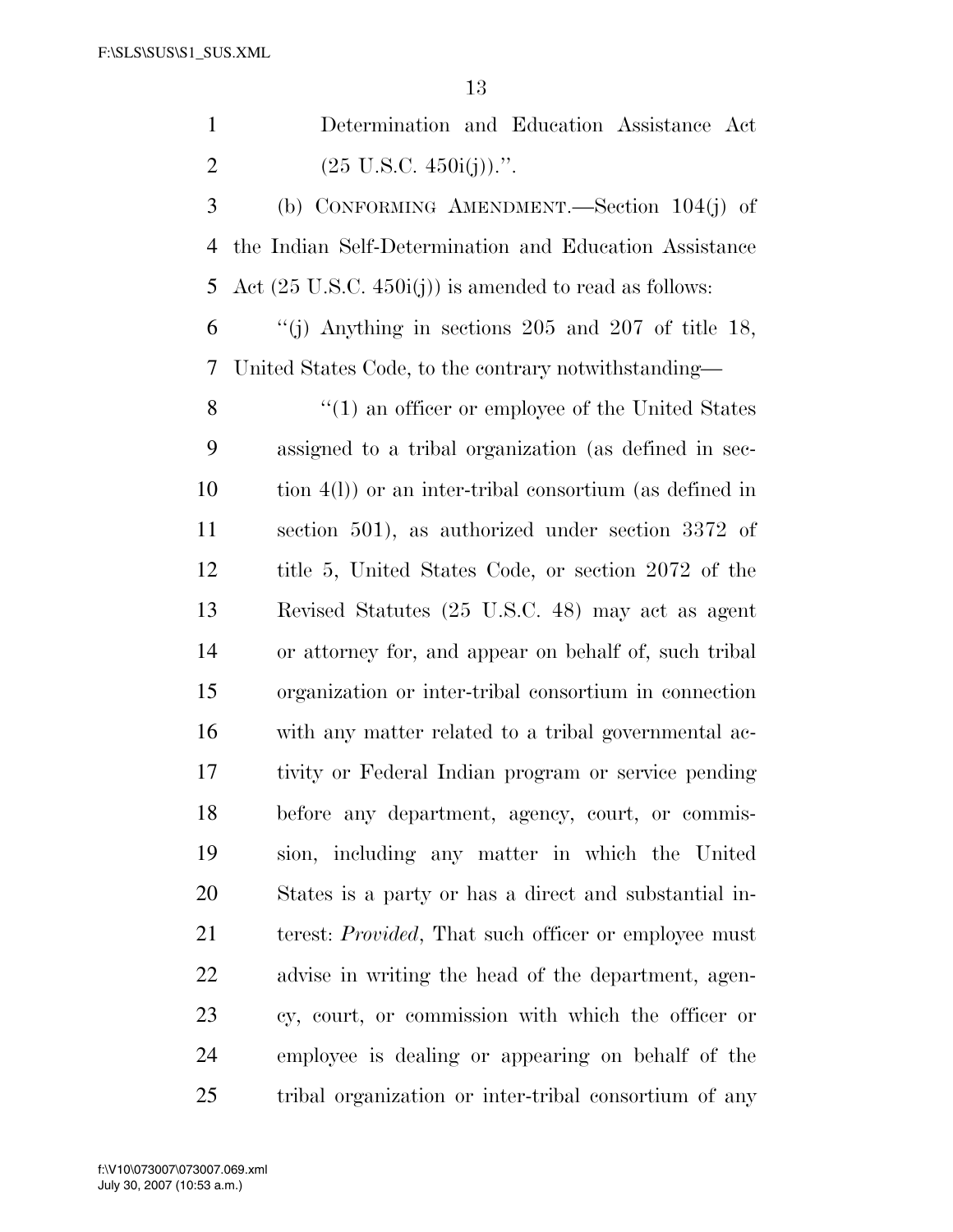personal and substantial involvement with the mat-ter involved; and

 ''(2) a former officer or employee of the United States who is carrying out official duties as an em- ployee or as an elected or appointed official of a trib- al organization (as defined in section 4(l)) or inter- tribal consortium (as defined in section 501) may act as agent or attorney for, and appear on behalf of, such tribal organization or intra-tribal consor- tium in connection with any matter related to a trib- al governmental activity or Federal Indian program or service pending before any department, agency, court, or commission, including any matter in which the United States is a party or has a direct and sub- stantial interest: *Provided,* That such former officer or employee must advise in writing the head of the department, agency, court, or commission with which the former officer or employee is dealing or appearing on behalf of the tribal organization or inter-tribal consortium of any personal and substan- tial involvement the he or she may have had as an officer or employee of the United States in connec-23 tion with the matter involved.".

 (c) EFFECT OF SECTION.—Except as expressly iden-tified in this section and in the amendments made by this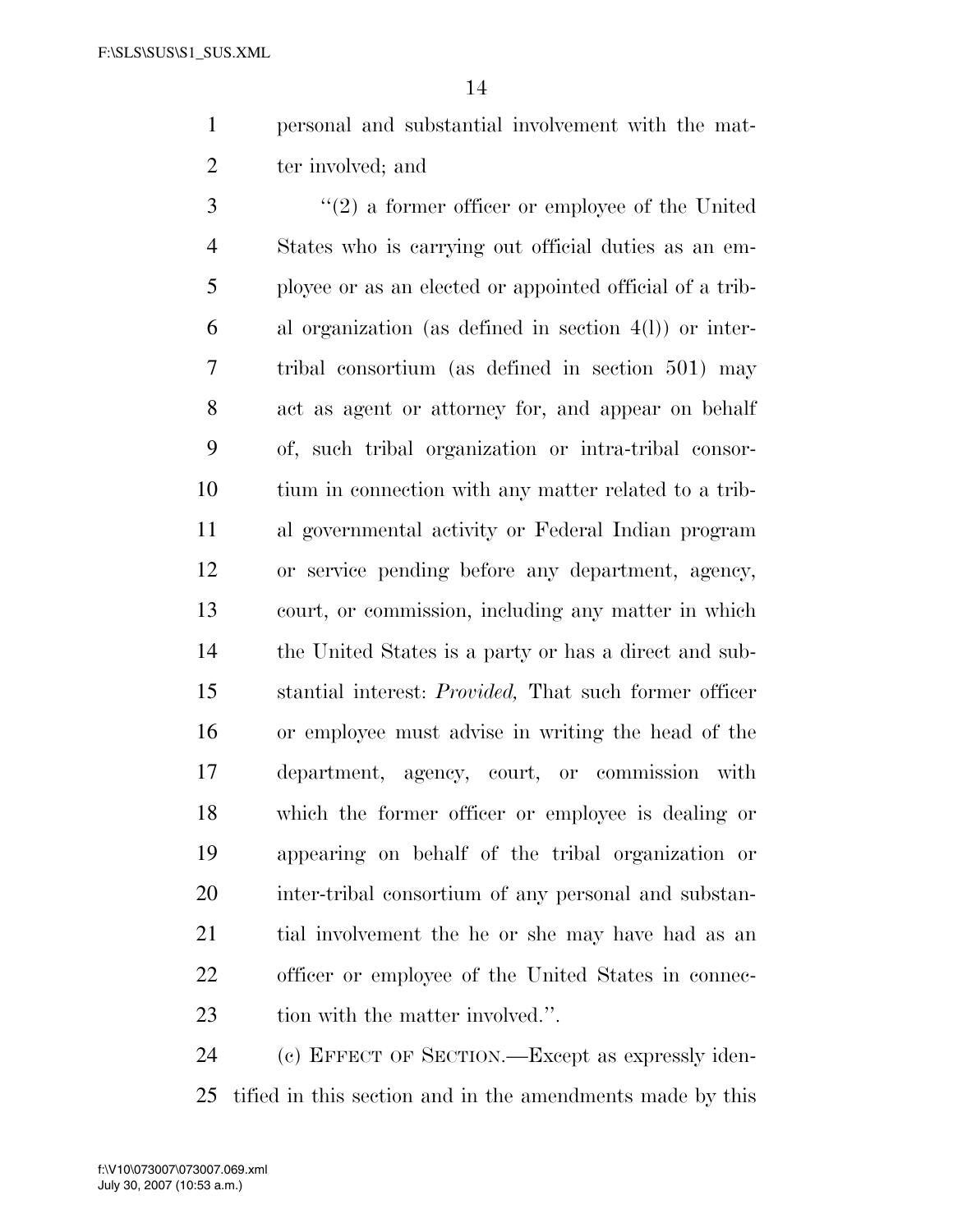section, nothing in this section or the amendments made by this section affects any other provision of law.

## **SEC. 105. EFFECTIVE DATE.**

 (a) SECTION 101.—The amendments made by section 101 shall apply to individuals who leave Federal office or employment to which such amendments apply on or after the date of adjournment of the first session of the 110th Congress sine die or December 31, 2007, whichever date is earlier.

 (b) SECTION 102.—The amendments made by sec- tion 102 shall take effect on the date of the enactment of this Act.

(c) SECTION 103.—

 (1) NOTIFICATION OF POST-EMPLOYMENT RE- STRICTIONS.—Subsection (a) of section 103 shall take effect on the 60th day after the date of the en-actment of this Act.

 (2) POSTING OF INFORMATION.—Subsection (b) of section 103 shall take effect January 1, 2008, ex- cept that the Secretary of the Senate and the Clerk of the House of Representatives shall post the infor- mation contained in notifications required by that subsection that are made on or after the effective date provided under paragraph (1) of this sub-section.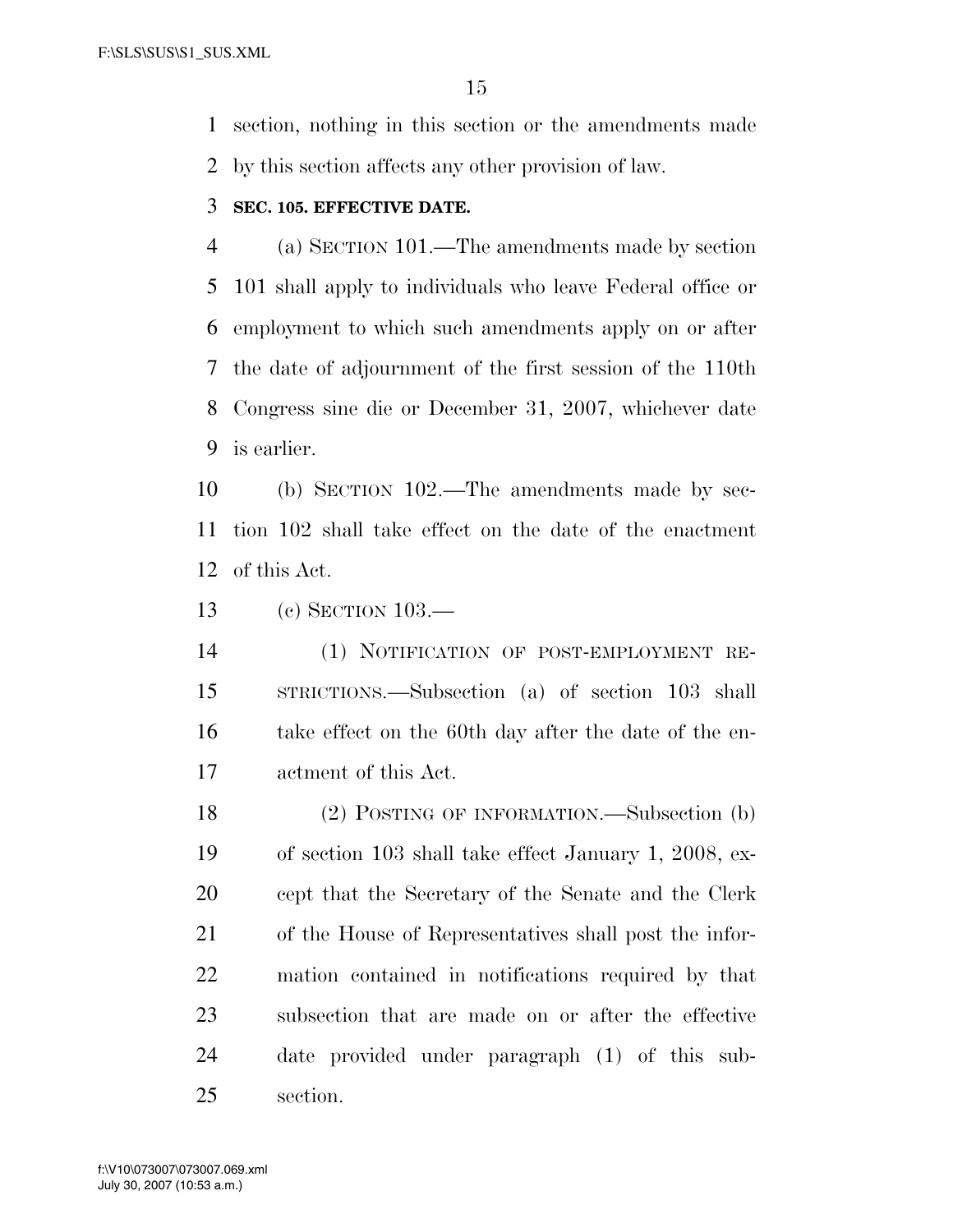(d) SECTION 104.—The amendments made by sec- tion 104 shall take effect on the date of the enactment 3 of this Act, except that section  $104(j)(2)$  of the Indian Self-Determination and Education Assistance Act (as amended by section 104(b)) shall apply to individuals who leave Federal office or employment to which such amend- ments apply on or after the 60th day after the date of the enactment of this Act.

# **TITLE II—FULL PUBLIC DISCLOSURE OF LOBBYING**

# **SEC. 201. QUARTERLY FILING OF LOBBYING DISCLOSURE REPORTS.**

 (a) QUARTERLY FILING REQUIRED.—Section 5 of the Lobbying Disclosure Act of 1995 (2 U.S.C. 1604) is amended—

16 (1) in subsection  $(a)$ —

 (A) by striking ''SEMIANNUAL'' and insert-18 ing "QUARTERLY";

 (B) by striking ''45 days'' and all that fol-20 lows through "section 4," and inserting "20 days after the end of the quarterly period be- ginning on the first day of January, April, July, and October of each year in which a registrant is registered under section 4, or on the first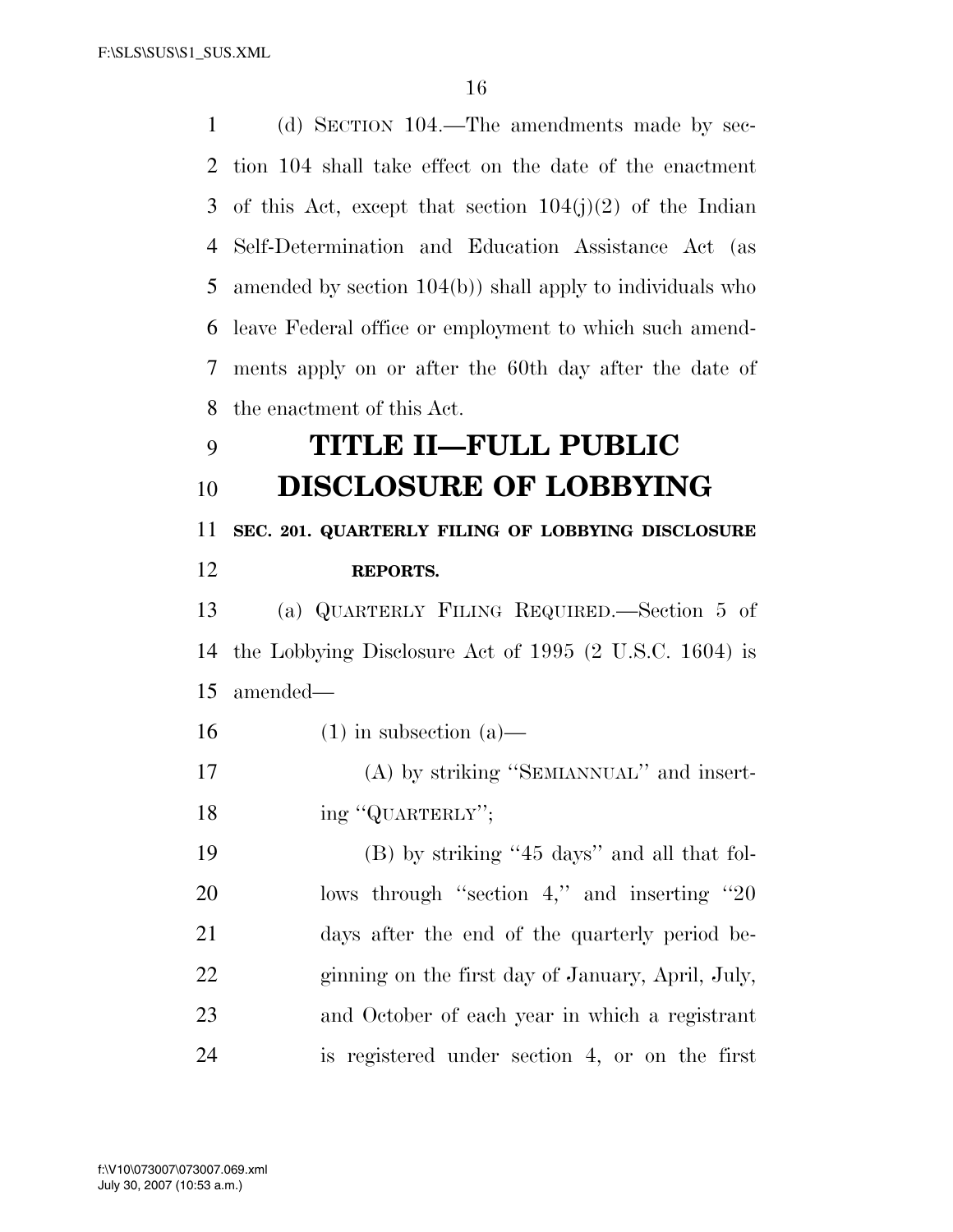| $\mathbf{1}$   | business day after such 20th day if the 20th       |
|----------------|----------------------------------------------------|
| $\overline{2}$ | day is not a business day,"; and                   |
| 3              | (C) by striking "such semiannual period"           |
| $\overline{4}$ | and inserting "such quarterly period"; and         |
| 5              | $(2)$ in subsection (b)—                           |
| 6              | $(A)$ in the matter preceding paragraph $(1)$ ,    |
| 7              | by striking "semiannual report" and inserting      |
| 8              | "quarterly report";                                |
| 9              | $(B)$ in paragraph $(2)$ , by striking "semi-      |
| 10             | annual filing period" and inserting "quarterly     |
| 11             | period";                                           |
| 12             | $(C)$ in paragraph $(3)$ , by striking "semi-      |
| 13             | annual period" and inserting "quarterly pe-        |
| 14             | riod"; and                                         |
| 15             | (D) in paragraph $(4)$ , by striking "semi-        |
| 16             | annual filing period" and inserting "quarterly     |
| 17             | period".                                           |
| 18             | (b) CONFORMING AMENDMENTS.-                        |
| 19             | (1) DEFINITION.—Section $3(10)$ of the Lob-        |
| 20             | bying Disclosure Act of $1995$ (2 U.S.C. 1602) is  |
| 21             | amended by striking "six month period" and insert- |
| 22             | ing "3-month period".                              |
| 23             | (2) REGISTRATION.—Section 4 of the Lobbying        |
| 24             | Disclosure Act of $1995$ (2 U.S.C. 1603) is amend- |
| 25             | $ed$ —                                             |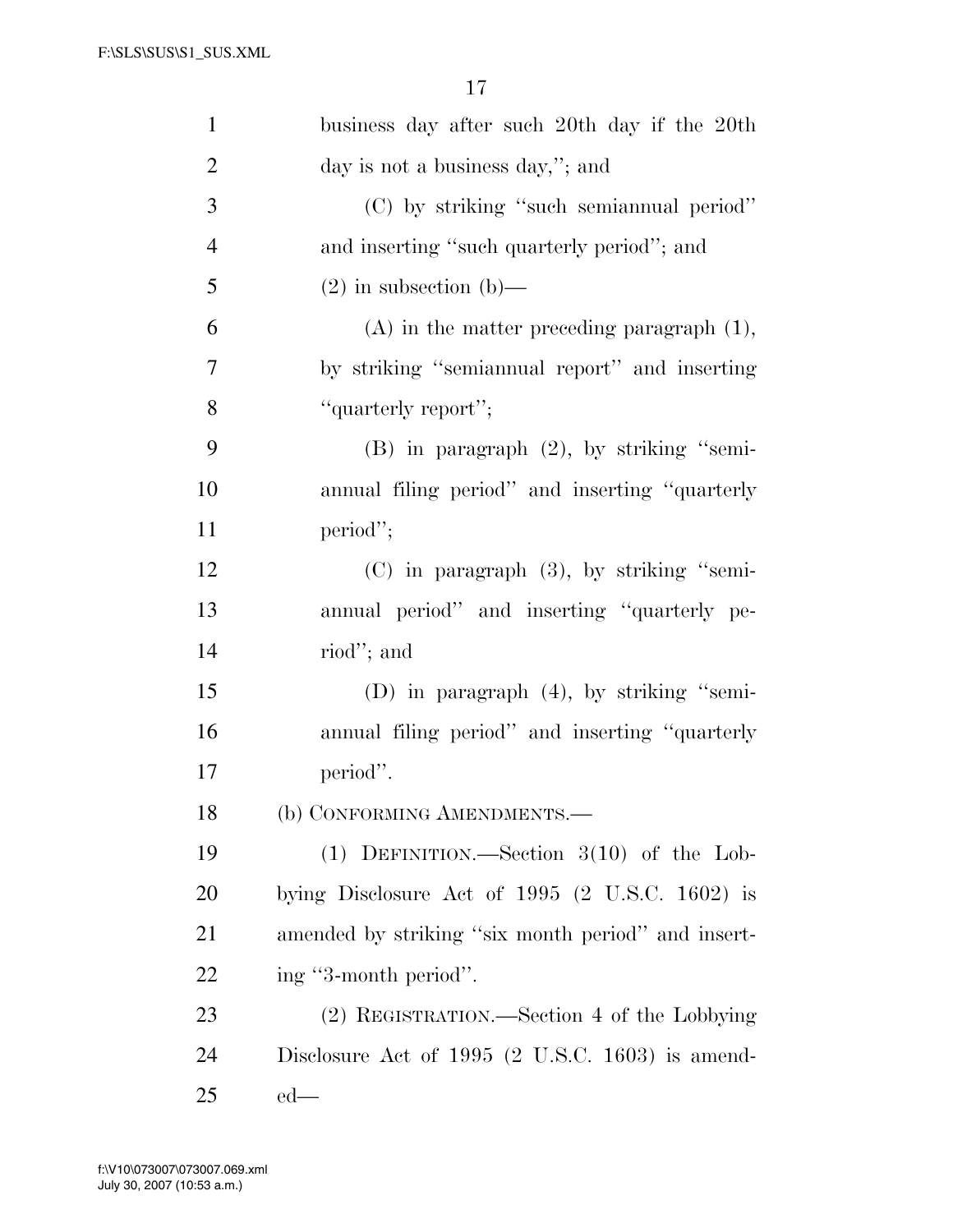| $\mathbf{1}$   | $(A)$ in subsection $(a)(1)$ , by inserting after      |
|----------------|--------------------------------------------------------|
| $\overline{2}$ | "earlier," the following: "or on the first busi-       |
| 3              | ness day after such 45th day if the 45th day is        |
| $\overline{4}$ | not a business day,"; and                              |
| 5              | (B) in subsection (a)(3)(A), by striking               |
| 6              | "semiannual period" and inserting "quarterly           |
| 7              | period".                                               |
| 8              | (3) ENFORCEMENT.—Section 6 of the Lobbying             |
| 9              | Disclosure Act of 1995 (2 U.S.C. 1605) is amended      |
| 10             | in paragraph (6) by striking "semiannual period"       |
| 11             | and inserting "quarterly period".                      |
| 12             | (4) ESTIMATES.—Section 15 of the Lobbying              |
| 13             | Disclosure Act of $1995$ (2 U.S.C. 1610) is amend-     |
| 14             | $ed$ —                                                 |
| 15             | $(A)$ in subsection $(a)(1)$ , by striking "semi-      |
| 16             | annual period" and inserting "quarterly pe-            |
| 17             | riod"; and                                             |
| 18             | $(B)$ in subsection $(b)(1)$ , by striking "semi-      |
| 19             | annual period" and inserting "quarterly pe-            |
| 20             | riod".                                                 |
| 21             | (5) DOLLAR AMOUNTS.—Section 4 of the Lob-              |
| 22             | bying Disclosure Act of $1995$ (2 U.S.C. 1603) is fur- |
| 23             | ther amended—                                          |
| 24             | (A) in subsection $(a)(3)(A)(i)$ , by striking         |
| 25             | " $$5,000"$ and inserting " $$2,500"$ ;                |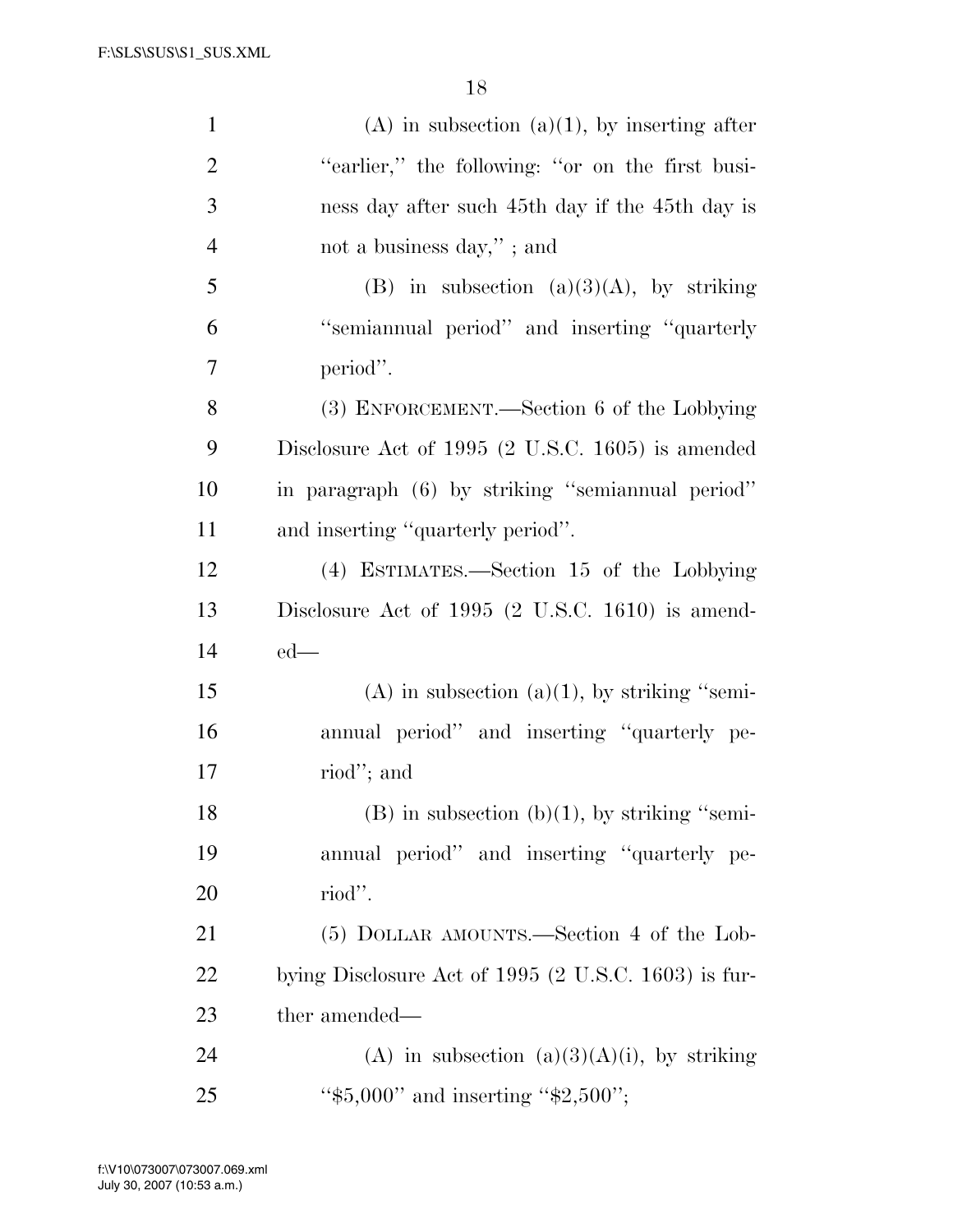| $\mathbf{1}$   | (B) in subsection $(a)(3)(A)(ii)$ , by striking        |
|----------------|--------------------------------------------------------|
| $\overline{2}$ | " $$20,000"$ and inserting " $$10,000"$ ;              |
| 3              | (C) in subsection (b)(3)(A), by striking               |
| $\overline{4}$ | " $$10,000"$ and inserting " $$5,000"$ ; and           |
| 5              | (D) in subsection (b)(4), by striking                  |
| 6              | " $$10,000"$ and inserting " $$5,000"$ .               |
| 7              | $(6)$ REPORTS.—Section 5(c) of the Lobbying            |
| 8              | Disclosure Act of 1995 (2 U.S.C. 1604(c)) is further   |
| 9              | amended—                                               |
| 10             | $(A)$ in paragraph $(1)$ , by striking                 |
| 11             | " $$10,000"$ and " $$20,000"$ and inserting"           |
| 12             | " $$5,000"$ and " $$10,000"$ , respectively; and       |
| 13             | $(B)$ in paragraph $(2)$ , by striking                 |
| 14             | "\$10,000" both places such term appears and           |
| 15             | inserting " $$5,000$ ".                                |
| 16             | SEC. 202. ADDITIONAL DISCLOSURE.                       |
| 17             | Section $5(b)$ of The Lobbying Disclosure Act of 1995  |
| 18             | $(2 U.S.C. 1604(b))$ is amended—                       |
| 19             | $(1)$ in paragraph $(3)$ , by striking "and" after     |
| 20             | the semicolon;                                         |
| 21             | $(2)$ in paragraph $(4)$ , by striking the period and  |
| <u>22</u>      | inserting "; and"; and                                 |
| 23             | $(3)$ by adding at the end of the following:           |
| 24             | $\lq(5)$ for each client, immediately after listing    |
| 25             | the client, an identification of whether the client is |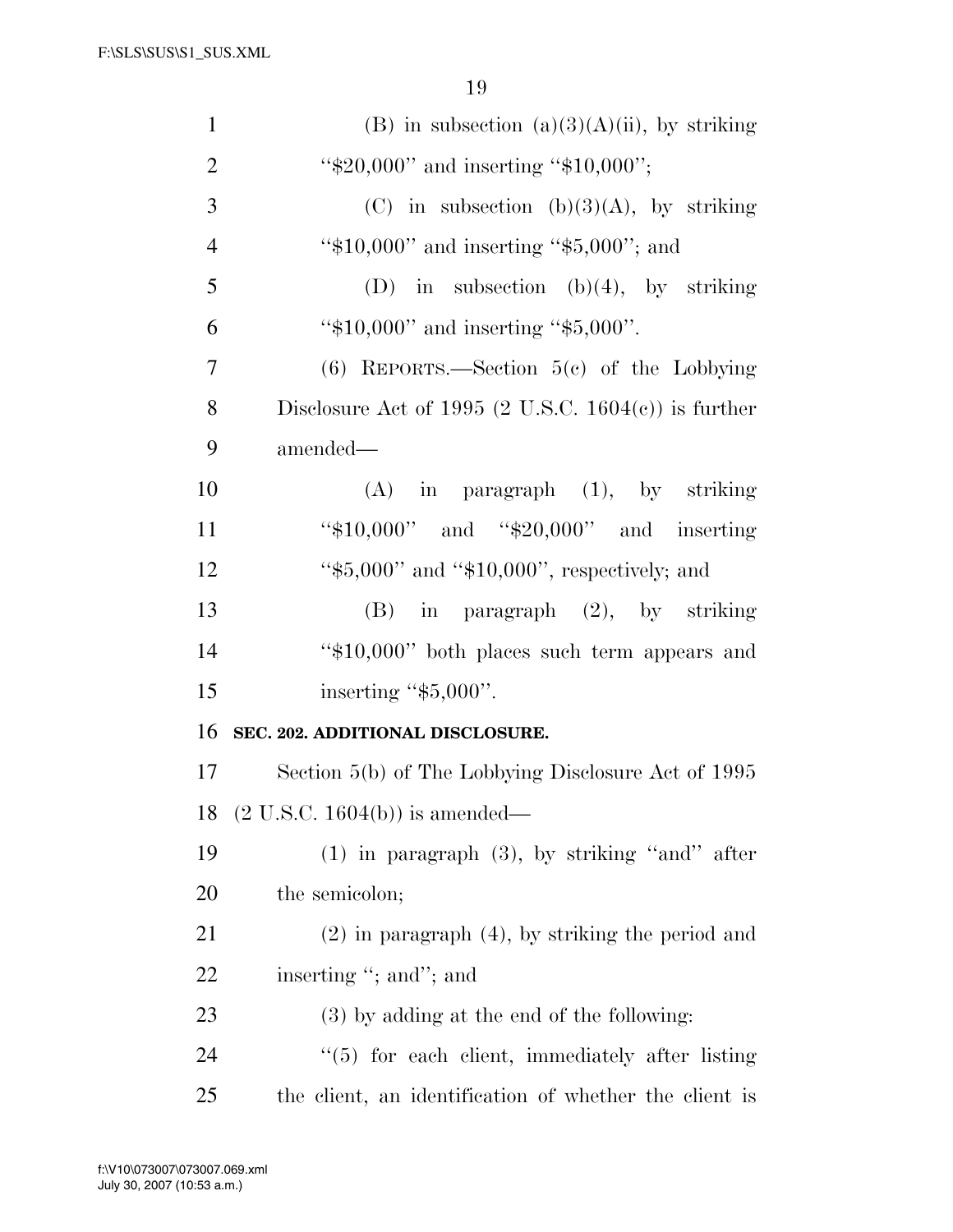a State or local government or a department, agen- cy, special purpose district, or other instrumentality controlled by one or more State or local govern-ments.''.

# **SEC. 203. SEMIANNUAL REPORTS ON CERTAIN CONTRIBU-TIONS.**

 (a) OTHER CONTRIBUTIONS.—Section 5 of the Lob- bying Disclosure Act of 1995 (2 U.S.C. 1604) is further amended by adding at the end the following:

 ''(d) SEMIANNUAL REPORTS ON CERTAIN CONTRIBU-TIONS.—

12 "(1) In GENERAL.—Not later than 30 days after the end of the semiannual period beginning on the first day of January and July of each year, or on the first business day after such 30th day if the 30th day is not a business day, each person or orga- nization who is registered or is required to register under paragraph (1) or (2) of section 4(a), and each employee who is or is required to be listed as a lob-20 by bythe under section  $4(b)(6)$  or subsection  $(b)(2)(C)$  of this section, shall file a report with the Secretary of the Senate and the Clerk of the House of Rep-resentatives containing—

24  $\langle (A)$  the name of the person or organiza-tion;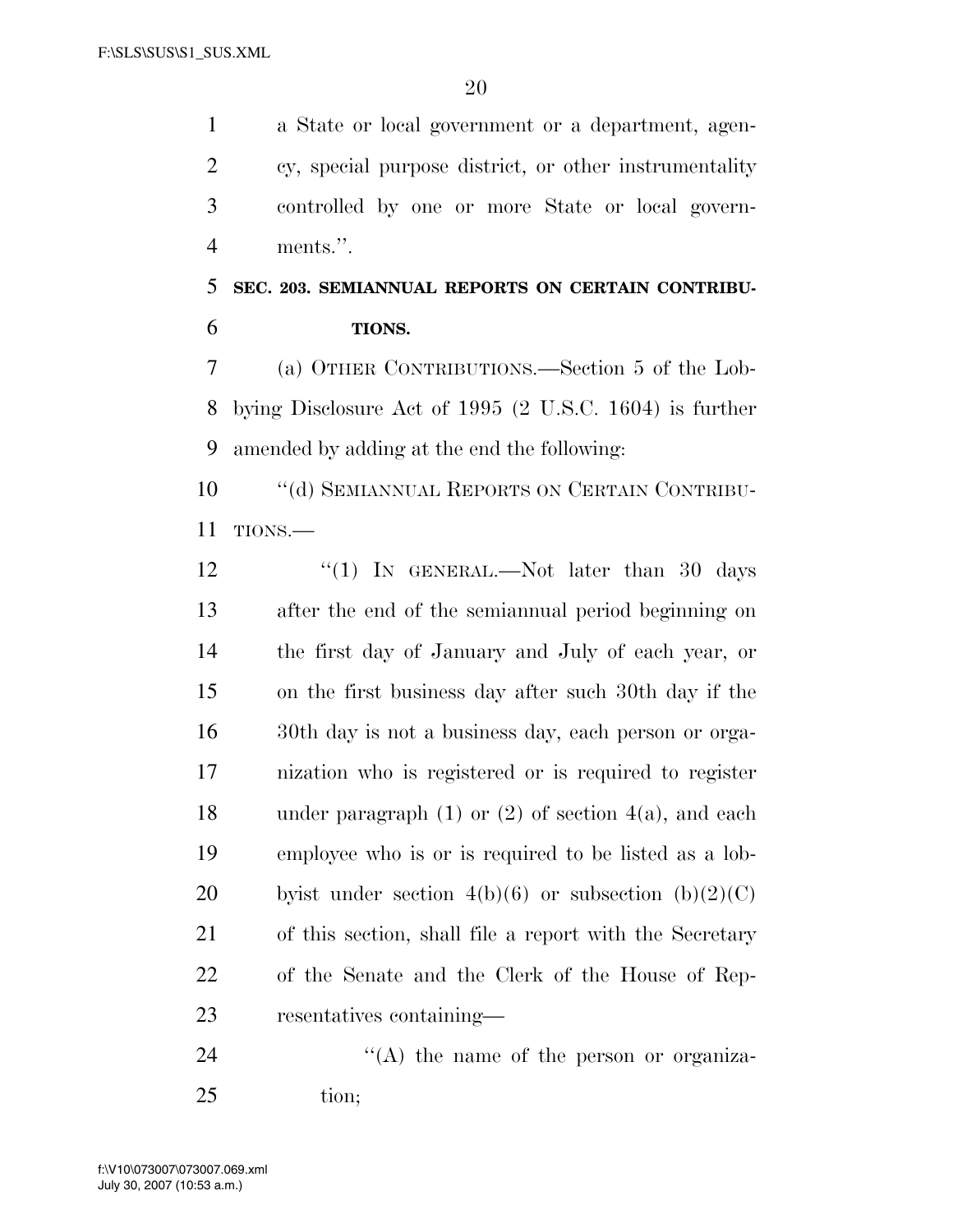1 ''(B) in the case of an employee, his or her employer;

 ''(C) the names of all political committees established or controlled by the person or orga-nization;

 ''(D) the name of each Federal candidate or officeholder, leadership PAC, or political party committee, to whom aggregate contribu- tions equal to or exceeding \$200 were made by the person or organization, or a political com- mittee established or controlled by the person or organization within the semiannual period, and the date and amount of each such contribution made within the semiannual period;

15 "(E) the date, recipient, and amount of funds contributed or disbursed during the semi- annual period by the person or organization or a political committee established or controlled by the person or organization—

 $\frac{1}{1}$  to pay the cost of an event to honor or recognize a covered legislative branch official or covered executive branch official,

24 ''(ii) to an entity that is named for a covered legislative branch official, or to a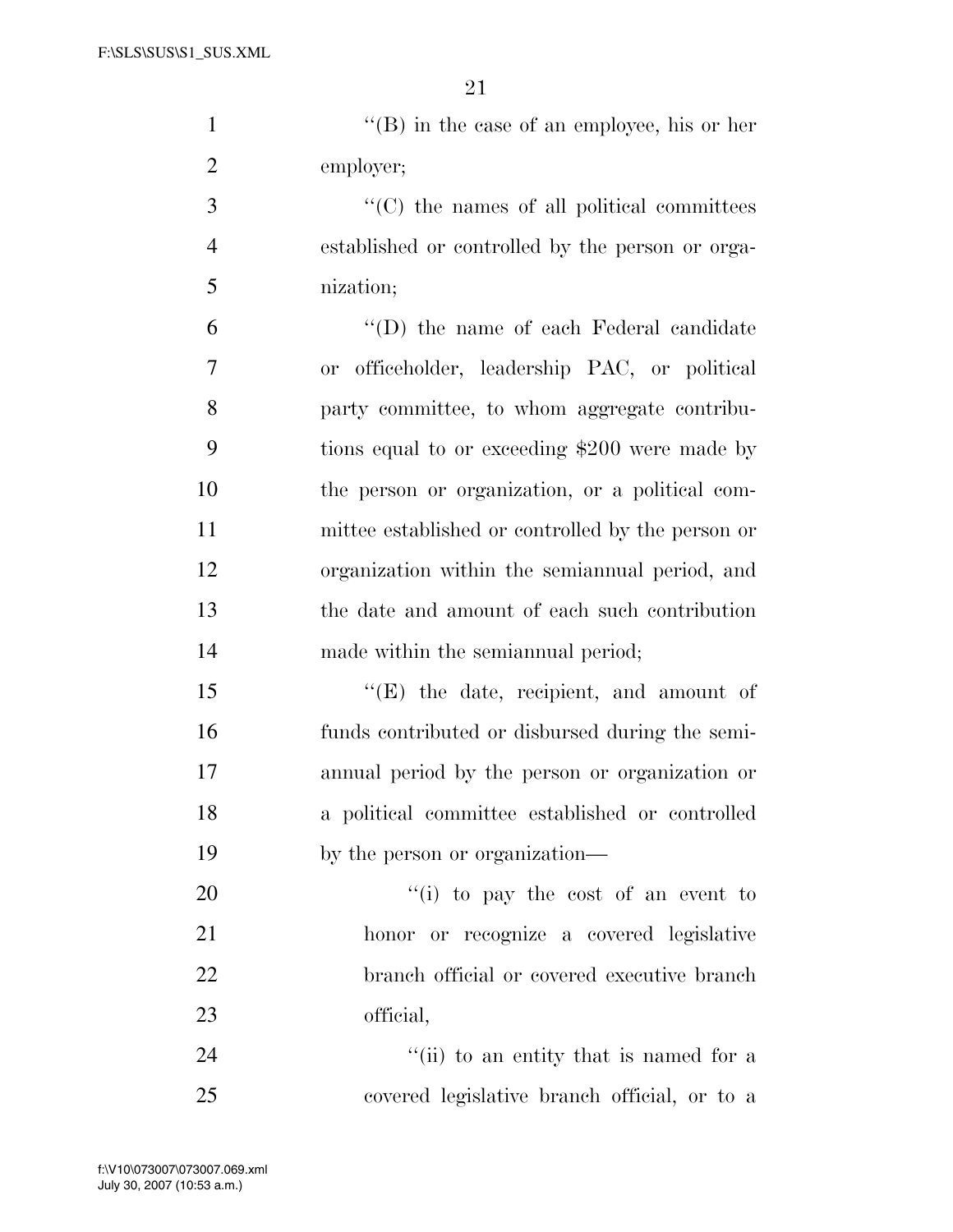| $\mathbf{1}$   | person or entity in recognition of such offi-      |
|----------------|----------------------------------------------------|
| $\overline{2}$ | cial,                                              |
| 3              | "(iii) to an entity established, fi-               |
| $\overline{4}$ | nanced, maintained, or controlled by a cov-        |
| 5              | ered legislative branch official or covered        |
| 6              | executive branch official, or an entity des-       |
| 7              | ignated by such official, or                       |
| 8              | "(iv) to pay the costs of a meeting, re-           |
| 9              | treat, conference, or other similar event          |
| 10             | held by, or in the name of, 1 or more cov-         |
| 11             | ered legislative branch officials or covered       |
| 12             | executive branch officials,                        |
| 13             | except that this subparagraph shall not apply if   |
| 14             | the funds are provided to a person who is re-      |
| 15             | quired to report the receipt of the funds under    |
| 16             | section 304 of the Federal Election Campaign       |
| 17             | Act of 1971 (2 U.S.C. 434);                        |
| 18             | $\lq\lq (F)$ the name of each Presidential library |
| 19             | foundation, and each Presidential inaugural        |
| 20             | committee, to whom contributions equal to or       |
| 21             | exceeding \$200 were made by the person or or-     |
| 22             | ganization, or a political committee established   |
| 23             | or controlled by the person or organization,       |
| 24             | within the semiannual period, and the date and     |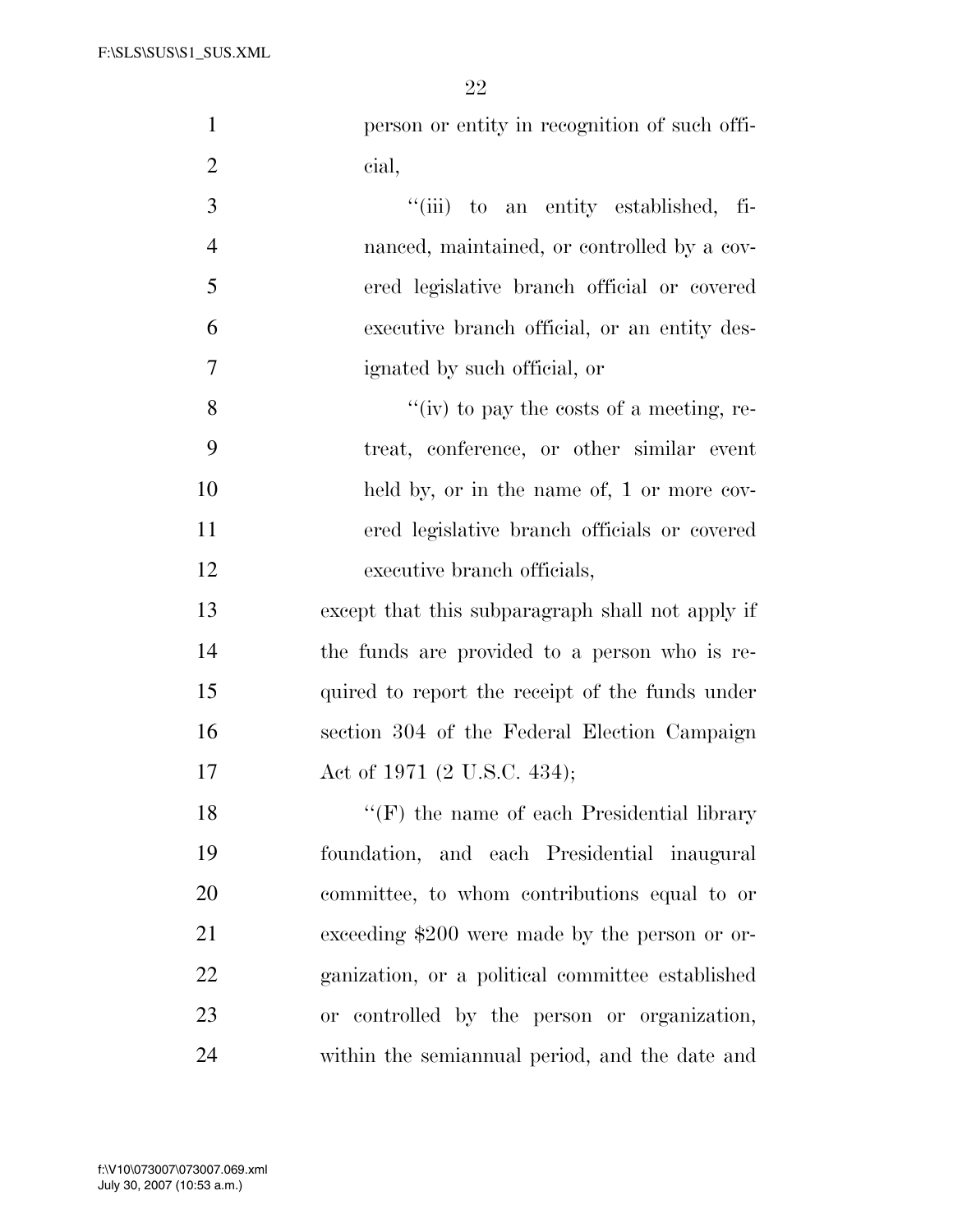| $\mathbf{1}$   | amount of each such contribution within the                  |
|----------------|--------------------------------------------------------------|
| $\overline{2}$ | semiannual period; and                                       |
| 3              | $\lq\lq(G)$ a certification by the person or orga-           |
| $\overline{4}$ | nization filing the report that the person or or-            |
| 5              | ganization—                                                  |
| 6              | "(i) has read and is familiar with                           |
| 7              | those provisions of the Standing Rules of                    |
| 8              | the Senate and the Rules of the House of                     |
| 9              | Representatives relating to the provision of                 |
| 10             | gifts and travel; and                                        |
| 11             | "(ii) has not provided, requested, or                        |
| 12             | directed a gift, including travel, to a Mem-                 |
| 13             | ber of Congress or an officer or employee                    |
| 14             | of either House of Congress with knowl-                      |
| 15             | edge that receipt of the gift would violate                  |
| 16             | rule XXXV of the Standing Rules of the                       |
| 17             | Senate or rule XXV of the Rules of the                       |
| 18             | House of Representatives.                                    |
| 19             | "(2) DEFINITION.—In this subsection, the term                |
| 20             | 'leadership PAC' has the meaning given such term             |
| 21             | in section $304(i)(8)(B)$ of the Federal Election Cam-       |
| 22             | paign Act of 1971.".                                         |
| 23             | (b) EFFECTIVE DATE.—The amendment made by                    |
| 24             | subsection (a) shall apply with respect to the first semi-   |
| 25             | annual period described in section $5(d)(1)$ of the Lobbying |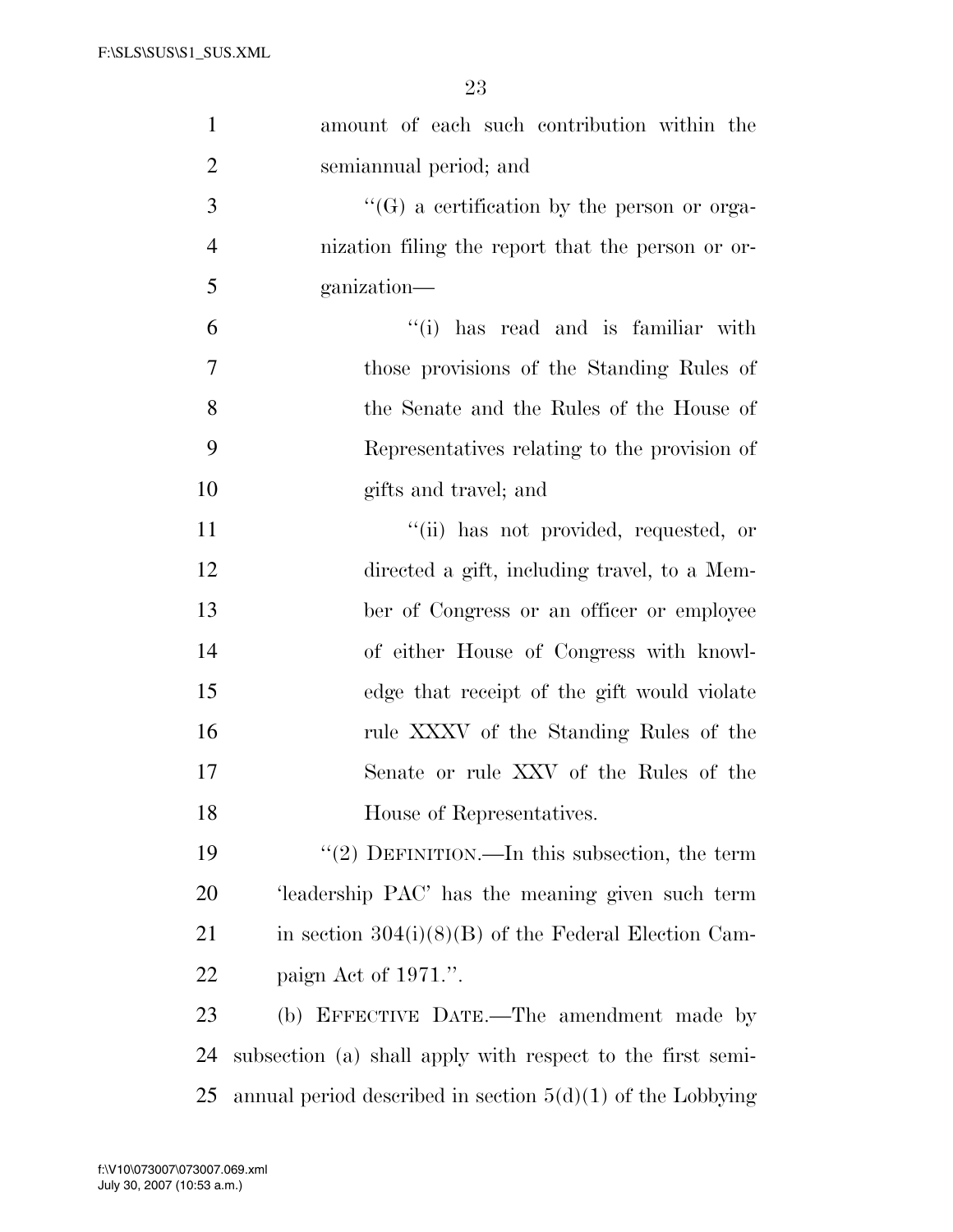Disclosure Act of 1995 (as added by this section) that be- gins after the date of the enactment of this Act and each succeeding semiannual period.

 (c) REPORT ON REQUIRING QUARTERLY REPORTS.— The Clerk of the House of Representatives and the Sec- retary of the Senate shall submit a report to the Congress, not later than 1 year after the date on which the first reports are required to be made under section 5(d) of the Lobbying Disclosure Act of 1995 (as added by this sec- tion), on the feasibility of requiring the reports under such section 5(d) to be made on a quarterly, rather than a semi-annual, basis.

 (d) SENSE OF CONGRESS.—It is the sense of the Congress that after the end of the 2-year period beginning on the day on which the amendment made by subsection (a) of this section first applies, the reports required under section 5(d) of the Lobbying Disclosure Act of 1995 (as added by this section) should be made on a quarterly basis if it is practicably feasible to do so.

## **SEC. 204. DISCLOSURE OF BUNDLED CONTRIBUTIONS.**

 (a) DISCLOSURE.—Section 304 of the Federal Elec- tion Campaign Act of 1971 (2 U.S.C. 434) is amended by adding at the end the following new subsection:

24 "(i) DISCLOSURE OF BUNDLED CONTRIBUTIONS.—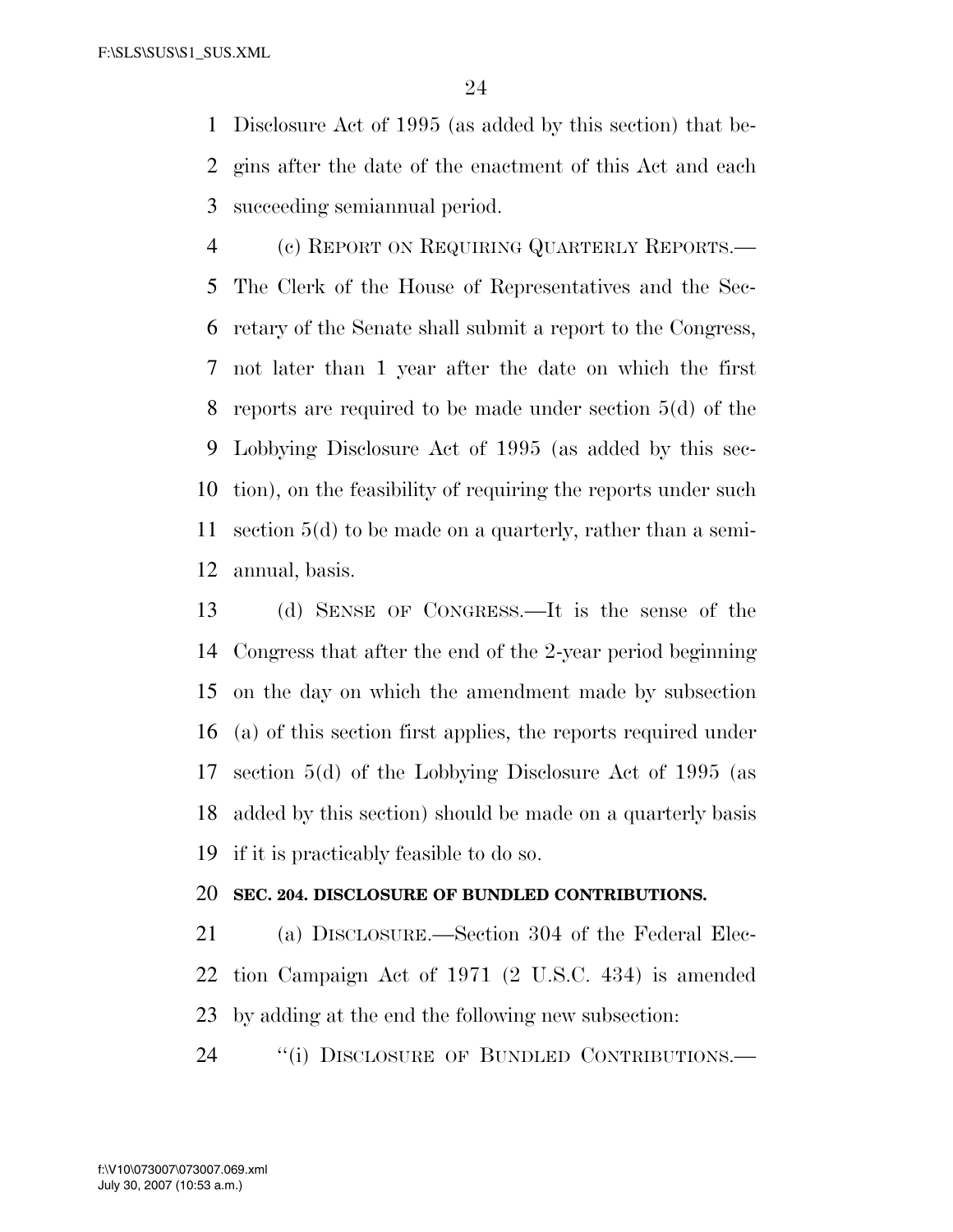| $\mathbf{1}$   | "(1) REQUIRED DISCLOSURE.—Each committee               |
|----------------|--------------------------------------------------------|
| $\overline{2}$ | described in paragraph (6) shall include in the first  |
| 3              | report required to be filed under this section after   |
| $\overline{4}$ | each covered period (as defined in paragraph $(2)$ ) a |
| 5              | separate schedule setting forth the name, address,     |
| 6              | and employer of each person reasonably known by        |
| 7              | the committee to be a person described in paragraph    |
| 8              | (7) who provided 2 or more bundled contributions to    |
| 9              | the committee in an aggregate amount greater than      |
| 10             | the applicable threshold (as defined in paragraph      |
| 11             | (3)) during the covered period, and the aggregate      |
| 12             | amount of the bundled contributions provided by        |
| 13             | each such person during the covered period.            |
| 14             | "(2) COVERED PERIOD.—In this subsection, a             |
| 15             | 'covered period' means, with respect to a com-         |
| 16             | mittee—                                                |
| 17             | "(A) the period beginning January 1 and                |
| 18             | ending June 30 of each year;                           |
| 19             | "(B) the period beginning July 1 and end-              |
| 20             | ing December 31 of each year; and                      |
| 21             | $\lq\lq$ (C) any reporting period applicable to the    |
| 22             | committee under this section during which any          |
| 23             | person described in paragraph (7) provided 2 or        |
| 24             | more bundled contributions to the committee in         |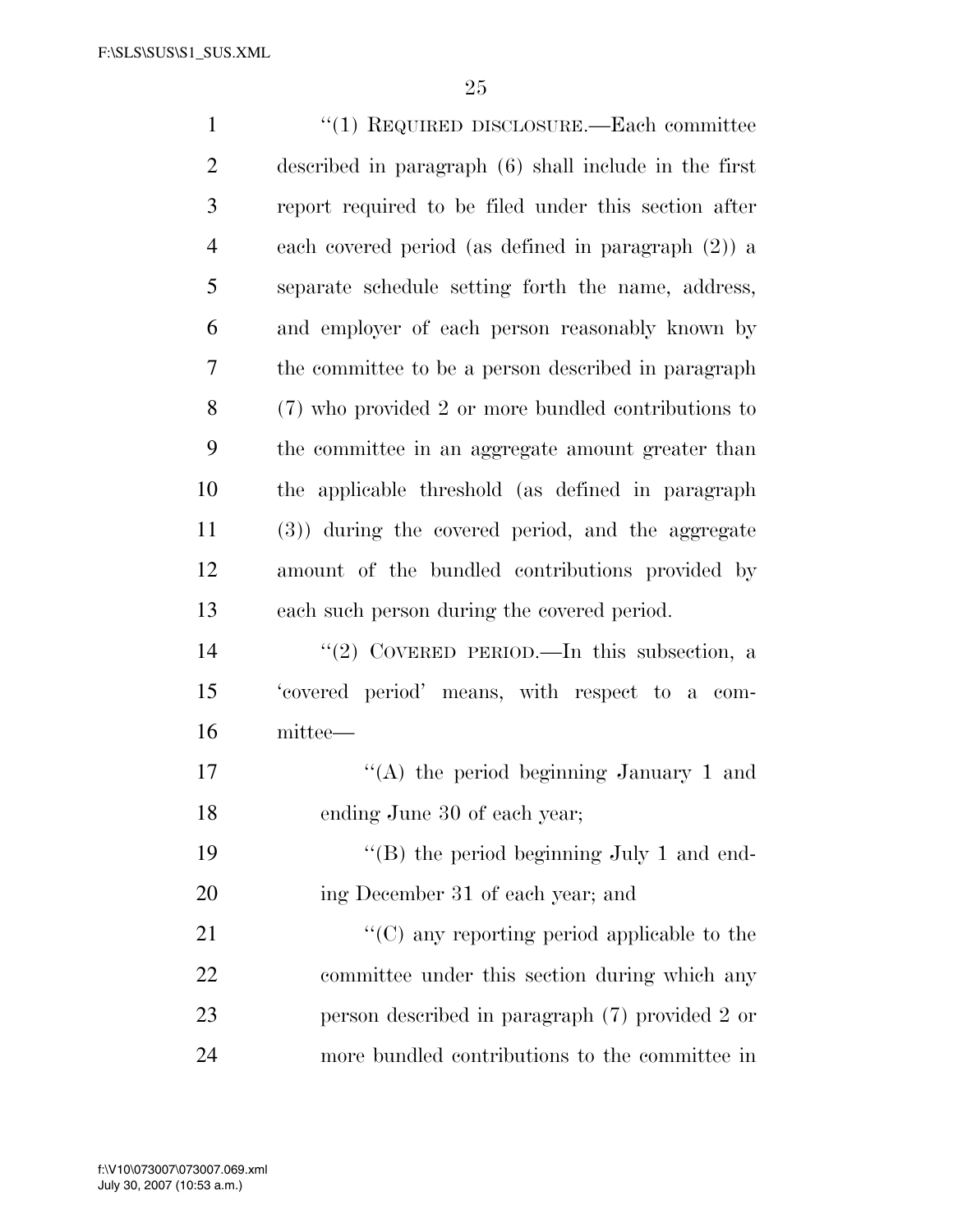|  | an aggregate amount greater than the applica- |  |  |  |
|--|-----------------------------------------------|--|--|--|
|  | ble threshold.                                |  |  |  |

''(3) APPLICABLE THRESHOLD.—

4 ''(A) IN GENERAL.—In this subsection, the 'applicable threshold' is \$15,000, except that in determining whether the amount of bundled contributions provided to a committee by a per- son described in paragraph (7) exceeds the ap- plicable threshold, there shall be excluded any contribution made to the committee by the per-11 son or the person's spouse.

12 "(B) INDEXING.—In any calendar year 13 after 2007, section  $315(c)(1)(B)$  shall apply to the amount applicable under subparagraph (A) in the same manner as such section applies to the limitations established under subsections 17 (a)(1)(A), (a)(1)(B), (a)(3), and (h) of such section, except that for purposes of applying such section to the amount applicable under subparagraph (A), the 'base period' shall be 2006.

22 "(4) PUBLIC AVAILABILITY.—The Commission shall ensure that, to the greatest extent prac-ticable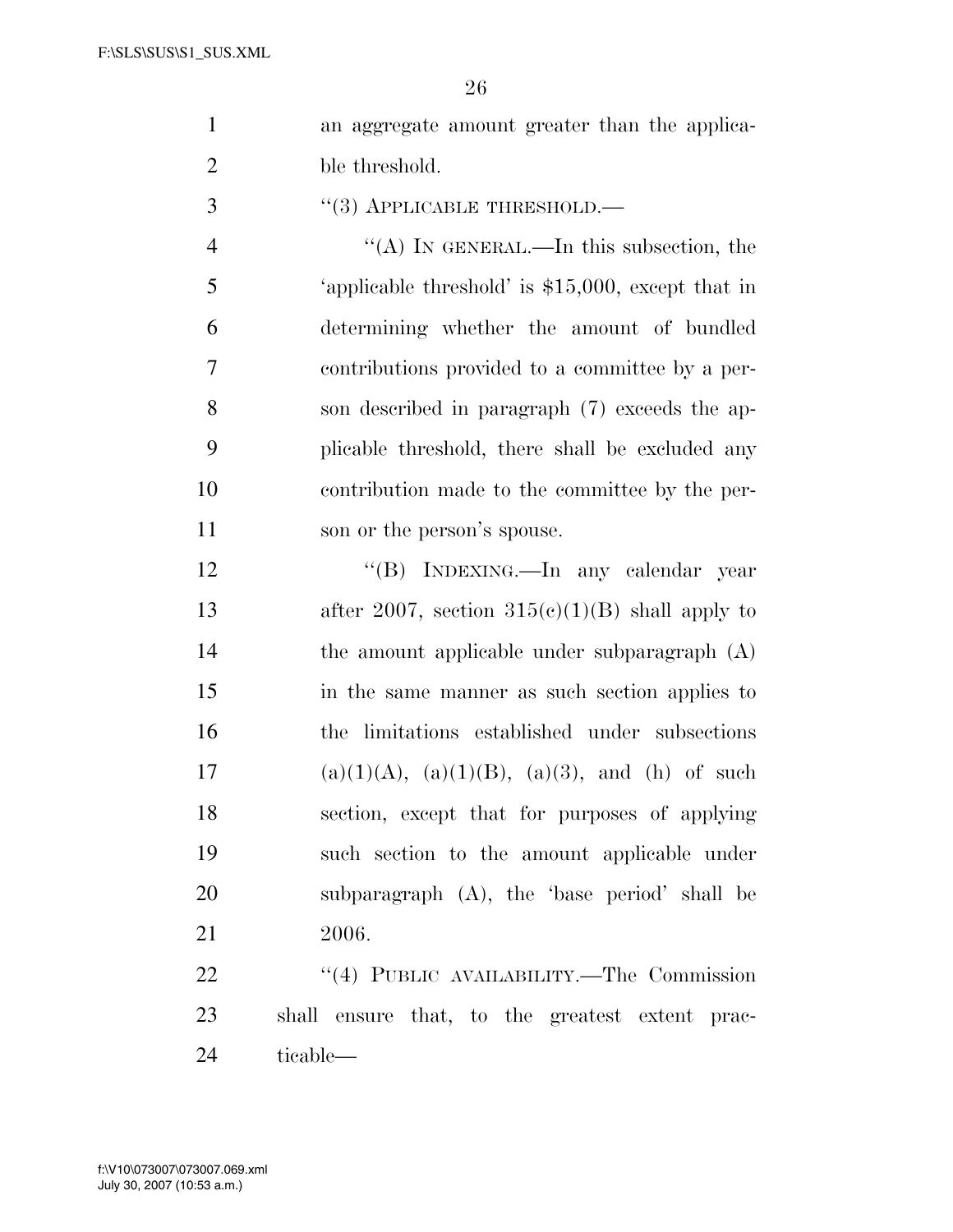F:\SLS\SUS\S1\_SUS.XML

 $\langle (A) \rangle$  information required to be disclosed under this subsection is publicly available through the Commission website in a manner that is searchable, sortable, and downloadable; and

 ''(B) the Commission's public database containing information disclosed under this sub- section is linked electronically to the websites maintained by the Secretary of the Senate and the Clerk of the House of Representatives con- taining information filed pursuant to the Lob-12 bying Disclosure Act of 1995.

 ''(5) REGULATIONS.—Not later than 6 months after the date of enactment of the Honest Leader- ship and Open Government Act of 2007, the Com- mission shall promulgate regulations to implement this subsection. Under such regulations, the Com-mission—

 $\langle (A)$  may, notwithstanding paragraphs (1) and (2), provide for quarterly filing of the schedule described in paragraph (1) by a com- mittee which files reports under this section 23 more frequently than on a quarterly basis;

24  $\langle$ <sup>"</sup>(B) shall provide guidance to committees with respect to whether a person is reasonably

July 30, 2007 (10:53 a.m.) f:\V10\073007\073007.069.xml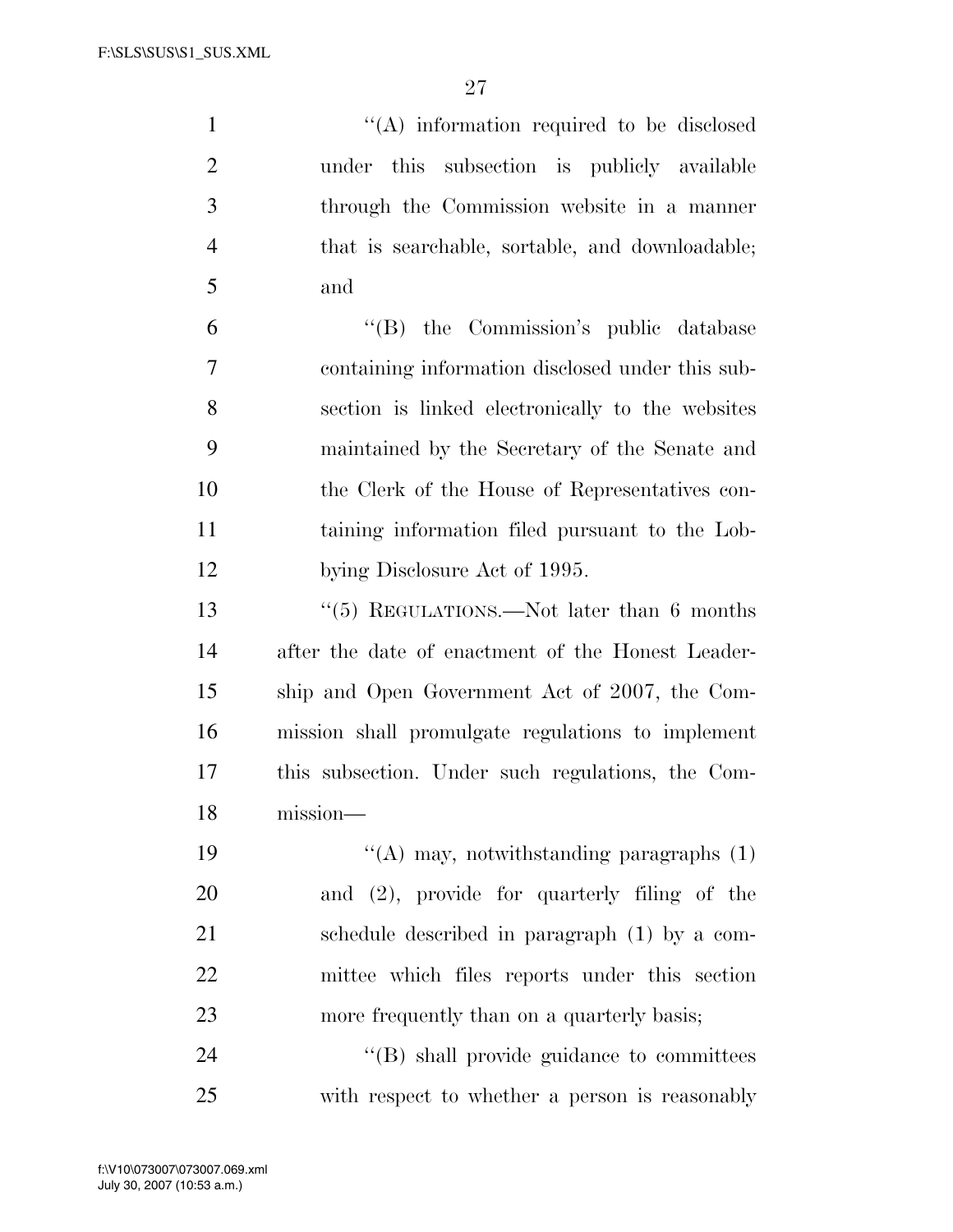| $\mathbf{1}$   | known by a committee to be a person described        |
|----------------|------------------------------------------------------|
| $\overline{2}$ | in paragraph (7), which shall include a require-     |
| 3              | ment that committees consult the websites            |
| $\overline{4}$ | maintained by the Secretary of the Senate and        |
| 5              | the Clerk of the House of Representatives con-       |
| 6              | taining information filed pursuant to the Lob-       |
| $\tau$         | bying Disclosure Act of 1995;                        |
| 8              | $\lq\lq$ (C) may not exempt the activity of a per-   |
| 9              | son described in paragraph (7) from disclosure       |
| 10             | under this subsection on the grounds that the        |
| 11             | person is authorized to engage in fundraising        |
| 12             | for the committee or any other similar grounds;      |
| 13             | and                                                  |
| 14             | $\lq\lq$ (D) shall provide for the broadest possible |
| 15             | disclosure of activities described in this sub-      |
| 16             | section by persons described in paragraph (7)        |
| 17             | that is consistent with this subsection.             |
| 18             | $``(6)$ COMMITTEES DESCRIBED.—A committee            |
| 19             | described in this paragraph is an authorized com-    |
| 20             | mittee of a candidate, a leadership PAC, or a polit- |
| 21             | ical party committee.                                |
| 22             | PERSONS DESCRIBED.- A person de-<br>(5(7))           |
| 23             | scribed in this paragraph is any person, who, at the |
|                |                                                      |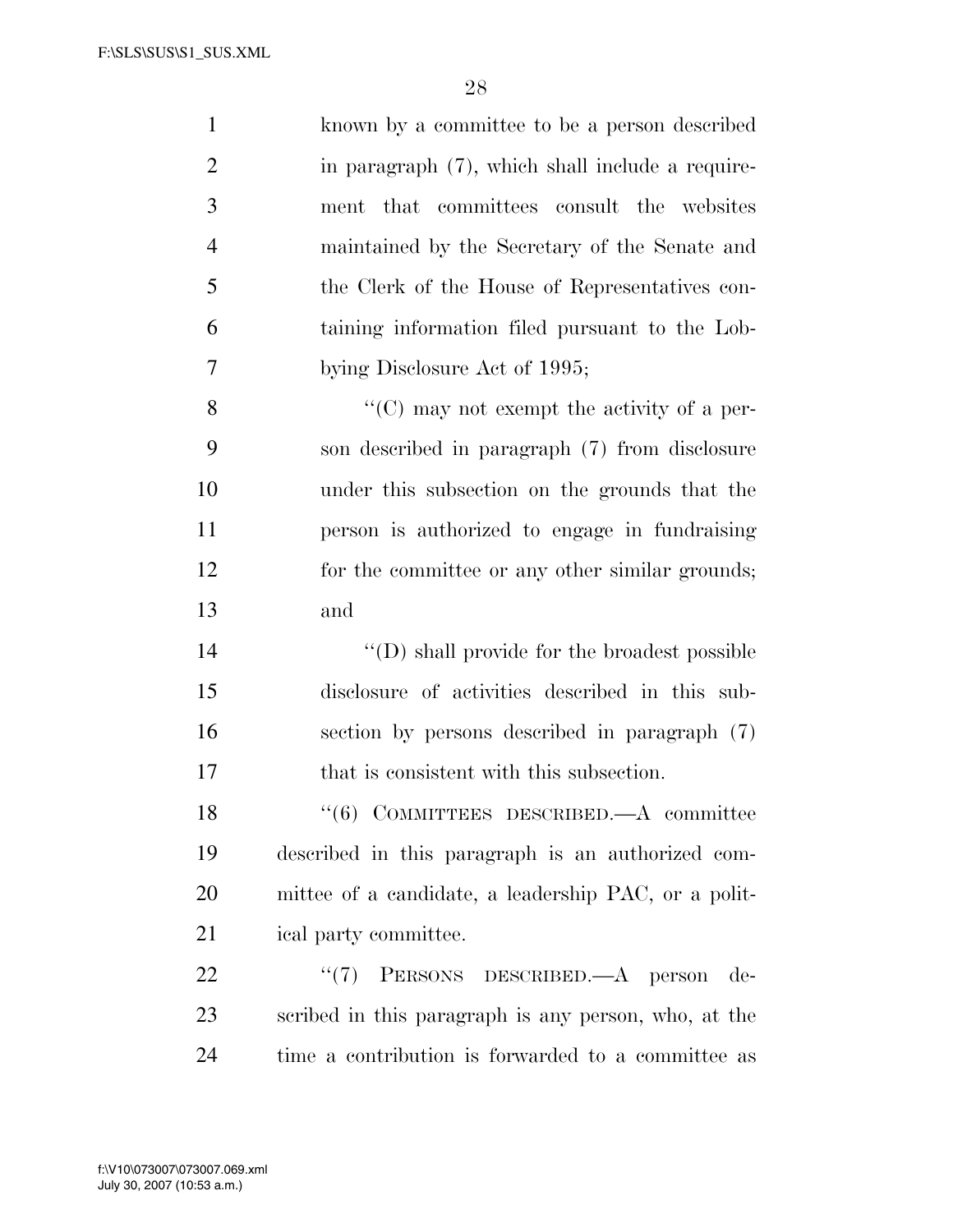| $\mathbf{1}$   | described in paragraph $(8)(A)(i)$ or is received by a  |
|----------------|---------------------------------------------------------|
| $\overline{2}$ | committee as described in paragraph $(8)(A)(ii)$ , is   |
| 3              | $\lq\lq$ a current registrant under section             |
| $\overline{4}$ | $4(a)$ of the Lobbying Disclosure Act of 1995;          |
| 5              | "(B) an individual who is listed on a cur-              |
| 6              | rent registration filed under section $4(b)(6)$ of      |
| 7              | such Act or a current report under section              |
| 8              | $5(b)(2)(C)$ of such Act; or                            |
| 9              | "(C) a political committee established or               |
| 10             | controlled by such a registrant or individual.          |
| 11             | $\cdot\cdot$ (8) DEFINITIONS.—For purposes of this sub- |
| 12             | section, the following definitions apply:               |
| 13             | $\lq\lq (A)$<br>BUNDLED CONTRIBUTION.—The               |
| 14             | term 'bundled contribution' means, with respect         |
| 15             | to a committee described in paragraph (6) and           |
| 16             | a person described in paragraph $(7)$ , a contribu-     |
| 17             | tion (subject to the applicable threshold) which        |
| 18             | is—                                                     |
| 19             | "(i) forwarded from the contributor or                  |
| 20             | contributors to the committee by the per-               |
| 21             | son; or                                                 |
| 22             | "(ii) received by the committee from a                  |
| 23             | contributor or contributors, but credited by            |
| 24             | the committee or candidate involved (or, in             |
| 25             | the case of a leadership PAC, by the indi-              |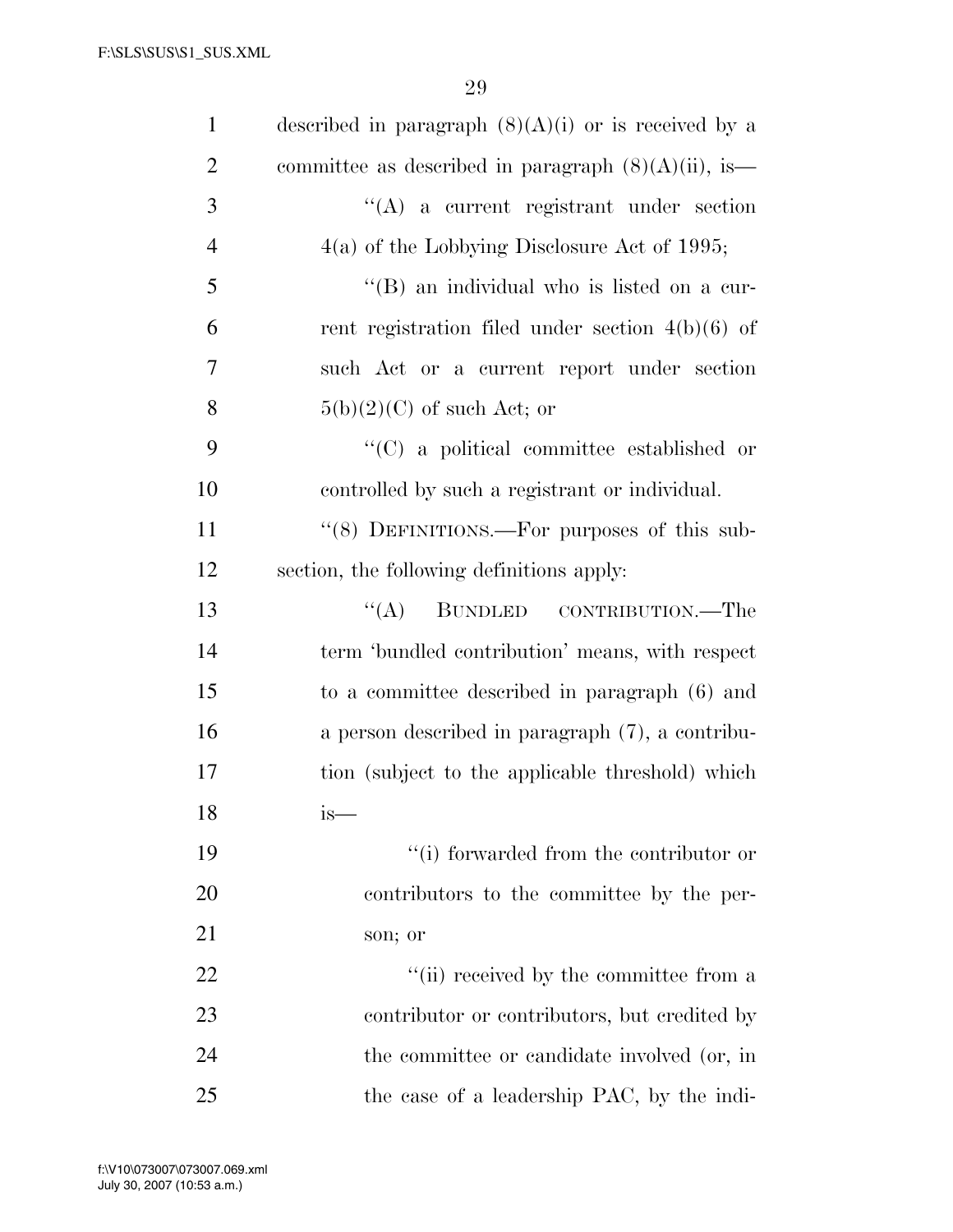F:\SLS\SUS\S1\_SUS.XML

| $\mathbf{1}$   | vidual referred to in subparagraph (B) in-                  |
|----------------|-------------------------------------------------------------|
| $\overline{2}$ | volved) to the person through records, des-                 |
| 3              | ignations, or other means of recognizing                    |
| $\overline{4}$ | that a certain amount of money has been                     |
| 5              | raised by the person.                                       |
| 6              | "(B) LEADERSHIP PAC.—The term 'lead-                        |
| 7              | ership PAC' means, with respect to a candidate              |
| 8              | for election to Federal office or an individual             |
| 9              | holding Federal office, a political committee               |
| 10             | that is directly or indirectly established, fi-             |
| 11             | nanced, maintained or controlled by the can-                |
| 12             | didate or the individual but which is not an au-            |
| 13             | thorized committee of the candidate or indi-                |
| 14             | vidual and which is not affiliated with an au-              |
| 15             | thorized committee of the candidate or indi-                |
| 16             | vidual, except that such term does not include              |
| 17             | a political committee of a political party.".               |
| 18             | (b) EFFECTIVE DATE.—The amendment made by                   |
| 19             | subsection (a) shall apply with respect to reports filed    |
| 20             | under section 304 of the Federal Election Campaign Act      |
| 21             | after the expiration of the 3-month period which begins     |
| 22             | on the date that the regulations required to be promul-     |
| 23             | gated by the Federal Election Commission under section      |
| 24             | $304(i)(5)$ of such Act (as added by subsection (a)) become |

July 30, 2007 (10:53 a.m.) f:\V10\073007\073007.069.xml

final.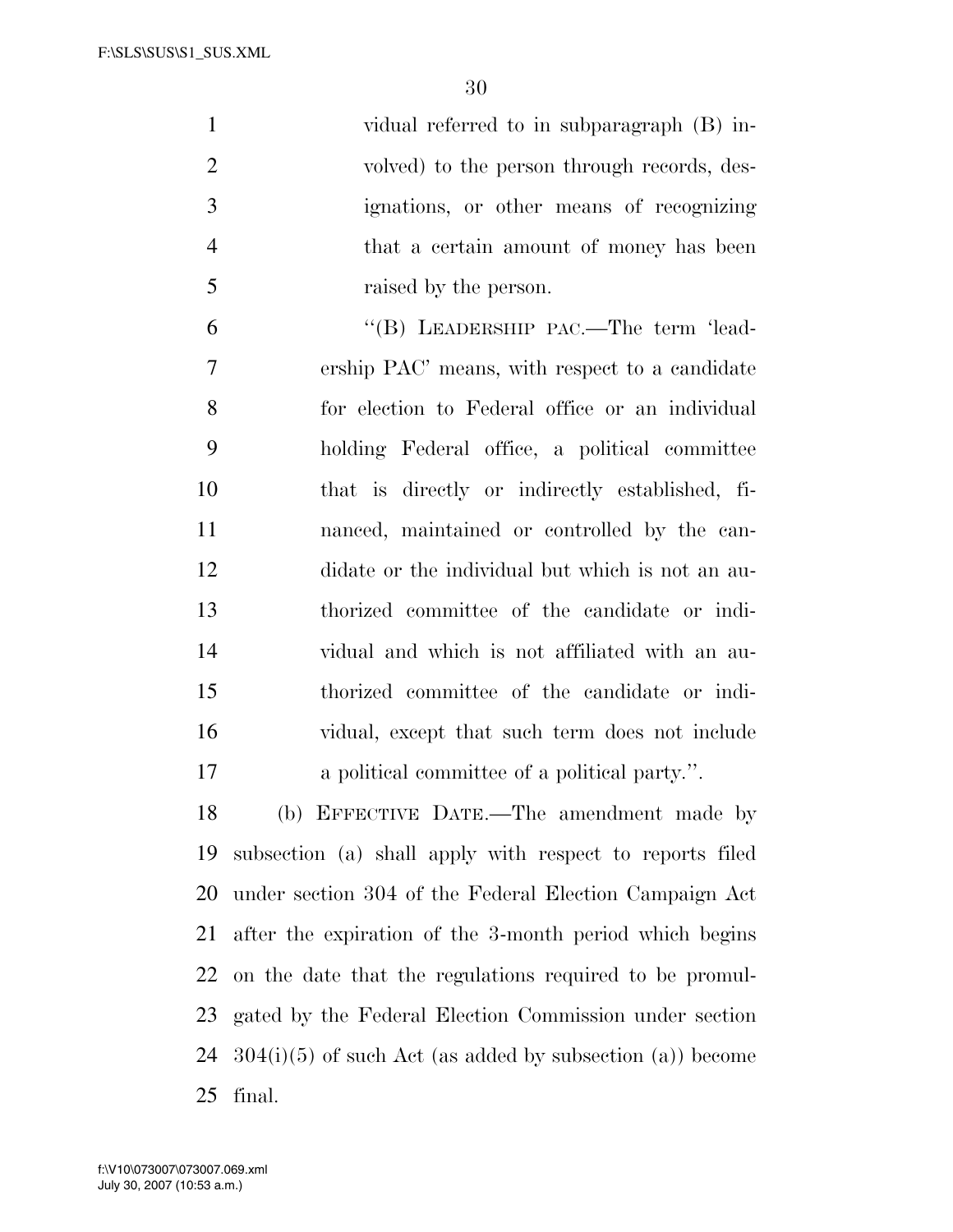# **SEC. 205. ELECTRONIC FILING OF LOBBYING DISCLOSURE REPORTS.**

 Section 5 of the Lobbying Disclosure Act of 1995 (2 U.S.C. 1604) is further amended by adding at the end the following:

 ''(e) ELECTRONIC FILING REQUIRED.—A report re- quired to be filed under this section shall be filed in elec- tronic form, in addition to any other form that the Sec- retary of the Senate or the Clerk of the House of Rep- resentatives may require or allow. The Secretary of the Senate and the Clerk of the House of Representatives shall use the same electronic software for receipt and re-cording of filings under this Act.''.

# **SEC. 206. PROHIBITION ON PROVISION OF GIFTS OR TRAV-**

 **EL BY REGISTERED LOBBYISTS TO MEMBERS OF CONGRESS AND TO CONGRESSIONAL EM-PLOYEES.** 

 (a) PROHIBITION.—The Lobbying Disclosure Act of 1995 (2 U.S.C. 1601 et seq.) is amended by adding at the end the following:

# **''SEC. 25. PROHIBITION ON PROVISION OF GIFTS OR TRAV- EL BY REGISTERED LOBBYISTS TO MEMBERS OF CONGRESS AND TO CONGRESSIONAL EM-PLOYEES.**

 ''(a) PROHIBITION.—Any person described in sub-section (b) may not make a gift or provide travel to a cov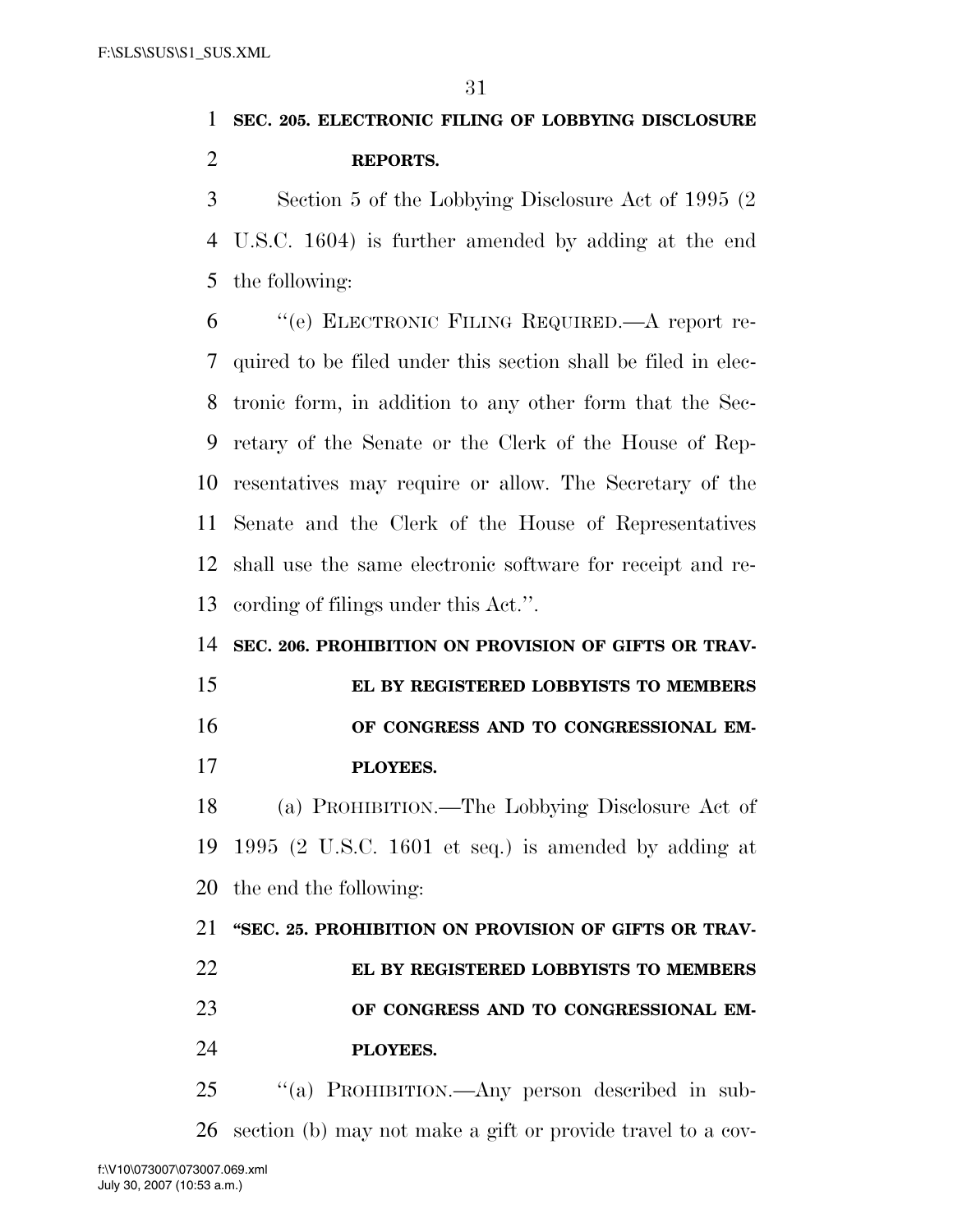F:\SLS\SUS\S1\_SUS.XML

 ered legislative branch official if the person has knowledge that the gift or travel may not be accepted by that covered legislative branch official under the Rules of the House of Representatives or the Standing Rules of the Senate (as the case may be).

 ''(b) PERSONS SUBJECT TO PROHIBITION.—The per- sons subject to the prohibition under subsection (a) are any lobbyist that is registered or is required to register 9 under section  $4(a)(1)$ , any organization that employs 1 or more lobbyists and is registered or is required to register under section 4(a)(2), and any employee listed or required to be listed as a lobbyist by a registrant under section 13 4(b)(6) or  $5(b)(2)(C)$ .".

 (b) EFFECTIVE DATE.—The amendment made by this section shall take effect on the date of the enactment of this Act.

## **SEC. 207. DISCLOSURE OF LOBBYING ACTIVITIES BY CER-**

**TAIN COALITIONS AND ASSOCIATIONS.** 

(a) IN GENERAL.—

 (1) DISCLOSURE.—Section 4(b)(3) of the Lob- bying Disclosure Act of 1995 (2 U.S.C. 1603(b)(3)) is amended—

 (A) by amending subparagraph (A) to read as follows:

July 30, 2007 (10:53 a.m.) f:\V10\073007\073007.069.xml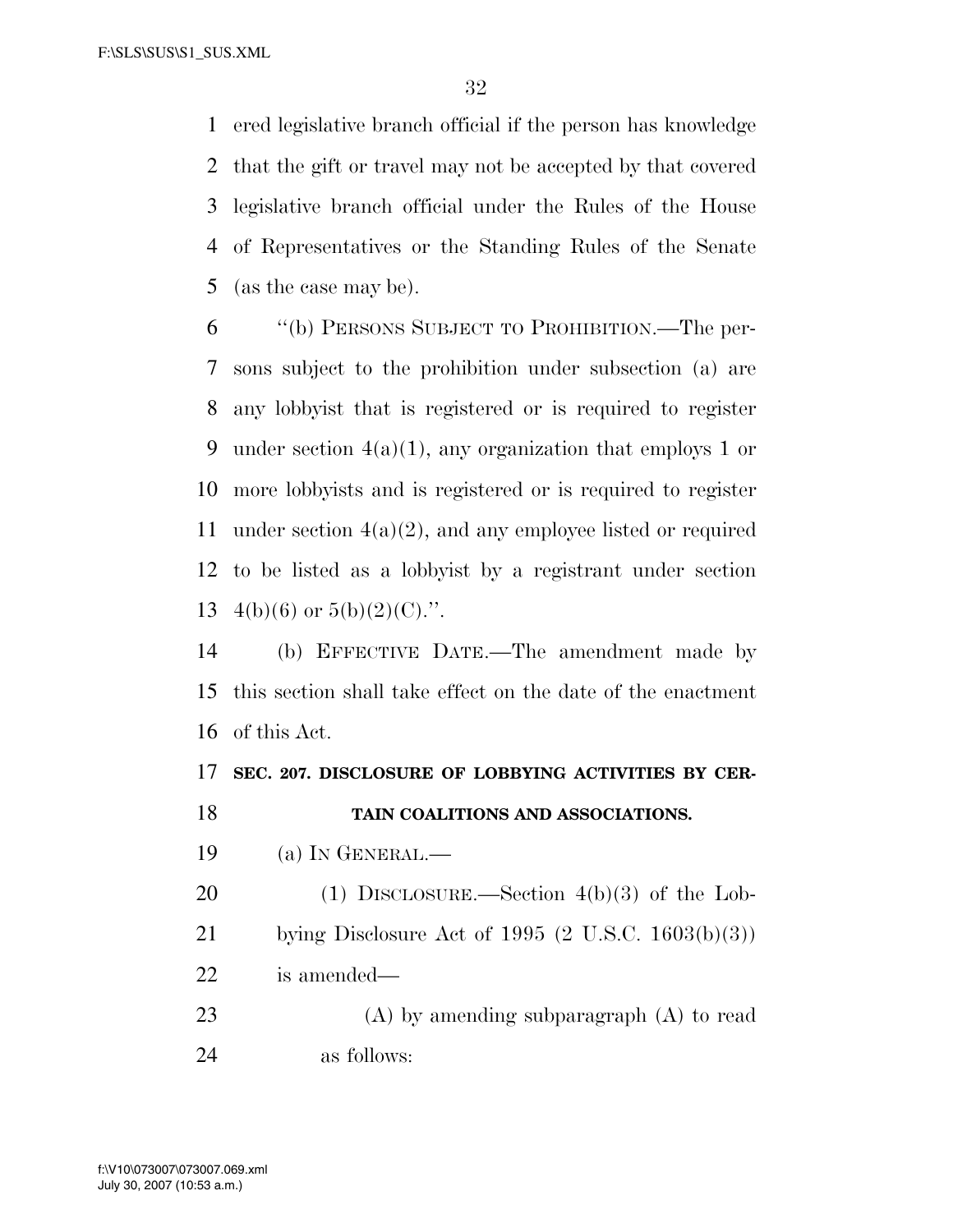F:\SLS\SUS\S1\_SUS.XML

| $\mathbf{1}$   | "(A) contributes more than \$5,000 to the                     |
|----------------|---------------------------------------------------------------|
| $\overline{2}$ | registrant or the client in the quarterly period              |
| 3              | to fund the lobbying activities of the registrant;            |
| $\overline{4}$ | and"; and                                                     |
| 5              | (B) by amending subparagraph (B) to read                      |
| 6              | as follows:                                                   |
| 7              | "(B) actively participates in the planning,                   |
| 8              | supervision, or control of such lobbying activi-              |
| 9              | ties;".                                                       |
| 10             | UPDATING OF INFORMATION.—Section<br>(2)                       |
| 11             | $5(b)(1)$ of the Lobbying Disclosure Act of 1995 (2)          |
| 12             | U.S.C. $1604(b)(1)$ is amended by inserting ", in-            |
| 13             | cluding information under section $4(b)(3)$ " after           |
| 14             | "initial registration".                                       |
| 15             | (b) NO DONOR OR MEMBERSHIP LIST DISCLO-                       |
| 16             | SURE.—Section 4(b) of The Lobbying Disclosure Act of          |
| 17             | 1995 (2 U.S.C. 1603(b)) is amended by adding at the end       |
| 18             | the following:                                                |
| 19             | "No disclosure is required under paragraph $(3)(B)$ if the    |
| <b>20</b>      | organization that would be identified as affiliated with the  |
| 21             | client is listed on the client's publicly accessible Internet |
| 22             | website as being a member of or contributor to the client,    |
| 23             | unless the organization in whole or in major part plans,      |
| 24             | supervises, or controls such lobbying activities. If a reg-   |
| 25             | istrant relies upon the preceding sentence, the registrant    |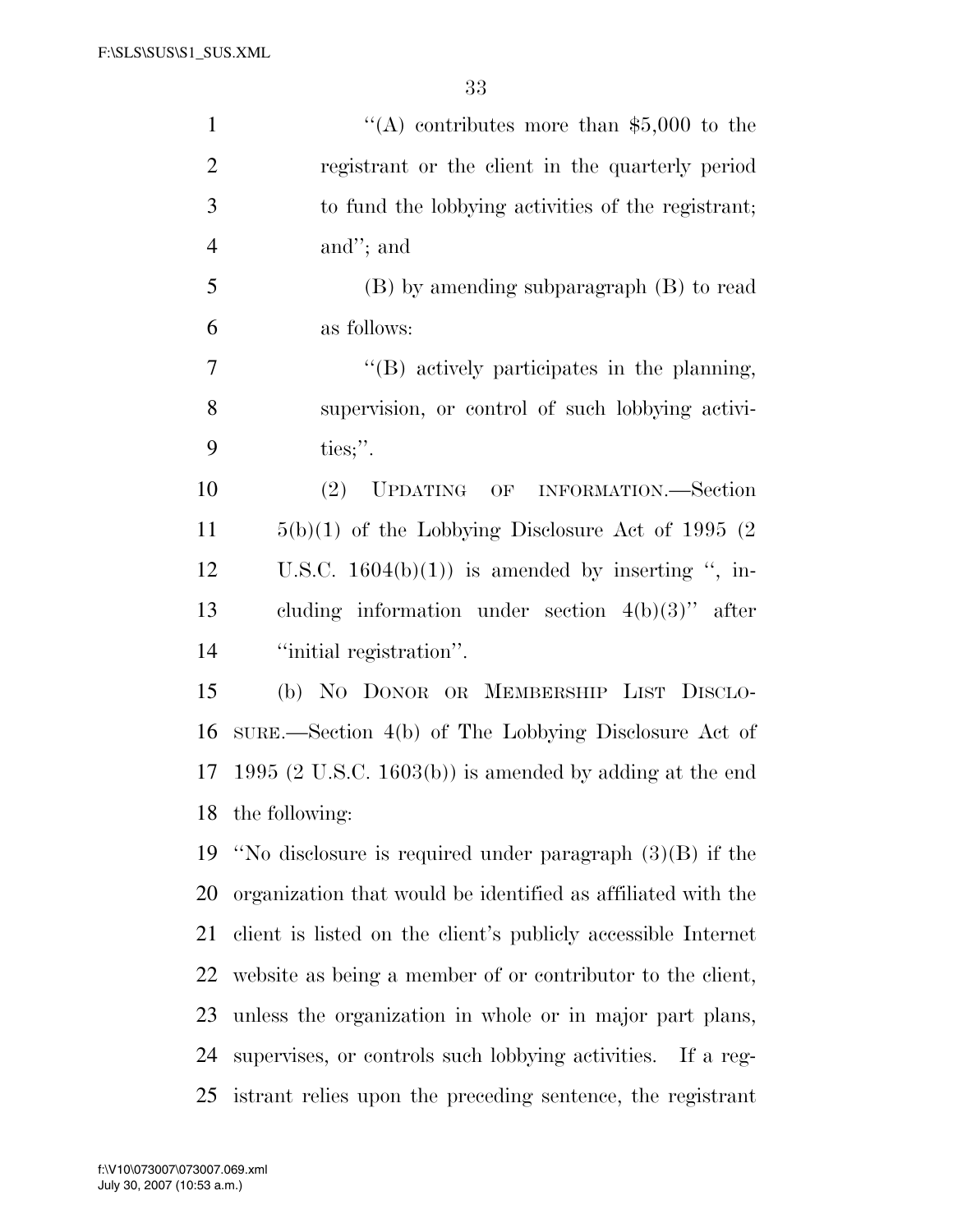must disclose the specific Internet address of the web page containing the information relied upon. Nothing in para- graph (3)(B) shall be construed to require the disclosure of any information about individuals who are members of, or donors to, an entity treated as a client by this Act or an organization identified under that paragraph.''.

# **SEC. 208. DISCLOSURE BY REGISTERED LOBBYISTS OF PAST EXECUTIVE BRANCH AND CONGRES-SIONAL EMPLOYMENT.**

 Section 4(b)(6) of the Lobbying Disclosure Act of 1995 (2 U.S.C. 1603(b)(6)) is amended by striking ''in the 2 years'' and all that follows through ''Act)'' and in- serting ''in the 20 years before the date on which the em-ployee first acted''.

 **SEC. 209. PUBLIC AVAILABILITY OF LOBBYING DISCLO-SURE INFORMATION; MAINTENANCE OF IN-FORMATION.** 

 (a) PUBLIC AVAILABILITY.—Section 6 of the Lob- bying Disclosure Act of 1995 (2 U.S.C. 1605) is further amended—

 (1) in paragraph (7), by striking ''and'' at the end;

 (2) in paragraph (8), by striking the period at the end and inserting a semicolon; and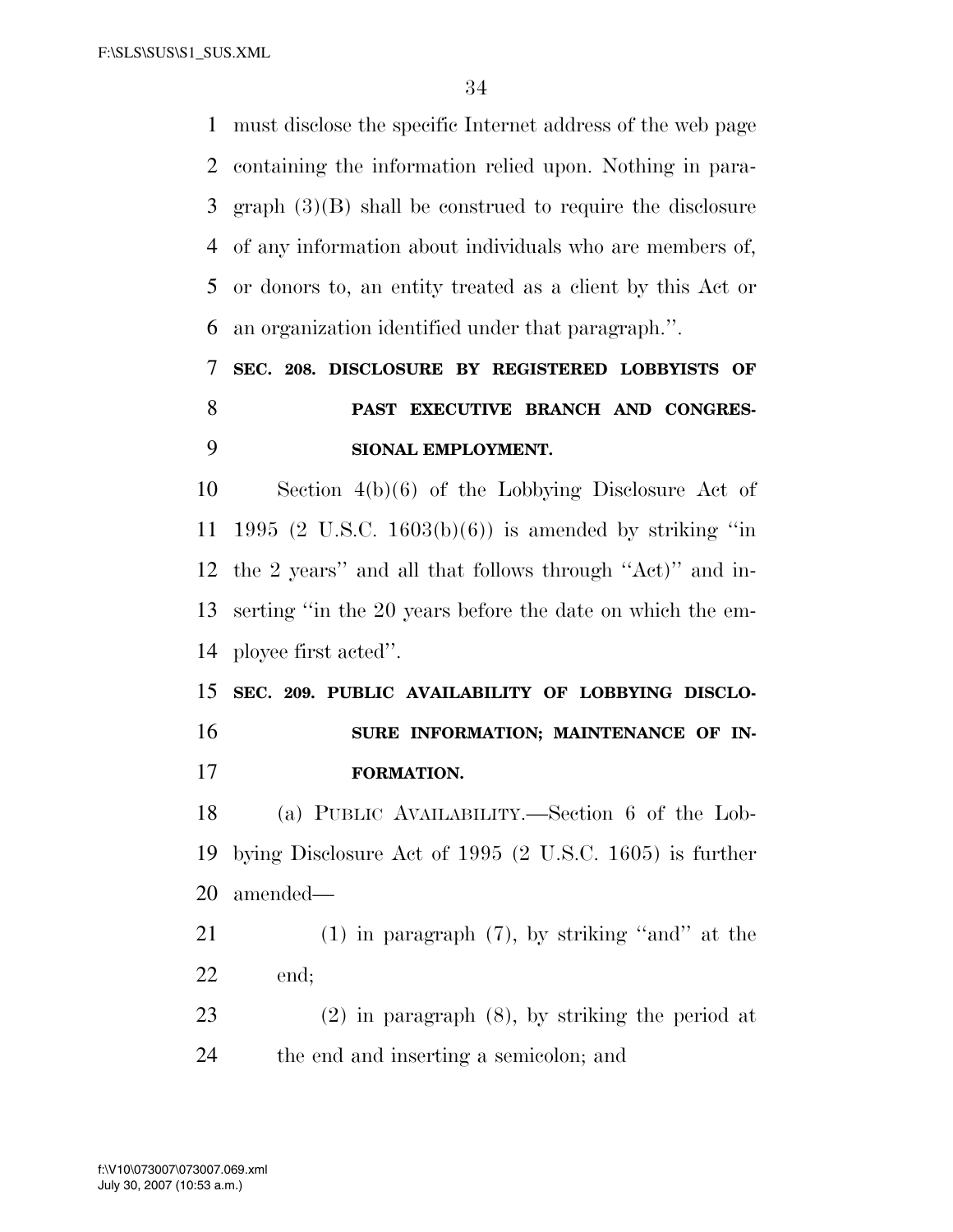| $\mathbf{1}$   | (3) by adding at the end the following new               |
|----------------|----------------------------------------------------------|
| $\overline{2}$ | paragraphs:                                              |
| 3              | $\cdot$ (9) maintain all registrations and reports filed |
| $\overline{4}$ | under this Act, and make them available to the pub-      |
| 5              | lic over the Internet, without a fee or other access     |
| 6              | charge, in a searchable, sortable, and downloadable      |
| 7              | manner, to the extent technically practicable, that—     |
| 8              | $\lq\lq$ includes the information contained in           |
| 9              | the registrations and reports;                           |
| 10             | $\lq\lq$ is searchable and sortable to the               |
| 11             | maximum extent practicable, including search-            |
| 12             | able and sortable by each of the categories of           |
| 13             | information described in section $4(b)$ or $5(b)$ ;      |
| 14             | and                                                      |
| 15             | "(C) provides electronic links or other ap-              |
| 16             | propriate mechanisms to allow users to obtain            |
| 17             | relevant information in the database of the              |
| 18             | Federal Election Commission; and                         |
| 19             | $\lq(10)$ retain the information contained in a reg-     |
| 20             | istration or report filed under this Act for a period    |
| 21             | of 6 years after the registration or report (as the      |
| 22             | case may be) is filed.".                                 |
| 23             | (b) AVAILABILITY OF REPORTS.—Section $6(4)$ of the       |
| 24             | Lobbying Disclosure Act of 1995 (2 U.S.C. 1605) is       |

amended by inserting before the semicolon at the end the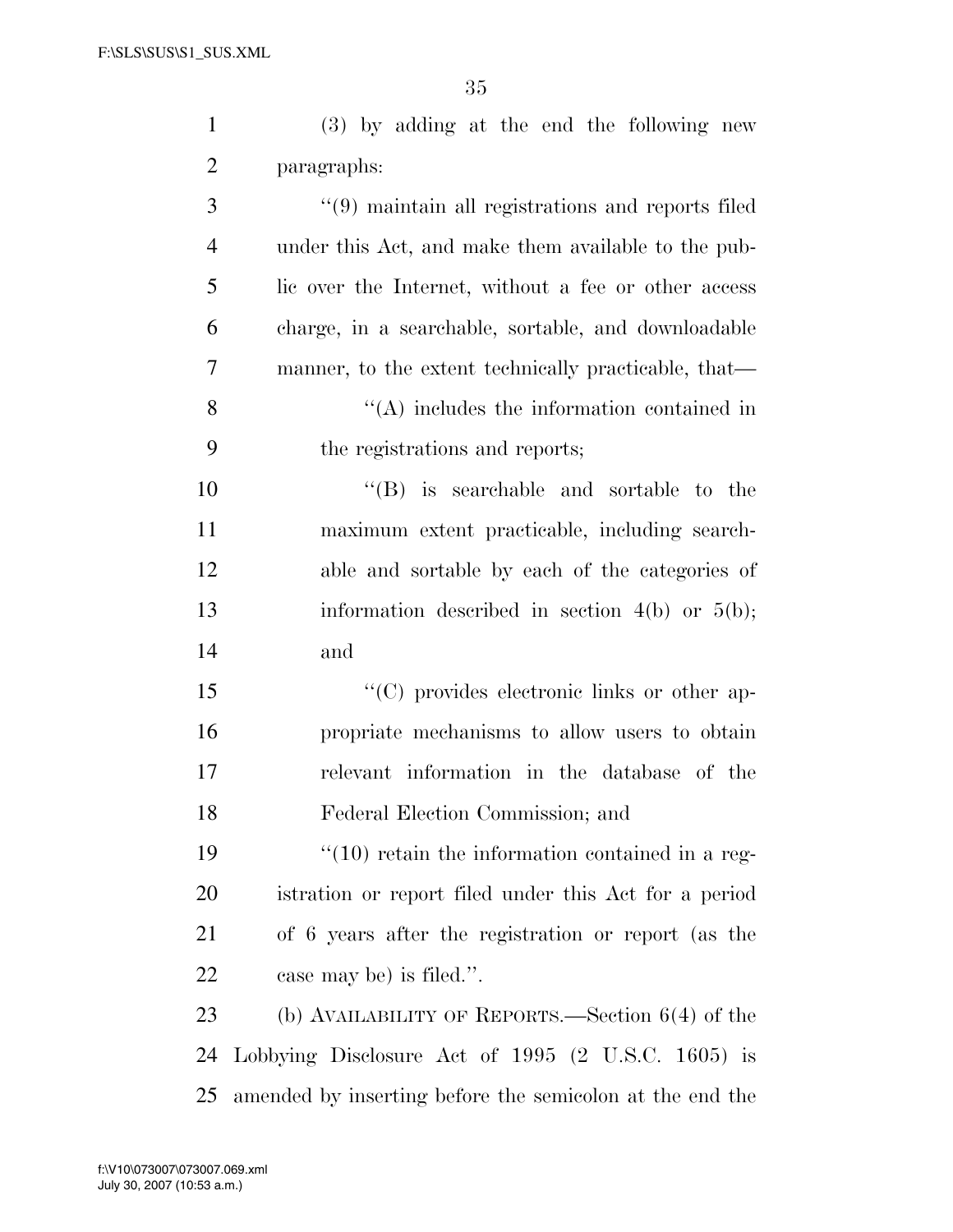following: ''and, in the case of a report filed in electronic form under section 5(e), make such report available for public inspection over the Internet as soon as technically practicable after the report is so filed''.

 (c) AUTHORIZATION OF APPROPRIATIONS.—There are authorized to be appropriated such sums as may be necessary to carry out paragraph (9) of section 6 of the Lobbying Disclosure Act of 1995 (2 U.S.C. 1605), as added by subsection (a) of this section.

 **SEC. 210. DISCLOSURE OF ENFORCEMENT FOR NON-COMPLIANCE.** 

 Section 6 of The Lobbying Disclosure Act of 1995 (2 U.S.C. 1605) is further amended—

 (1) by striking ''The Secretary'' and inserting 15 "(a) IN GENERAL.—The Secretary"; ;

 (2) in paragraph (9), by striking ''and'' at the end;

 (3) in paragraph (10), by striking the period 19 and inserting "; and";

 (4) by adding after paragraph (10) the fol-lowing:

  $\qquad$   $\qquad$   $\qquad$   $\qquad$   $\qquad$   $\qquad$   $\qquad$   $\qquad$   $\qquad$   $\qquad$   $\qquad$   $\qquad$   $\qquad$   $\qquad$   $\qquad$   $\qquad$   $\qquad$   $\qquad$   $\qquad$   $\qquad$   $\qquad$   $\qquad$   $\qquad$   $\qquad$   $\qquad$   $\qquad$   $\qquad$   $\qquad$   $\qquad$   $\qquad$   $\qquad$   $\qquad$   $\qquad$   $\qquad$   $\qquad$   $\qquad$  basis, the aggregate number of registrants referred to the United States Attorney for the District of Co-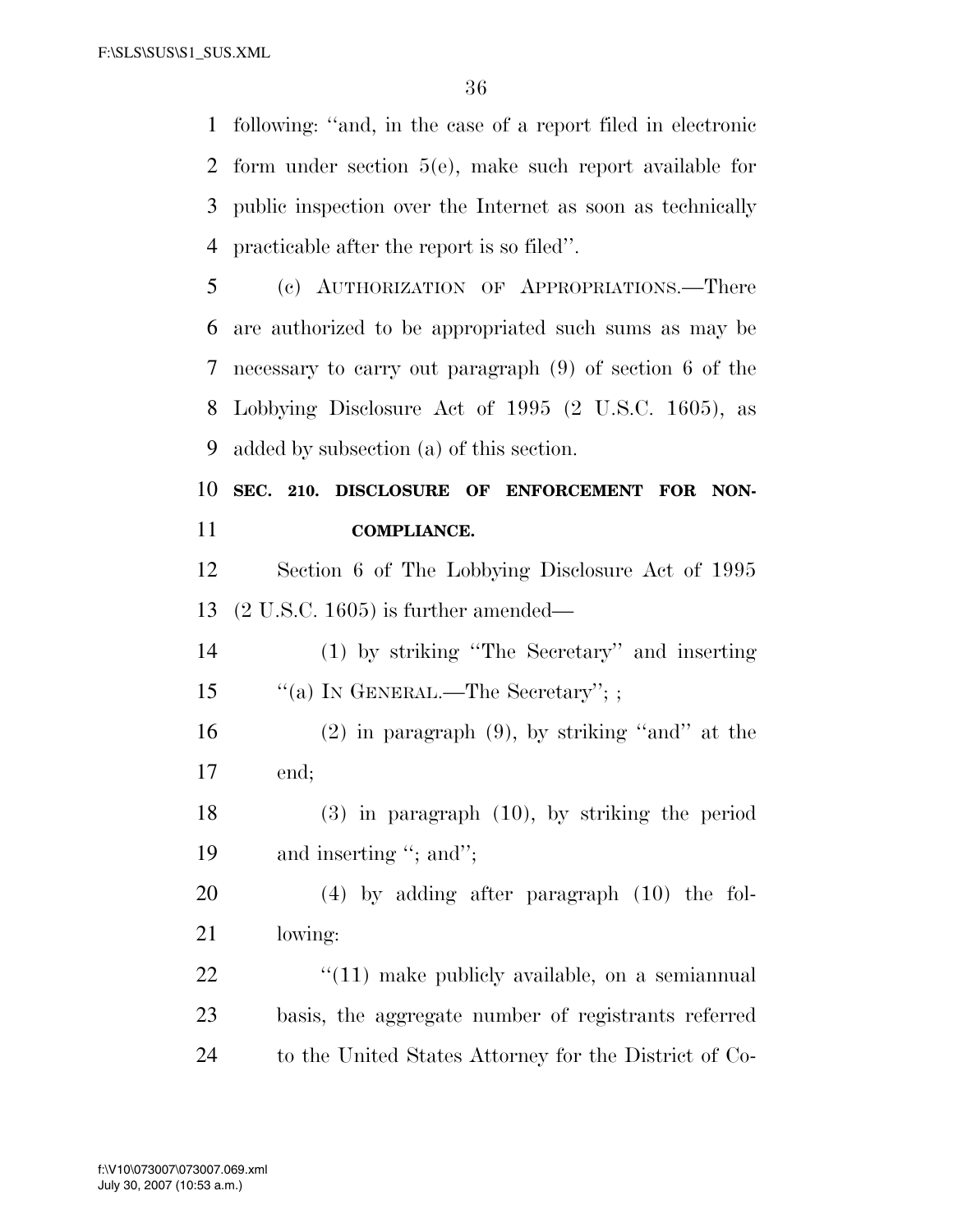| lumbia for noncompliance as required by paragraph |
|---------------------------------------------------|
| 2 $(8)$ ."; and                                   |

- (5) by adding at the end the following:
- ''(b) ENFORCEMENT REPORT.—

 ''(1) REPORT.—The Attorney General shall re- port to the congressional committees referred to in paragraph (2), after the end of each semiannual pe- riod beginning on January 1 and July 1, the aggre- gate number of enforcement actions taken by the Department of Justice under this Act during that semiannual period and, by case, any sentences im- posed, except that such report shall not include the names of individuals, or personally identifiable infor- mation, that is not already a matter of public record.

 $\frac{1}{2}$  COMMITTEES.—The congressional commit- tees referred to in paragraph (1) are the Committee on Homeland Security and Governmental Affairs and the Committee on the Judiciary of the Senate and the Committee on the Judiciary of the House of Representatives.''.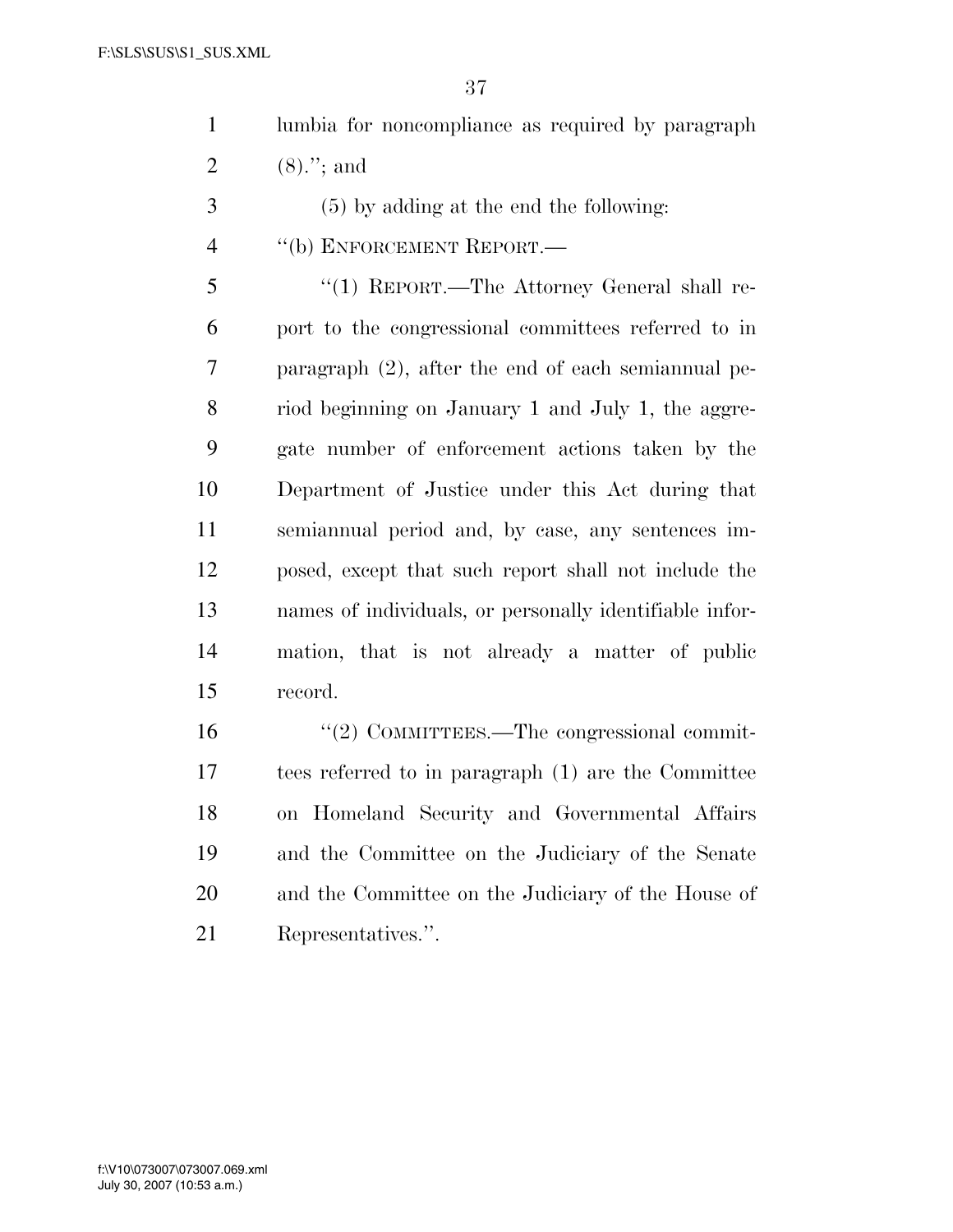| 1              | SEC. 211. INCREASED CIVIL AND CRIMINAL PENALTIES FOR     |
|----------------|----------------------------------------------------------|
| $\overline{2}$ | FAILURE TO COMPLY WITH LOBBYING DIS-                     |
| 3              | <b>CLOSURE REQUIREMENTS.</b>                             |
| $\overline{4}$ | (a) IN GENERAL.—Section 7 of the Lobbying Disclo-        |
| 5              | sure Act of 1995 (2 U.S.C. 1606) is amended—             |
| 6              | (1) by striking "Whoever" and inserting " $(a)$          |
| 7              | CIVIL PENALTY.—Whoever";                                 |
| 8              | $(2)$ by striking "\$50,000" and inserting               |
| 9              | " $$200,000"$ ; and                                      |
| 10             | $(3)$ by adding at the end the following:                |
| 11             | "(b) CRIMINAL PENALTY.—Whoever knowingly and             |
| 12             | corruptly fails to comply with any provision of this Act |
| 13             | shall be imprisoned for not more than 5 years or fined   |
| 14             | under title 18, United States Code, or both.".           |
| 15             | (b) EFFECTIVE DATE.—The amendments made by               |
| 16             | subsection (a) shall apply to any violation committed on |
| 17             | or after the date of the enactment of this Act.          |
| 18             | SEC. 212. ELECTRONIC FILING AND PUBLIC DATABASE FOR      |
| 19             | LOBBYISTS FOR FOREIGN GOVERNMENTS.                       |
| 20             | (a) ELECTRONIC FILING.—Section 2 of the Foreign          |
| 21             | Agents Registration Act of 1938, as amended (22 U.S.C.   |
| 22             | 612), is amended by adding at the end the following new  |
| 23             | subsection:                                              |
| 24             | "(g) ELECTRONIC FILING OF REGISTRATION STATE-            |
| 25             | MENTS AND SUPPLEMENTS.—A registration statement or       |
| <b>26</b>      | supplement required to be filed under this section shall |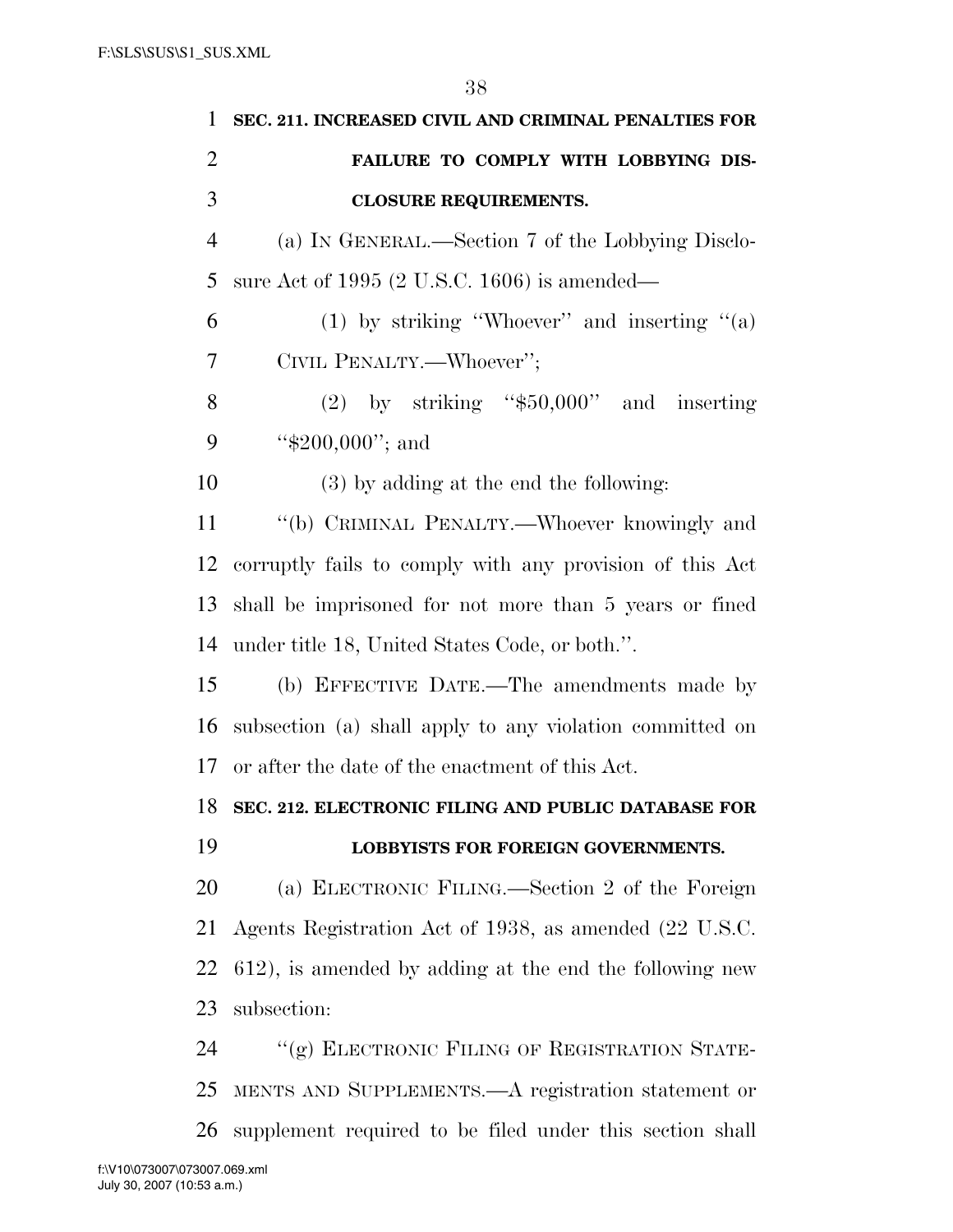be filed in electronic form, in addition to any other form that may be required by the Attorney General.''.

 (b) PUBLIC DATABASE.—Section 6 of the Foreign Agents Registration Act of 1938, as amended (22 U.S.C. 616), is amended by adding at the end the following new subsection:

 ''(d) PUBLIC DATABASE OF REGISTRATION STATE-MENTS AND UPDATES.—

9 "(1) IN GENERAL.—The Attorney General shall maintain, and make available to the public over the Internet, without a fee or other access charge, in a searchable, sortable, and downloadable manner, to the extent technically practicable, an electronic data-base that—

15  $\langle (A) \rangle$  includes the information contained in registration statements and updates filed under this Act; and

18 ''(B) is searchable and sortable, at a min- imum, by each of the categories of information described in section 2(a).

21 ''(2) ACCOUNTABILITY.—The Attorney General shall make each registration statement and update 23 filed in electronic form pursuant to section  $2(g)$ available for public inspection over the Internet as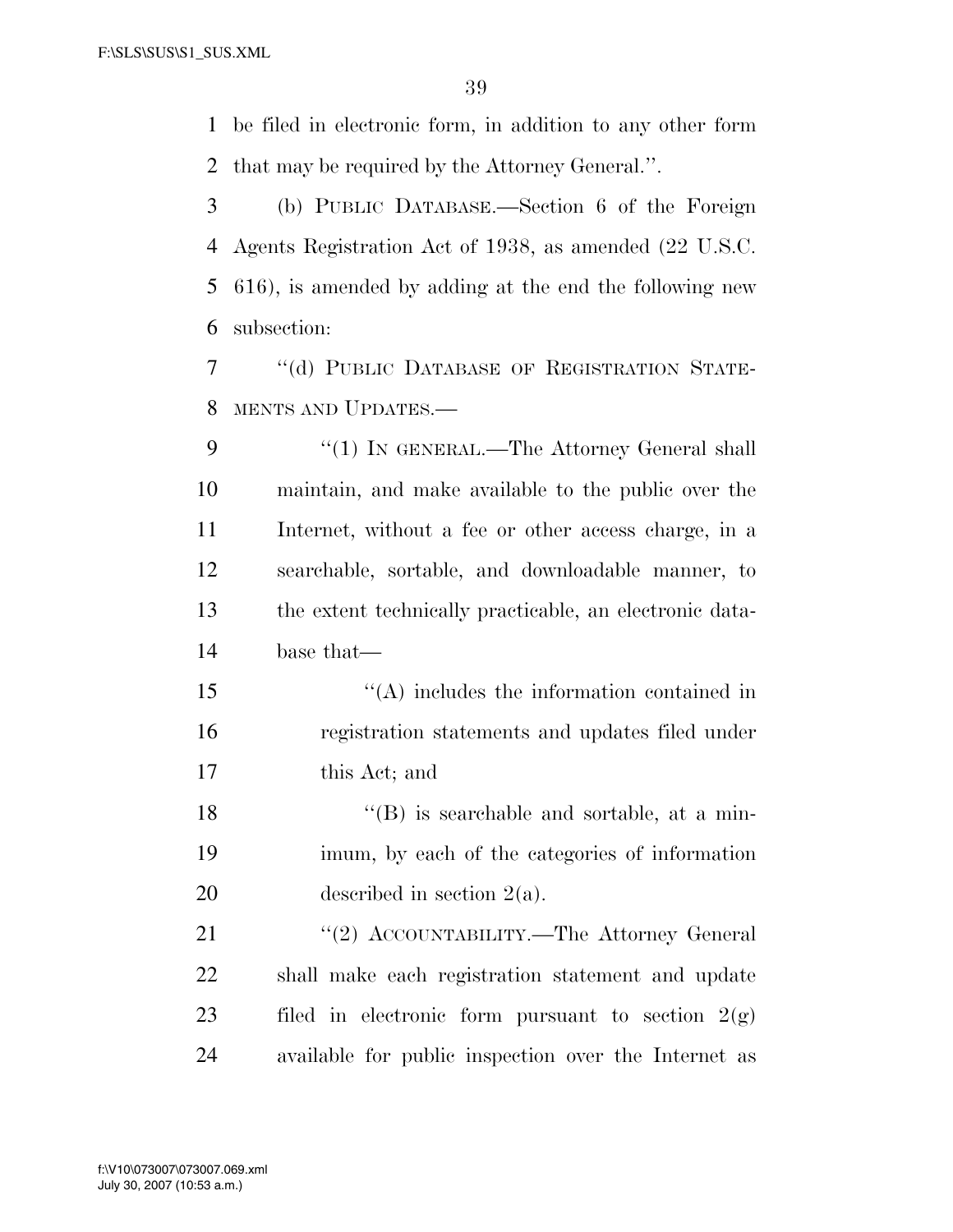soon as technically practicable after the registration statement or update is filed.''.

 (c) EFFECTIVE DATE.—The amendments made by this section shall take effect on the 90th day after the date of the enactment of this Act.

## **SEC. 213. COMPTROLLER GENERAL AUDIT AND ANNUAL REPORT.**

 (a) ANNUAL AUDITS AND REPORTS.—The Lobbying Disclosure Act of 1995 ( 2 U.S.C. 1601 et seq.) is further amended by adding at the end the following:

## **''SEC. 26. ANNUAL AUDITS AND REPORTS BY COMP-TROLLER GENERAL.**

 ''(a) AUDIT.—On an annual basis, the Comptroller General shall audit the extent of compliance or noncompli- ance with the requirements of this Act by lobbyists, lob- bying firms, and registrants through a random sampling of publicly available lobbying registrations and reports filed under this Act during each calendar year.

19 "(b) REPORTS TO CONGRESS.—

20 "(1) ANNUAL REPORTS.—Not later than April 21 1 of each year, the Comptroller General shall submit to the Congress a report on the review required by subsection (a) for the preceding calendar year. The report shall include the Comptroller General's as-sessment of the matters required to be emphasized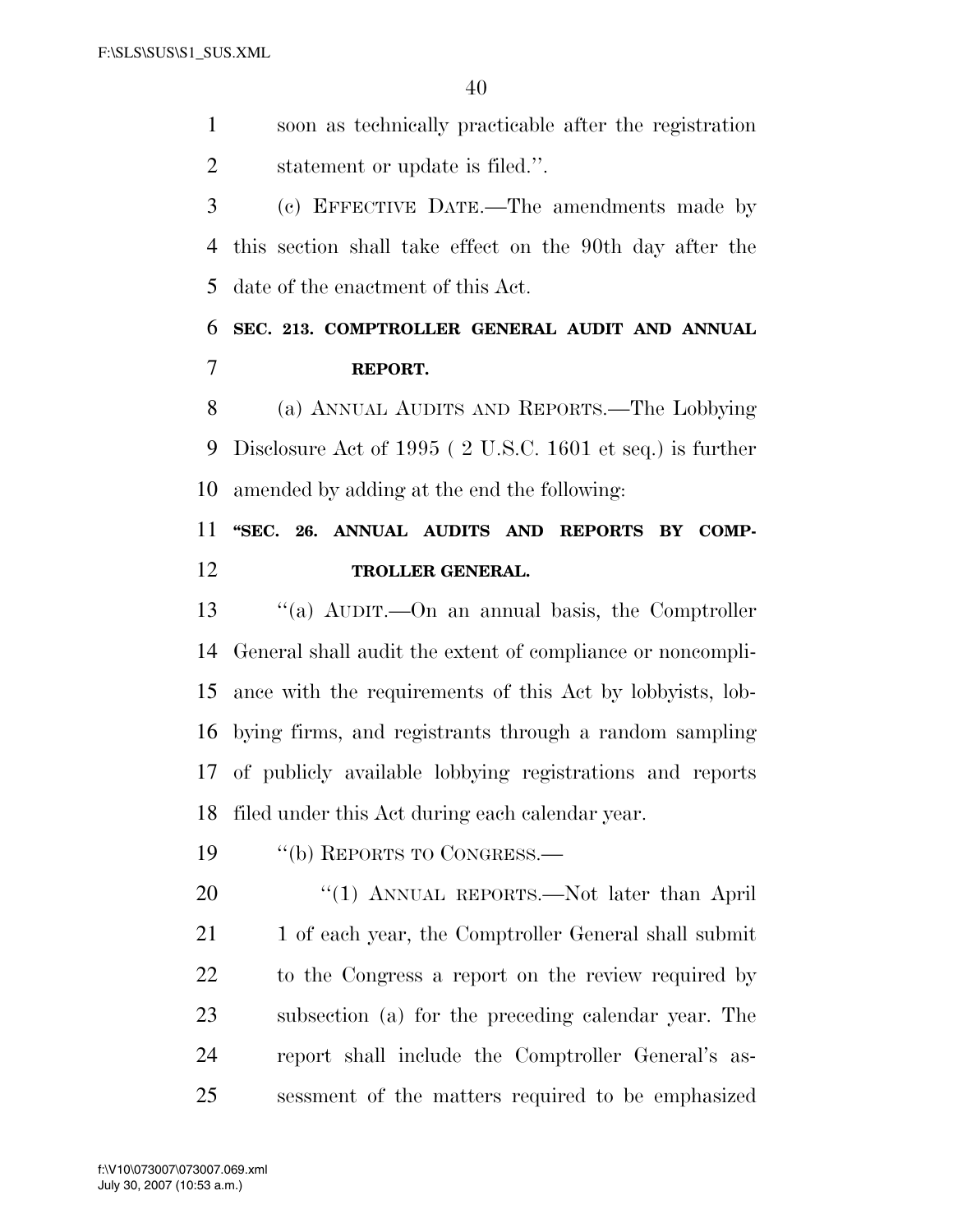| $\mathbf{1}$   | by that subsection and any recommendations of the           |
|----------------|-------------------------------------------------------------|
| $\overline{2}$ | Comptroller General to-                                     |
| 3              | $\lq\lq$ improve the compliance by lobbyists,               |
| $\overline{4}$ | lobbying firms, and registrants with the re-                |
| 5              | quirements of this Act; and                                 |
| 6              | "(B) provide the Department of Justice                      |
| 7              | with the resources and authorities needed for               |
| 8              | the effective enforcement of this Act.                      |
| 9              | "(2) ASSESSMENT OF COMPLIANCE.—The an-                      |
| 10             | nual report under paragraph (1) shall include an as-        |
| 11             | sessment of compliance by registrants with the re-          |
| 12             | quirements of section $4(b)(3)$ .                           |
| 13             | "(c) ACCESS TO INFORMATION.—The Comptroller                 |
| 14             | General may, in carrying out this section, request informa- |
| 15             | tion from and access to any relevant documents from any     |
| 16             | person registered under paragraph $(1)$ or $(2)$ of section |
| 17             | $4(a)$ and each employee who is listed as a lobbyist under  |
| 18             | section 4(b)(6) or section 5(b)(2)(C) if the material re-   |
| 19             | quested relates to the purposes of this section. The Comp-  |
| 20             | troller General may request such person to submit in writ-  |
| 21             | ing such information as the Comptroller General may pre-    |
| 22             | scribe. The Comptroller General may notify the Congress     |
| 23             | in writing if a person from whom information has been       |
| 24             | requested under this subsection refuses to comply with the  |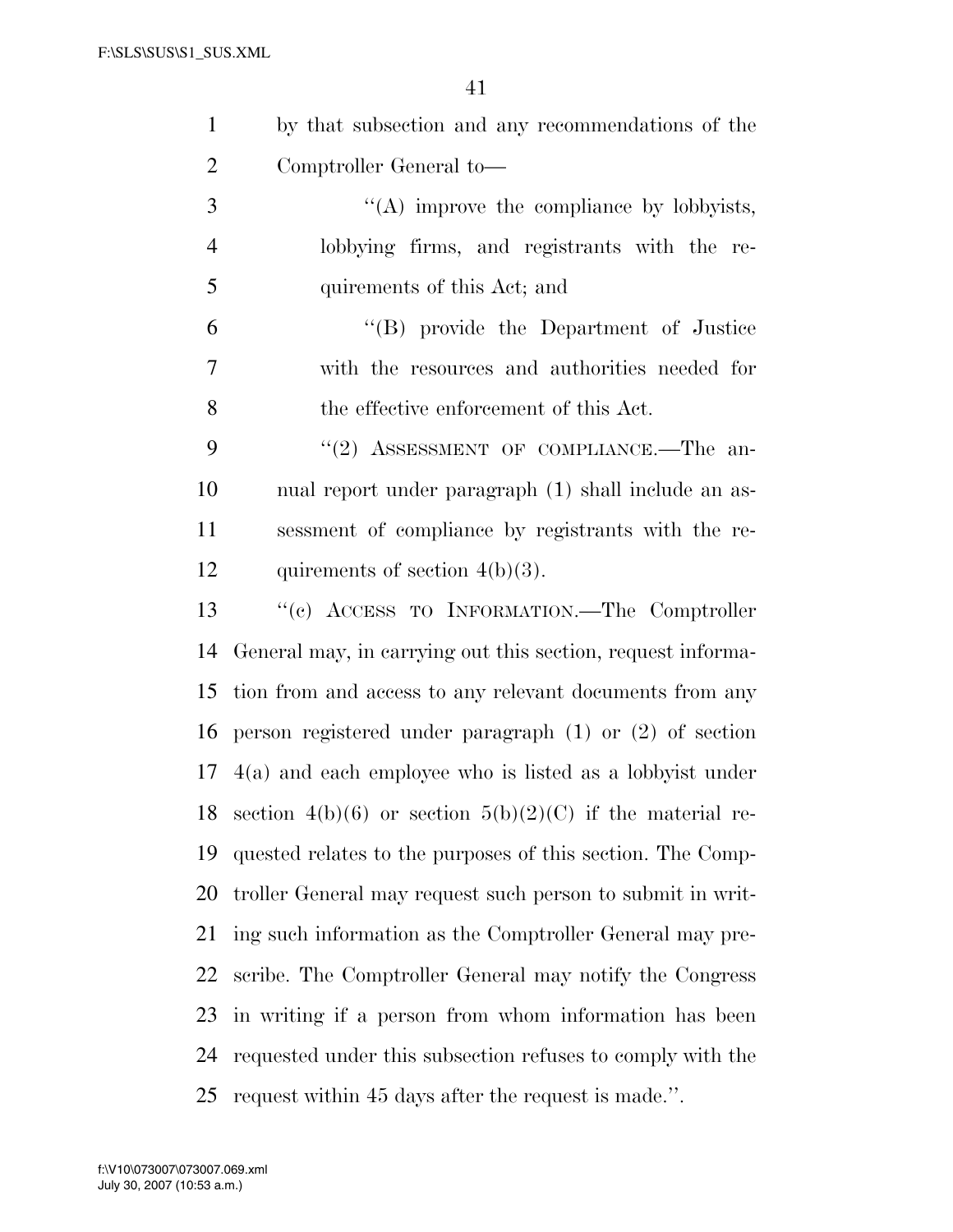(b) INITIAL AUDIT AND REPORT.—The initial audit under subsection (a) of section 26 of the Lobbying Disclo- sure Act of 1995 (as added by subsection (a) of this sec- tion) shall be made with respect to lobbying registrations and reports filed during the first calendar quarter of 2008, and the initial report under subsection (b) of such section shall be filed, with respect to those registrations and re- ports, not later than 6 months after the end of that cal-endar quarter.

#### **SEC. 214. SENSE OF CONGRESS.**

11 It is the sense of the Congress that—

 (1) the use of a family relationship by a lob- byist who is an immediate family member of a Mem- ber of Congress to gain special advantages over other lobbyists is inappropriate; and

 (2) the lobbying community should develop pro- posals for multiple self-regulatory organizations which could—

 (A) provide for the creation of standards for the organizations appropriate to the type of 21 lobbying and individuals to be served;

 (B) provide training for the lobbying com- munity on law, ethics, reporting requirements, and disclosure requirements;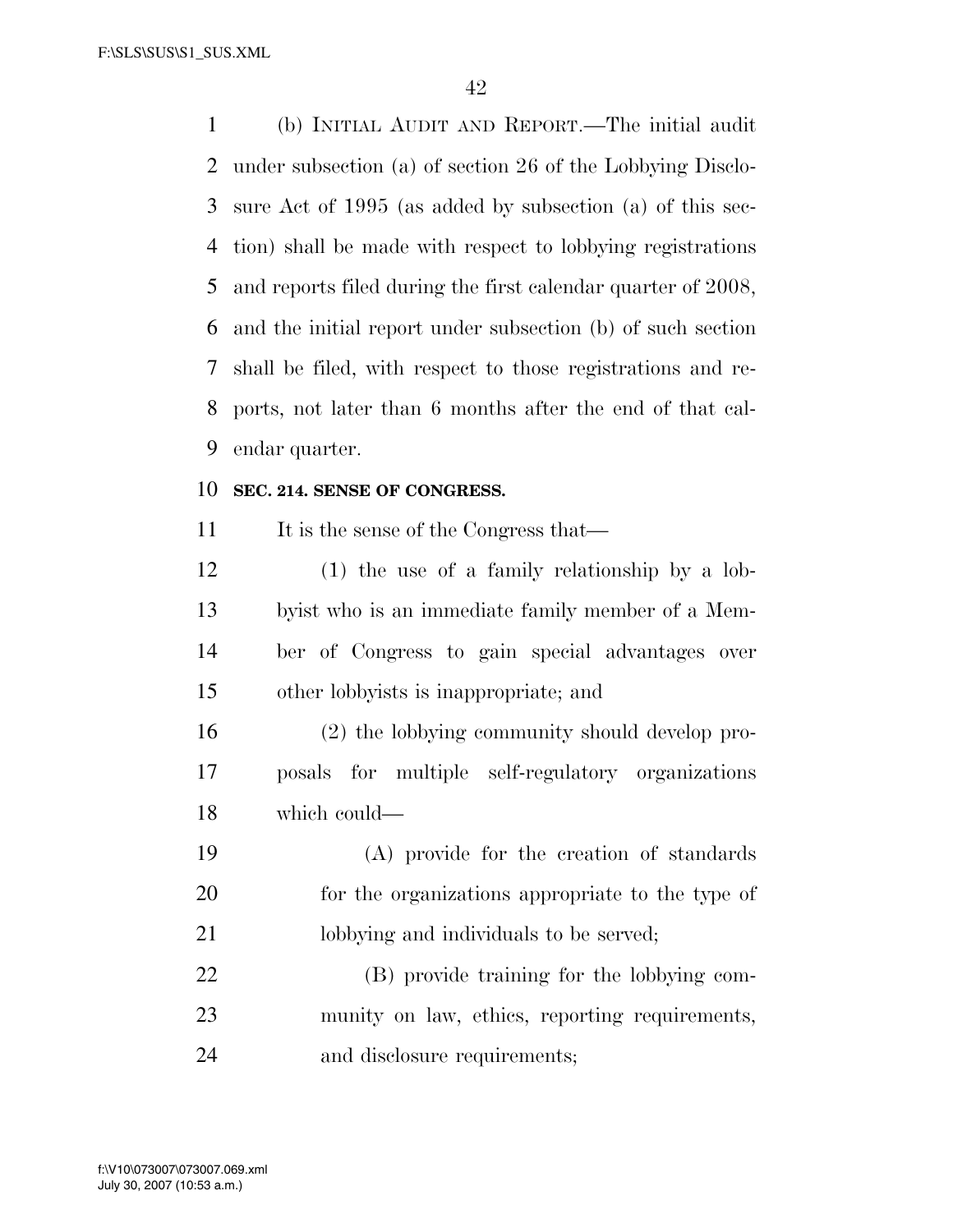| $\mathbf{1}$   | (C) provide for the development of edu-                    |
|----------------|------------------------------------------------------------|
| $\overline{2}$ | cational materials for the public on how to re-            |
| 3              | sponsibly hire a lobbyist or lobby firm;                   |
| $\overline{4}$ | (D) provide standards regarding reason-                    |
| 5              | able fees charged to clients;                              |
| 6              | (E) provide for the creation of a third-                   |
| 7              | party certification program that includes ethics           |
| $8\,$          | training; and                                              |
| 9              | (F) provide for disclosure of requirements                 |
| 10             | to clients regarding fee schedules and conflict of         |
| 11             | interest rules.                                            |
| 12             | SEC. 215. EFFECTIVE DATE.                                  |
| 13             | Except as otherwise provided in sections 203, 204,         |
| 14             | $206, 211, 212,$ and $213$ , the amendments made by this   |
| 15             | title shall apply with respect to registrations under the  |
| 16             | Lobbying Disclosure Act of 1995 having an effective date   |
| 17             | of January 1, 2008, or later and with respect to quarterly |
| 18             | reports under that Act covering calendar quarters begin-   |
|                | 19 ning on or after January 1, 2008.                       |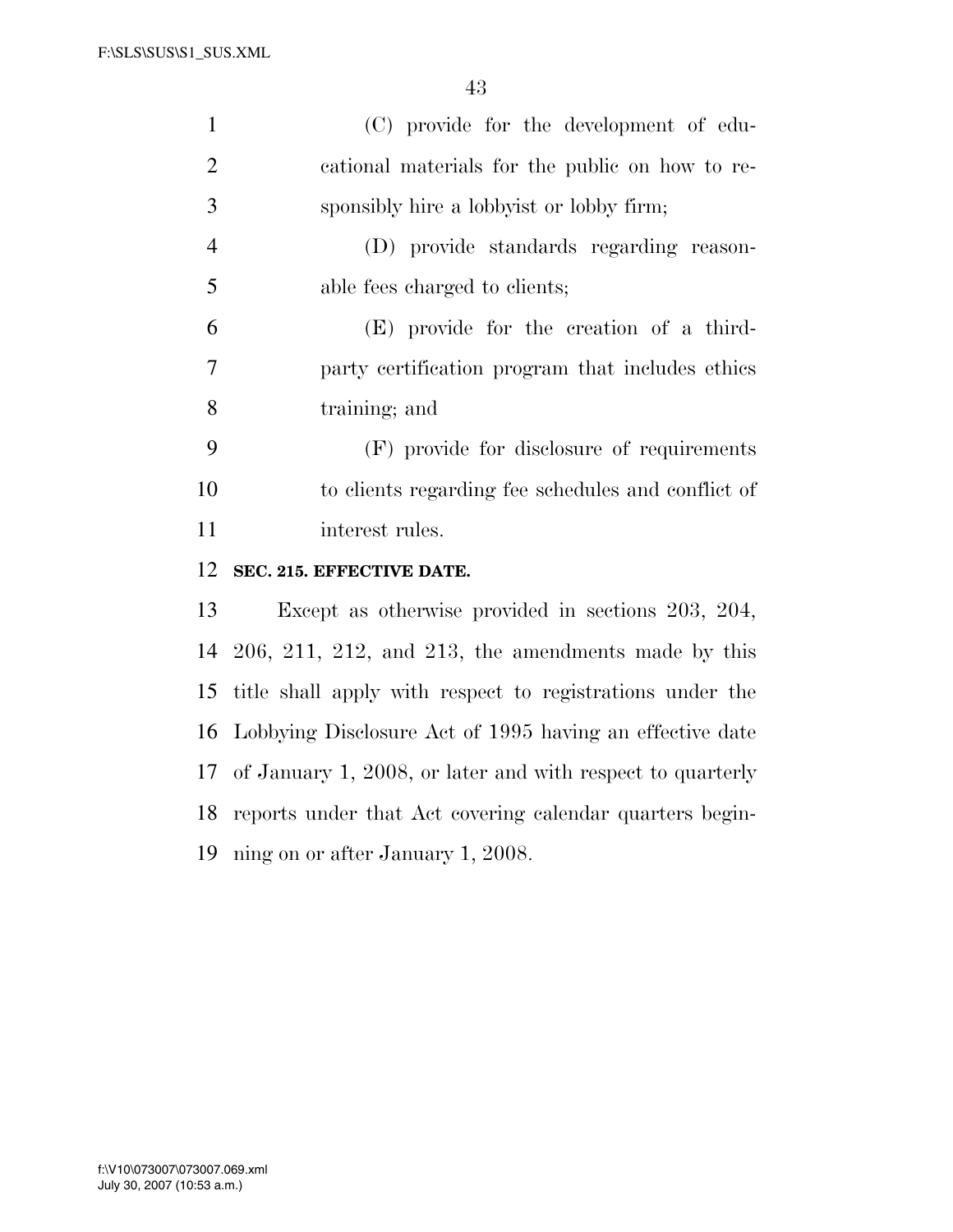**SEC. 301. DISCLOSURE BY MEMBERS AND STAFF OF EM-PLOYMENT NEGOTIATIONS.** 

 (a) IN GENERAL.—The Rules of the House of Rep- resentatives are amended by redesignating rules XXVII and XXVIII as rules XXVIII and XXIX, respectively, and by inserting after rule XXVI the following new rule:

''RULE XXVII

''DISCLOSURE BY MEMBERS AND STAFF OF

EMPLOYMENT NEGOTIATIONS

 ''1. A Member, Delegate, or Resident Commissioner shall not directly negotiate or have any agreement of fu- ture employment or compensation until after his or her successor has been elected, unless such Member, Delegate, or Resident Commissioner, within 3 business days after the commencement of such negotiation or agreement of future employment or compensation, files with the Com- mittee on Standards of Official Conduct a statement, which must be signed by the Member, Delegate, or Resi- dent Commissioner, regarding such negotiations or agree- ment, including the name of the private entity or entities involved in such negotiations or agreement, and the date such negotiations or agreement commenced.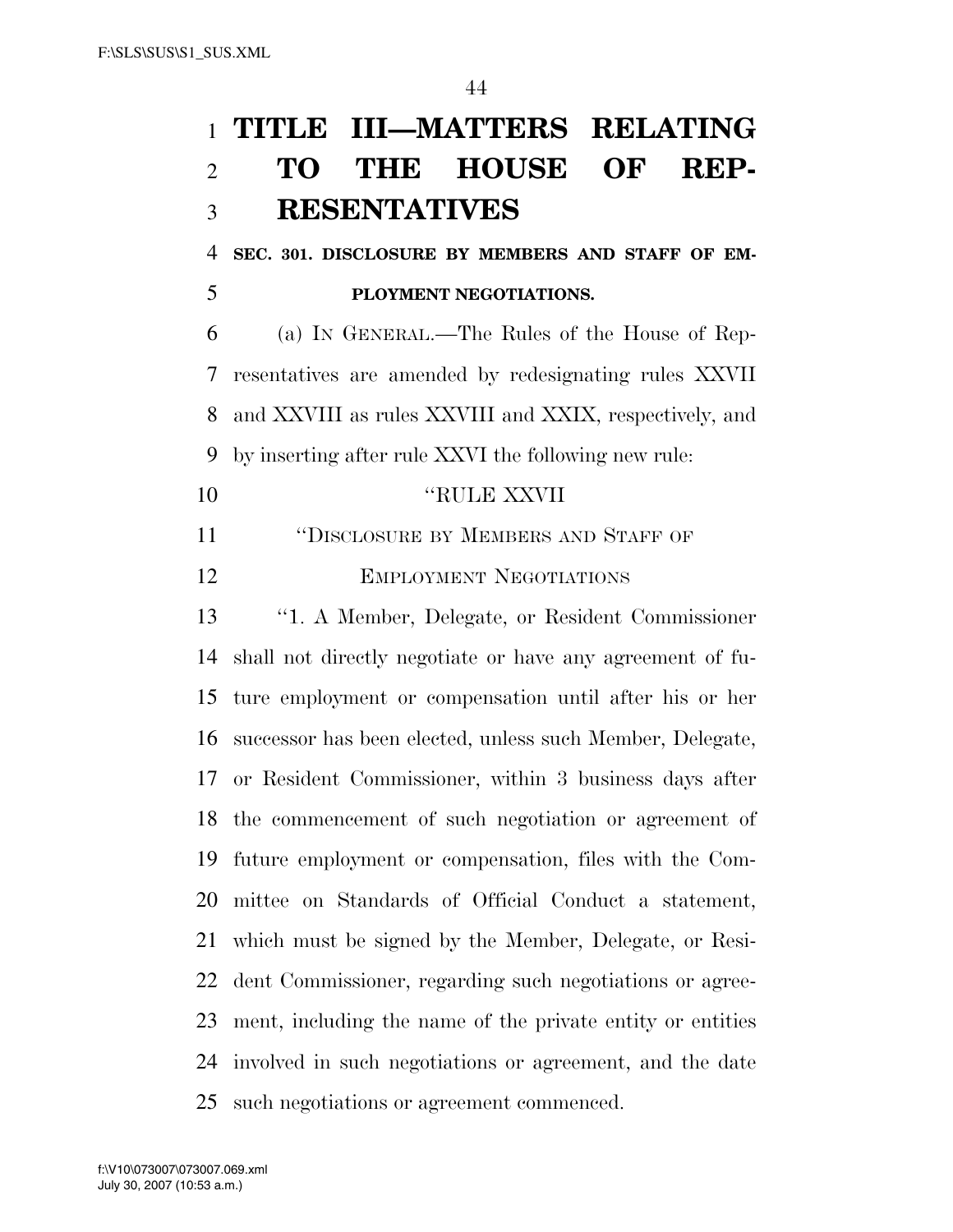''2. An officer or an employee of the House earning in excess of 75 percent of the salary paid to a Member shall notify the Committee on Standards of Official Con- duct that he or she is negotiating or has any agreement of future employment or compensation.

 ''3. The disclosure and notification under this rule shall be made within 3 business days after the commence- ment of such negotiation or agreement of future employ-ment or compensation.

 ''4. A Member, Delegate, or Resident Commissioner, and an officer or employee to whom this rule applies, shall recuse himself or herself from any matter in which there is a conflict of interest or an appearance of a conflict for that Member, Delegate, Resident Commissioner, officer, or employee under this rule and shall notify the Committee on Standards of Official Conduct of such recusal. A Mem- ber, Delegate, or Resident Commissioner making such recusal shall, upon such recusal, submit to the Clerk for public disclosure the statement of disclosure under clause 1 with respect to which the recusal was made.''.

 (b) EFFECTIVE DATE.—The amendment made by subsection (a) shall take effect on the date of the enact- ment of this Act, and shall apply to negotiations com- menced, and agreements entered into, on or after that date.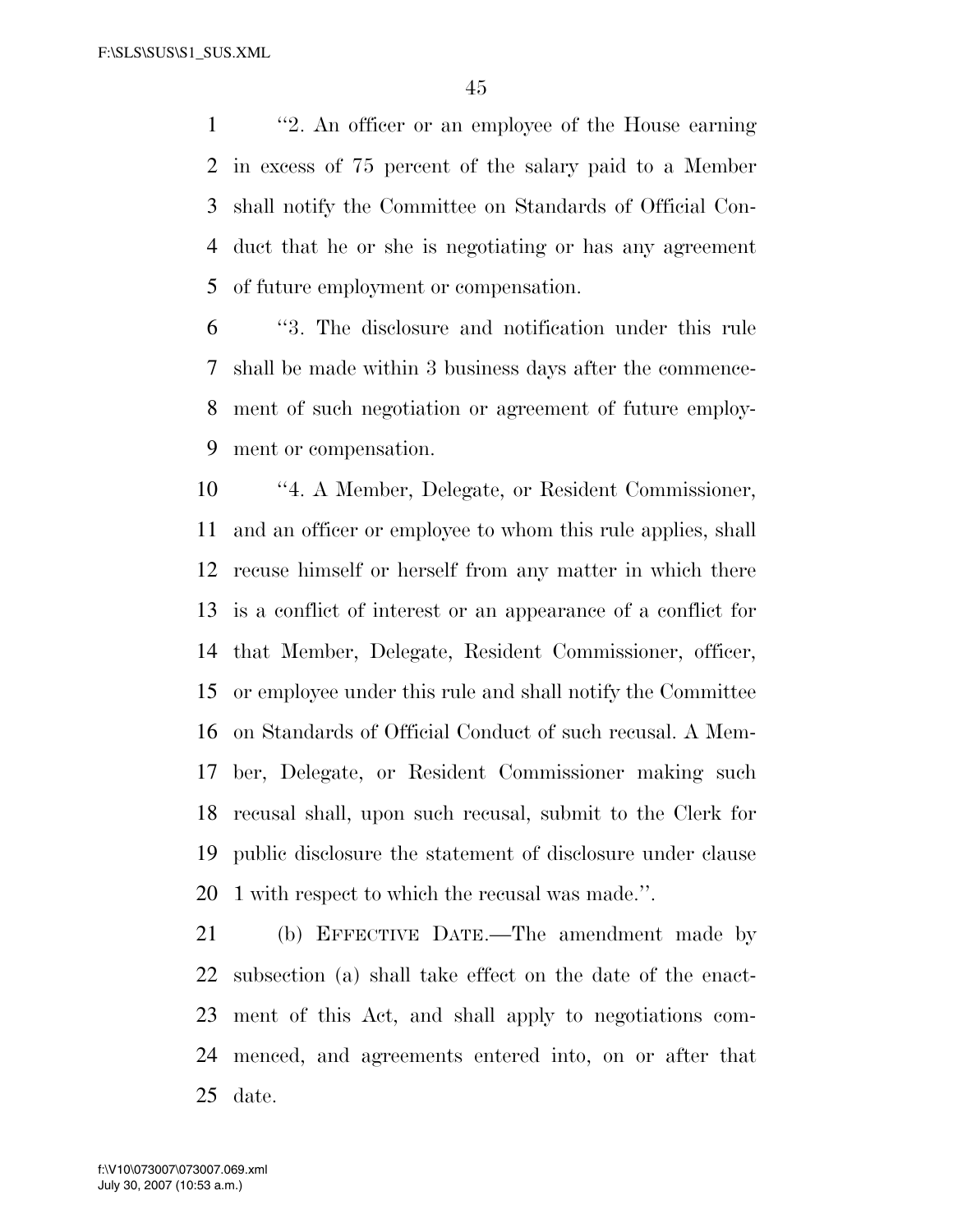# **SEC. 302. PROHIBITION ON LOBBYING CONTACTS WITH SPOUSE OF MEMBER WHO IS A REGISTERED LOBBYIST.**

 Rule XXV of the Rules of the House of Representa- tives is amended by adding at the end the following new clause:

 ''7. A Member, Delegate, or Resident Commissioner shall prohibit all staff employed by that Member, Dele- gate, or Resident Commissioner (including staff in per- sonal, committee, and leadership offices) from making any lobbying contact (as defined in section 3 of the Lobbying Disclosure Act of 1995) with that individual's spouse if that spouse is a lobbyist under the Lobbying Disclosure Act of 1995 or is employed or retained by such a lobbyist for the purpose of influencing legislation.''.

## **SEC. 303. TREATMENT OF FIRMS AND OTHER BUSINESSES WHOSE MEMBERS SERVE AS HOUSE COM-**

### **MITTEE CONSULTANTS.**

 Clause 18(b) of rule XXIII of the Rules of the House of Representatives is amended by adding at the end the following: ''In the case of such an individual who is a member or employee of a firm, partnership, or other busi- ness organization, the other members and employees of the firm, partnership, or other business organization shall be subject to the same restrictions on lobbying that apply to the individual under this paragraph.''.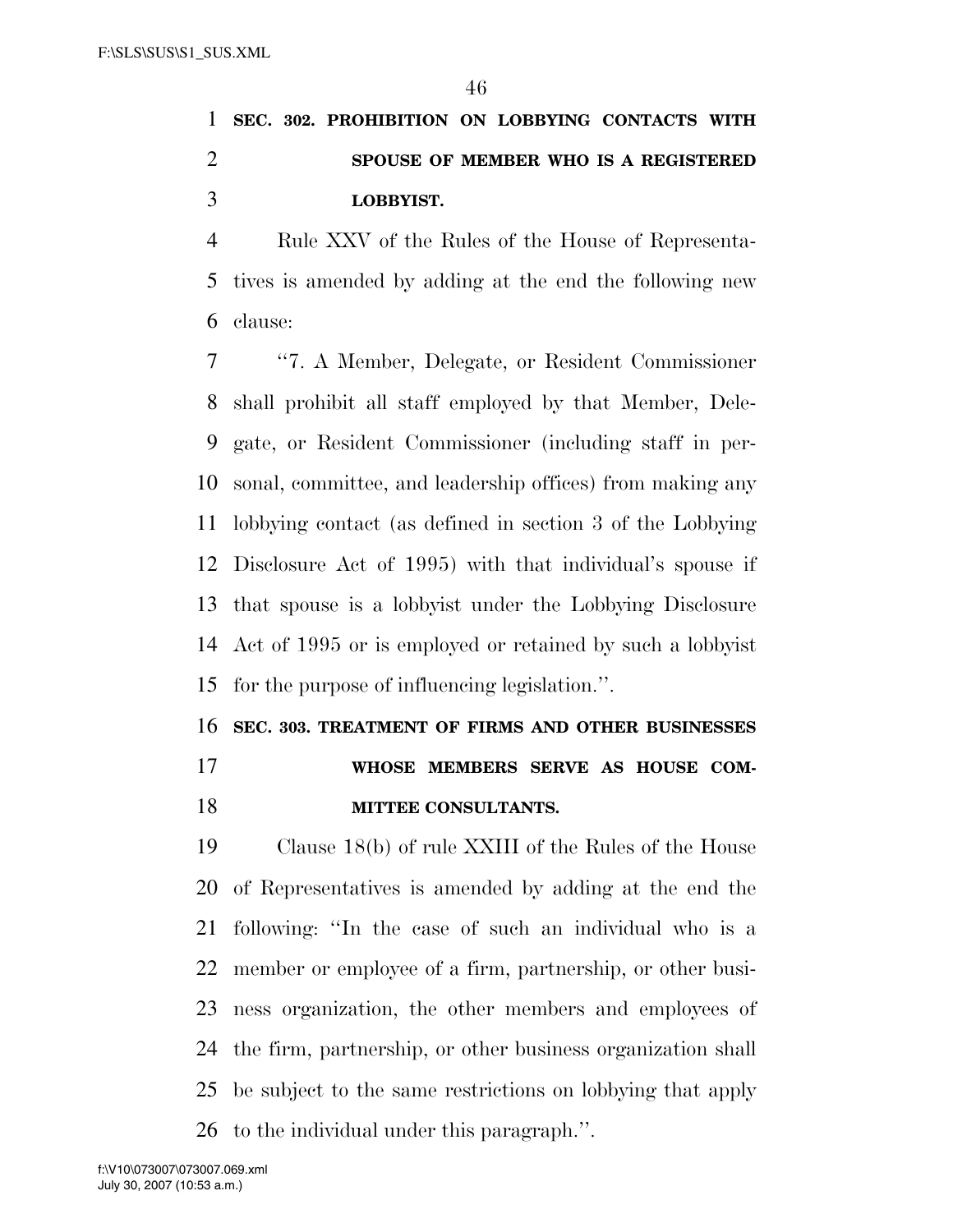|   | 1 SEC. 304. POSTING OF TRAVEL AND FINANCIAL DISCLO- |
|---|-----------------------------------------------------|
|   | SURE REPORTS ON PUBLIC WEBSITE OF                   |
|   | CLERK OF THE HOUSE OF REPRESENTA-                   |
|   | TIVES.                                              |
| 5 | (a) REQUIRING POSTING ON INTERNET.—The Clerk        |
|   |                                                     |

 of the House of Representatives shall post on the public Internet site of the Office of the Clerk, in a format that is searchable, sortable, and downloadable, to the extent technically practicable, each of the following:

 (1) The advance authorizations, certifications, and disclosures filed with respect to transportation, lodging, and related expenses for travel under clause 5(b) of rule XXV of the Rules of the House of Rep- resentatives by Members (including Delegates and Resident Commissioners to the Congress), officers, and employees of the House.

17 (2) The reports filed under section  $103(h)(1)$  of 18 the Ethics in Government Act of 1978 by Members of the House of Representatives (including Delegates and Resident Commissioners to the Congress).

21 (b) APPLICABILITY AND TIMING.—

 (1) APPLICABILITY.—Subject to paragraph (2), subsection (a) shall apply with respect to informa- tion received by the Clerk of the House of Rep- resentatives on or after the date of the enactment of this Act.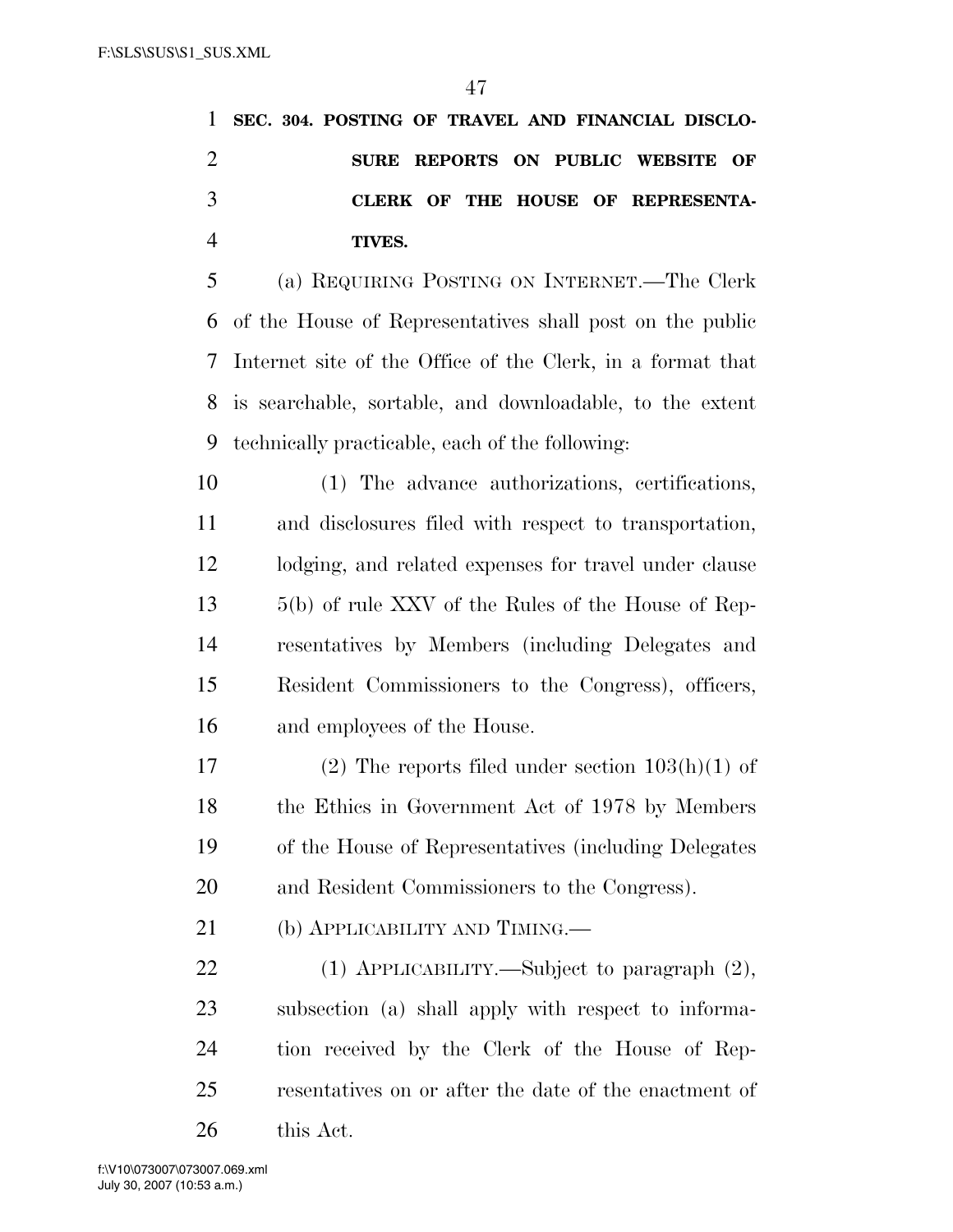| $\mathbf{1}$   | (2) TIMING.—The Clerk of the House of Rep-            |
|----------------|-------------------------------------------------------|
| $\overline{2}$ | resentatives shall—                                   |
| 3              | $(A)$ not later than August 1, 2008, post             |
| $\overline{4}$ | the information required by subsection (a) that       |
| 5              | the Clerk receives by June 1, 2008; and               |
| 6              | (B) not later than the end of each 45-day             |
| 7              | period occurring after information is required to     |
| 8              | be posted under subparagraph $(A)$ , post the in-     |
| 9              | formation required by subsection (a) that the         |
| 10             | Clerk has received since the last posting under       |
| 11             | this subsection.                                      |
| 12             | (3) OMISSION OF PERSONALLY IDENTIFIABLE               |
| 13             | INFORMATION.—Members of the House of Rep-             |
| 14             | resentatives (including Delegates and Resident Com-   |
| 15             | missioners to the Congress) shall be permitted to     |
| 16             | omit personally identifiable information not required |
| 17             | to be disclosed on the reports posted on the public   |
| 18             | Internet site under this section (such as home ad-    |
| 19             | dress, Social Security numbers, personal bank ac-     |
| <b>20</b>      | count numbers, home telephone, and names of chil-     |
| 21             | dren) prior to the posting of such reports on such    |
| 22             | public Internet site.                                 |
| 23             | (4) ASSISTANCE IN PROTECTING PERSONAL IN-             |
| 24             | FORMATION.—The Clerk of the House of Represent-       |
| 25             | atives, in consultation with the Committee on Stand-  |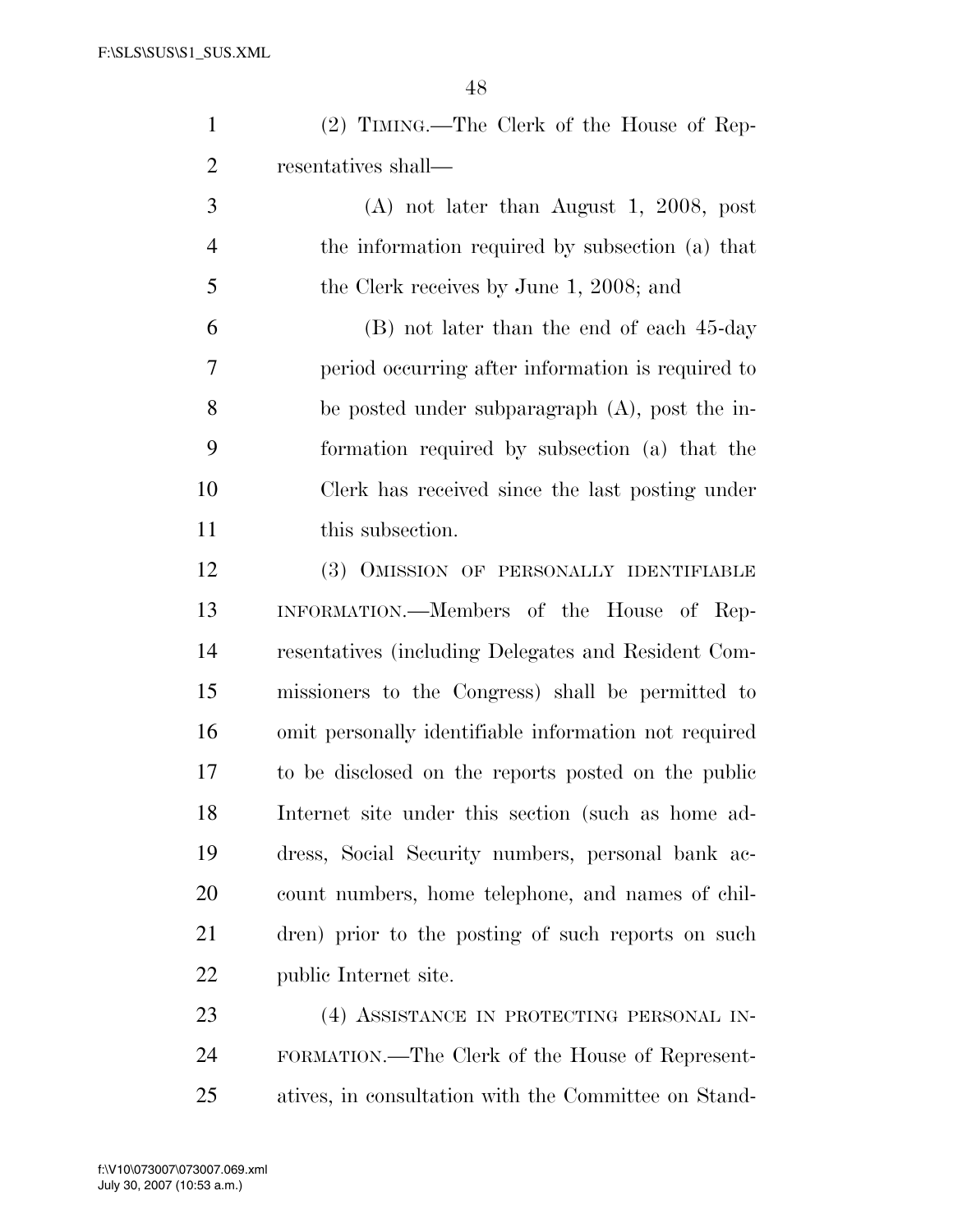ards of Official Conduct, shall include in any infor- mational materials concerning any disclosure that will be posted on the public Internet site under this section an explanation of the procedures for pro- tecting personally identifiable information as de-scribed in this section.

 (c) RETENTION.—The Clerk shall maintain the infor- mation posted on the public Internet site of the Office of the Clerk under this section for a period of 6 years after receiving the information.

# **SEC. 305. PROHIBITING PARTICIPATION IN LOBBYIST- SPONSORED EVENTS DURING POLITICAL CONVENTIONS.**

 Rule XXV of the Rules of the House of Representa- tives, as amended by section 302, is amended by adding at the end the following new clause:

 ''8. During the dates on which the national political party to which a Member (including a Delegate or Resi- dent Commissioner) belongs holds its convention to nomi- nate a candidate for the office of President or Vice Presi- dent, the Member may not participate in an event hon- oring that Member, other than in his or her capacity as a candidate for such office, if such event is directly paid for by a registered lobbyist under the Lobbying Disclosure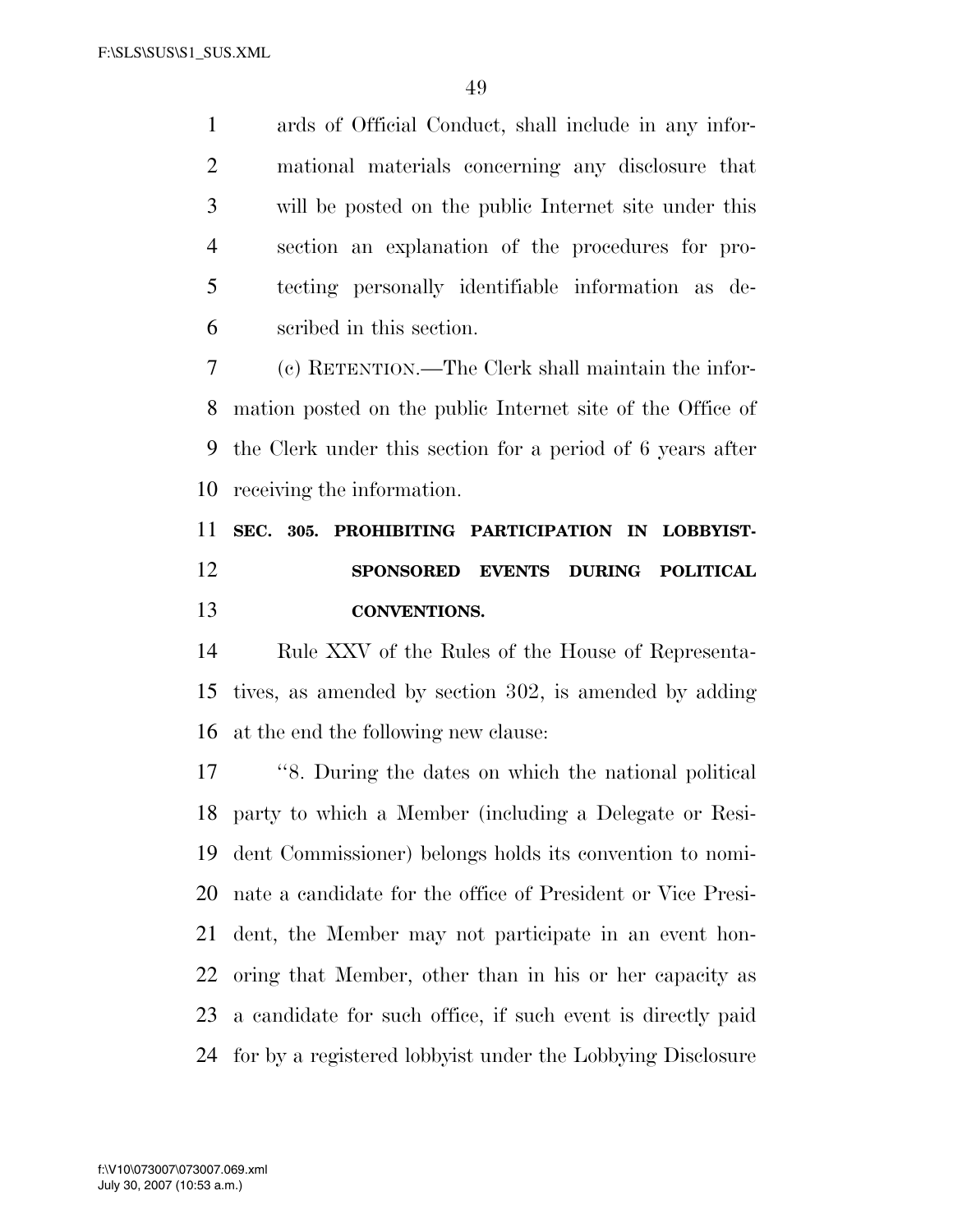Act of 1995 or a private entity that retains or employs such a registered lobbyist.''.

#### **SEC. 306. EXERCISE OF RULEMAKING AUTHORITY.**

 The provisions of this title are adopted by the House of Representatives—

 (1) as an exercise of the rulemaking power of the House; and

 (2) with full recognition of the constitutional right of the House to change those rules at any time, in the same manner, and to the same extent as in the case of any other rule of the House.

## **TITLE IV—CONGRESSIONAL PENSION ACCOUNTABILITY**

**SEC. 401. LOSS OF PENSIONS ACCRUED DURING SERVICE** 

## **AS A MEMBER OF CONGRESS FOR ABUSING THE PUBLIC TRUST.**

 (a) CIVIL SERVICE RETIREMENT SYSTEM.—Section 8332 of title 5, United States Code, is amended by adding at the end the following:

 ''(o)(1) Notwithstanding any other provision of this subchapter, the service of an individual finally convicted of an offense described in paragraph (2) shall not be taken into account for purposes of this subchapter, except that this sentence applies only to service rendered as a Member (irrespective of when rendered). Any such individual (or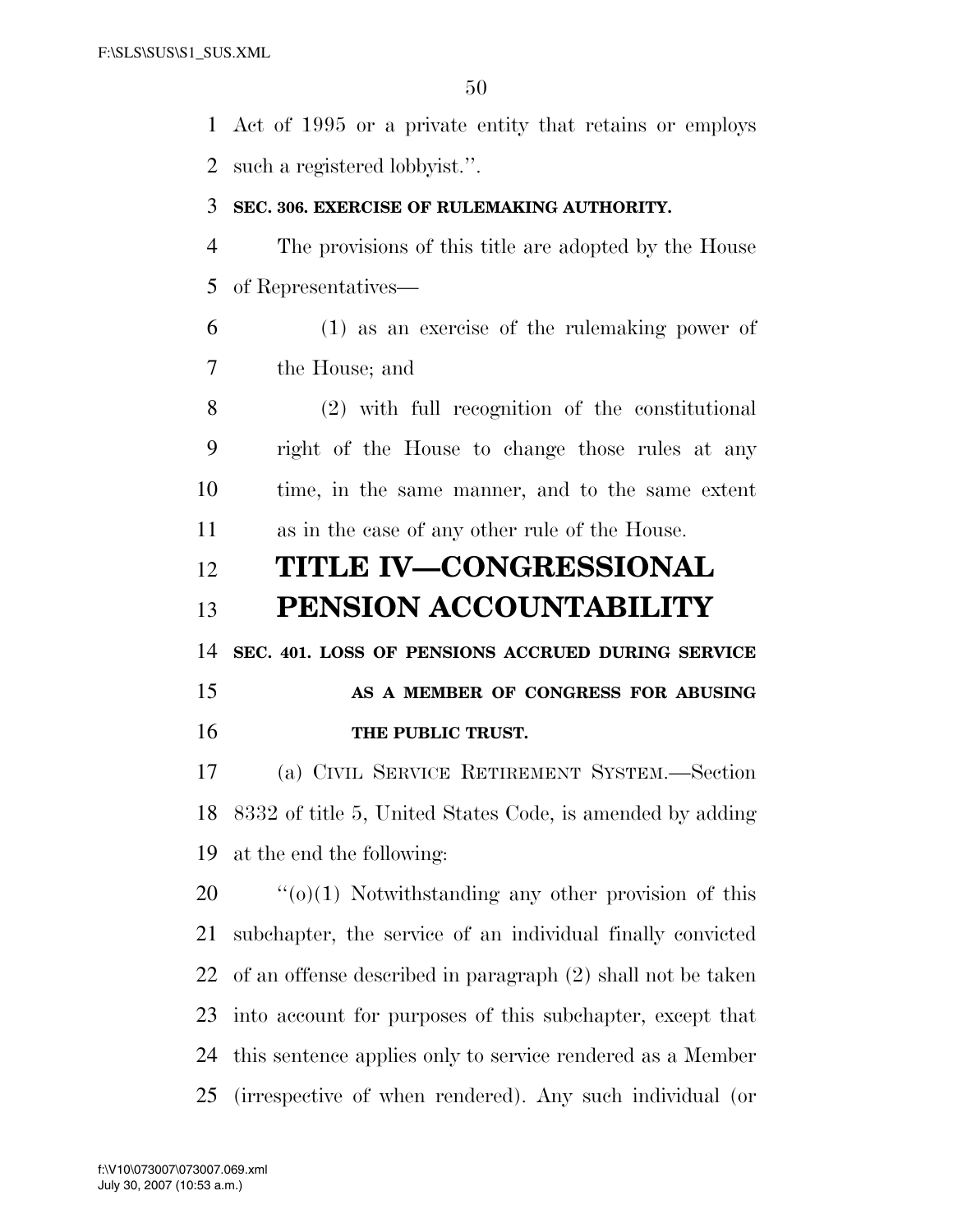other person determined under section 8342(c), if applica- ble) shall be entitled to be paid so much of such individ- ual's lump-sum credit as is attributable to service to which the preceding sentence applies.

 "(2)(A) An offense described in this paragraph is any offense described in subparagraph (B) for which the fol-lowing apply:

8 ''(i) Every act or omission of the individual (re- ferred to in paragraph (1)) that is needed to satisfy the elements of the offense occurs while the indi-vidual is a Member.

12 ''(ii) Every act or omission of the individual that is needed to satisfy the elements of the offense directly relates to the performance of the individual's official duties as a Member.

 ''(iii) The offense is committed after the date of enactment of this subsection.

 ''(B) An offense described in this subparagraph is only the following, and only to the extent that the offense is a felony:

21 ''(i) An offense under section 201 of title 18 (relating to bribery of public officials and witnesses). 23 ''(ii) An offense under section 219 of title 18 (relating to officers and employees acting as agents of foreign principals).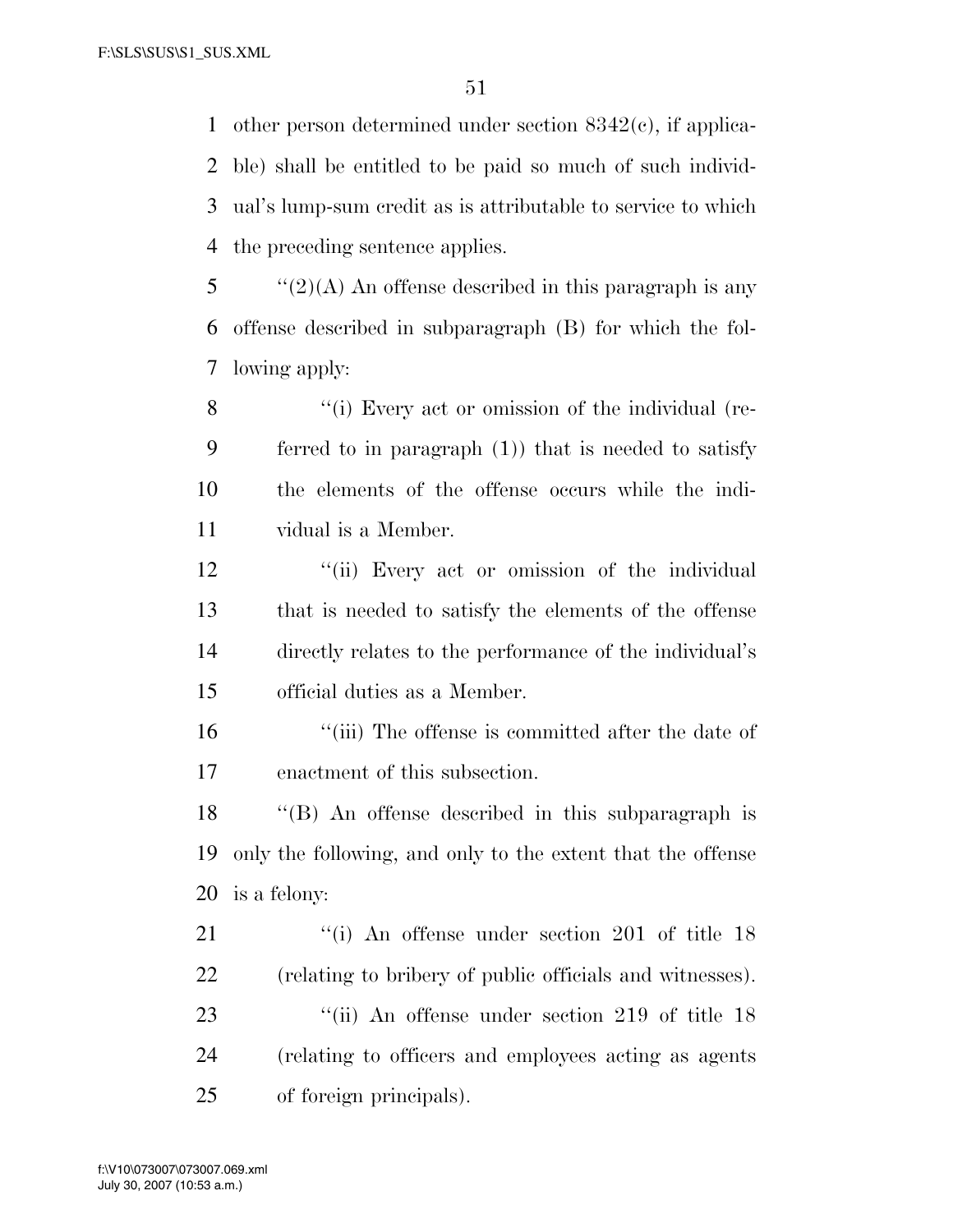| $\mathbf{1}$   | "(iii) An offense under section $1343$ of title $18$  |
|----------------|-------------------------------------------------------|
| $\overline{2}$ | (relating to fraud by wire, radio, or television, in- |
| 3              | cluding as part of a scheme to deprive citizens of    |
| $\overline{4}$ | honest services thereby).                             |
| 5              | "(iv) An offense under section $104(a)$ of the        |
| 6              | Foreign Corrupt Practices Act of 1977 (relating to    |
| $\tau$         | prohibited foreign trade practices by domestic con-   |
| 8              | cerns).                                               |
| 9              | "(v) An offense under section 1957 of title $18$      |
| 10             | (relating to engaging in monetary transactions in     |
| 11             | property derived from specified unlawful activity).   |
| 12             | "(vi) An offense under section $1512$ of title 18     |
| 13             | (relating to tampering with a witness, victim, or an  |
| 14             | informant).                                           |
| 15             | "(vii) An offense under chapter 96 of title 18        |
| 16             | (relating to racketeer influenced and corrupt organi- |
| 17             | zations).                                             |
| 18             | $\lq$ (viii) An offense under section 371 of title 18 |
| 19             | (relating to conspiracy to commit offense or to de-   |
| 20             | fraud United States), to the extent of any conspiracy |
| 21             | to commit an act which constitutes—                   |
| 22             | "(I) an offense under clause (i), (ii), (iii),        |
| 23             | $(iv), (v), (vi), or (vii);$ or                       |
| 24             | $\rm{``(II)}$ an offense under section 207 of title   |
| 25             | 18 (relating to restrictions on former officers,      |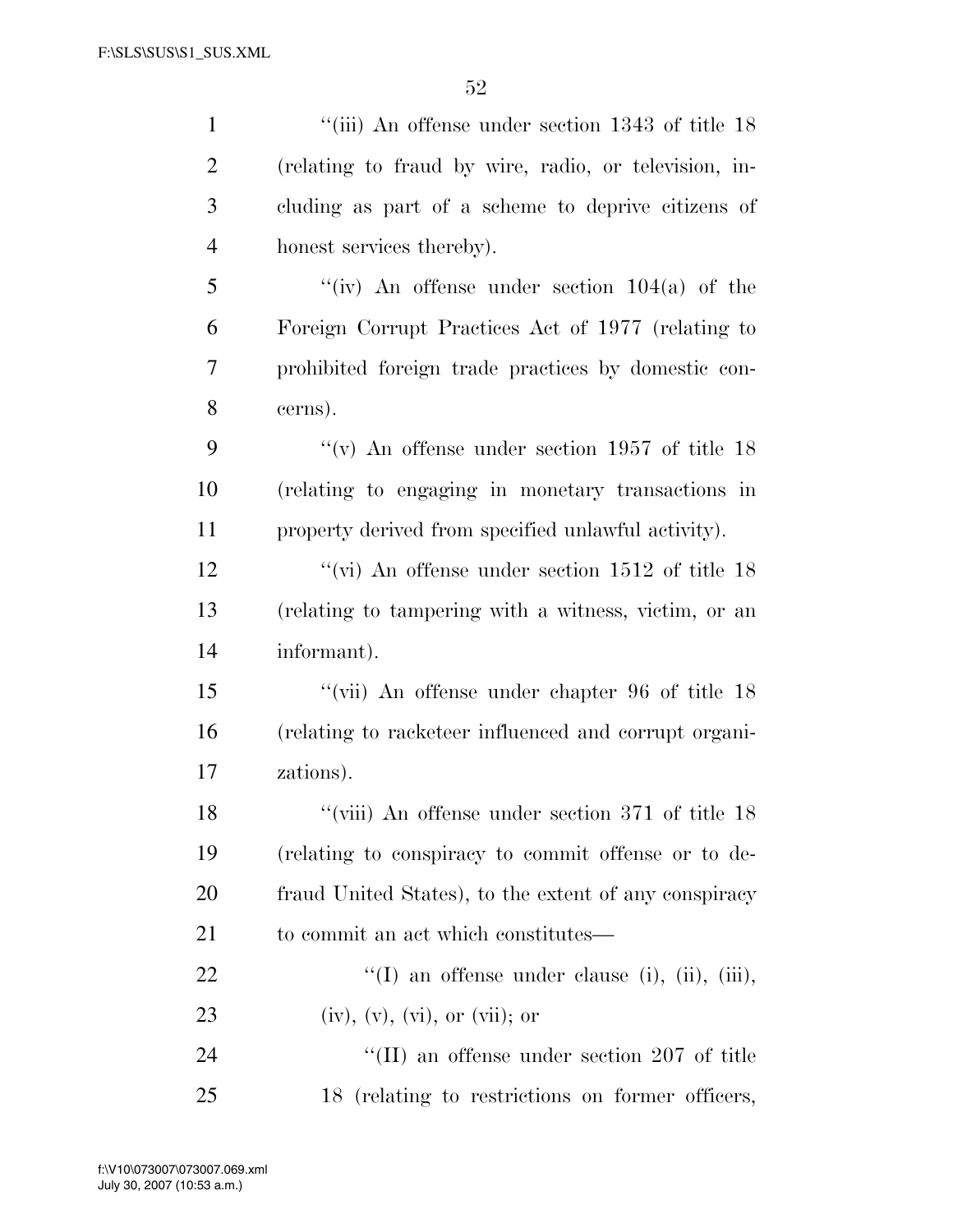| $\mathbf{1}$   | employees, and elected officials of the executive            |
|----------------|--------------------------------------------------------------|
| $\overline{2}$ | and legislative branches).                                   |
| 3              | "(ix) Perjury committed under section $1621$ of              |
| $\overline{4}$ | title 18 in falsely denying the commission of an act         |
| 5              | which constitutes—                                           |
| 6              | "(I) an offense under clause (i), (ii), (iii),               |
| 7              | $(iv), (v), (vi), or (vii);$ or                              |
| 8              | $\lq\lq$ (II) an offense under clause (viii), to the         |
| 9              | extent provided in such clause.                              |
| 10             | "(x) Subornation of perjury committed under                  |
| 11             | section 1622 of title 18 in connection with the false        |
| 12             | denial or false testimony of another individual as           |
| 13             | specified in clause (ix).                                    |
| 14             | "(3) An individual convicted of an offense described         |
| 15             | in paragraph (2) shall not, after the date of the final con- |
| 16             | viction, be eligible to participate in the retirement system |
| 17             | under this subchapter or chapter 84 while serving as a       |
| 18             | Member.                                                      |
| 19             | "(4) The Office of Personnel Management shall pre-           |
| 20             | scribe any regulations necessary to carry out this sub-      |
| 21             | section. Such regulations shall include—                     |
| 22             | "(A) provisions under which interest on any                  |
| 23             | lump-sum payment under the second sentence of                |
| 24             | paragraph (1) shall be limited in a manner similar           |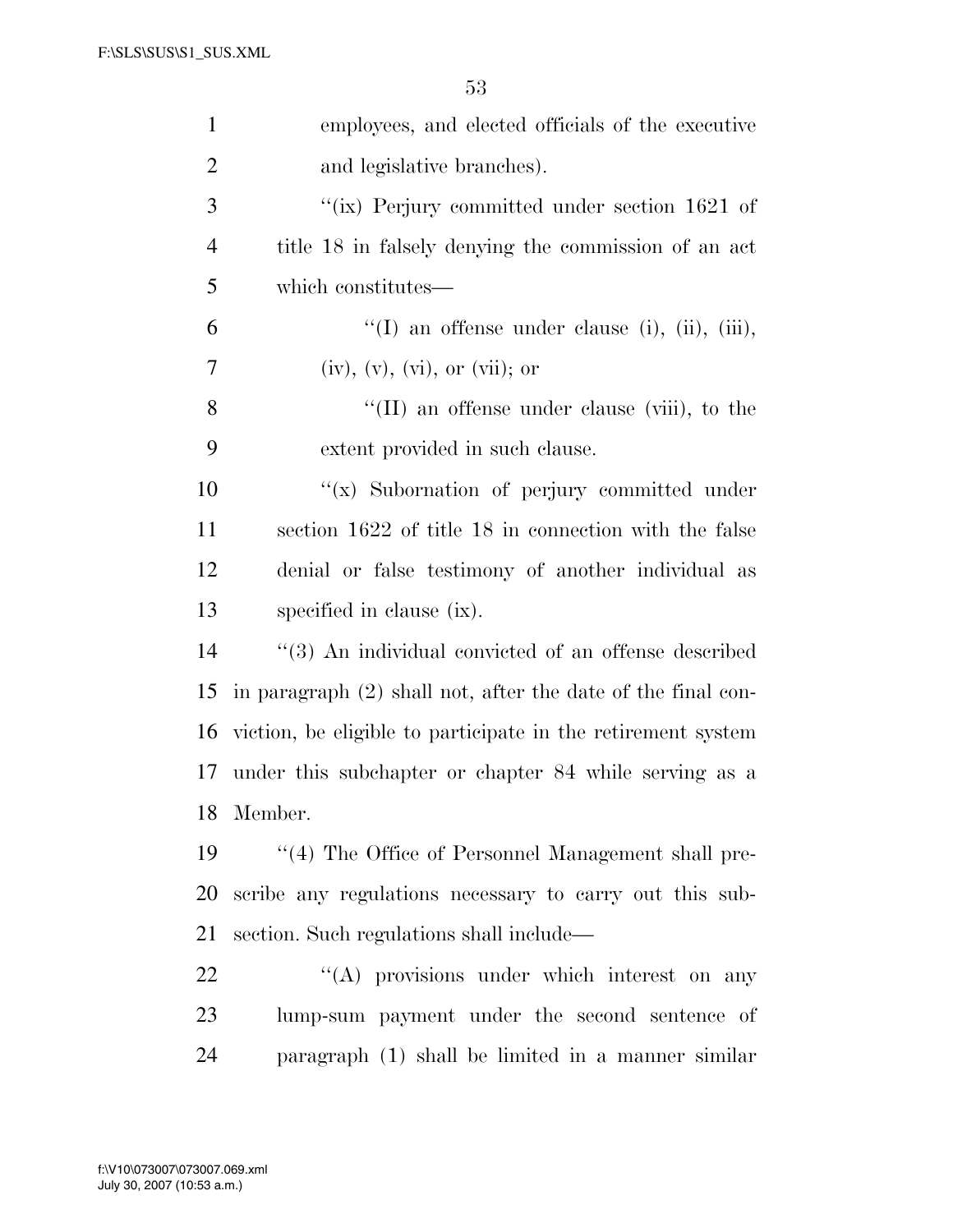| $\mathbf{1}$   | to that specified in the last sentence of section              |
|----------------|----------------------------------------------------------------|
| $\overline{2}$ | $8316(b)$ ; and                                                |
| 3              | $\lq\lq$ (B) provisions under which the Office may             |
| $\overline{4}$ | provide for-                                                   |
| 5              | "(i) the payment, to the spouse or children                    |
| 6              | of any individual referred to in the first sen-                |
| 7              | tence of paragraph $(1)$ , of any amounts which                |
| 8              | (but for this clause) would otherwise have been                |
| 9              | nonpayable by reason of such first sentence,                   |
| 10             | subject to paragraph $(5)$ ; and                               |
| 11             | "(ii) an appropriate adjustment in the                         |
| 12             | amount of any lump-sum payment under the                       |
| 13             | second sentence of paragraph (1) to reflect the                |
| 14             | application of clause (i).                                     |
| 15             | "(5) Regulations to carry out clause (i) of paragraph          |
| 16             | $(4)(B)$ shall include provisions to ensure that the authority |
|                | 17 to make any payment to the spouse or children of an indi-   |
|                | 18 vidual under such clause shall be available only to the ex- |
| 19             | tent that the application of such clause is considered nec-    |
| 20             | essary and appropriate taking into account the totality of     |
| 21             | the circumstances, including the financial needs of the        |
| 22             | spouse or children, whether the spouse or children partici-    |
| 23             | pated in an offense described in paragraph (2) of which        |
| 24             | such individual was finally convicted, and what measures,      |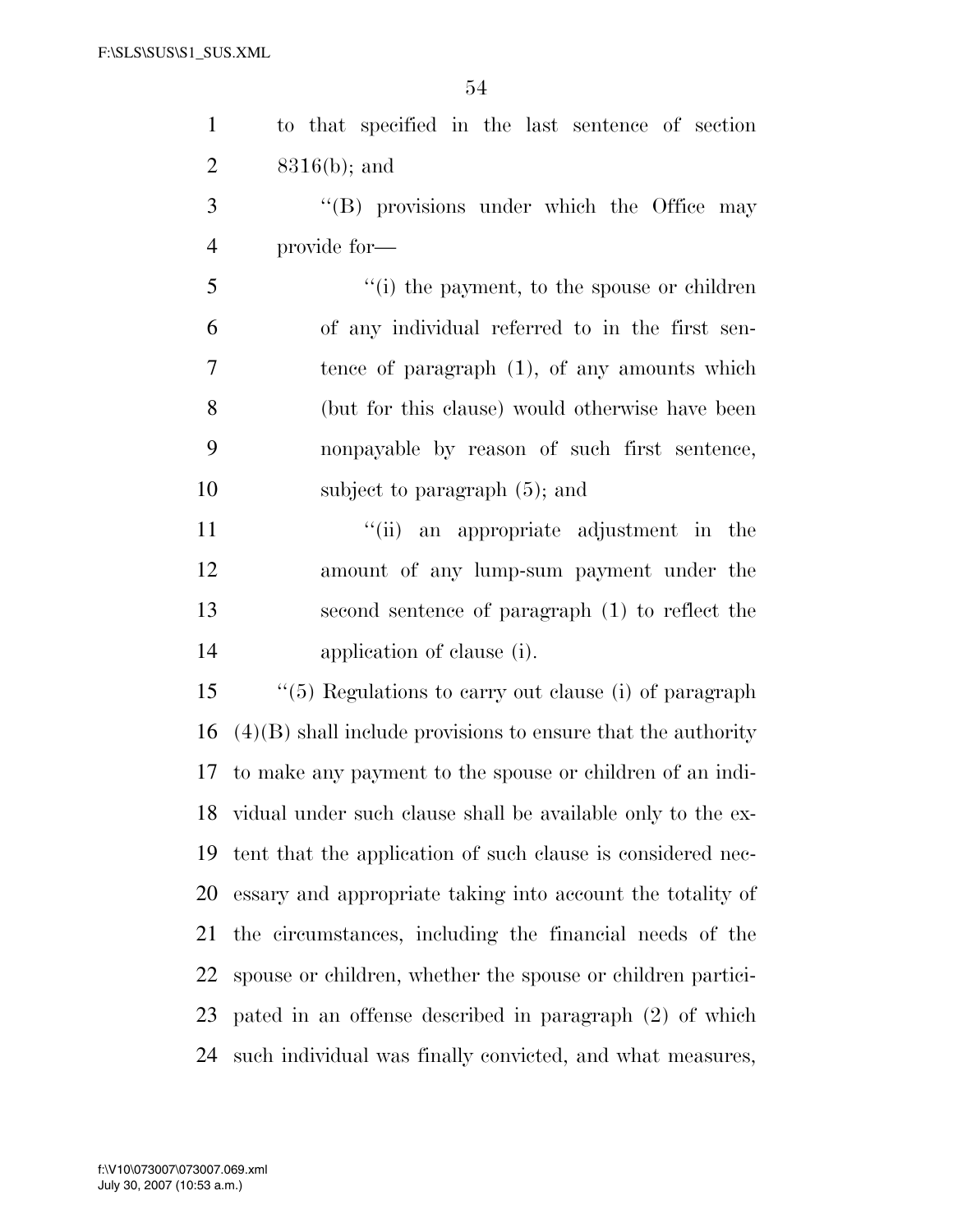if any, may be necessary to ensure that the convicted indi-vidual does not benefit from any such payment.

3  $\cdot$  (6) For purposes of this subsection—

4 "(A) the terms 'finally convicted' and 'final con- viction' refer to a conviction (i) which has not been appealed and is no longer appealable because the time for taking an appeal has expired, or (ii) which has been appealed and the appeals process for which is completed;

10 ''(B) the term 'Member' has the meaning given such term by section 2106, notwithstanding section 8331(2); and

13  $\langle G \rangle$  the term 'child' has the meaning given such term by section 8341.''.

 (b) FEDERAL EMPLOYEES' RETIREMENT SYSTEM.— Section 8411 of title 5, United States Code, is amended by adding at the end the following:

 ''(l)(1) Notwithstanding any other provision of this chapter, the service of an individual finally convicted of an offense described in paragraph (2) shall not be taken into account for purposes of this chapter, except that this sentence applies only to service rendered as a Member (ir- respective of when rendered). Any such individual (or other person determined under section 8424(d), if applica-ble) shall be entitled to be paid so much of such individ-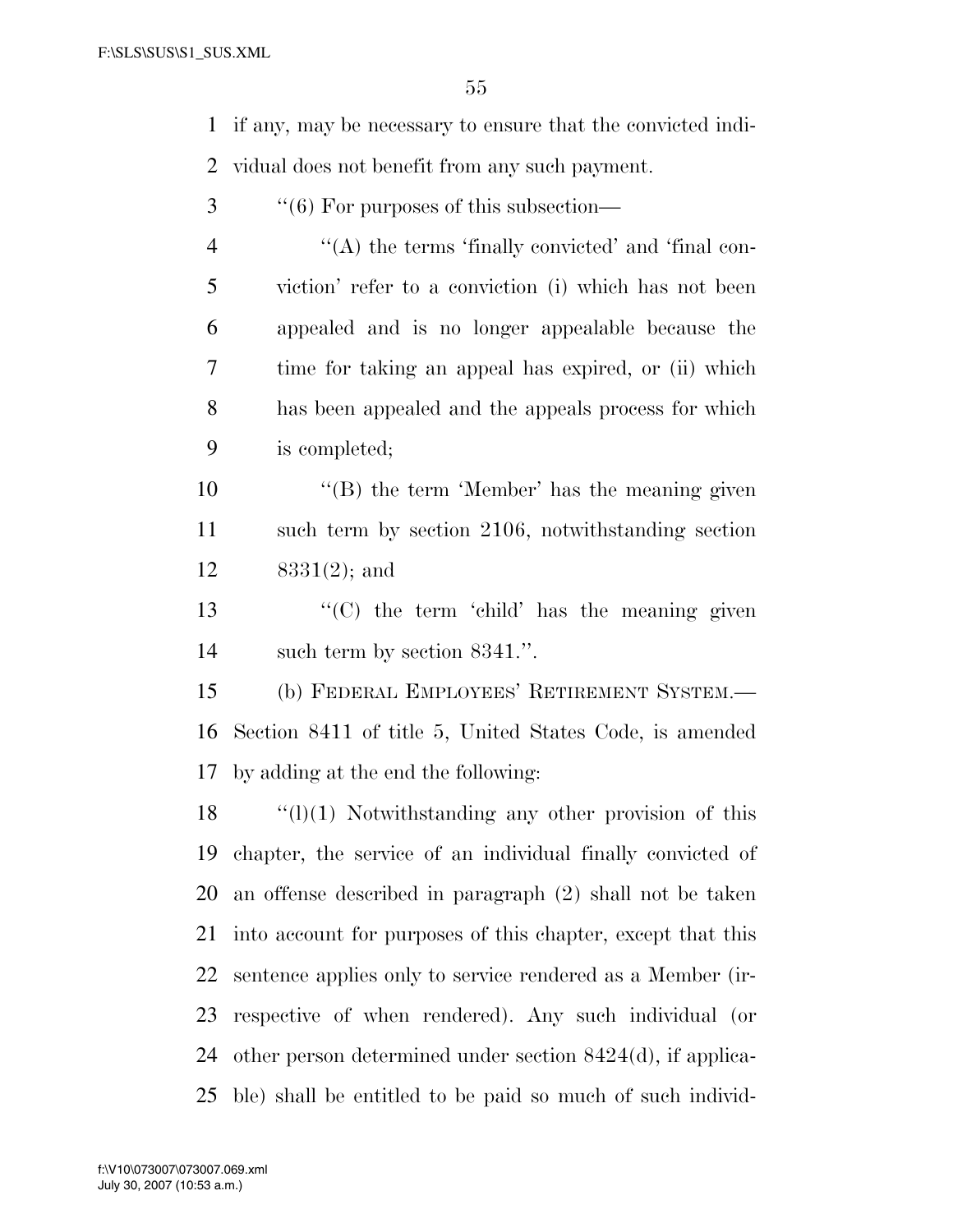ual's lump-sum credit as is attributable to service to which the preceding sentence applies.

- ''(2) An offense described in this paragraph is any 4 offense described in section  $8332(0)(2)(B)$  for which the following apply:
- ''(A) Every act or omission of the individual (referred to in paragraph (1)) that is needed to sat- isfy the elements of the offense occurs while the in-dividual is a Member.

 ''(B) Every act or omission of the individual that is needed to satisfy the elements of the offense directly relates to the performance of the individual's official duties as a Member.

 ''(C) The offense is committed after the date of enactment of this subsection.

 ''(3) An individual convicted of an offense described in paragraph (2) shall not, after the date of the final con- viction, be eligible to participate in the retirement system under this chapter while serving as a Member.

20  $\frac{1}{20}$  (4) The Office of Personnel Management shall pre- scribe any regulations necessary to carry out this sub-section. Such regulations shall include—

23 "(A) provisions under which interest on any lump-sum payment under the second sentence of paragraph (1) shall be limited in a manner similar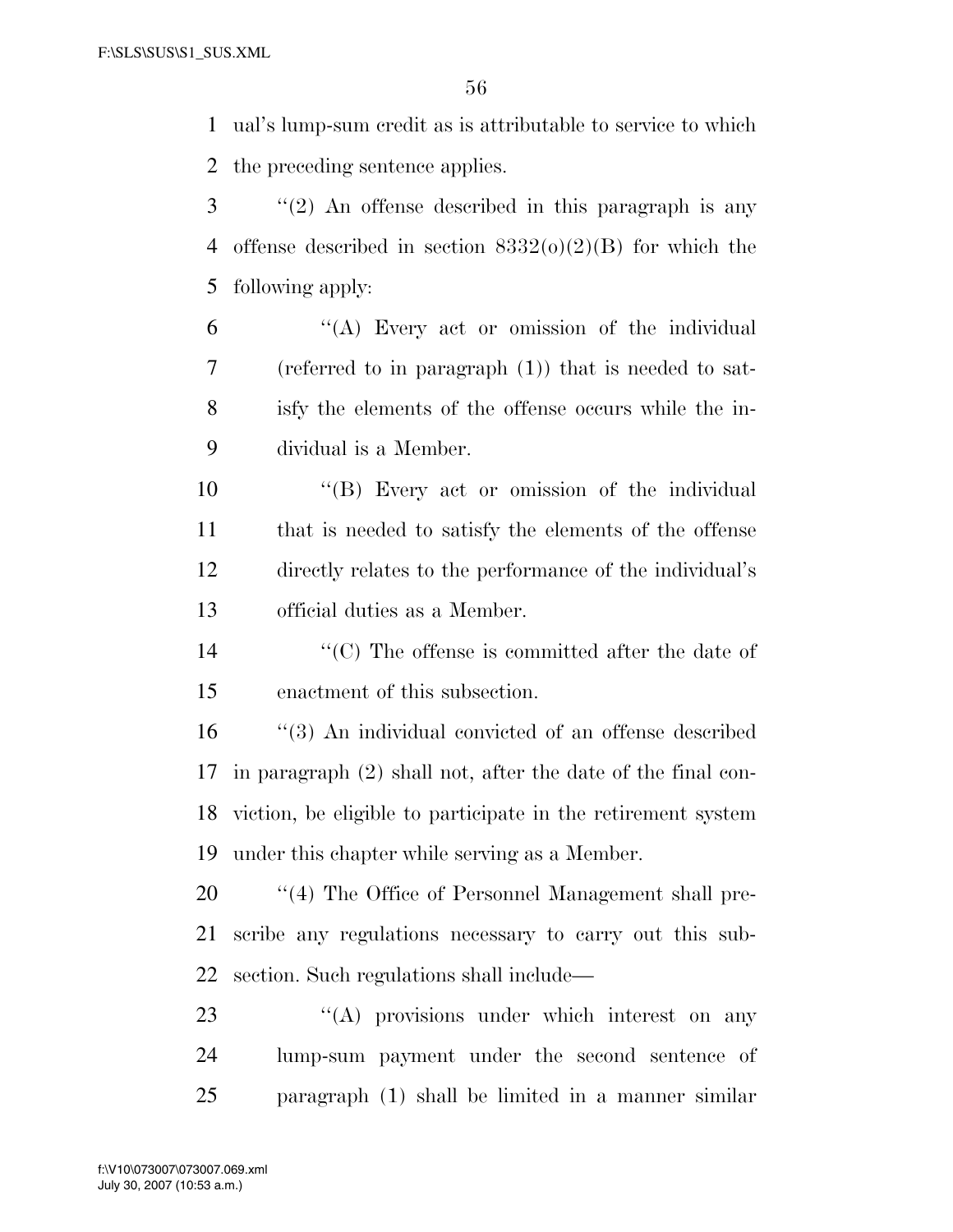| $\mathbf{1}$   | to that specified in the last sentence of section               |
|----------------|-----------------------------------------------------------------|
| $\overline{2}$ | $8316(b)$ ; and                                                 |
| 3              | "(B) provisions under which the Office may                      |
| $\overline{4}$ | provide for-                                                    |
| 5              | "(i) the payment, to the spouse or children                     |
| 6              | of any individual referred to in the first sen-                 |
| $\tau$         | tence of paragraph $(1)$ , of any amounts which                 |
| 8              | (but for this clause) would otherwise have been                 |
| 9              | nonpayable by reason of such first sentence,                    |
| 10             | subject to paragraph $(5)$ ; and                                |
| 11             | "(ii) an appropriate adjustment in the                          |
| 12             | amount of any lump-sum payment under the                        |
| 13             | second sentence of paragraph (1) to reflect the                 |
| 14             | application of clause (i).                                      |
| 15             | $``(5)$ Regulations to carry out clause (i) of paragraph        |
| 16             | $(4)(B)$ shall include provisions to ensure that the authority  |
| 17             | to make any payment under such clause to the spouse or          |
|                | 18 children of an individual shall be available only to the ex- |
| 19             | tent that the application of such clause is considered nec-     |
| 20             | essary and appropriate taking into account the totality of      |
| 21             | the circumstances, including the financial needs of the         |
| 22             | spouse or children, whether the spouse or children partici-     |
| 23             | pated in an offense described in paragraph (2) of which         |
| 24             | such individual was finally convicted, and what measures,       |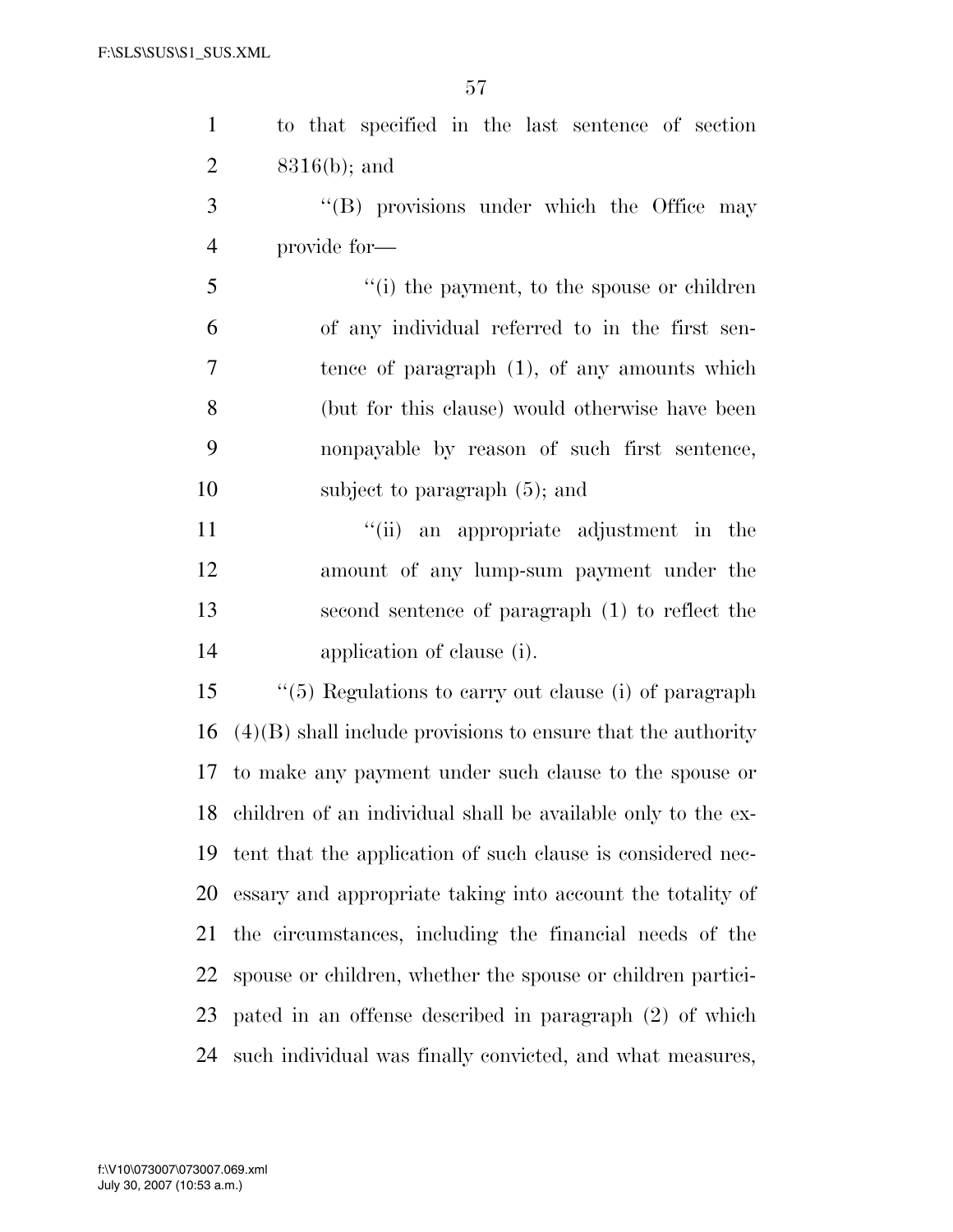if any, may be necessary to ensure that the convicted indi- vidual does not benefit from any such payment.  $\cdot$  (6) For purposes of this subsection— 4 "(A) the terms 'finally convicted' and 'final con- viction' refer to a conviction (i) which has not been appealed and is no longer appealable because the time for taking an appeal has expired, or (ii) which has been appealed and the appeals process for which is completed; 10 ''(B) the term 'Member' has the meaning given such term by section 2106, notwithstanding section 8401(20); and  $\langle G \rangle$  the term 'child' has the meaning given such term by section 8441.''. **TITLE V—SENATE LEGISLATIVE TRANSPARENCY AND AC- COUNTABILITY Subtitle A—Procedural Reform SEC. 511. AMENDMENTS TO RULE XXVIII.**  (a) OUT OF SCOPE MATERIAL AMENDMENT.—Rule XXVIII of the Standing Rules of the Senate is amended by— (1) redesignating paragraphs 4 through 6 as

paragraphs 6 through 8, respectively; and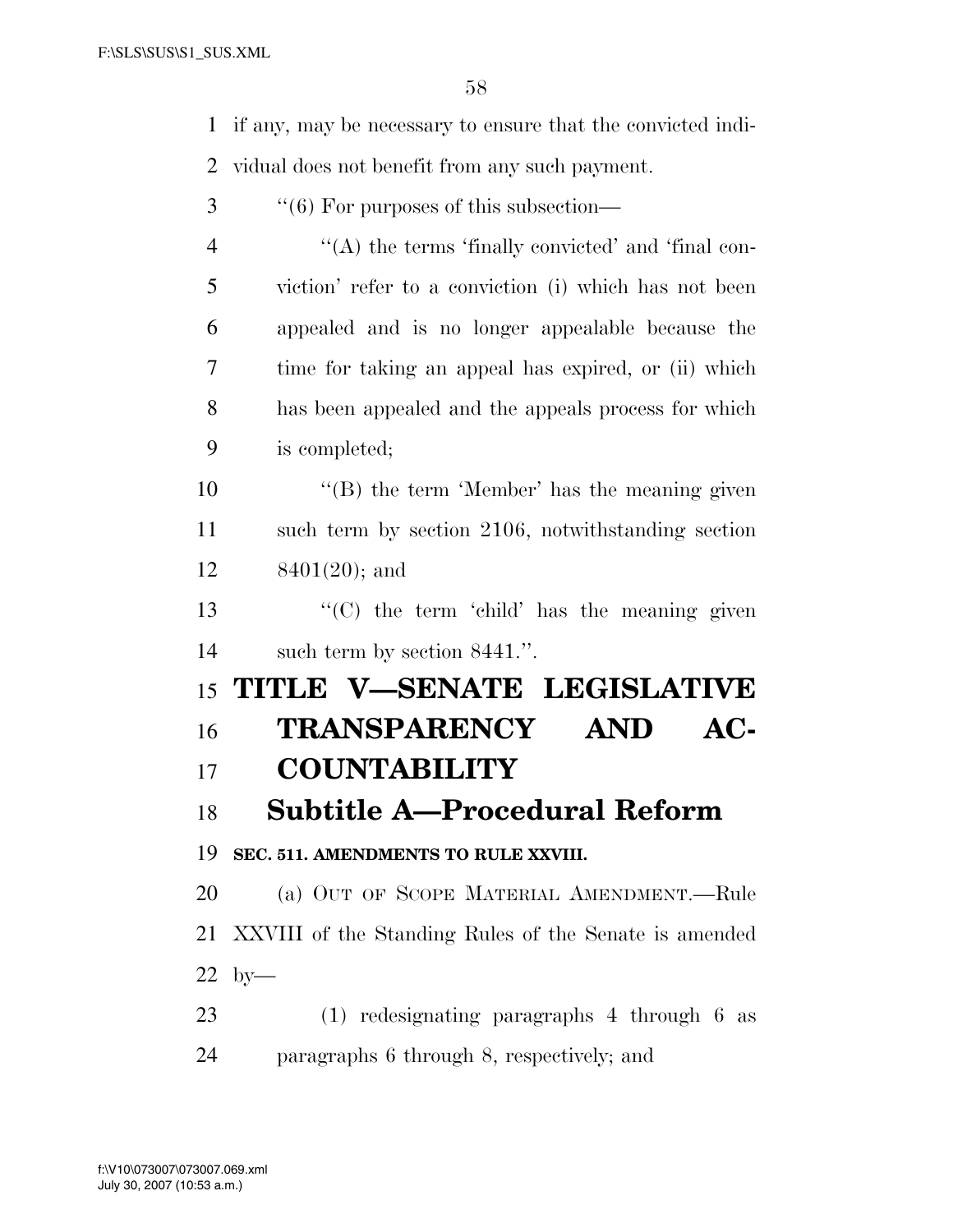(2) striking paragraphs 2 and 3 and inserting the following:

 ''2. (a) Conferees shall not insert in their report mat- ter not committed to them by either House, nor shall they strike from the bill matter agreed to by both Houses.

 ''(b) If matter which was agreed to by both Houses is stricken from the bill a point of order may be made against the report, and if the point of order is sustained, the report is rejected or shall be recommitted to the com- mittee of conference if the House of Representatives has not already acted thereon.

12  $\cdot$  "(c) If new matter is inserted in the report, a point of order may be made against the conference report and it shall be disposed of as provided under paragraph 4.

 ''3.(a) In any case in which a disagreement to an amendment in the nature of a substitute has been referred to conferees—

18  $\frac{1}{2}$  (1) it shall be in order for the conferees to re-port a substitute on the same subject matter;

 $\frac{1}{2}$  the conferees may not include in the report matter not committed to them by either House; and  $\frac{1}{2}$  (3) the conferees may include in their report in any such case matter which is a germane modi-fication of subjects in disagreement.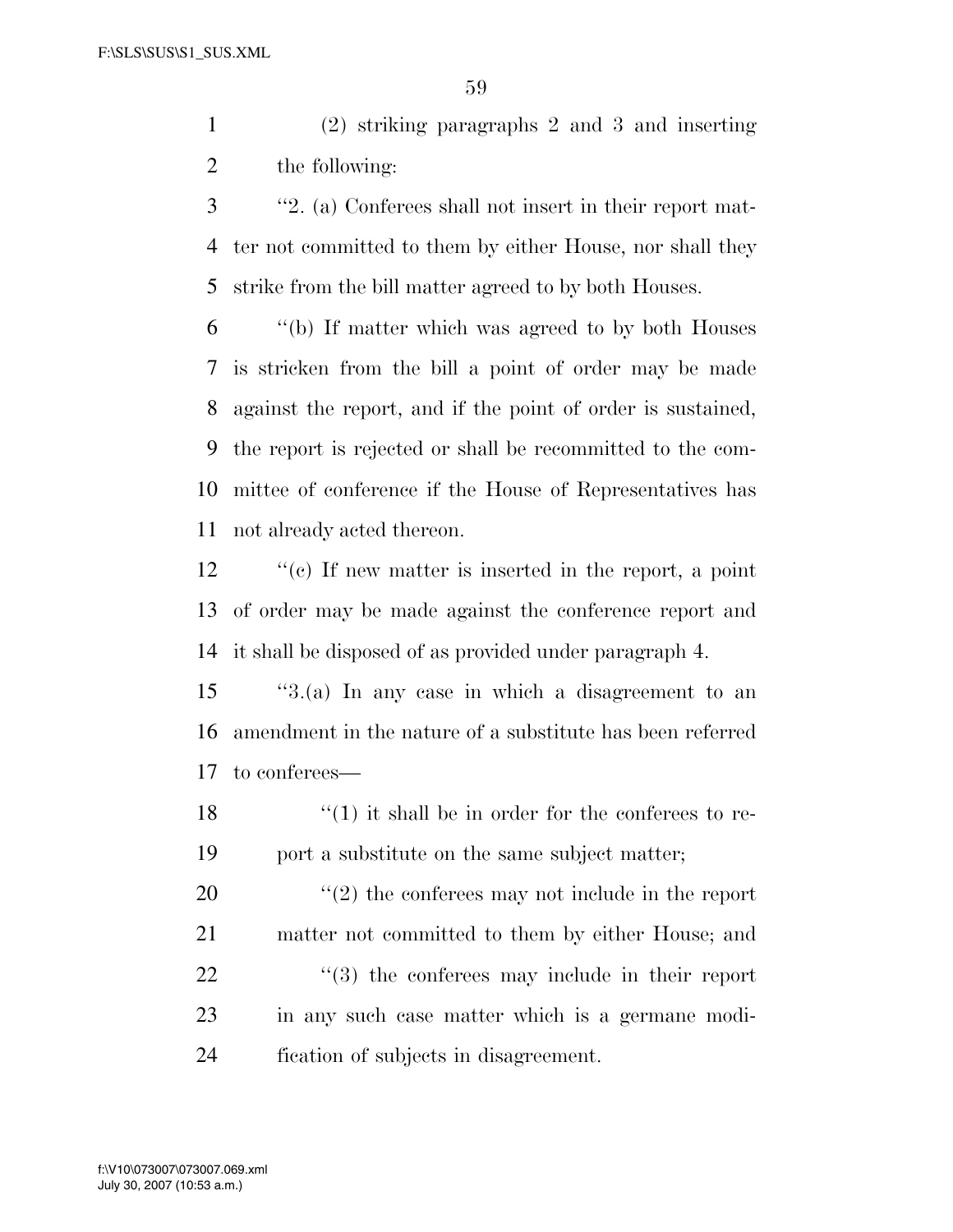''(b) In any case in which the conferees violate sub- paragraph (a), a point of order may be made against the conference report and it shall be disposed of as provided under paragraph 4.

 ''4.(a) A Senator may raise a point of order that one or more provisions of a conference report violates para- graph 2 or paragraph 3, as the case may be. The Pre- siding Officer may sustain the point of order as to some or all of the provisions against which the Senator raised the point of order.

 ''(b) If the Presiding Officer sustains the point of order as to any of the provisions against which the Senator raised the point of order, then those provisions against which the Presiding Officer sustains the point of order shall be stricken. After all other points of order under this paragraph have been disposed of—

 $\frac{17}{2}$  the Senate shall proceed to consider the question of whether the Senate should recede from its amendment to the House bill, or its disagreement to the amendment of the House, and concur with a further amendment, which further amendment shall consist of only that portion of the conference report 23 that has not been stricken;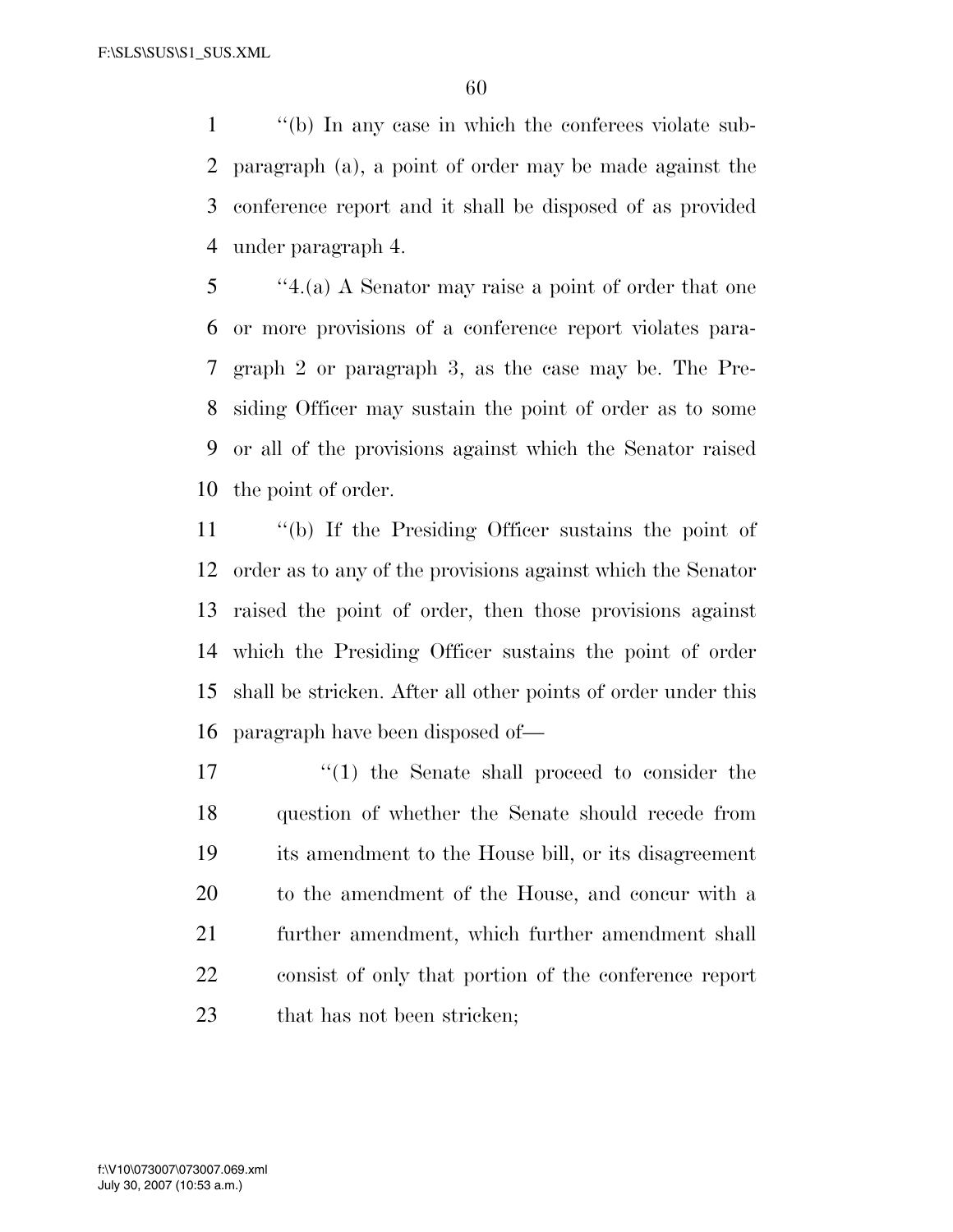1  $\frac{1}{2}$  the question in clause (1) shall be decided under the same debate limitation as the conference report; and

 $\frac{4}{3}$  ''(3) no further amendment shall be in order.

 ''5.(a) Any Senator may move to waive any or all points of order under paragraph 2 or 3 with respect to the pending conference report by an affirmative vote of three-fifths of the Members, duly chosen and sworn. All motions to waive under this paragraph shall be debatable collectively for not to exceed 1 hour equally divided be- tween the Majority Leader and the Minority Leader or their designees. A motion to waive all points of order under this paragraph shall not be amendable.

 ''(b) All appeals from rulings of the Chair under paragraph 4 shall be debatable collectively for not to ex- ceed 1 hour, equally divided between the Majority and the Minority Leader or their designees. An affirmative vote of three-fifths of the Members of the Senate, duly chosen and sworn, shall be required in the Senate to sustain an appeal of the ruling of the Chair under paragraph 4.''.

21 (b) PUBLIC AVAILABILITY AMENDMENT.

22 (1) IN GENERAL.—Rule XXVIII of the Stand- ing Rules of the Senate is amended by adding at the end the following: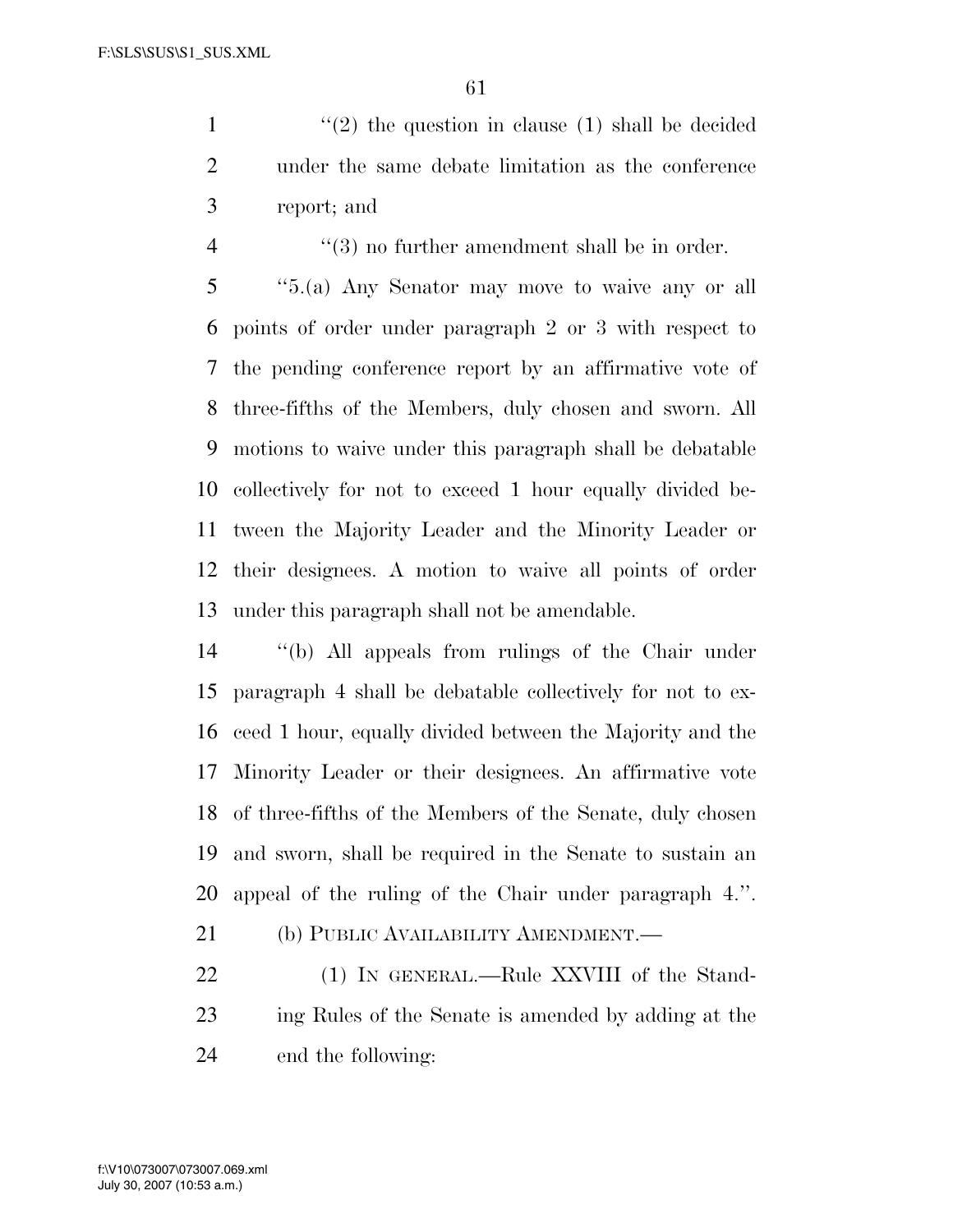1 ''9. (a)(1) It shall not be in order to vote on the adop- tion of a report of a committee of conference unless such report has been available to Members and to the general public for at least 48 hours before such vote. If a point of order is sustained under this paragraph, then the con-ference report shall be set aside.

 ''(2) For purposes of this paragraph, a report of a committee of conference is made available to the general public as of the time it is posted on a publicly accessible website controlled by a Member, committee, Library of Congress, or other office of Congress, or the Government Printing Office, as reported to the Presiding Officer by the Secretary of the Senate.

 ''(b)(1) This paragraph may be waived in the Senate with respect to the pending conference report by an af- firmative vote of three-fifths of the Members, duly chosen and sworn. A motion to waive this paragraph shall be de- batable for not to exceed 1 hour equally divided between the Majority Leader and the Minority Leader or their des-ignees.

 $\frac{1}{2}$  (2) An affirmative vote of three-fifths of the Mem- bers, duly chosen and sworn, shall be required to sustain an appeal of the ruling of the Chair on a point of order raised under this paragraph. An appeal of the ruling of the Chair shall be debatable for not to exceed 1 hour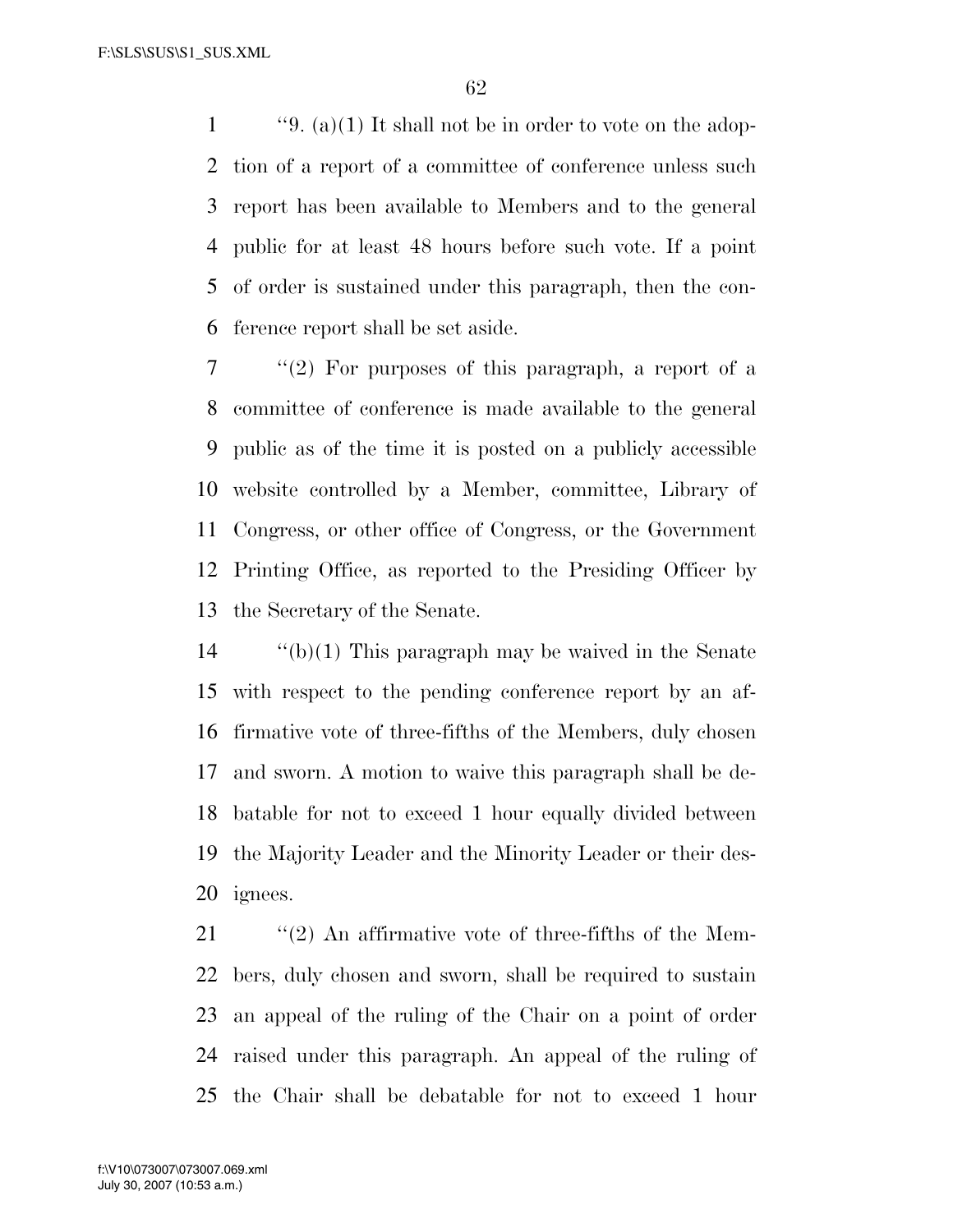equally divided between the Majority and the Minority Leader or their designees

 ''(c) This paragraph may be waived by joint agree- ment of the Majority Leader and the Minority Leader of the Senate, upon their certification that such waiver is necessary as a result of a significant disruption to Senate facilities or to the availability of the Internet.''.

8 (2) IMPLEMENTATION.—Not later than 60 days after the date of enactment of this section, the Com- mittee on Rules and Administration, in consultation with the Secretary of the Senate and the Clerk of the House of Representatives, and the Government Printing Office shall promulgate regulations for the implementation of the requirements of paragraph 9 of rule XXVIII of the Standing Rules of the Senate, as added by this section.

#### **SEC. 512. NOTICE OF OBJECTING TO PROCEEDING.**

 (a) IN GENERAL.—The Majority and Minority Lead- ers of the Senate or their designees shall recognize a notice of intent of a Senator who is a member of their caucus to object to proceeding to a measure or matter only if the Senator—

 (1) following the objection to a unanimous con- sent to proceeding to, and, or passage of, a measure or matter on their behalf, submits the notice of in-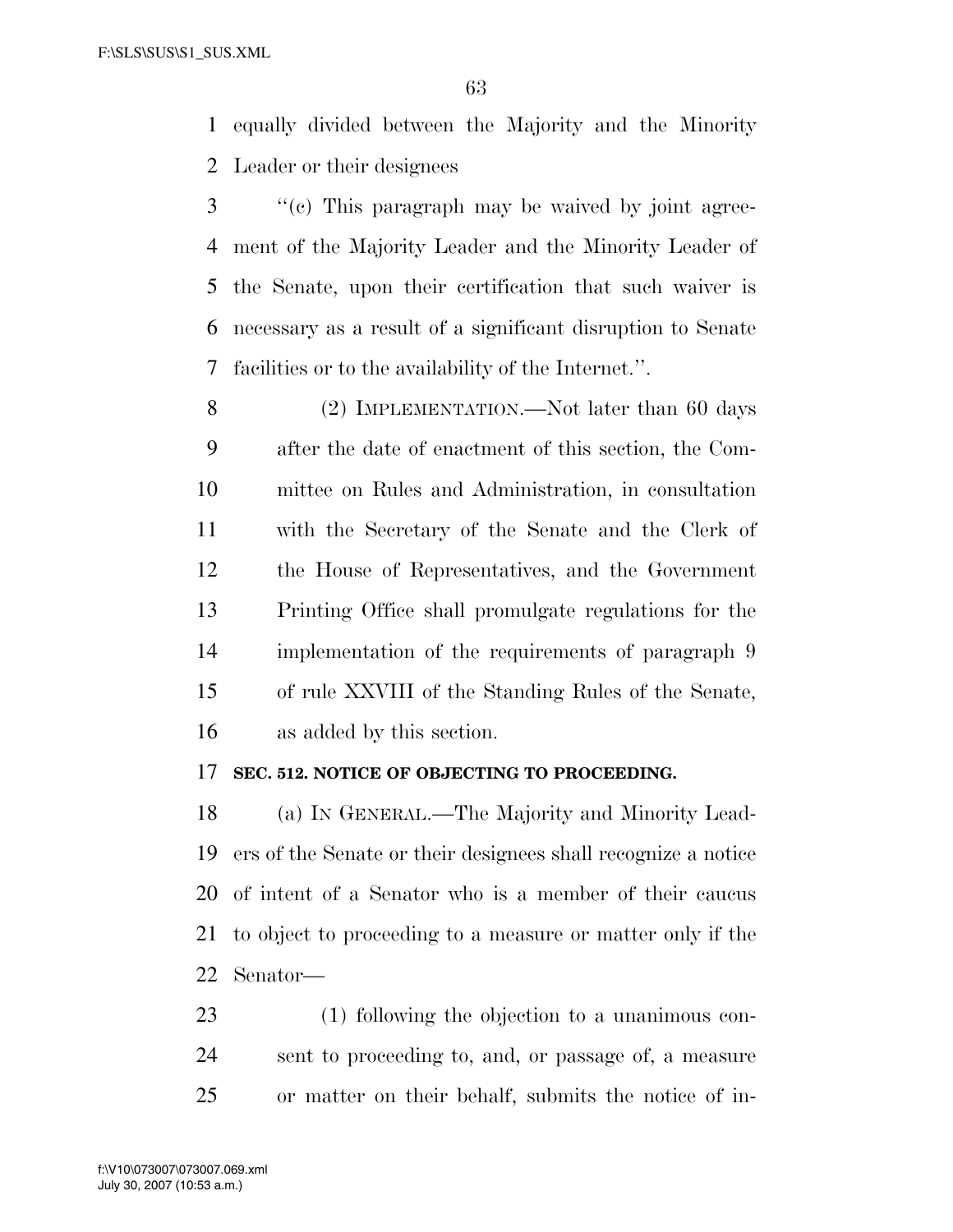| $\mathbf{1}$   | tent in writing to the appropriate leader or their    |
|----------------|-------------------------------------------------------|
| $\overline{2}$ | designee; and                                         |
| 3              | $(2)$ not later than 6 session days after the sub-    |
| $\overline{4}$ | mission under paragraph (1), submits for inclusion    |
| 5              | in the Congressional Record and in the applicable     |
| 6              | calendar section described in subsection (b) the fol- |
| 7              | lowing notice:                                        |
| 8              | "I, Senator _______, intend to object to proceedings  |
| 9              | $\rm{to}$                                             |
| 10             | sons $\cdots$                                         |
| 11             | $(b)$ CALENDAR.—                                      |
| 12             | (1) IN GENERAL.—The Secretary of the Senate           |
| 13             | shall establish for both the Senate Calendar of Busi- |
| 14             | ness and the Senate Executive Calendar a separate     |
| 15             | section entitled "Notice of Intent to Object to Pro-  |
| 16             | ceeding".                                             |
| 17             | (2) CONTENT.—The section required by para-            |
| 18             | graph (1) shall include—                              |
| 19             | (A) the name of each Senator filing a no-             |
| 20             | tice under subsection $(a)(2)$ ;                      |
| 21             | (B) the measure or matter covered by the              |
| 22             | calendar that the Senator objects to; and             |
| 23             | (C) the date the objection was filed.                 |
| 24             | (3) NOTICE.—A Senator who has notified their          |
| 25             | respective leader and who has withdrawn their objec-  |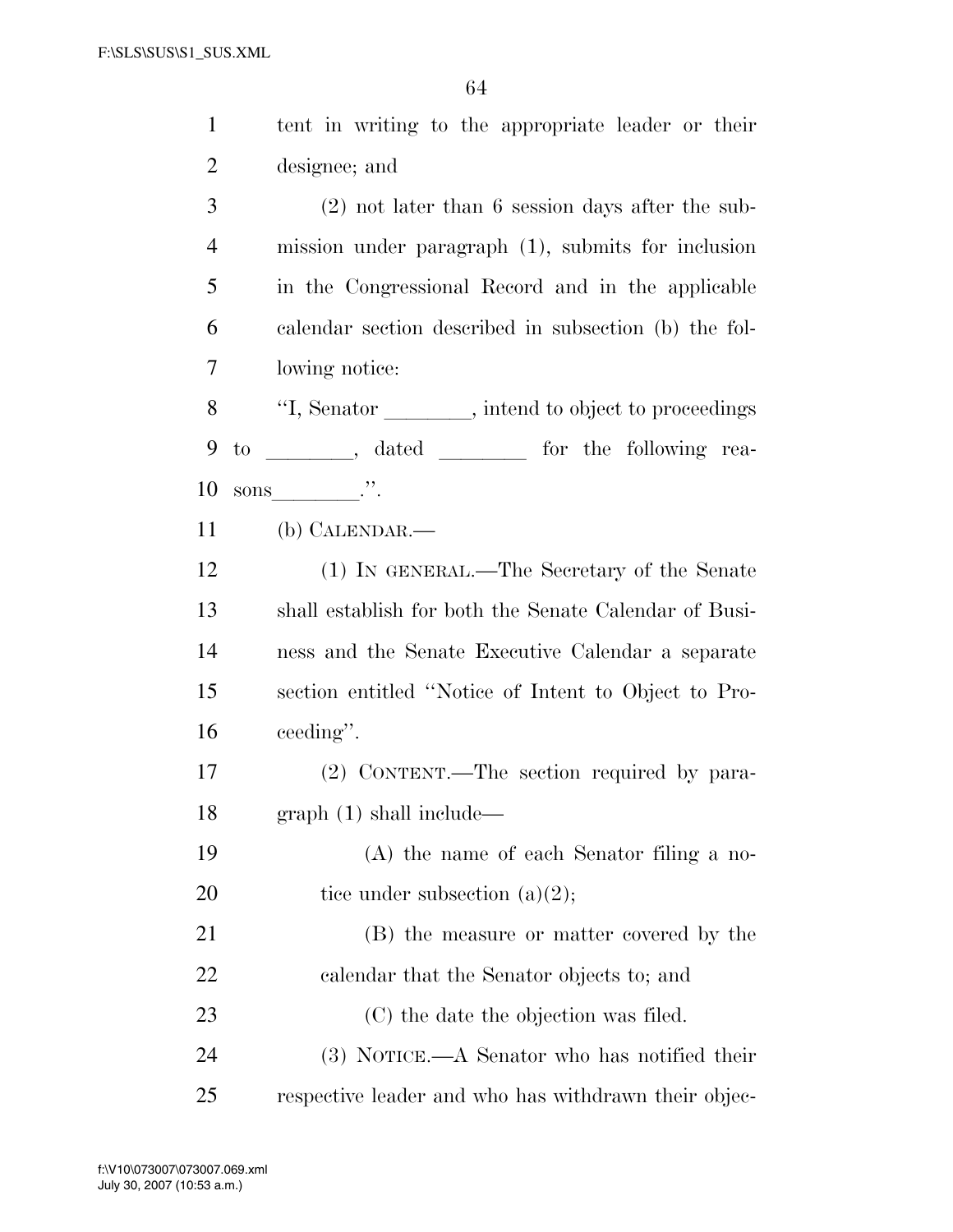| $\mathbf{1}$   | tion within the 6 session day period is not required                                   |
|----------------|----------------------------------------------------------------------------------------|
| $\overline{2}$ | to submit a notification under subsection $(a)(2)$ .                                   |
| 3              | (c) REMOVAL.—A Senator may have an item with re-                                       |
| 4              | spect to the Senator removed from a calendar to which                                  |
| 5              | it was added under subsection (b) by submitting for inclu-                             |
| 6              | sion in the Congressional Record the following notice:                                 |
| 7              | "I, Senator ______, do not object to proceed to                                        |
| 8              | $\qquad \qquad \ldots \qquad \qquad \text{, dated} \qquad \qquad \ldots \qquad \ldots$ |
| 9              | SEC. 513. PUBLIC AVAILABILITY OF SENATE COMMITTEE                                      |
| 10             | AND SUBCOMMITTEE MEETINGS.                                                             |
| 11             | (a) IN GENERAL.—Paragraph $5(e)$ of rule XXVI of                                       |
| 12             | the Standing Rules of the Senate is amended by—                                        |
| 13             | (1) inserting after "(e)" the following: " $(1)$ ";                                    |
| 14             | and                                                                                    |
| 15             | $(2)$ adding at the end the following:                                                 |
| 16             | " $(2)(A)$ Except with respect to meetings closed in ac-                               |
| 17             | cordance with this rule, each committee and subcommittee                               |
|                | 18 shall make publicly available through the Internet a video                          |
| 19             | recording, audio recording, or transcript of any meeting                               |
| 20             | not later than 21 business days after the meeting occurs.                              |
| 21             | "(B) Information required by subclause $(A)$ shall be                                  |
| 22             |                                                                                        |
|                | available until the end of the Congress following the date                             |
| 23             | of the meeting.                                                                        |

may waive this clause upon request based on the inability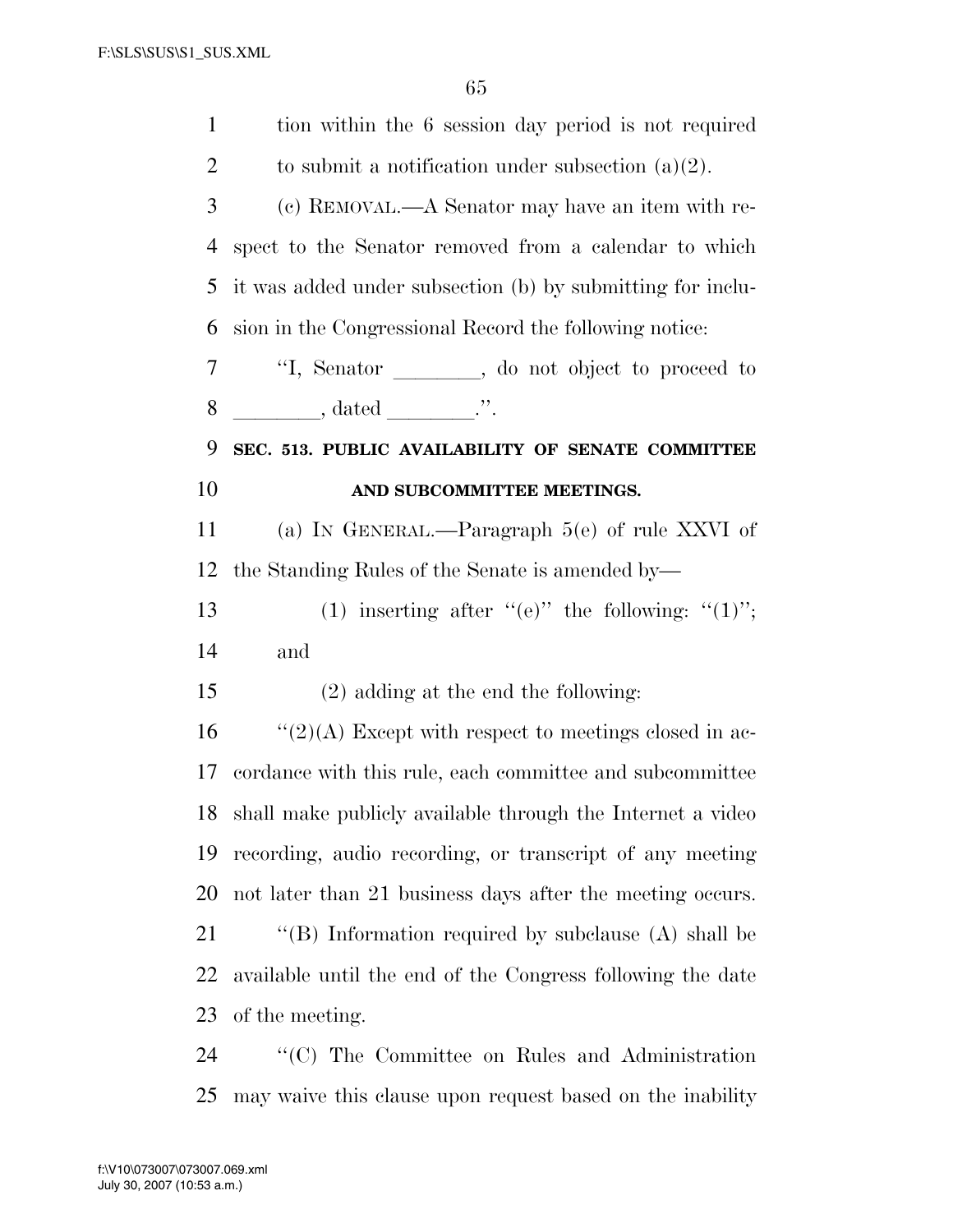of a committee or subcommittee to comply with this clause

due to technical or logistical reasons.''.

 (b) EFFECTIVE DATE.—This section shall take effect 90 days after the date of enactment of this Act.

### **SEC. 514. AMENDMENTS AND MOTIONS TO RECOMMIT.**

 Paragraph 1 of rule XV of the Standing Rules of the Senate is amended to read as follows:

 ''1.(a) An amendment and any instruction accom- panying a motion to recommit shall be reduced to writing and read and identical copies shall be provided by the Sen- ator offering the amendment or instruction to the desks of the Majority Leader and the Minority Leader before being debated.

 ''(b) A motion shall be reduced to writing, if desired by the Presiding Officer or by any Senator, and shall be read before being debated.''.

### **SEC. 515. SENSE OF THE SENATE ON CONFERENCE COM-MITTEE PROTOCOLS.**

19 It is the sense of the Senate that—

 (1) conference committees should hold regular, formal meetings of all conferees that are open to the public;

 (2) all conferees should be given adequate no-24 tice of the time and place of all such meetings;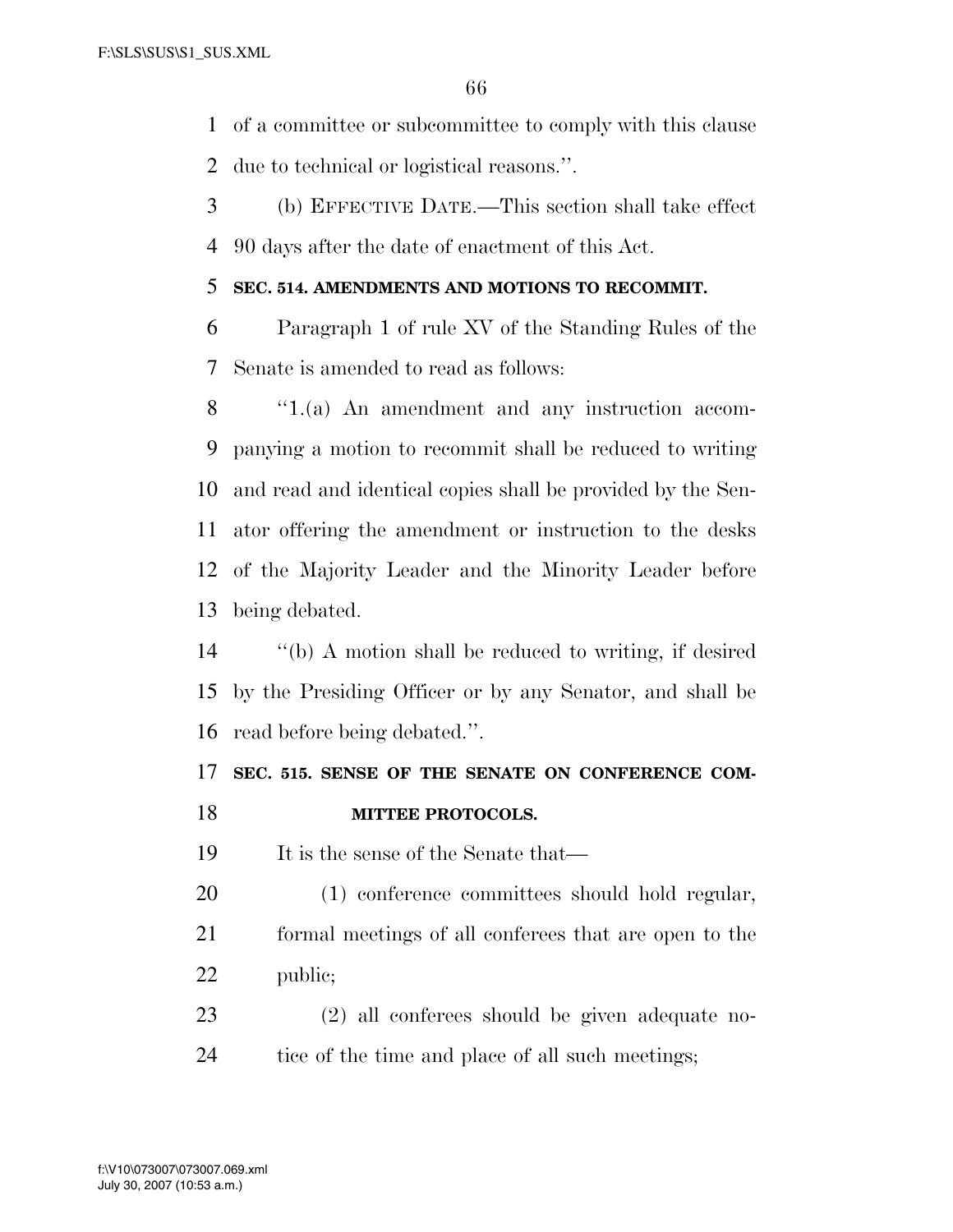| $\mathbf{1}$   | (3) all conferees should be afforded an oppor-                   |
|----------------|------------------------------------------------------------------|
| $\overline{2}$ | tunity to participate in full and complete debates of            |
| 3              | the matters that such conference committees may                  |
| $\overline{4}$ | recommend to their respective Houses; and                        |
| 5              | $(4)$ the text of a report of a committee of con-                |
| 6              | ference shall not be changed after the Senate signa-             |
| 7              | ture sheets have been signed by a majority of the                |
| 8              | Senate conferees.                                                |
| 9              | Subtitle B—Earmark Reform                                        |
| 10             | SEC. 521. CONGRESSIONALLY DIRECTED SPENDING.                     |
| 11             | The Standing Rules of the Senate are amended by                  |
| 12             | adding at the end the following:                                 |
| 13             | "RULE XLIV                                                       |
| 14             | "CONGRESSIONALLY DIRECTED SPENDING AND                           |
| 15             | <b>RELATED ITEMS</b>                                             |
| 16             | $f(1)(a)$ It shall not be in order to vote on a motion           |
| 17             | to proceed to consider a bill or joint resolution reported       |
| 18             | by any committee unless the chairman of the committee            |
| 19             | of jurisdiction or the Majority Leader or his or her des-        |
| 20             | ignee certifies—                                                 |
| 21             | $\cdot\cdot\cdot(1)$ that each congressionally directed spending |
| <u>22</u>      | item, limited tax benefit, and limited tariff benefit,           |
| 23             | if any, in the bill or joint resolution, or in the com-          |
| 24             | mittee report accompanying the bill or joint resolu-             |
| 25             | tion, has been identified through lists, charts, or              |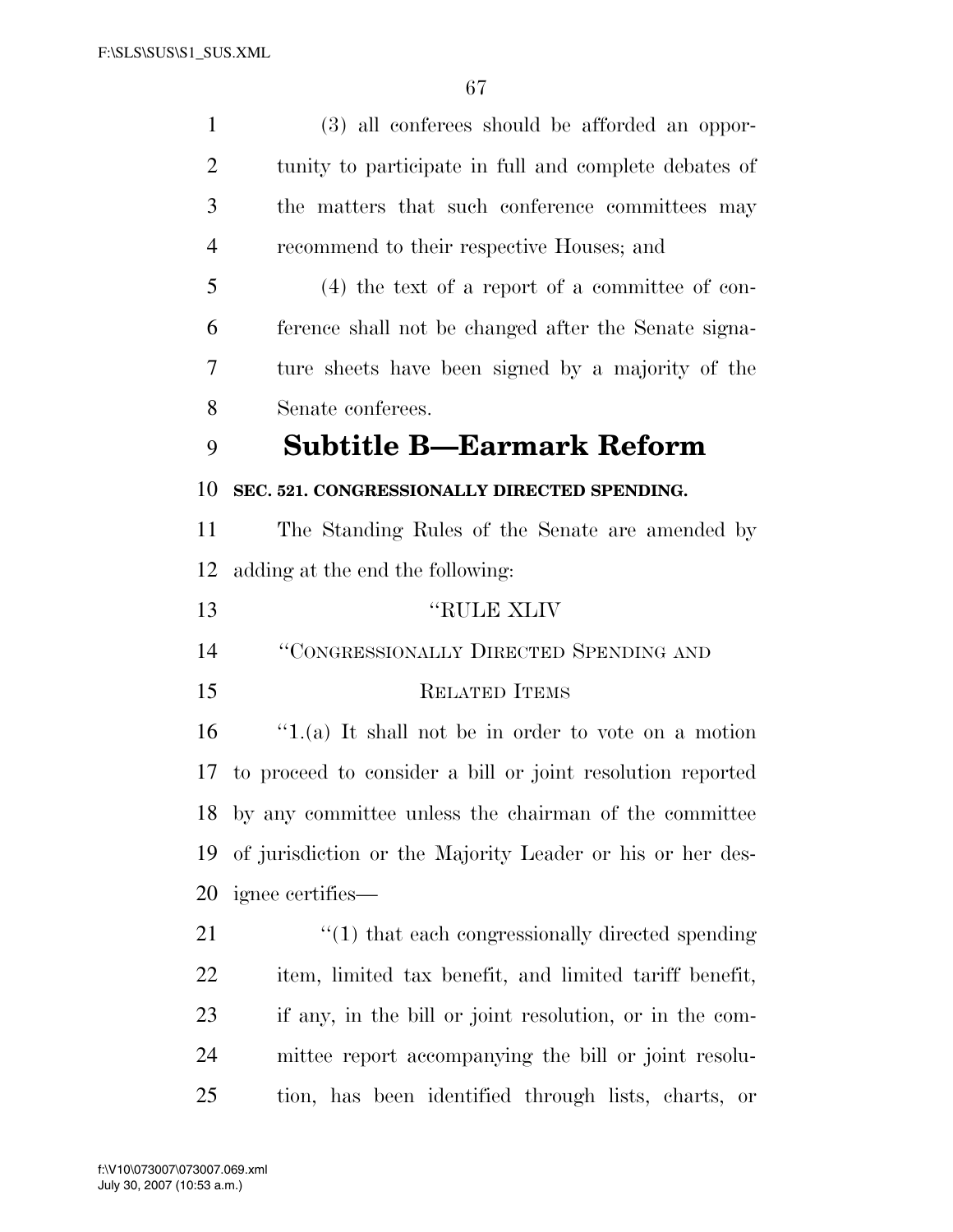other similar means including the name of each Sen- ator who submitted a request to the committee for each item so identified; and

 $(2)$  that the information in clause (1) has been available on a publicly accessible congressional website in a searchable format at least 48 hours be-fore such vote.

 ''(b) If a point of order is sustained under this para- graph, the motion to proceed shall be suspended until the sponsor of the motion or his or her designee has requested resumption and compliance with this paragraph has been achieved.

 ''2.(a) It shall not be in order to vote on a motion to proceed to consider a Senate bill or joint resolution not reported by committee unless the chairman of the com- mittee of jurisdiction or the Majority Leader or his or her designee certifies—

18 ''(1) that each congressionally directed spending item, limited tax benefit, and limited tariff benefit, if any, in the bill or joint resolution, has been identi- fied through lists, charts, or other similar means, in- cluding the name of each Senator who submitted a request to the sponsor of the bill or joint resolution for each item so identified; and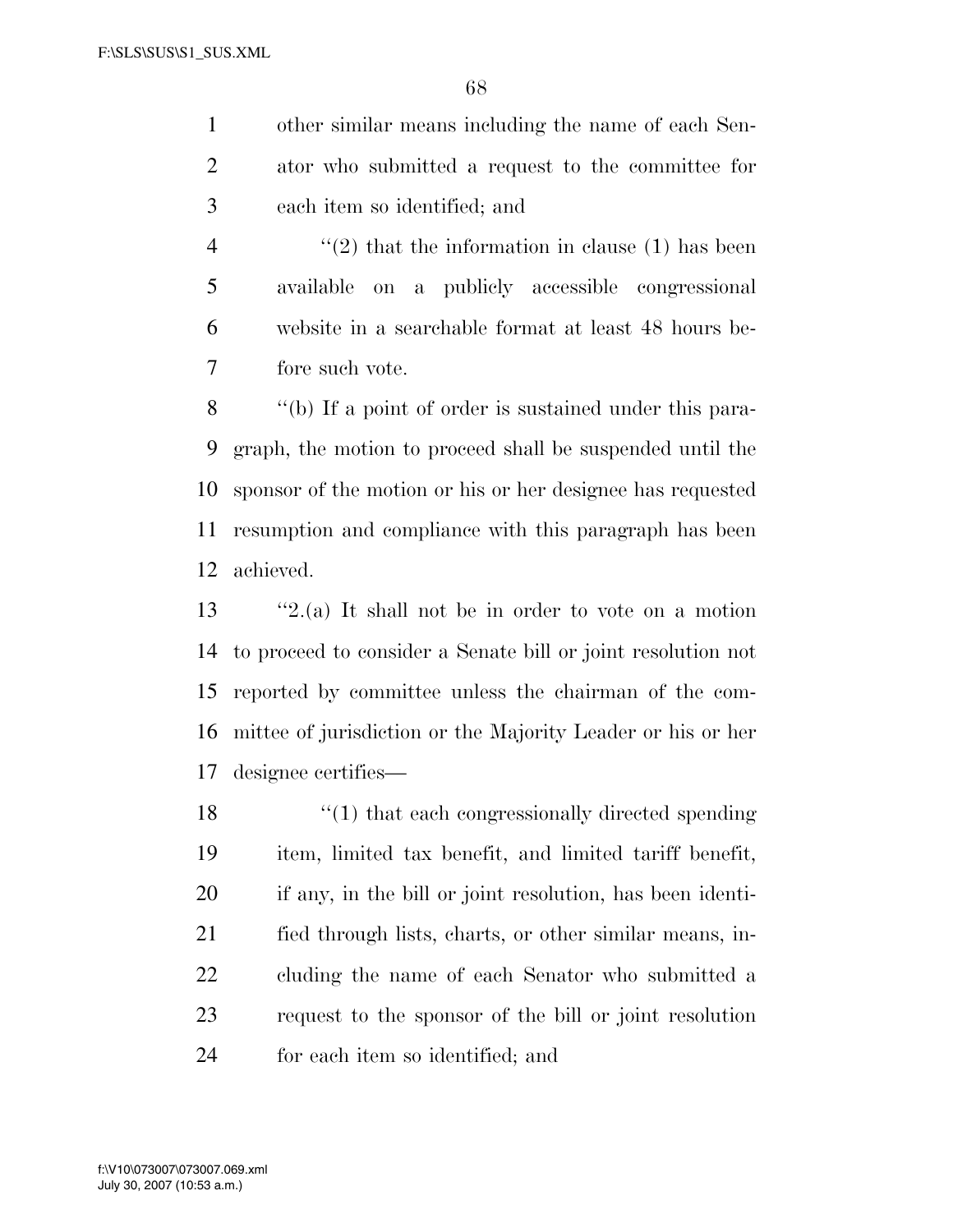$\frac{1}{2}$  that the information in clause (1) has been available on a publicly accessible congressional website in a searchable format at least 48 hours be-fore such vote.

 ''(b) If a point of order is sustained under this para- graph, the motion to proceed shall be suspended until the sponsor of the motion or his or her designee has requested resumption and compliance with this paragraph has been achieved.

 ''3.(a) It shall not be in order to vote on the adoption of a report of a committee of conference unless the chair- man of the committee of jurisdiction or the Majority Lead-er or his or her designee certifies—

 $\frac{1}{2}$  (1) that each congressionally directed spending item, limited tax benefit, and limited tariff benefit, if any, in the conference report, or in the joint state- ment of managers accompanying the conference re- port, has been identified through lists, charts, or other means, including the name of each Senator who submitted a request to the committee of juris-diction for each item so identified; and

22  $\langle \langle 2 \rangle$  that the information in clause (1) has been available on a publicly accessible congressional website at least 48 hours before such vote.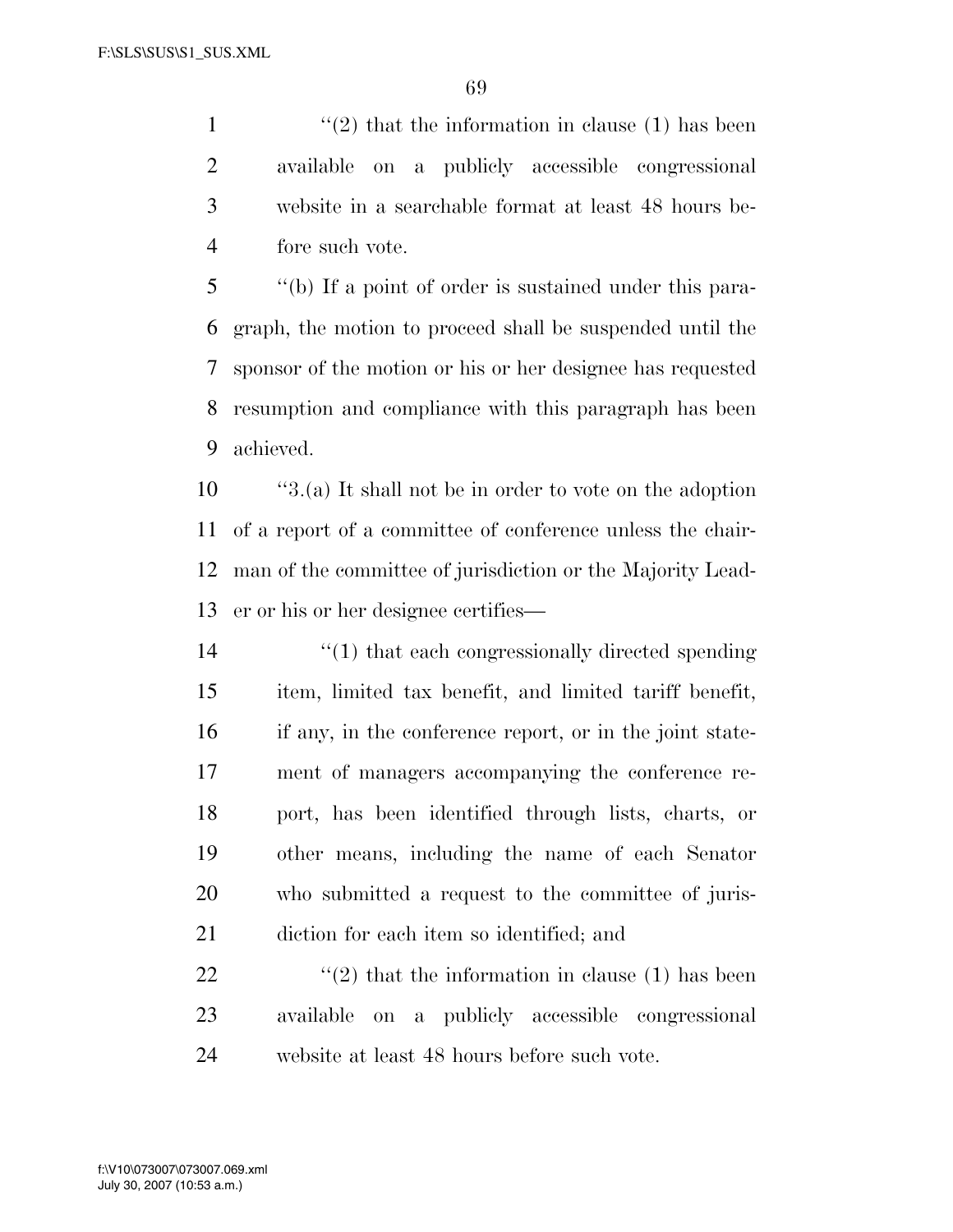''(b) If a point of order is sustained under this para-graph, then the conference report shall be set aside.

 ''4.(a) If during consideration of a bill or joint resolu- tion, a Senator proposes an amendment containing a con- gressionally directed spending item, limited tax benefit, or limited tariff benefit which was not included in the bill or joint resolution as placed on the calendar or as reported by any committee, in a committee report on such bill or joint resolution, or a committee report of the Senate on a companion measure, then as soon as practicable, the Senator shall ensure that a list of such items (and the name of any Senator who submitted a request to the Sen- ator for each respective item included in the list) is printed in the Congressional Record.

 ''(b) If a committee reports a bill or joint resolution that includes congressionally directed spending items, lim- ited tax benefits, or limited tariff benefits in the bill or joint resolution, or in the committee report accompanying the bill or joint resolution, the committee shall as soon as practicable identify on a publicly accessible congres- sional website each such item through lists, charts, or other similar means, including the name of each Senator who submitted a request to the committee for each item so identified. Availability on the Internet of a committee report that contains the information described in this sub-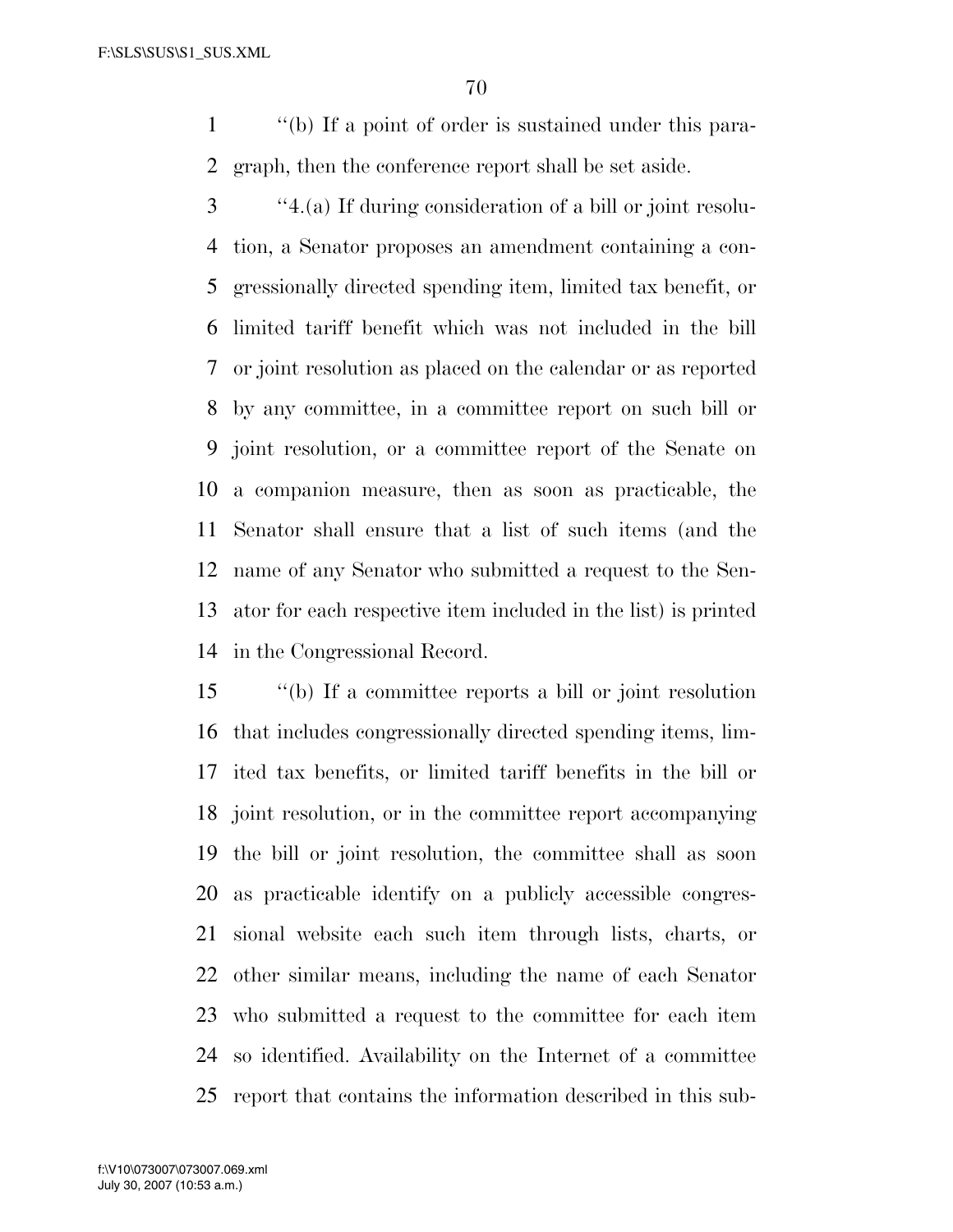paragraph shall satisfy the requirements of this subpara-graph.

 ''(c) To the extent technically feasible, information made available on publicly accessible congressional websites under paragraphs 3 and 4 shall be provided in a searchable format.

''5. For the purpose of this rule—

 $\frac{u}{a}$  the term 'congressionally directed spending' item' means a provision or report language included primarily at the request of a Senator providing, au- thorizing, or recommending a specific amount of dis- cretionary budget authority, credit authority, or other spending authority for a contract, loan, loan guarantee, grant, loan authority, or other expendi- ture with or to an entity, or targeted to a specific State, locality or Congressional district, other than through a statutory or administrative formula-driven or competitive award process;

- 19 ''(b) the term 'limited tax benefit' means—
- 20  $\frac{1}{20}$  (1) any revenue provision that—

21 ''(A) provides a Federal tax deduc- tion, credit, exclusion, or preference to a particular beneficiary or limited group of beneficiaries under the Internal Revenue Code of 1986; and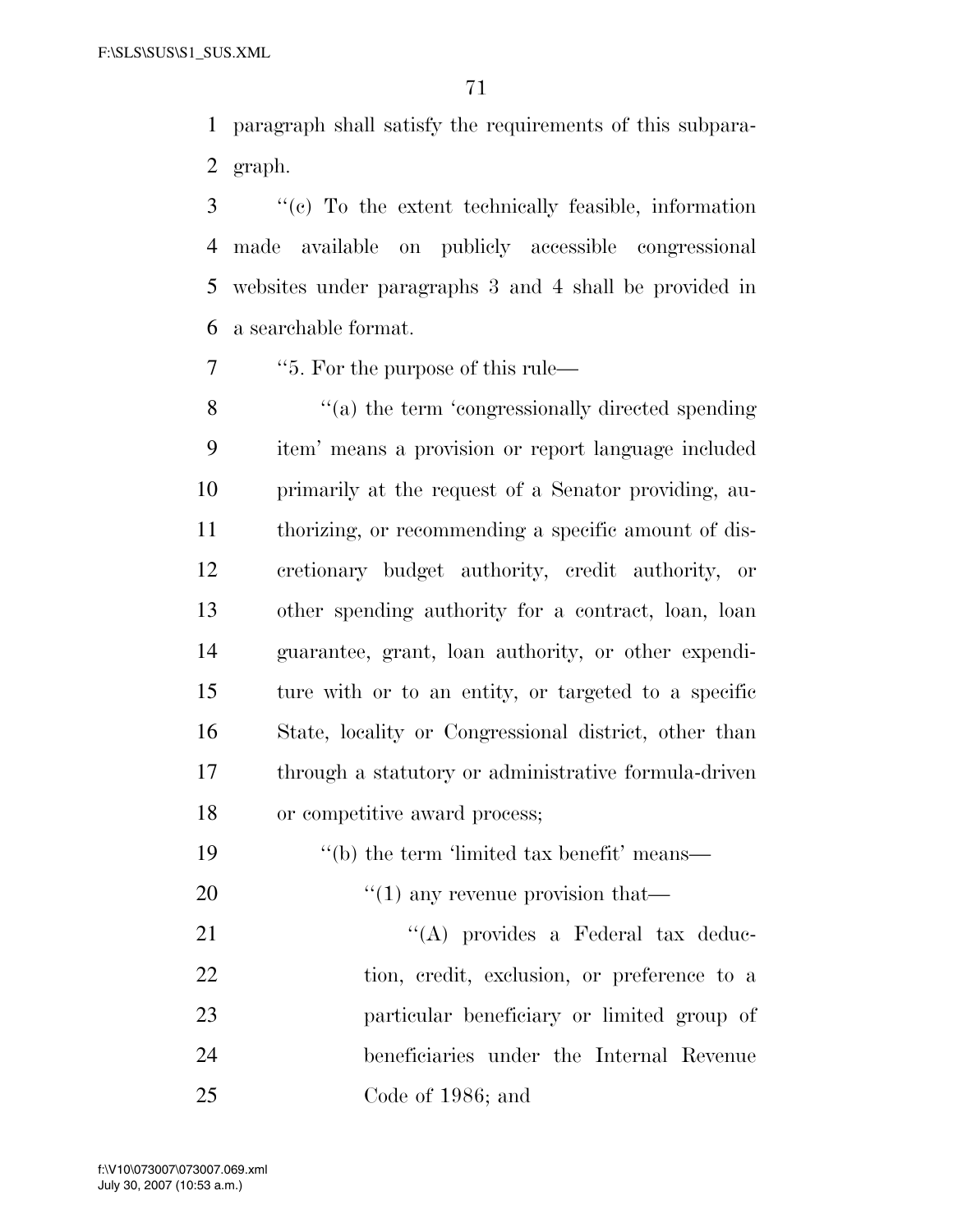F:\SLS\SUS\S1\_SUS.XML

| $\mathbf{1}$   | "(B) contains eligibility criteria that                      |
|----------------|--------------------------------------------------------------|
| $\overline{2}$ | are not uniform in application with respect                  |
| 3              | to potential beneficiaries of such provision;                |
| $\overline{4}$ | "(c) the term 'limited tariff benefit' means a               |
| 5              | provision modifying the Harmonized Tariff Schedule           |
| 6              | of the United States in a manner that benefits 10            |
| 7              | or fewer entities; and                                       |
| 8              | "(d) except as used in subparagraph $8(e)$ , the             |
| 9              | term 'item' when not preceded by 'congressionally            |
| 10             | directed spending' means any provision that is a             |
| 11             | congressionally directed spending item, a limited tax        |
| 12             | benefit, or a limited tariff benefit.                        |
| 13             | "6.(a) A Senator who requests a congressionally di-          |
| 14             | rected spending item, a limited tax benefit, or a limited    |
| 15             | tariff benefit in any bill or joint resolution (or an accom- |
| 16             | panying report) or in any conference report (or an accom-    |
| 17             | panying joint statement of managers) shall provide a writ-   |
| 18             | ten statement to the chairman and ranking member of the      |
| 19             | committee of jurisdiction, including—                        |
| 20             | $f'(1)$ the name of the Senator;                             |
| 21             | $\lq(2)$ in the case of a congressionally directed           |
| 22             | spending item, the name and location of the in-              |
| 23             | tended recipient or, if there is no specifically in-         |
| 24             | tended recipient, the intended location of the activ-        |

ity;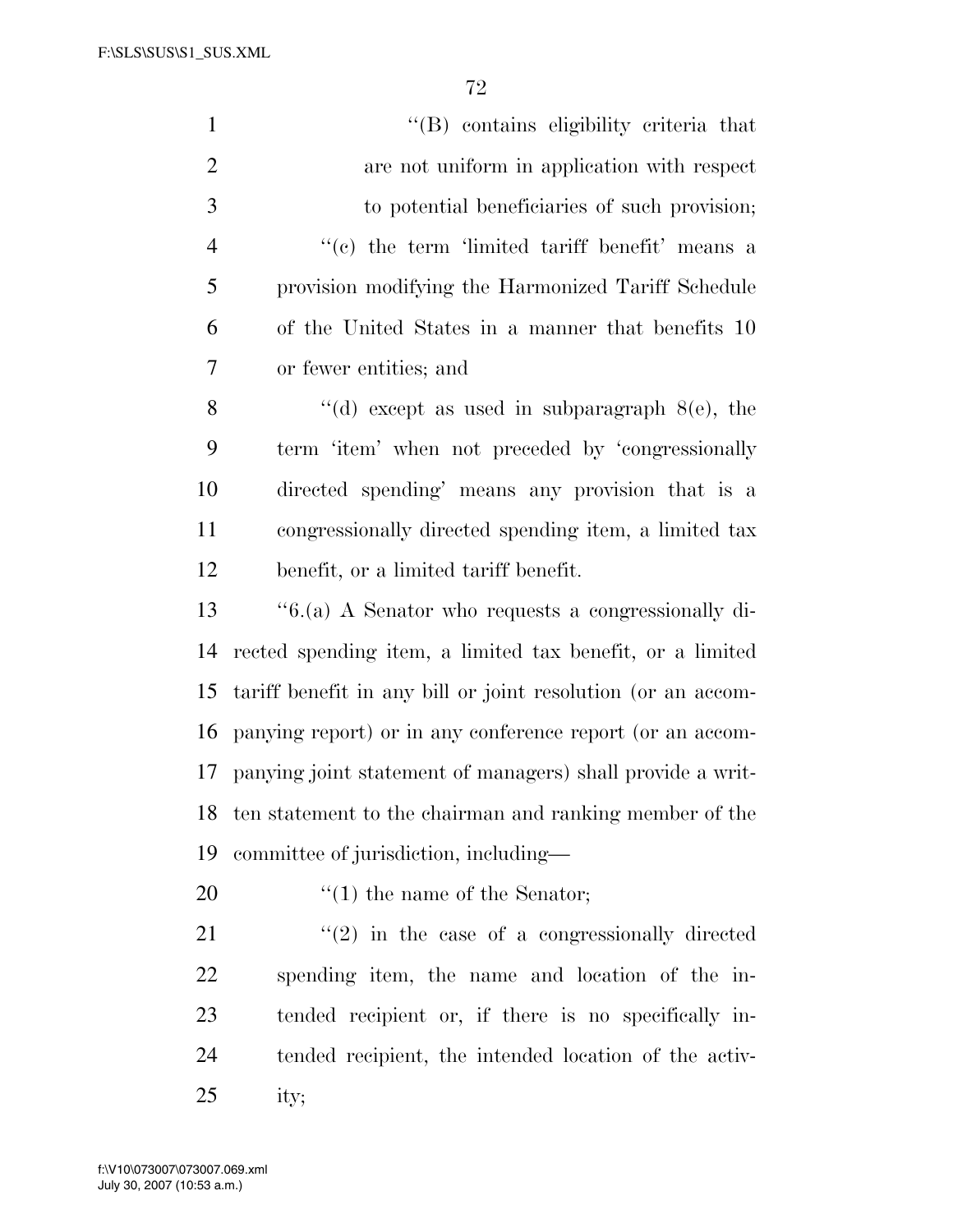$\frac{1}{1}$  ''(3) in the case of a limited tax or tariff ben- efit, identification of the individual or entities rea- sonably anticipated to benefit, to the extent known to the Senator;

 ''(4) the purpose of such congressionally di- rected spending item or limited tax or tariff benefit; and

8 ''(5) a certification that neither the Senator nor the Senator's immediate family has a pecuniary in- terest in the item, consistent with the requirements of paragraph 9.

 ''(b) With respect to each item included in a Senate bill or joint resolution (or accompanying report) reported by committee or considered by the Senate, or included in a conference report (or joint statement of managers ac- companying the conference report) considered by the Sen- ate, each committee of jurisdiction shall make available for public inspection on the Internet the certifications under subparagraph (a)(5) as soon as practicable.

 ''7. In the case of a bill, joint resolution, or con- ference report that contains congressionally directed spending items in any classified portion of a report accom- panying the measure, the committee of jurisdiction shall, to the greatest extent practicable, consistent with the need to protect national security (including intelligence sources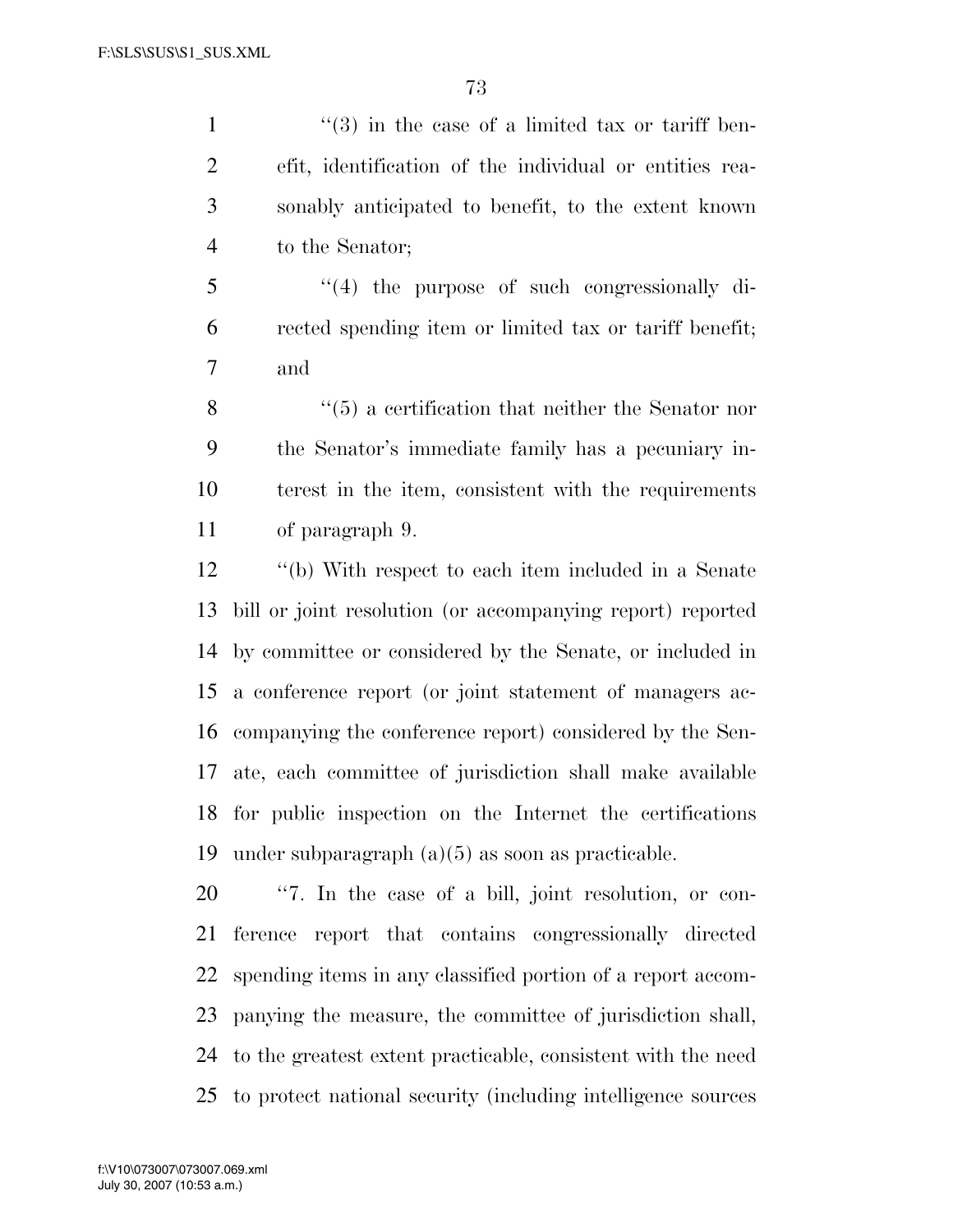and methods), include on the list required by paragraph 1, 2, or 3 as the case may be, a general program descrip- tion in unclassified language, funding level, and the name of the sponsor of that congressionally directed spending item.

 ''8.(a) A Senator may raise a point of order against one or more provisions of a conference report if they con- stitute new directed spending provisions. The Presiding Officer may sustain the point of order as to some or all of the provisions against which the Senator raised the point of order.

 ''(b) If the Presiding Officer sustains the point of order as to any of the provisions against which the Senator raised the point of order, then those provisions against which the Presiding Officer sustains the point of order shall be stricken. After all other points of order under this paragraph have been disposed of—

18 ''(1) the Senate shall proceed to consider the question of whether the Senate should recede from its amendment to the House bill, or its disagreement to the amendment of the House, and concur with a further amendment, which further amendment shall consist of only that portion of the conference report that has not been stricken; and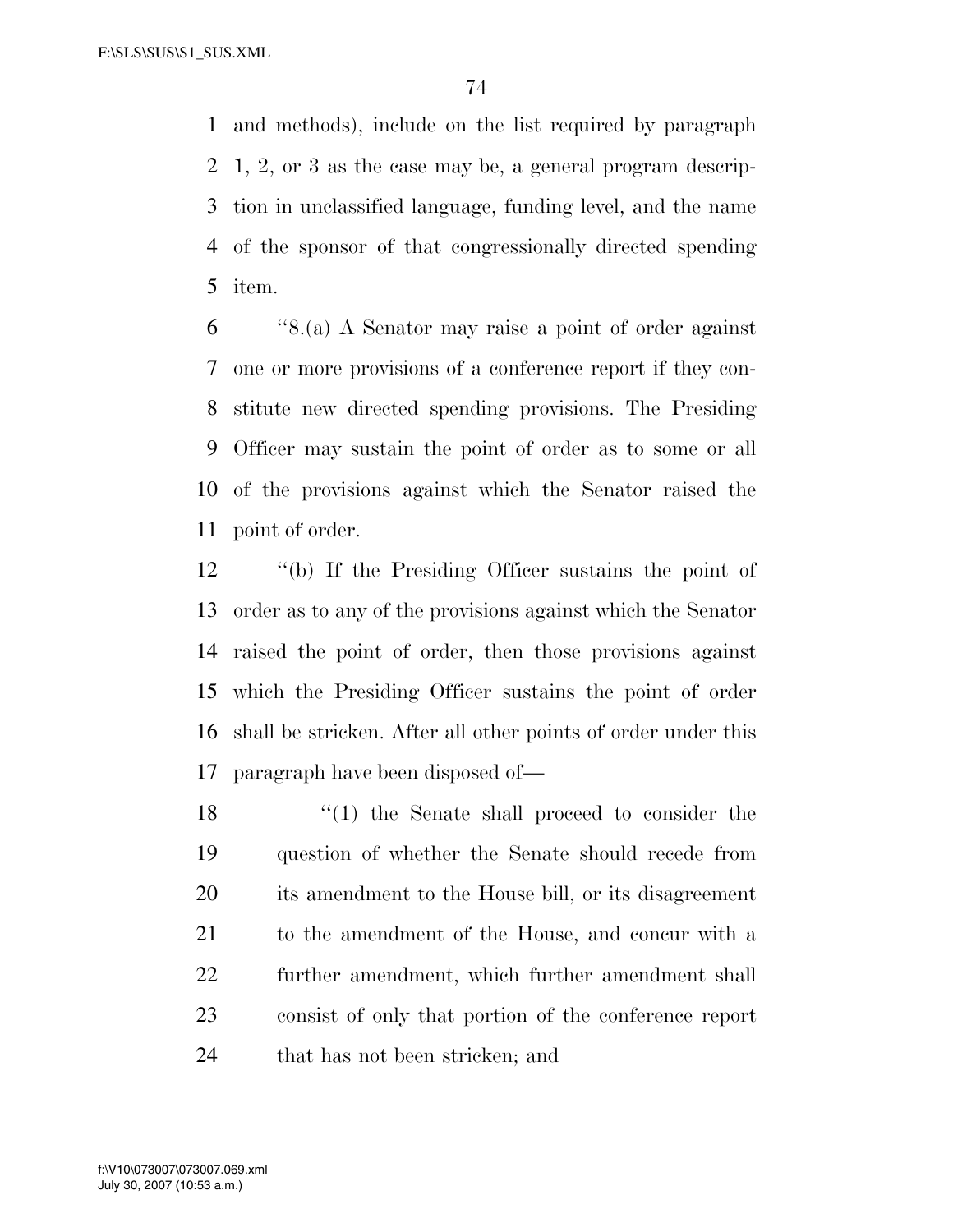$\frac{1}{2}$  the question in clause (1) shall be decided under the same debate limitation as the conference report and no further amendment shall be in order. ''(c) Any Senator may move to waive any or all points of order under this paragraph with respect to the pending conference report by an affirmative vote of three-fifths of the Members, duly chosen and sworn. All motions to waive under this paragraph shall be debatable collectively for not to exceed 1 hour equally divided between the Majority Leader and the Minority Leader or their designees. A mo- tion to waive all points of order under this paragraph shall not be amendable.

 ''(d) All appeals from rulings of the Chair under this paragraph shall be debatable collectively for not to exceed 1 hour, equally divided between the Majority and the Mi- nority Leader or their designees. An affirmative vote of three-fifths of the Members of the Senate, duly chosen and sworn, shall be required in the Senate to sustain an appeal of the ruling of the Chair under this paragraph.

 ''(e) The term 'new directed spending provision' as used in this paragraph means any item that consists of a specific provision containing a specific level of funding for any specific account, specific program, specific project, or specific activity, when no specific funding was provided for such specific account, specific program, specific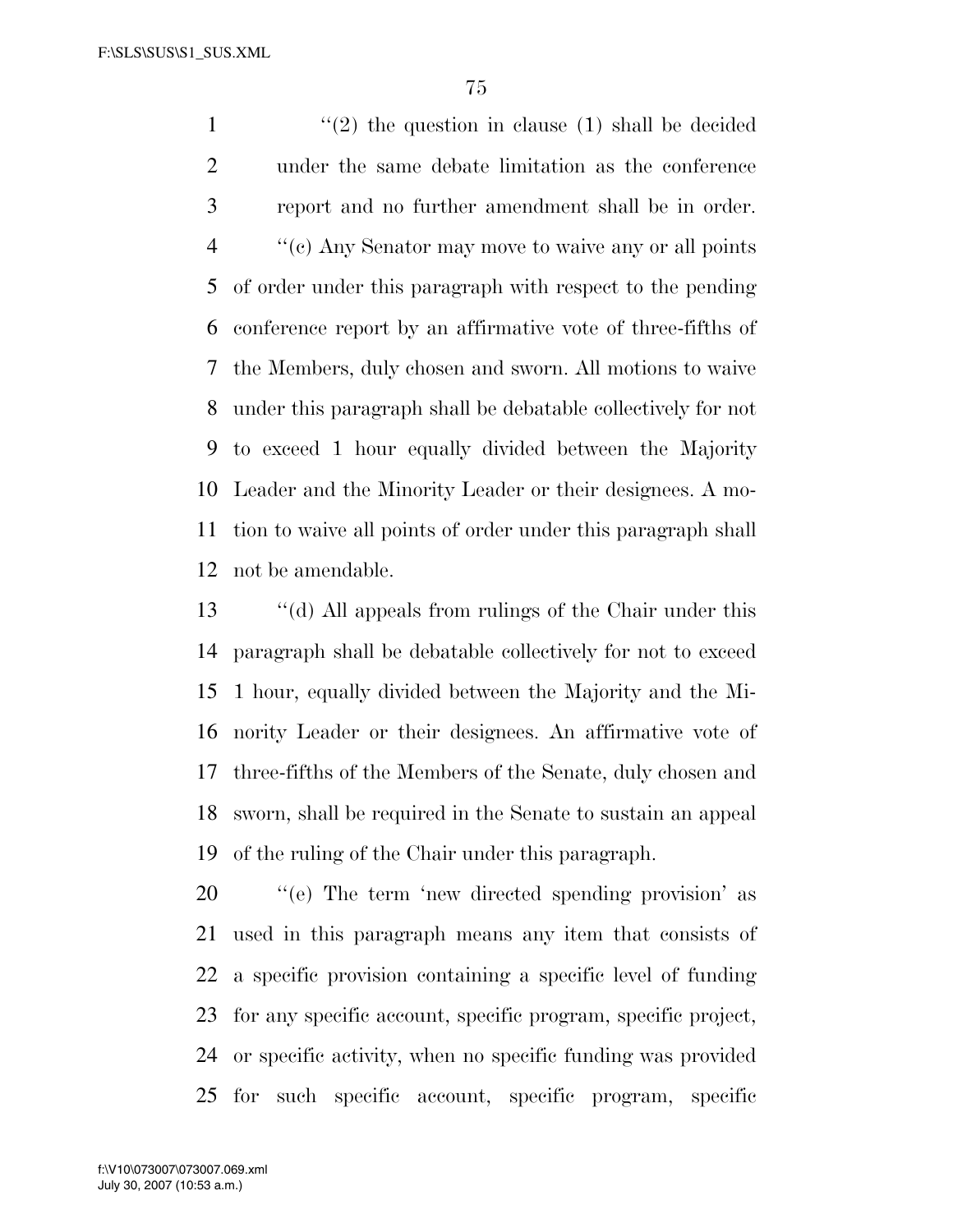project, or specific activity in the measure originally com-mitted to the conferees by either House.

 ''9. No Member, officer, or employee of the Senate shall knowingly use his official position to introduce, re- quest, or otherwise aid the progress or passage of congres- sionally directed spending items, limited tax benefits, or limited tariff benefits a principal purpose of which is to further only his pecuniary interest, only the pecuniary in- terest of his immediate family, or only the pecuniary inter- est of a limited class of persons or enterprises, when he or his immediate family, or enterprises controlled by them, are members of the affected class.

 ''10. Any Senator may move to waive application of paragraph 1, 2, or 3 with respect to a measure by an af- firmative vote of three-fifths of the Members, duly chosen and sworn. A motion to waive under this paragraph with respect to a measure shall be debatable for not to exceed 1 hour equally divided between the Majority Leader and the Minority Leader or their designees. With respect to points of order raised under paragraphs 1, 2, or 3, only one appeal from a ruling of the Chair shall be in order, and debate on such an appeal from a ruling of the Chair on such point of order shall be limited to one hour.

 ''11. Any Senator may move to waive all points of order under this rule with respect to the pending measure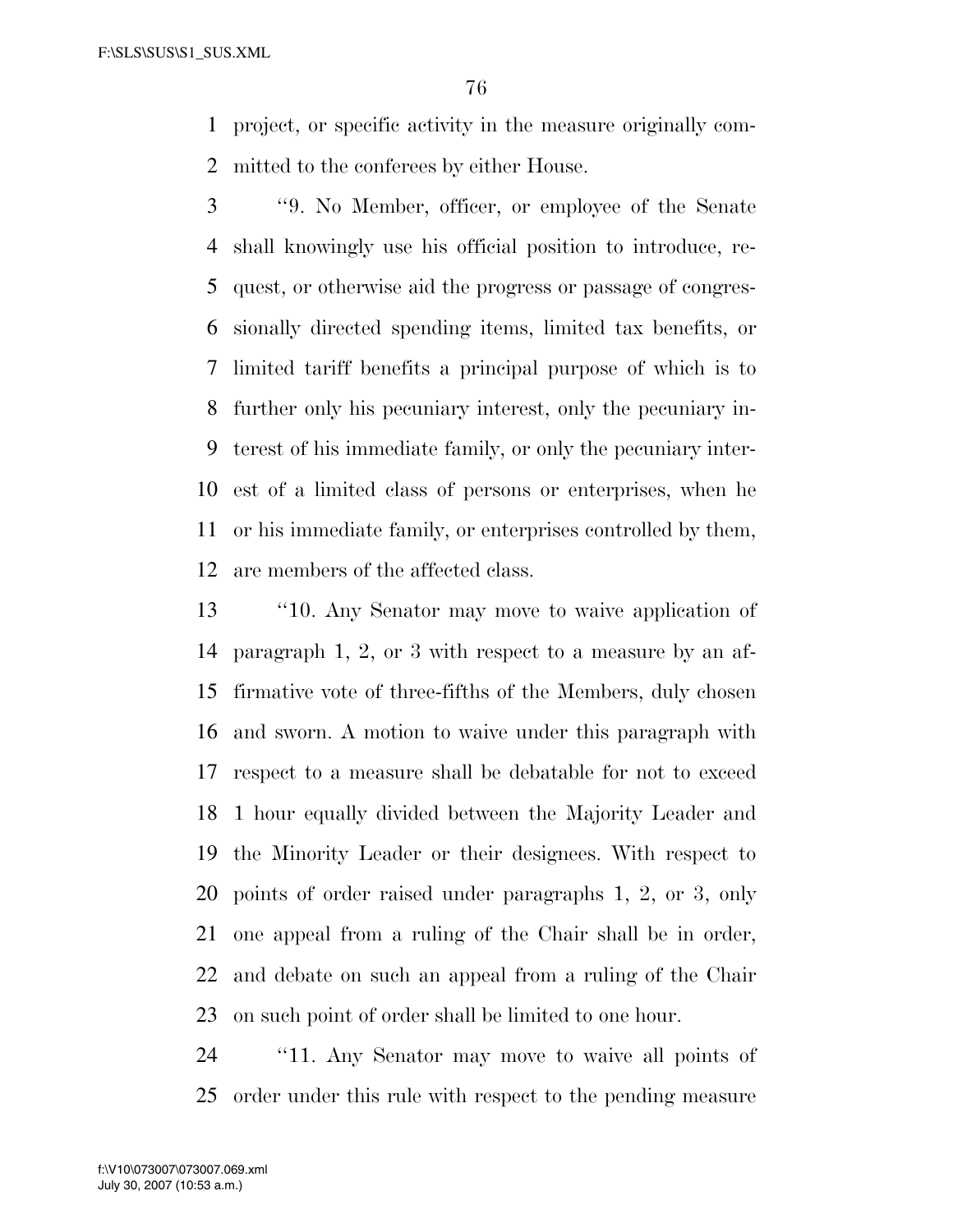or motion by an affirmative vote of three-fifths of the Members, duly chosen and sworn. All motions to waive all points of order with respect to a measure or motion as provided by this paragraph shall be debatable collectively for not to exceed 1 hour equally divided between the Ma- jority Leader and the Minority Leader or their designees. A motion to waive all points of order with respect to a measure or motion as provided by this paragraph shall not be amendable.

 ''12. Paragraph 1, 2, or 3 of this rule may be waived by joint agreement of the Majority Leader and the Minor- ity Leader of the Senate upon their certification that such waiver is necessary as a result of a significant disruption to Senate facilities or to the availability of the Internet.''.

# **Subtitle C—Revolving Door Reform**

**SEC. 531. POST-EMPLOYMENT RESTRICTIONS.** 

 (a) APPLICATION TO ENTITY.—Paragraph 8 of rule XXXVII of the Standing Rules of the Senate is amended by—

 (1) inserting after ''by such a registered lob- byist'' the following ''or an entity that employs or retains a registered lobbyist''; and

 (2) striking ''one year'' and inserting ''2 years''. (b) PROHIBITION.—Paragraph 9 of rule XXXVII of the Standing Rules of the Senate is amended—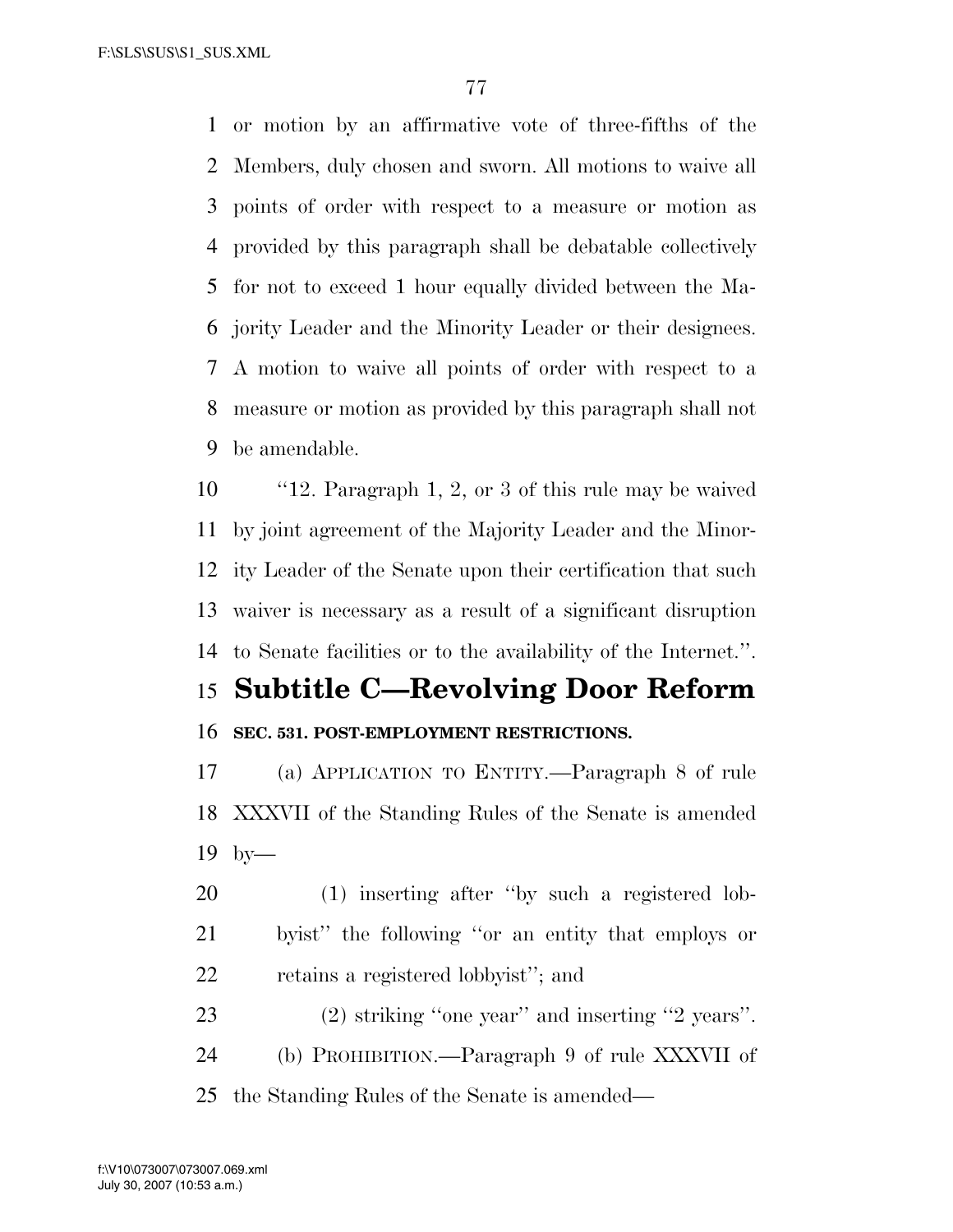| $\mathbf{1}$   | $(1)$ in the first sentence, by inserting after "by"        |
|----------------|-------------------------------------------------------------|
| $\overline{2}$ | such a registered lobbyist" the following: "or an en-       |
| 3              | tity that employs or retains a registered lobbyist";        |
| $\overline{4}$ | $(2)$ in the second sentence, by inserting after            |
| 5              | "by such a registered lobbyist" the following: "or an       |
| 6              | entity that employs or retains a registered lobbyist";      |
| 7              | (3) by designating the first and second sen-                |
| $8\,$          | tences as subparagraphs (a) and (b), respectively;          |
| 9              | and                                                         |
| 10             | (4) by adding at the end the following:                     |
| 11             | "(c) If an officer of the Senate or an employee on          |
| 12             | the staff of a Member or on the staff of a committee whose  |
| 13             | rate of pay is equal to or greater than 75 percent of the   |
| 14             | rate of pay of a Member and employed at such rate for       |
| 15             | more than 60 days in a calendar year, upon leaving that     |
| 16             | position, becomes a registered lobbyist, or is employed or  |
| 17             | retained by such a registered lobbyist or an entity that    |
|                | 18 employs or retains a registered lobbyist for the purpose |
|                | 19 of influencing legislation, such employee may not lobby  |
| 20             | any Member, officer, or employee of the Senate for a pe-    |
| 21             | riod of 1 year after leaving that position.".               |
| 22             | (c) EFFECTIVE DATE.—Paragraph $9(e)$ of rule                |
|                | 23 XXXVII of the Standing Rules of the Senate shall apply   |
|                | 24 to individuals who leave office or employment to which   |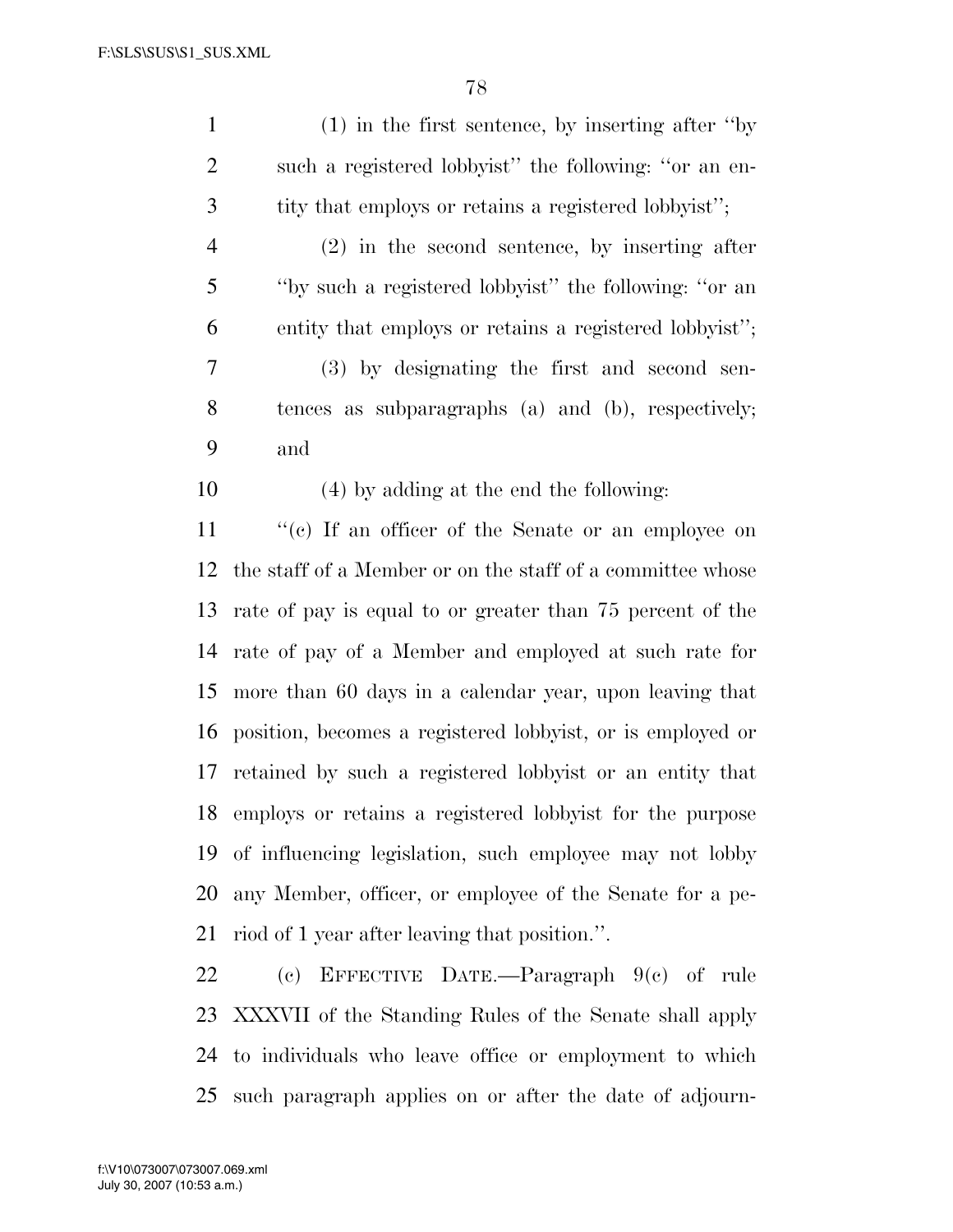ment of the first session of the 110th Congress sine die or December 31, 2007, whichever date is earlier.

### **SEC. 532. DISCLOSURE BY MEMBERS OF CONGRESS AND STAFF OF EMPLOYMENT NEGOTIATIONS.**

 Rule XXXVII of the Standing Rules of the Senate is amended by—

 (1) redesignating paragraph 12 as paragraph 13; and

(2) adding after paragraph 11 the following:

 ''12.(a) A Member shall not negotiate or have any arrangement concerning prospective private employment until after his or her successor has been elected, unless such Member files a signed statement with the Secretary of the Senate, for public disclosure, regarding such nego- tiations or arrangements not later than 3 business days after the commencement of such negotiation or arrange- ment, including the name of the private entity or entities involved in such negotiations or arrangements, and the date such negotiations or arrangements commenced.

 $\qquad$  "(b) A Member shall not negotiate or have any ar- rangement concerning prospective employment for a job involving lobbying activities as defined by the Lobbying Disclosure Act of 1995 until after his or her successor has been elected.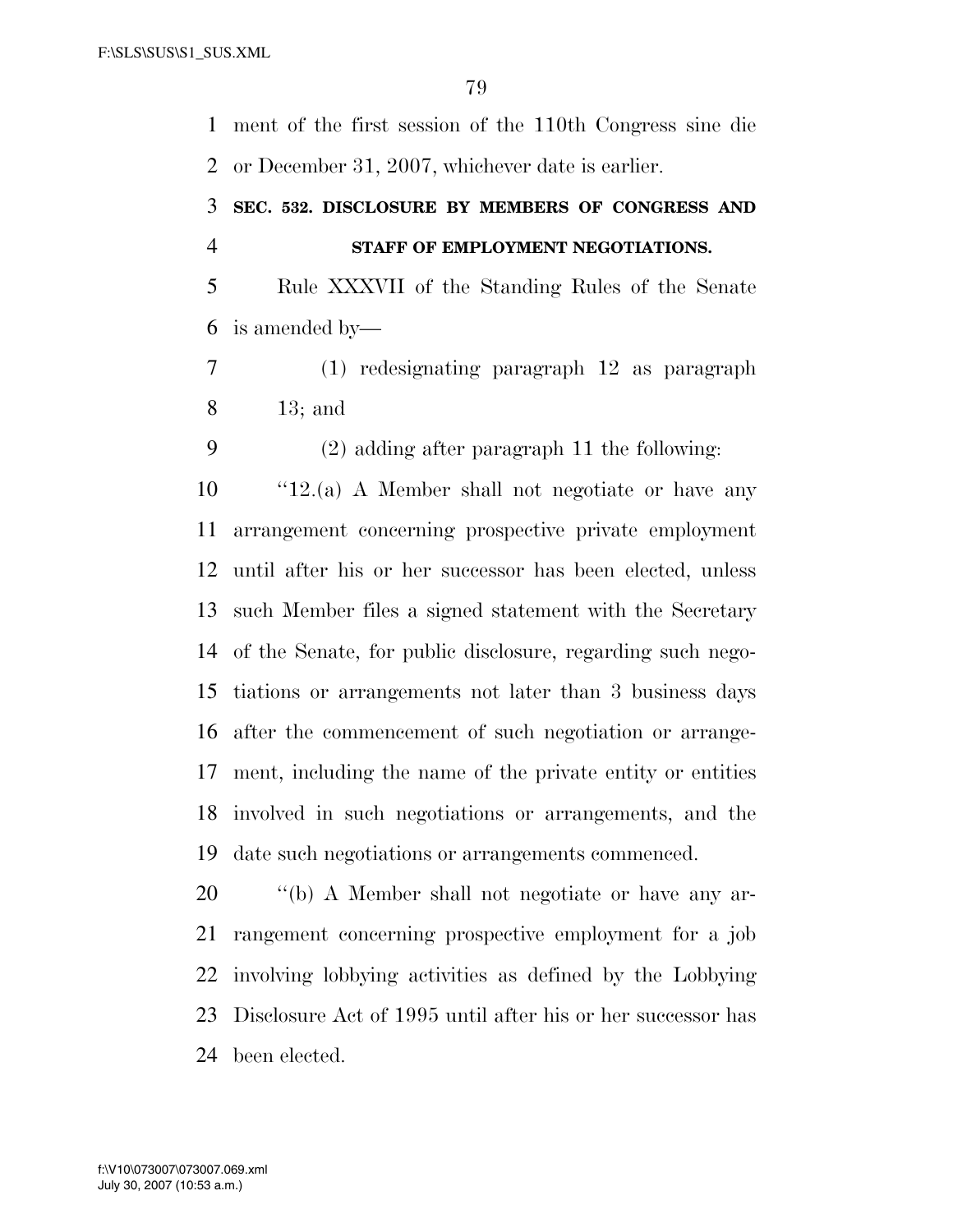''(c)(1) An employee of the Senate earning in excess of 75 percent of the salary paid to a Senator shall notify the Select Committee on Ethics that he or she is negoti- ating or has any arrangement concerning prospective pri-vate employment.

- "(2) The notification under this subparagraph shall be made not later than 3 business days after the com-mencement of such negotiation or arrangement.
- ''(3) An employee to whom this subparagraph applies shall—
- 11  $\langle \text{A} \rangle$  recuse himself or herself from—
- 12  $\cdot$  (i) any contact or communication with the prospective employer on issues of legislative in-terest to the prospective employer; and
- 15 ""(ii) any legislative matter in which there is a conflict of interest or an appearance of a conflict for that employee under this subpara-graph; and
- ''(B) notify the Select Committee on Ethics of such recusal.''.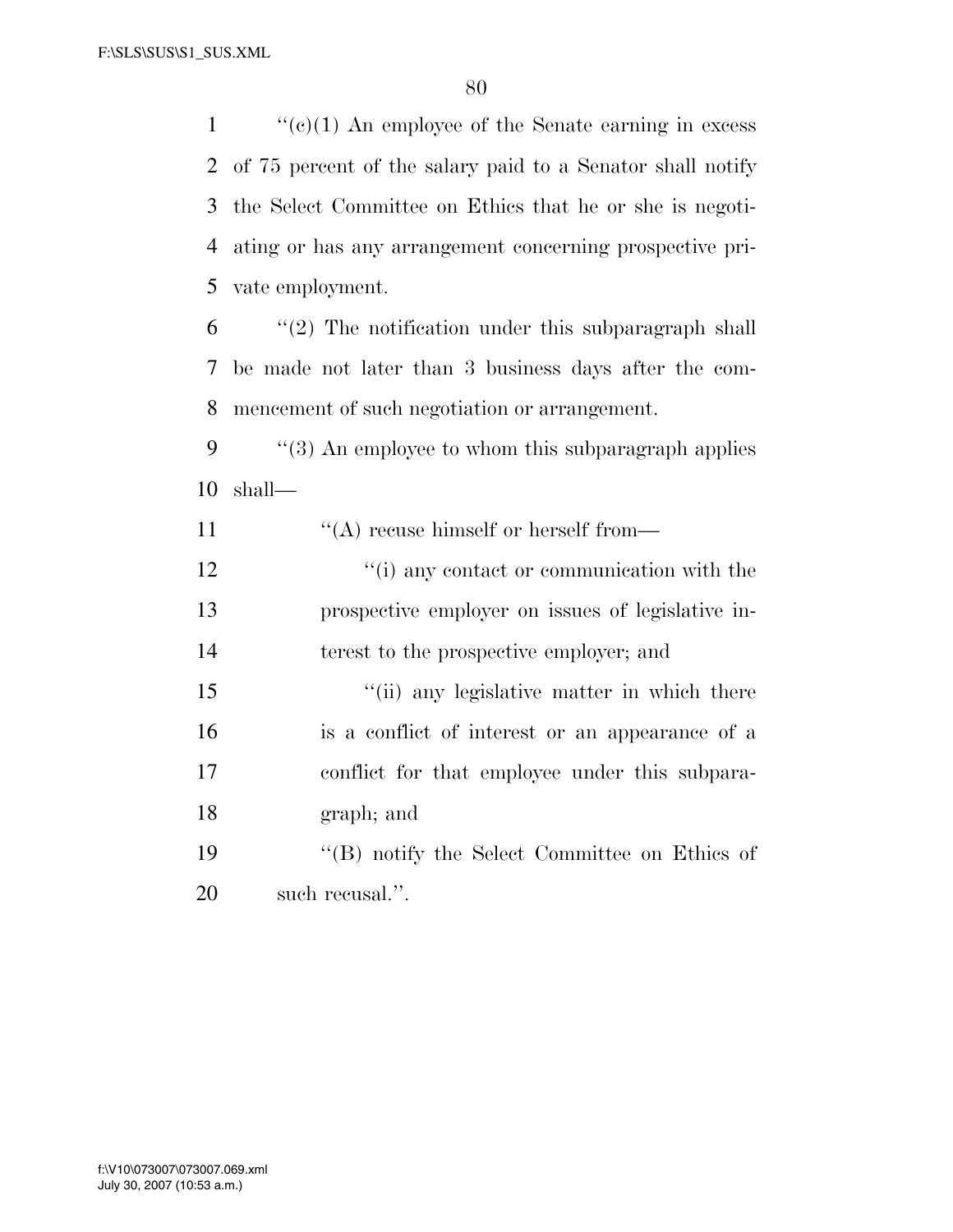| 1              | SEC. 533. ELIMINATION OF FLOOR PRIVILEGES<br>$\bf FOR$      |
|----------------|-------------------------------------------------------------|
| $\overline{2}$ | FORMER MEMBERS, SENATE OFFICERS, AND                        |
| 3              | SPEAKERS OF THE HOUSE WHO ARE REG-                          |
| $\overline{4}$ | ISTERED LOBBYISTS OR SEEK FINANCIAL                         |
| 5              | GAIN.                                                       |
| 6              | Rule XXIII of the Standing Rules of the Senate is           |
| 7              | amended by—                                                 |
| 8              | $(1)$ inserting "1." before "Other";                        |
| 9              | (2) inserting after "Ex-Senators and Senators-              |
| 10             | elect" the following: ", except as provided in para-        |
| 11             | graph $2$ ";                                                |
| 12             | (3) inserting after "Ex-Secretaries and ex-Ser-             |
| 13             | geants at Arms of the Senate" the following: ", ex-         |
| 14             | cept as provided in paragraph 2";                           |
| 15             | (4) inserting after "Ex-Speakers of the House               |
| 16             | of Representatives" the following: ", except as pro-        |
| 17             | vided in paragraph 2"; and                                  |
| 18             | $(5)$ adding at the end the following:                      |
| 19             | "2.(a) The floor privilege provided in paragraph 1          |
| 20             | shall not apply, when the Senate is in session, to an indi- |
| 21             | vidual covered by this paragraph who is—                    |
| 22             | $\lq(1)$ a registered lobbyist or agent of a foreign        |
| 23             | principal; or                                               |
| 24             | $\lq(2)$ in the employ of or represents any party           |
| 25             | or organization for the purpose of influencing, di-         |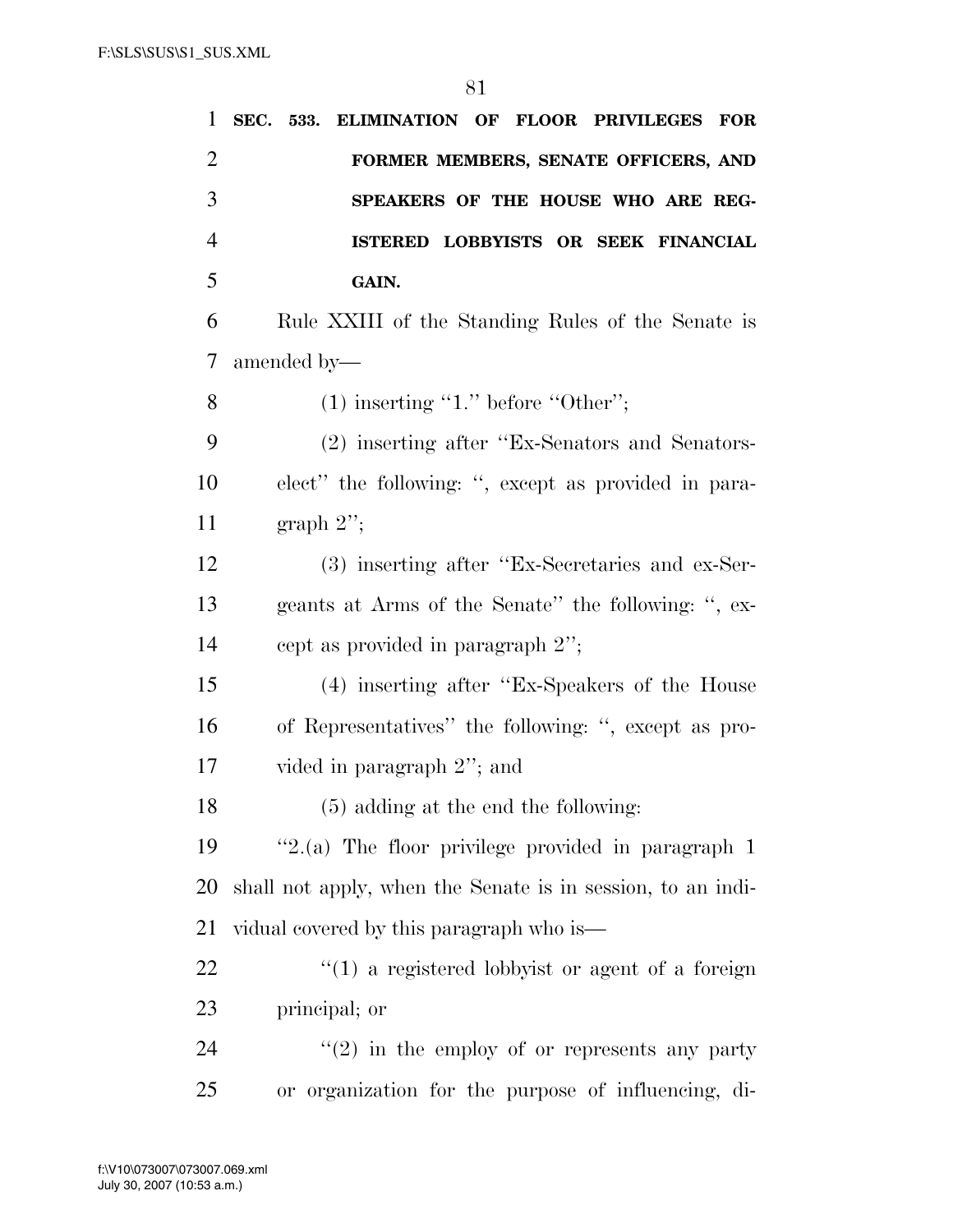rectly or indirectly, the passage, defeat, or amend-ment of any Federal legislative proposal.

 ''(b) The Committee on Rules and Administration may promulgate regulations to allow individuals covered by this paragraph floor privileges for ceremonial functions and events designated by the Majority Leader and the Mi-nority Leader.

 ''3. A former Member of the Senate may not exercise privileges to use Senate athletic facilities or Member-only parking spaces if such Member is—

11  $\gamma$  (a) a registered lobbyist or agent of a foreign principal; or

 ''(b) in the employ of or represents any party or organization for the purpose of influencing, di- rectly or indirectly, the passage, defeat, or amend-ment of any Federal legislative proposal.''.

#### **SEC. 534. INFLUENCING HIRING DECISIONS.**

 Rule XLIII of the Standing Rules of the Senate is amended by adding at the end the following:

 ''6. No Member, with the intent to influence solely on the basis of partisan political affiliation an employment decision or employment practice of any private entity, shall—

24 ''(a) take or withhold, or offer or threaten to take or withhold, an official act; or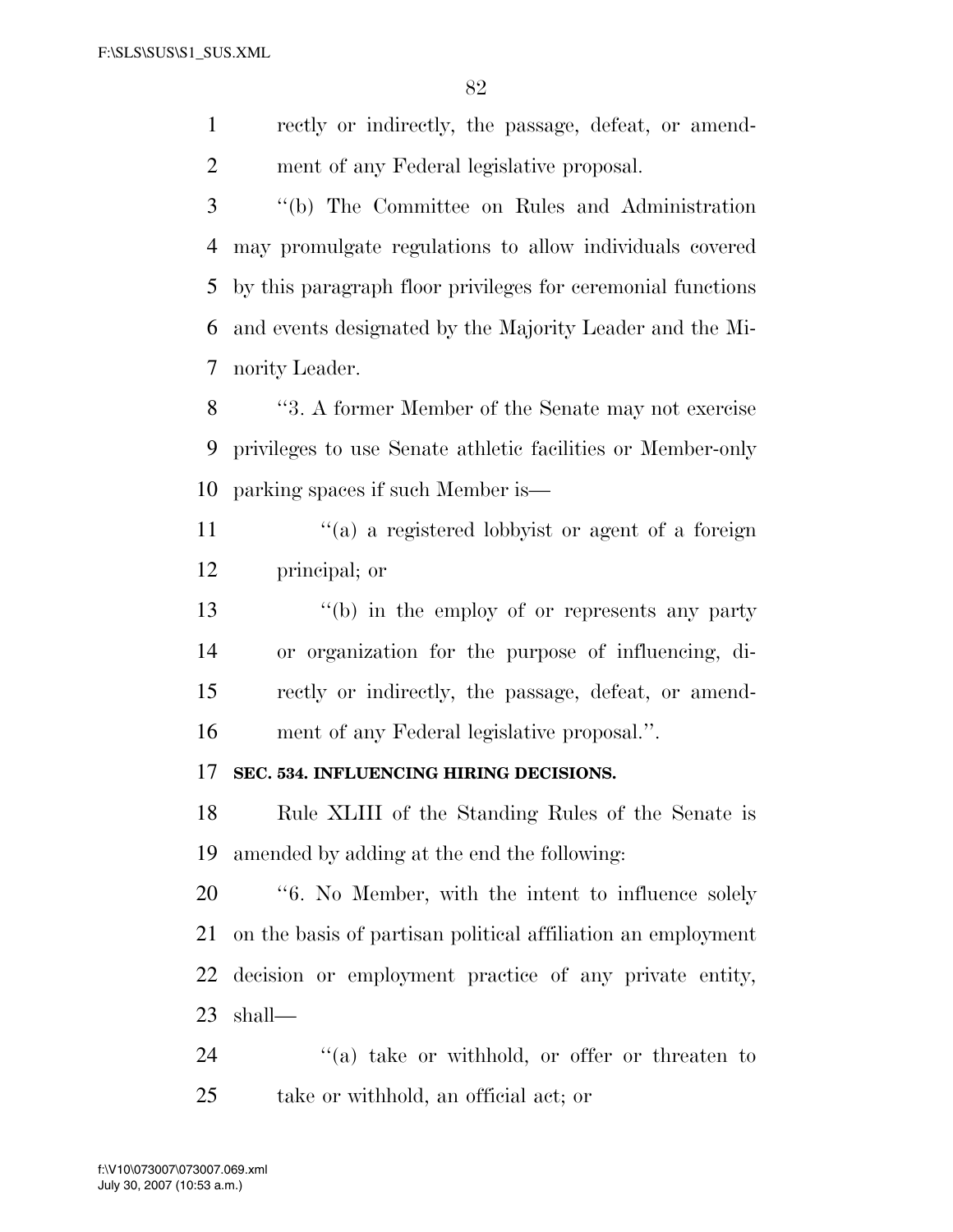1  $"$ (b) influence, or offer or threaten to influence 2 the official act of another.".

# **SEC. 535. NOTIFICATION OF POST-EMPLOYMENT RESTRIC-TIONS.**

 (a) IN GENERAL.—After a Senator or an elected offi- cer of the Senate leaves office or after the termination of employment with the Senate of an employee of the Senate, the Secretary of the Senate shall notify the Member, offi- cer, or employee of the beginning and ending date of the prohibitions that apply to the Member, officer, or em- ployee under rule XXXVII of the Standing Rules of the Senate.

 (b) EFFECTIVE DATE.—This section shall take effect 60 days after the date of enactment of this Act.

 **Subtitle D—Gift and Travel Reform SEC. 541. BAN ON GIFTS FROM REGISTERED LOBBYISTS AND ENTITIES THAT HIRE REGISTERED LOB- BYISTS.**  Paragraph 1(a)(2) of rule XXXV of the Standing

Rules of the Senate is amended by—

21 (1) inserting " $(A)$ " after " $(2)$ "; and

(2) adding at the end the following:

23 "'(B) A Member, officer, or employee may not know- ingly accept a gift from a registered lobbyist, an agent of a foreign principal, or a private entity that retains or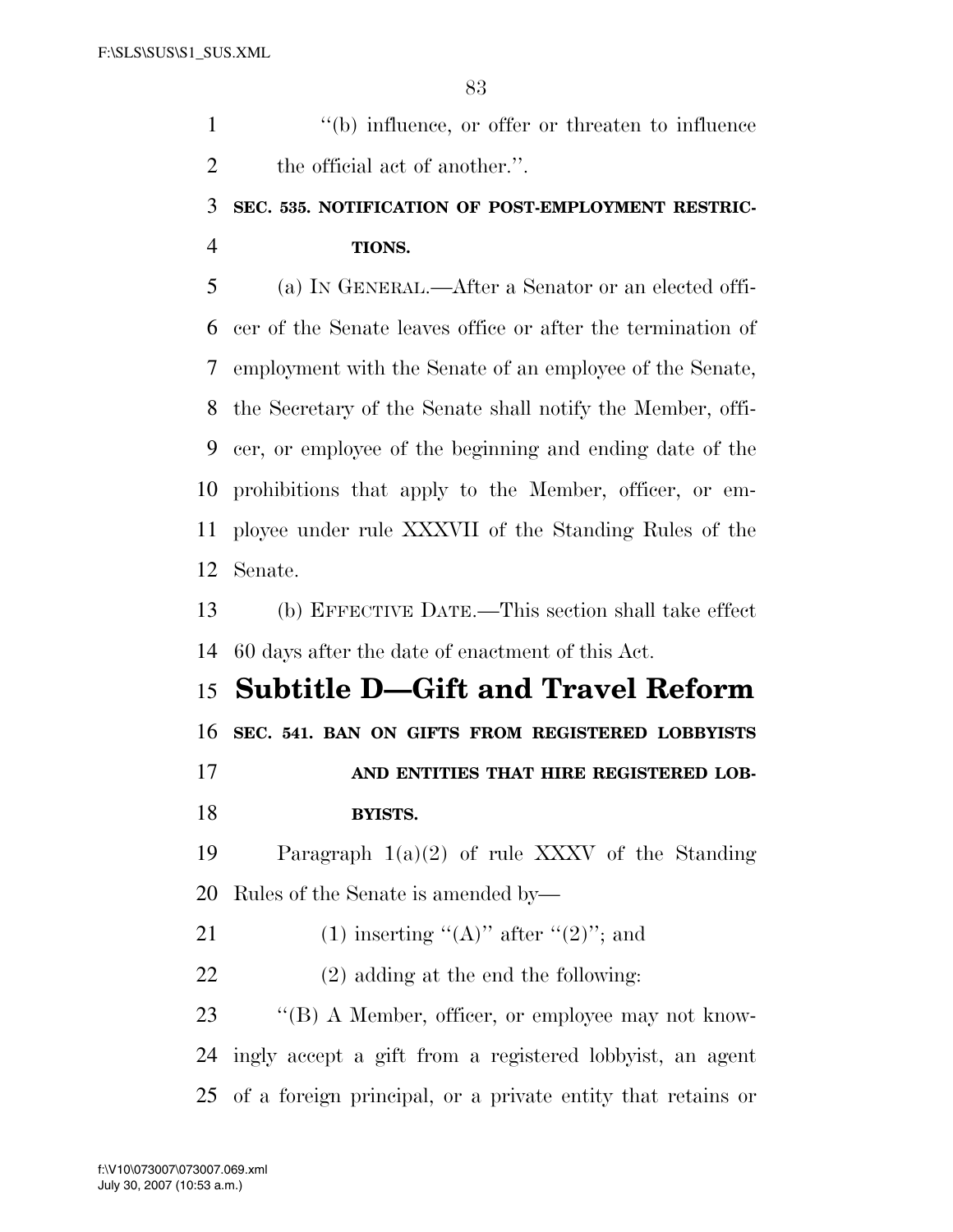employs a registered lobbyist or an agent of a foreign prin-

cipal, except as provided in subparagraphs (c) and (d).''.

### **SEC. 542. NATIONAL PARTY CONVENTIONS.**

 Paragraph (1)(d) of rule XXXV of the Standing Rules of the Senate is amended by adding at the end the following:

 ''(5) During the dates of the national party conven- tion for the political party to which a Member belongs, a Member may not participate in an event honoring that Member, other than in his or her capacity as the party's presidential or vice presidential nominee or presumptive nominee, if such event is directly paid for by a registered lobbyist or a private entity that retains or employs a reg-istered lobbyist.''.

# **SEC. 543. PROPER VALUATION OF TICKETS TO ENTERTAIN-**

### **MENT AND SPORTING EVENTS.**

 Paragraph 1(c)(1) of rule XXXV of the Standing Rules of the Senate is amended by—

- 19  $(1)$  inserting " $(A)$ " before "Anything"; and
- (2) adding at the end the following:

21 ''(B) The market value of a ticket to an enter- tainment or sporting event shall be the face value of the ticket or, in the case of a ticket without a face value, the value of the ticket with the highest face value for the event, except that if a ticket holder can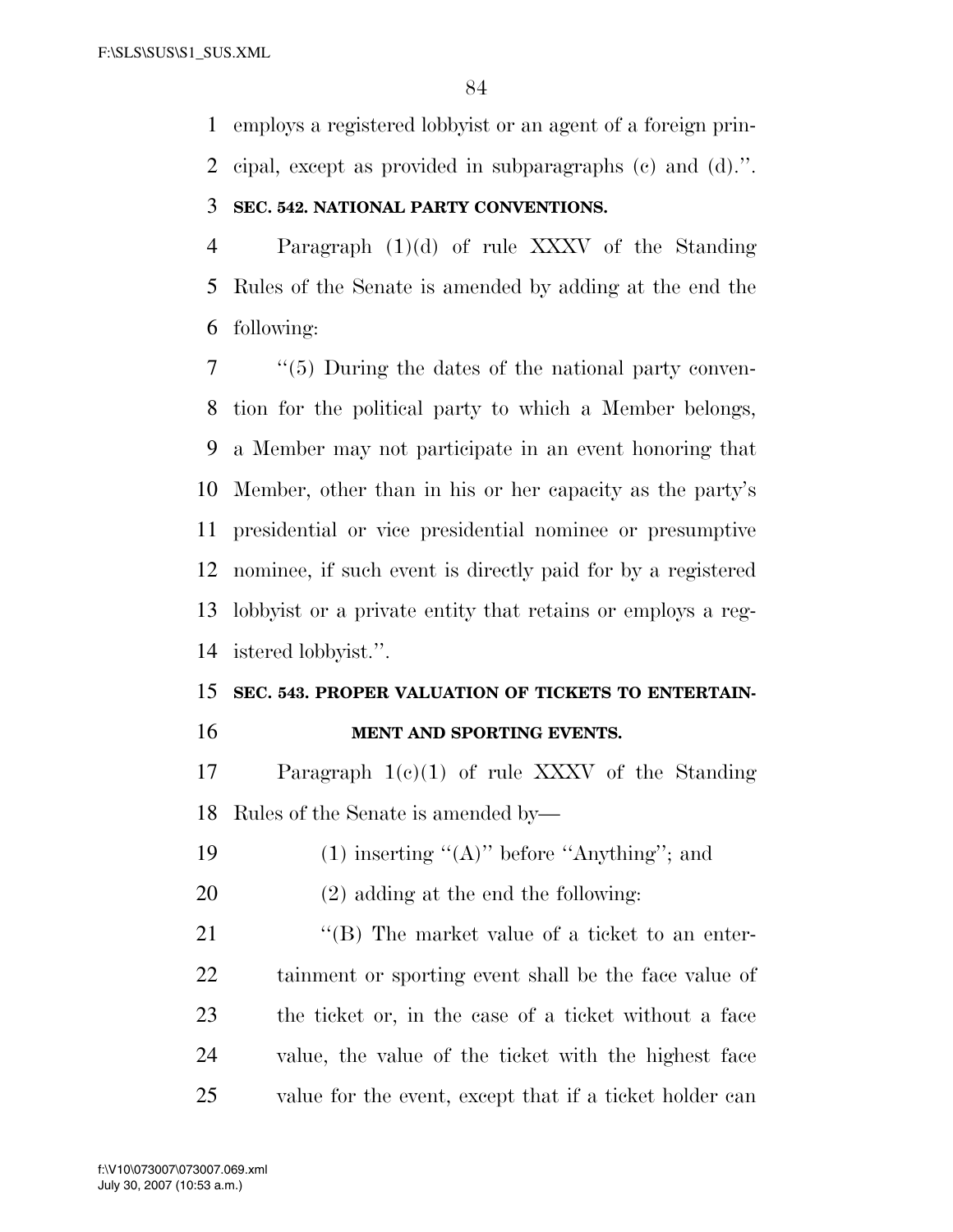| $\mathbf{1}$   | establish in advance of the event to the Select Com-   |
|----------------|--------------------------------------------------------|
| $\overline{2}$ | mittee on Ethics that the ticket at issue is equiva-   |
| 3              | lent to another ticket with a face value, then the     |
| 4              | market value shall be set at the face value of the     |
| 5              | equivalent ticket. In establishing equivalency, the    |
| 6              | ticket holder shall provide written and independently  |
| 7              | verifiable information related to the primary features |
| 8              | of the ticket, including, at a minimum, the seat loca- |
| 9              | tion, access to parking, availability of food and re-  |
| 10             | freshments, and access to venue areas not open to      |
| 11             | the public. The Select Committee on Ethics may         |
| 12             | make a determination of equivalency only if such in-   |
| 13             | formation is provided in advance of the event.".       |
| 14             | SEC. 544. RESTRICTIONS ON REGISTERED LOBBYIST PAR-     |
|                |                                                        |
| 15             | TICIPATION IN TRAVEL AND DISCLOSURE.                   |
| 16             | (a) PROHIBITION.—Paragraph 2 of rule XXXV of           |
| 17             | the Standing Rules of the Senate is amended—           |
| 18             | $(1)$ in subparagraph $(a)(1)$ , by                    |
| 19             | (A) adding after "foreign principal" the               |
| 20             | following: "or a private entity that retains or        |
| 21             | employs 1 or more registered lobbyists<br><b>or</b>    |
| 22             | agents of a foreign principal";                        |
| 23             | (B) striking the dash and inserting "com-              |
| 24             | plies with the requirements of this paragraph.";       |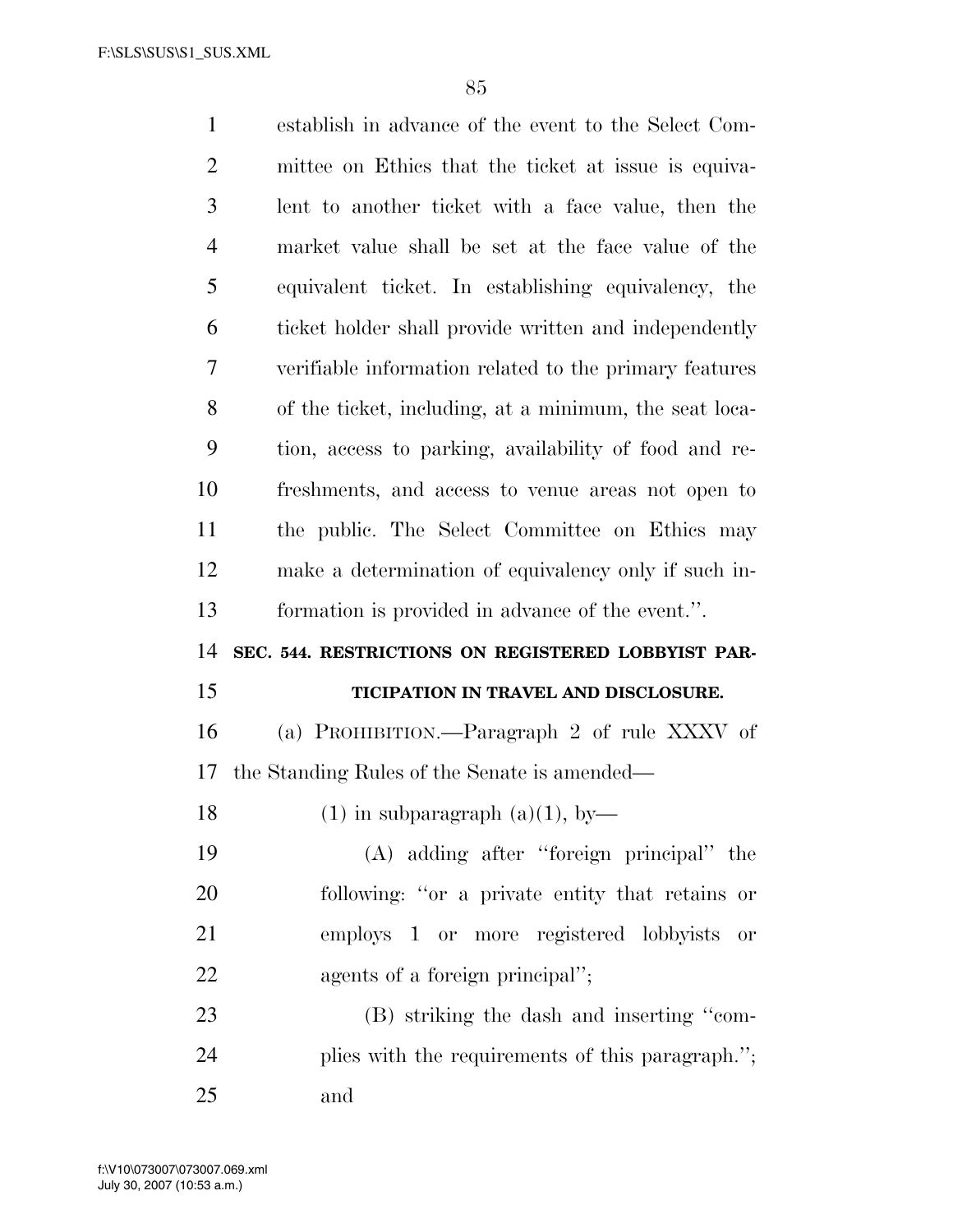1 (C) striking clauses (A) and (B);

2 (2) by redesignating subparagraph  $(a)(2)$  as subparagraph (a)(3) and adding after subparagraph 4 (a)(1) the following:

 ''(2)(A) Notwithstanding clause (1), a reimbursement (including payment in kind) to a Member, officer, or em- ployee of the Senate from an individual, other than a reg- istered lobbyist or agent of a foreign principal, that is a private entity that retains or employs 1 or more registered lobbyists or agents of a foreign principal shall be deemed to be a reimbursement to the Senate under clause (1) if—

12 ''(i) the reimbursement is for necessary trans- portation, lodging, and related expenses for travel to a meeting, speaking engagement, factfinding trip, or similar event described in clause (1) in connection with the duties of the Member, officer, or employee and the reimbursement is provided only for attend- ance at or participation for 1-day (exclusive of travel time and an overnight stay) at an event described in clause (1); or

 $\frac{1}{2}$  (ii) the reimbursement is for necessary trans- portation, lodging, and related expenses for travel to a meeting, speaking engagement, factfinding trip, or similar event described in clause (1) in connection with the duties of the Member, officer, or employee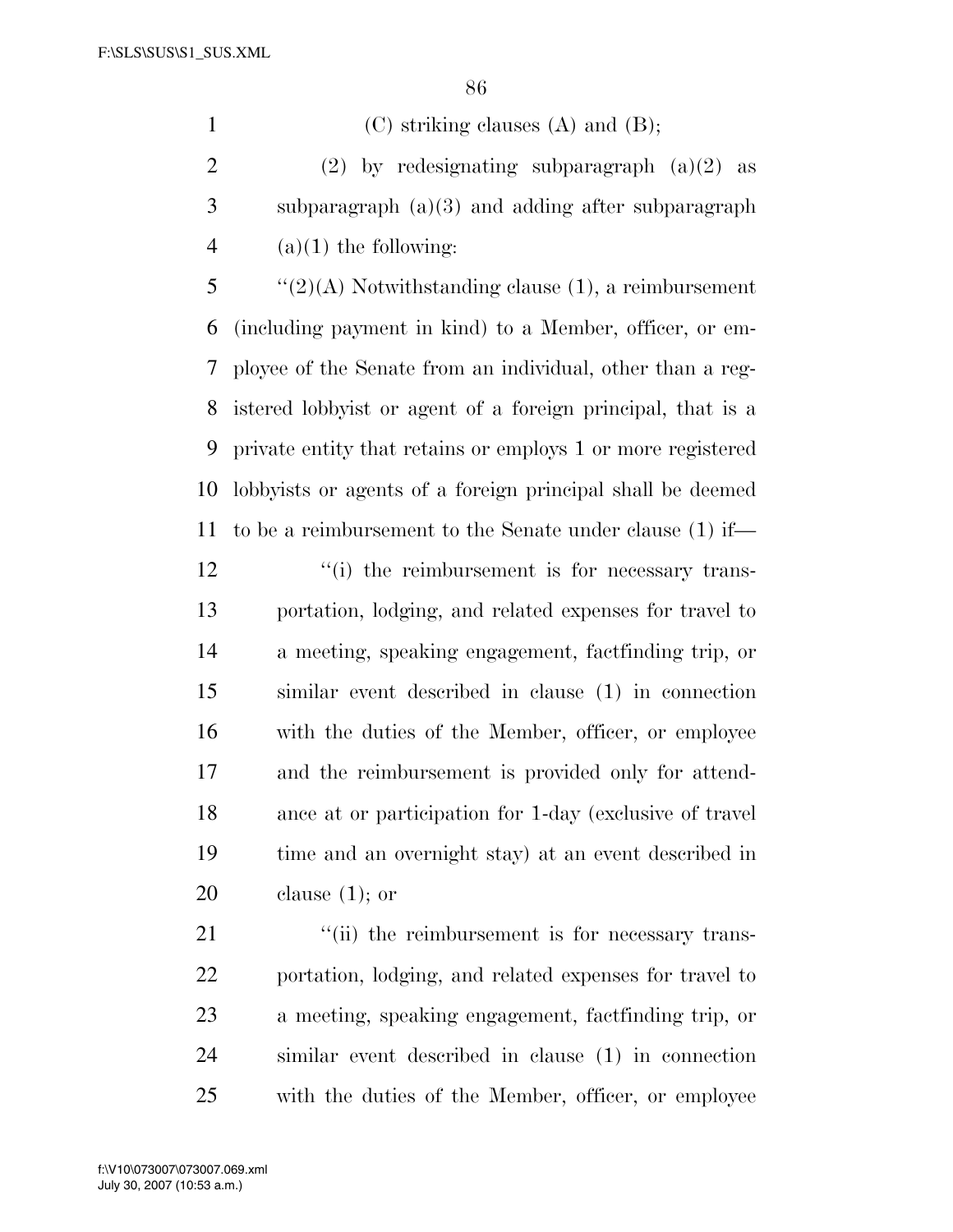and the reimbursement is from an organization des-2 ignated under section  $501(c)(3)$  of the Internal Rev-enue Code of 1986.

 ''(B) When deciding whether to preapprove a trip under this clause, the Select Committee on Ethics shall make a determination consistent with regulations issued pursuant to section 544(b) of the Honest Leadership and Open Government Act of 2007. The committee through regulations to implement subclause (A)(i) may permit a longer stay when determined by the committee to be prac- tically required to participate in the event, but in no event may the stay exceed 2 nights.'';

13 (3) in subparagraph (a)(3), as redesignated, by striking ''clause (1)'' and inserting ''clauses (1) and 15  $(2)$ ";

 (4) in subparagraph (b), by inserting before ''Each'' the following: ''Before an employee may ac- cept reimbursement pursuant to subparagraph (a), the employee shall receive advance written authoriza-20 tion from the Member or officer under whose direct 21 supervision the employee works.";

### 22 (5) in subparagraph  $(c)$ —

23 (A) by inserting before "Each" the fol- lowing: ''Each Member, officer, or employee that receives reimbursement under this para-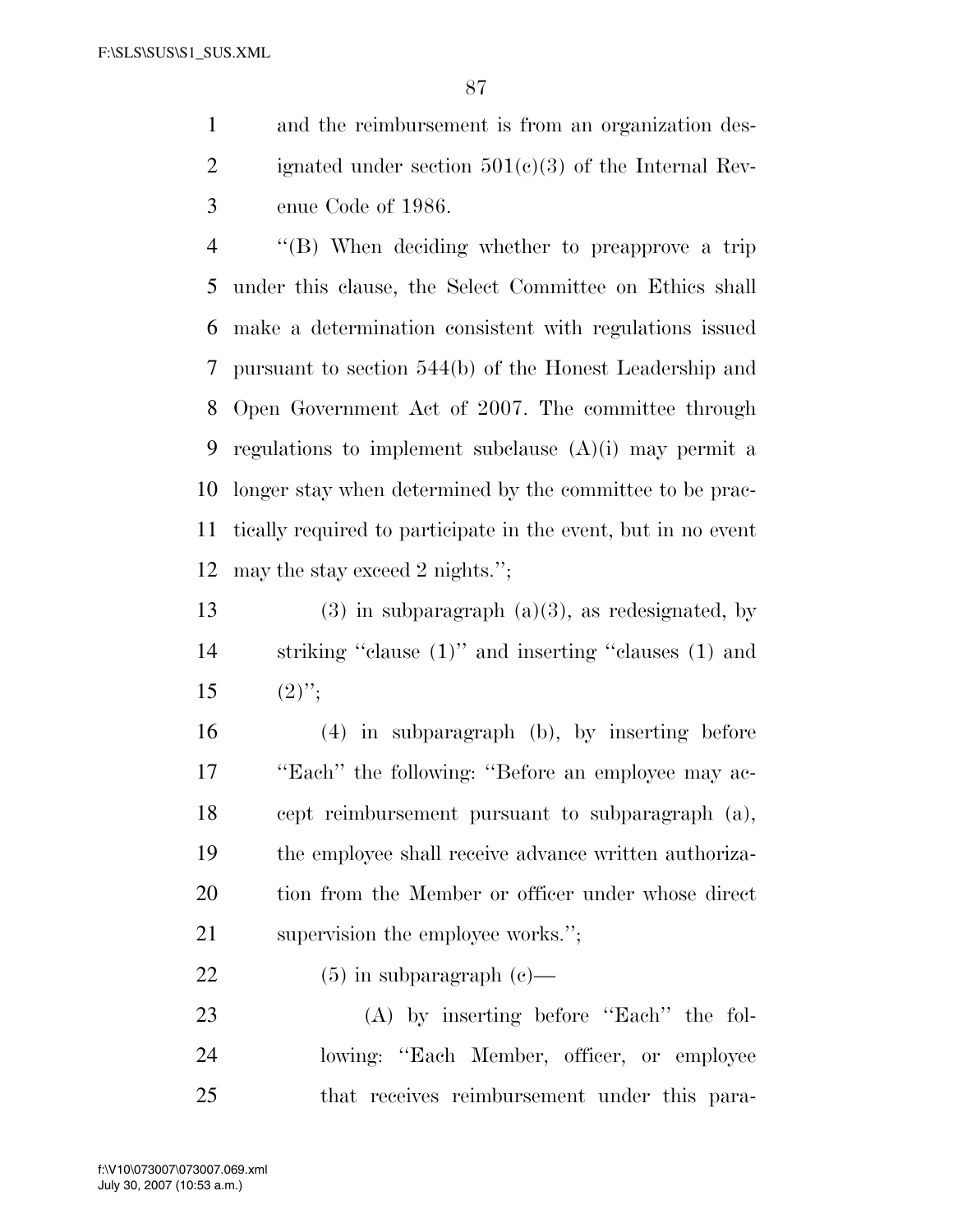| $\mathbf{1}$   | graph shall disclose the expenses reimbursed or              |
|----------------|--------------------------------------------------------------|
| $\overline{2}$ | to be reimbursed, the authorization under sub-               |
| 3              | paragraph (b) (for an employee), and a copy of               |
| $\overline{4}$ | the certification in subparagraph $(e)(1)$ to the            |
| 5              | Secretary of the Senate not later than 30 days               |
| 6              | after the travel is completed.";                             |
| 7              | (B) by striking "subparagraph $(a)(1)$ " and                 |
| 8              | inserting "this subparagraph";                               |
| 9              | $(C)$ in clause $(5)$ , by striking "and" after              |
| 10             | the semicolon;                                               |
| 11             | $(D)$ by redesignating clause $(6)$ as clause                |
| 12             | $(7)$ ; and                                                  |
| 13             | $(E)$ by inserting after clause $(5)$ the fol-               |
| 14             | lowing:                                                      |
| 15             | $``(6)$ a description of meetings and events at-             |
| 16             | tended; and";                                                |
| 17             | $(6)$ by redesignating subparagraphs $(d)$ and $(e)$         |
| 18             | as subparagraphs $(f)$ and $(g)$ , respectively;             |
| 19             | (7) by adding after subparagraph (c) the fol-                |
| 20             | lowing:                                                      |
| 21             | $\lq\lq$ (d)(1) A Member, officer, or employee of the Senate |
| 22             | may not accept a reimbursement (including payment in         |
| 23             | kind) for transportation, lodging, or related expenses       |
| 24             | under subparagraph (a) for a trip that was—                  |

July 30, 2007 (10:53 a.m.) f:\V10\073007\073007.069.xml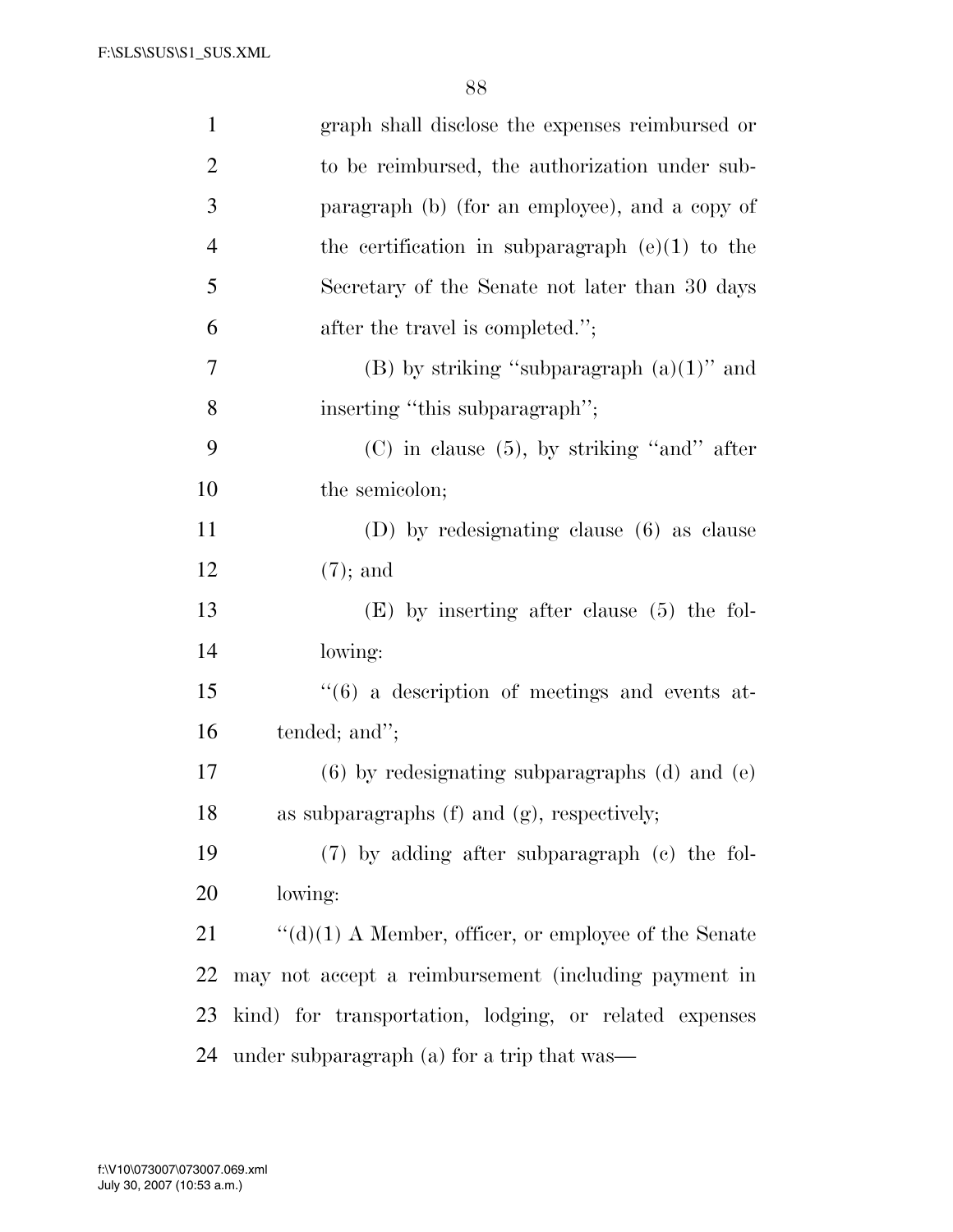| $\mathbf{1}$   | "(A) planned, organized, or arranged by or at                 |
|----------------|---------------------------------------------------------------|
| $\overline{2}$ | the request of a registered lobbyist or agent of a for-       |
| 3              | eign principal; or                                            |
| $\overline{4}$ | $\lq\lq(B)(i)$ for trips described under subparagraph         |
| 5              | $(a)(2)(A)(i)$ on which a registered lobbyist accom-          |
| 6              | panies the Member, officer, or employee on any seg-           |
| 7              | ment of the trip; or                                          |
| 8              | "(ii) for all other trips allowed under this para-            |
| 9              | graph, on which a registered lobbyist accompanies             |
| 10             | the Member, officer, or employee at any point                 |
| 11             | throughout the trip.                                          |
| 12             | $\lq(2)$ The Select Committee on Ethics shall issue reg-      |
| 13             | ulations identifying de minimis activities by registered lob- |
| 14             | by ists or foreign agents that would not violate this sub-    |
| 15             | paragraph.                                                    |
| 16             | "(e) A Member, officer, or employee shall, before ac-         |
| 17             | cepting travel otherwise permissible under this paragraph     |
|                | 18 from any source-                                           |
| 19             | $\lq(1)$ provide to the Select Committee on Ethics            |
| <b>20</b>      | a written certification from such source that—                |
| 21             | "(A) the trip will not be financed in any                     |
| 22             | part by a registered lobbyist or agent of a for-              |
| 23             | eign principal;                                               |
| 24             | $\lq\lq (B)$ the source either—                               |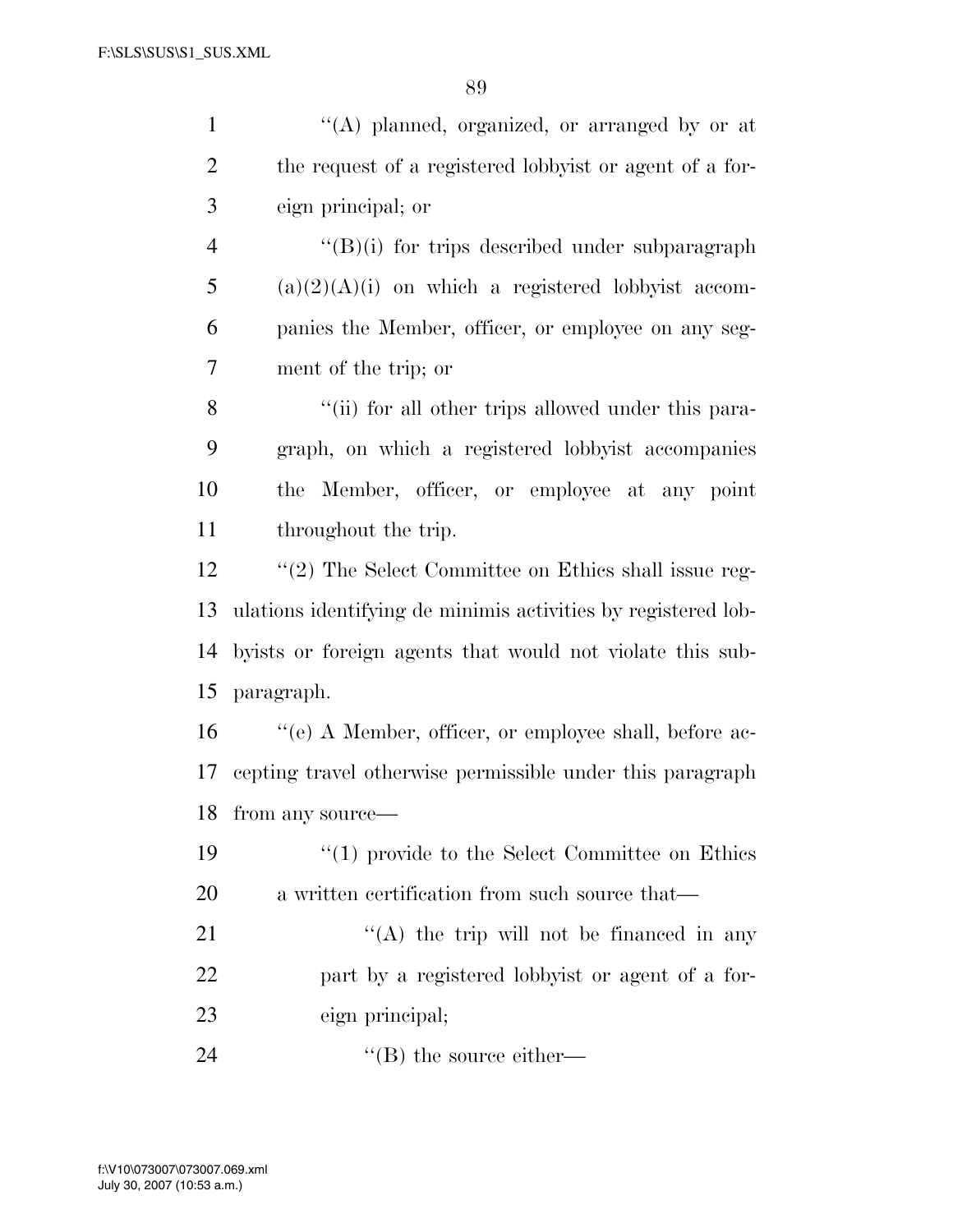| $\mathbf{1}$   | "(i) does not retain or employ reg-                 |
|----------------|-----------------------------------------------------|
| $\overline{2}$ | istered lobbyists or agents of a foreign            |
| $\mathfrak{Z}$ | principal and is not itself a registered lob-       |
| $\overline{4}$ | by ist or agent of a foreign principal; or          |
| 5              | "(ii) certifies that the trip meets the             |
| 6              | requirements of subclause (i) or (ii) of sub-       |
| 7              | paragraph $(a)(2)(A);$                              |
| 8              | $\lq\lq$ (C) the source will not accept from a reg- |
| 9              | istered lobby ist or agent of a foreign principal   |
| 10             | or a private entity that retains or employs 1 or    |
| 11             | more registered lobbyists or agents of a foreign    |
| 12             | principal, funds earmarked directly or indirectly   |
| 13             | for the purpose of financing the specific trip;     |
| 14             | and                                                 |
| 15             | $\lq\lq$ (D) the trip will not in any part be       |
| 16             | planned, organized, requested, or arranged by a     |
| 17             | registered lobbyist or agent of a foreign prin-     |
| 18             | cipal and the traveler will not be accompanied      |
| 19             | on the trip consistent with the applicable re-      |
| 20             | quirements of subparagraph $(d)(1)(B)$ by a reg-    |
| 21             | istered lobby ist or agent of a foreign principal,  |
| 22             | except as permitted by regulations issued under     |
| 23             | subparagraph $(d)(2)$ ; and                         |
| 24             | $''(2)$ after the Select Committee on Ethics has    |
| 25             | promulgated regulations pursuant to section 544(b)  |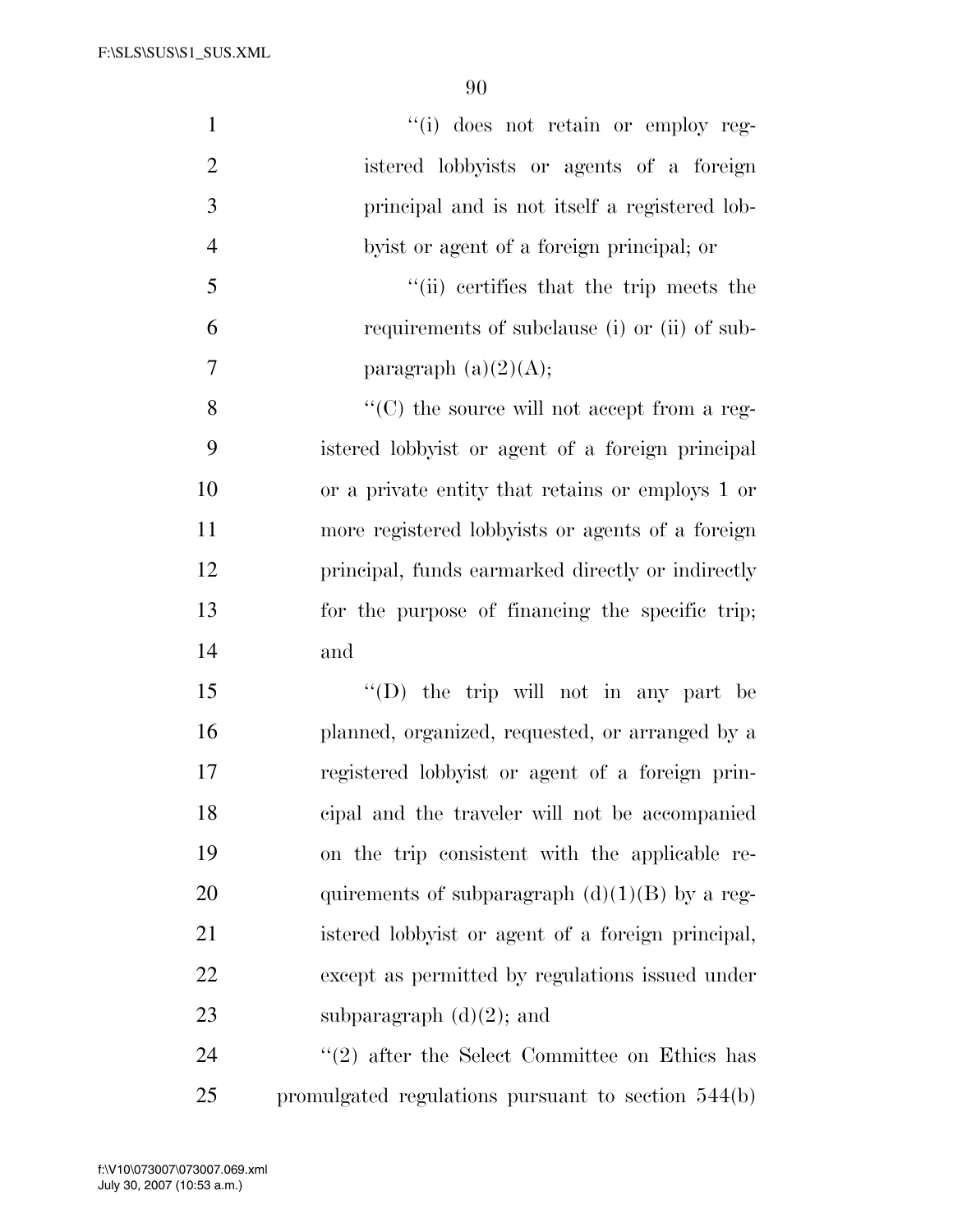|   | of the Honest Leadership and Open Government Act    |
|---|-----------------------------------------------------|
| 2 | of 2007, obtain the prior approval of the committee |
| 3 | for such reimbursement."; and                       |
|   | $(8)$ by striking subparagraph $(g)$ , as redesig-  |
| 5 | nated, and inserting the following:                 |
| 6 | "(g) The Secretary of the Senate shall make all ad- |

 vance authorizations, certifications, and disclosures filed pursuant to this paragraph available for public inspection as soon as possible after they are received, but in no event prior to the completion of the relevant travel.''.

- (b) GUIDELINES.—
- (1) IN GENERAL.—Except as provided in para- graph (4) and not later than 60 days after the date of enactment of this Act and at annual intervals thereafter, the Select Committee on Ethics shall de-velop and revise, as necessary—
- (A) guidelines, for purposes of imple- menting the amendments made by subsection (a), on evaluating a trip proposal and judging the reasonableness of an expense or expendi- ture, including guidelines related to evalu-ating—
- (i) the stated mission of the organiza-24 tion sponsoring the trip;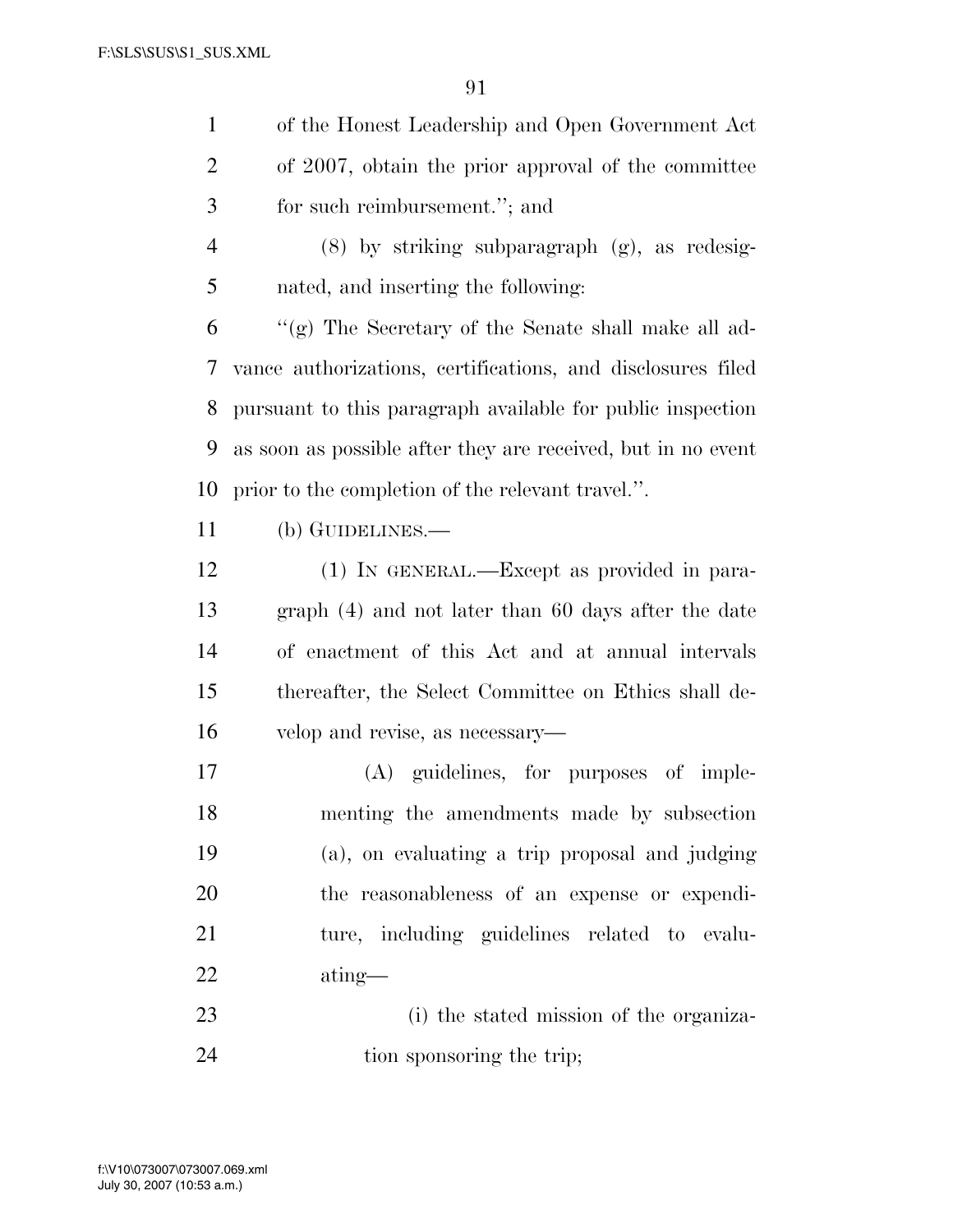| $\mathbf{1}$   | (ii) the organization's prior history of            |
|----------------|-----------------------------------------------------|
| $\overline{2}$ | sponsoring congressional trips, if any;             |
| 3              | (iii) other educational activities per-             |
| $\overline{4}$ | formed by the organization besides spon-            |
| 5              | soring congressional trips;                         |
| 6              | (iv) whether any trips previously spon-             |
| 7              | sored by the organization led to an inves-          |
| 8              | tigation by the Select Committee on Eth-            |
| 9              | ics;                                                |
| 10             | (v) whether the length of the trip and              |
| 11             | the itinerary is consistent with the official       |
| 12             | purpose of the trip;                                |
| 13             | (vi) whether there is an adequate con-              |
| 14             | nection between a trip and official duties;         |
| 15             | (vii) the reasonableness of an amount               |
| 16             | spent by a sponsor of the trip;                     |
| 17             | (viii) whether there is a direct and im-            |
| 18             | mediate relationship between a source of            |
| 19             | funding and an event; and                           |
| 20             | (ix) any other factor deemed relevant               |
| 21             | by the Select Committee on Ethics; and              |
| 22             | (B) regulations describing the information          |
| 23             | it will require individuals subject to the require- |
| 24             | ments of the amendments made by subsection          |
| 25             | (a) to submit to the committee in order to ob-      |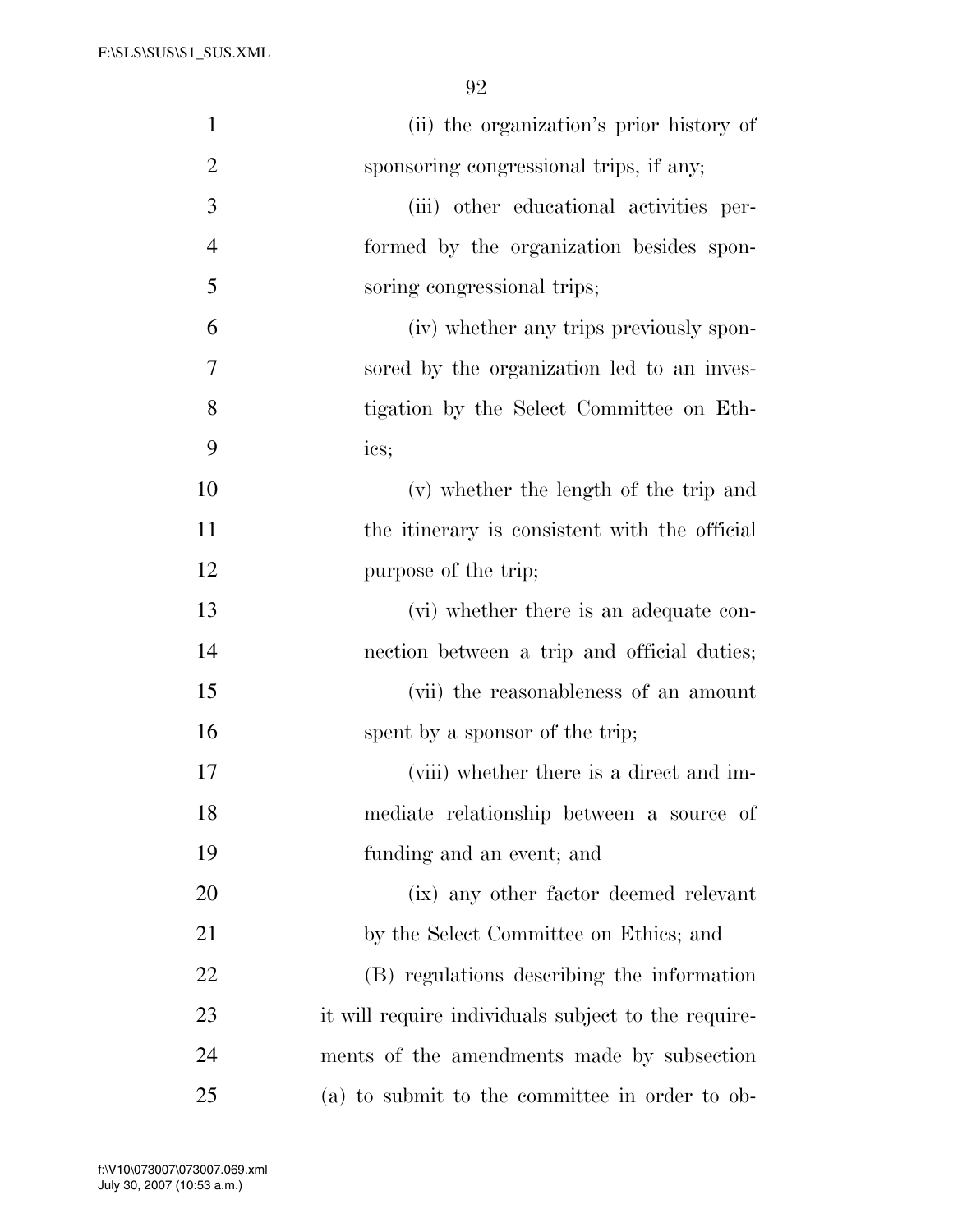tain the prior approval of the committee for 2 travel under paragraph 2 of rule XXXV of the Standing Rules of the Senate, including any re-quired certifications.

 (2) CONSIDERATION.—In developing and revis-6 ing guidelines under paragraph  $(1)(A)$ , the com- mittee shall take into account the maximum per diem rates for official Federal Government travel published annually by the General Services Adminis- tration, the Department of State, and the Depart-ment of Defense.

 (3) UNREASONABLE EXPENSE.—For purposes of this subsection, travel on a flight described in 14 paragraph  $1(c)(1)(C)(ii)$  of rule XXXV of the Stand- ing Rules of the Senate shall not be considered to be a reasonable expense.

 (4) EXTENSION.—The deadline for the initial guidelines required by paragraph (1) may be ex- tended for 30 days by the Committee on Rules and Administration.

 (c) REIMBURSEMENT FOR NONCOMMERCIAL AIR TRAVEL.—

23 (1) CHARTER RATES.—Paragraph  $1(e)(1)$  of rule XXXV of the Standing Rules of the Senate is amended by adding at the end the following: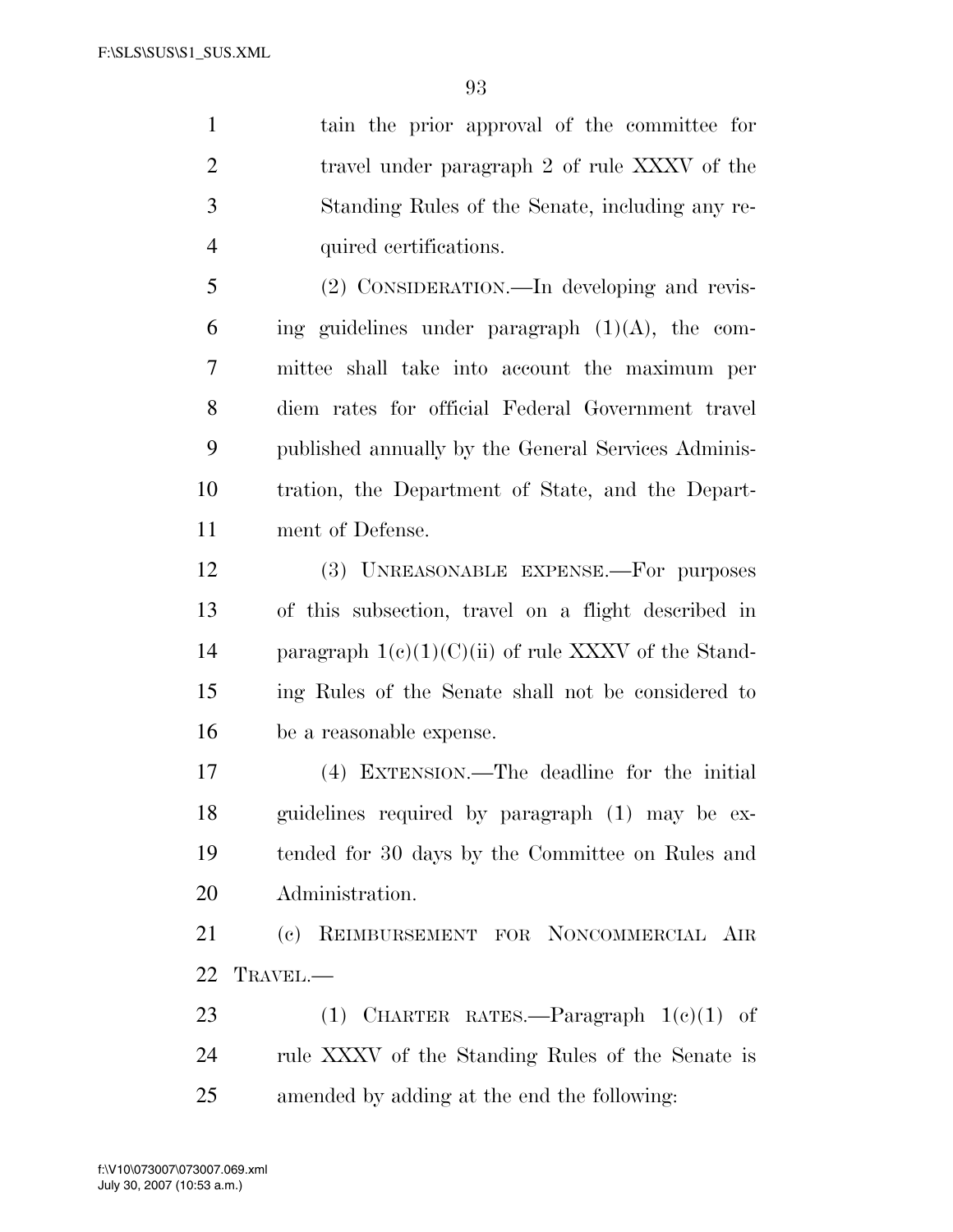| $\mathbf{1}$   | $\lq\lq$ (C)(i) Fair market value for a flight on an air- |
|----------------|-----------------------------------------------------------|
| $\overline{2}$ | craft described in item (ii) shall be the pro rata        |
| 3              | share of the fair market value of the normal and          |
| $\overline{4}$ | usual charter fare or rental charge for a comparable      |
| 5              | plane of comparable size, as determined by dividing       |
| 6              | such cost by the number of Members, officers, or          |
| 7              | employees of Congress on the flight.                      |
| 8              | "(ii) A flight on an aircraft described in this           |
| 9              | item is any flight on an aircraft that is not—            |
| 10             | "(I) operated or paid for by an air carrier               |
| 11             | or commercial operator certificated by the Fed-           |
| 12             | eral Aviation Administration and required to be           |
| 13             | conducted under air carrier safety rules; or              |
| 14             | $\lq\lq$ (II) in the case of travel which is abroad,      |
| 15             | an air carrier or commercial operator certifi-            |
| 16             | cated by an appropriate foreign civil aviation            |
| 17             | authority and the flight is required to be con-           |
| 18             | ducted under air carrier safety rules.                    |
| 19             | "(iii) This subclause shall not apply to an air-          |
| 20             | craft owned or leased by a governmental entity or by      |
| 21             | a Member of Congress or a Member's immediate              |
| 22             | family member (including an aircraft owned by an          |
| 23             | entity that is not a public corporation in which the      |
| 24             | Member or Member's immediate family member has            |
| 25             | an ownership interest), provided that the Member          |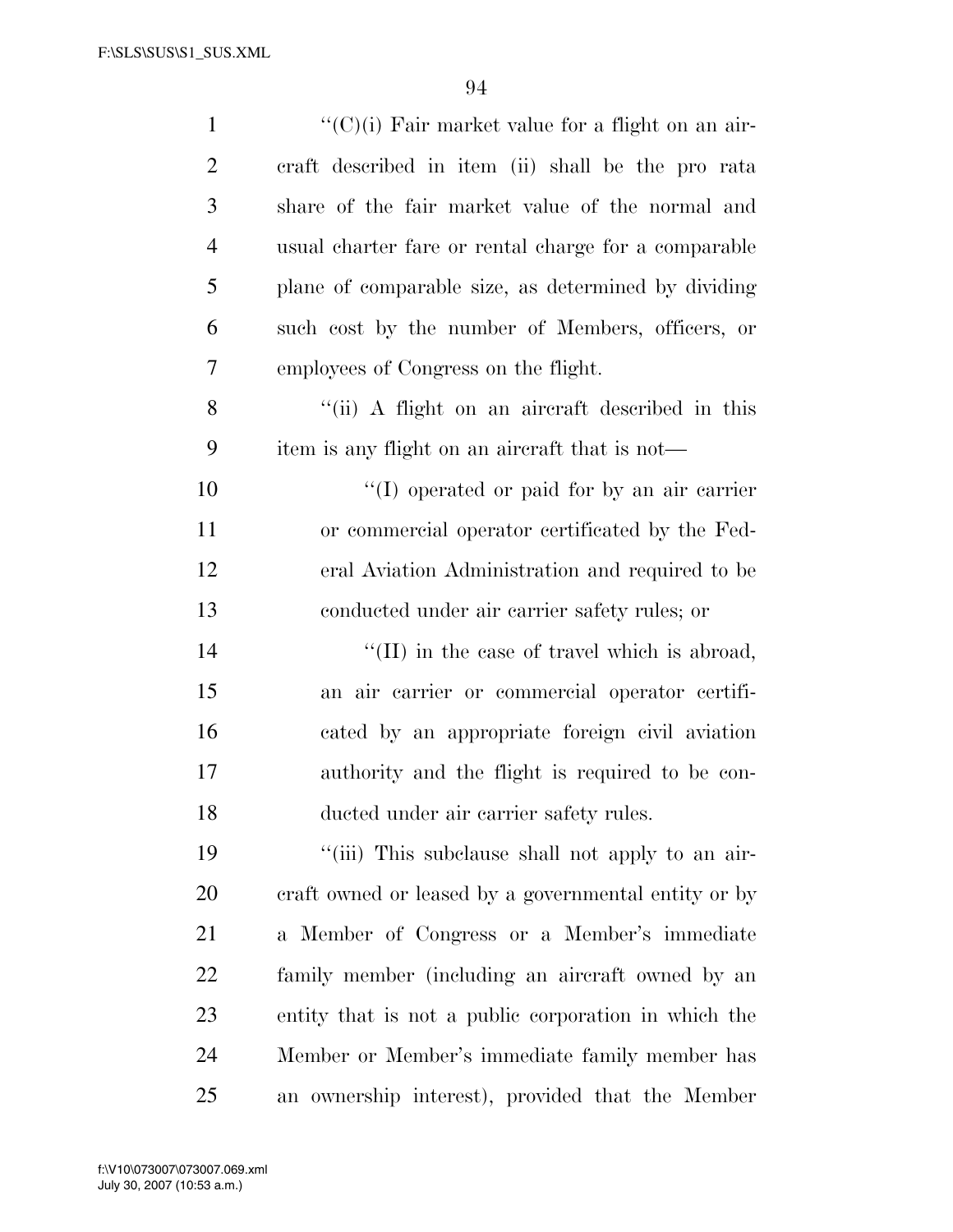does not use the aircraft anymore than the Mem- ber's or immediate family member's proportionate share of ownership allows.''.

 (2) UNOFFICIAL OFFICE ACCOUNTS.—Para- graph 1 of rule XXXVIII of the Standing Rules of the Senate is amended by adding at the end the fol-lowing:

8 "(c) For purposes of reimbursement under this rule, fair market value of a flight on an aircraft shall be deter-10 mined as provided in paragraph  $1(e)(1)(C)$  of rule XXXV.''.

 (d) REVIEW OF TRAVEL ALLOWANCES.—Not later than 90 days after the date of enactment of this Act, the Subcommittee on the Legislative Branch of the Senate Committee on Appropriations, in consultation with the Committee on Rules and Administration of the Senate, shall consider and propose, as necessary in the discretion of the subcommittee, any adjustment to the Senator's Of- ficial Personnel and Office Expense Account needed in light of the enactment of this section, and any modifica- tions of Federal statutes or appropriations measures need-ed to accomplish such adjustments.

 (e) SEPARATELY REGULATED EXPENSES.—Nothing in this section or section 541 is meant to alter treatment under law or Senate rules of expenses that are governed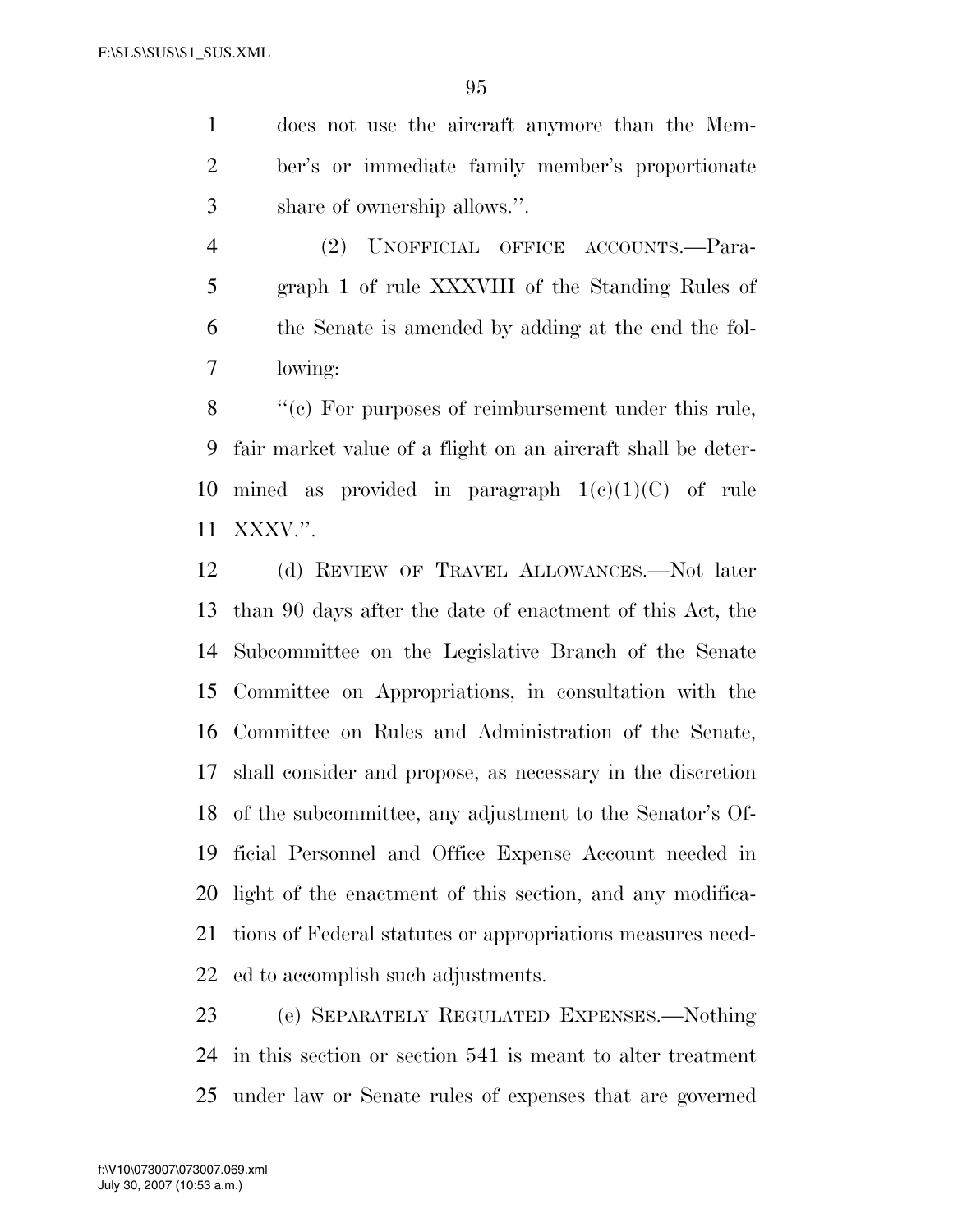by the Foreign Gifts and Decorations Act or the Mutual Educational and Cultural Exchange Act.

 (f) EFFECTIVE DATE.—The amendments made by subsections (a) and (b) shall take effect 60 days after the date of enactment of this Act or the date the Select Com- mittee on Ethics issues new guidelines as required by sub- section (b), whichever is later. Subsection (c) shall take effect on the date of enactment of this Act.

### **SEC. 545. FREE ATTENDANCE AT A CONSTITUENT EVENT.**

 (a) IN GENERAL.—Paragraph 1(c) of rule XXXV of the Standing Rules of the Senate is amended by adding at the end the following:

 ''(24) Subject to the restrictions in subpara-14 graph  $(a)(2)(A)$ , free attendance at a constituent event permitted pursuant to subparagraph (g).''.

 (b) IN GENERAL.—Paragraph 1 of rule XXXV of the Standing Rules of the Senate is amended by adding at the end the following:

 $\frac{1}{2}$  (g)(1) A Member, officer, or employee may accept an offer of free attendance in the Member's home State at a conference, symposium, forum, panel discussion, din- ner event, site visit, viewing, reception, or similar event, provided by a sponsor of the event, if—

24  $\langle A \rangle$  the cost of meals provided the Member, of-ficer, or employee is less than \$50;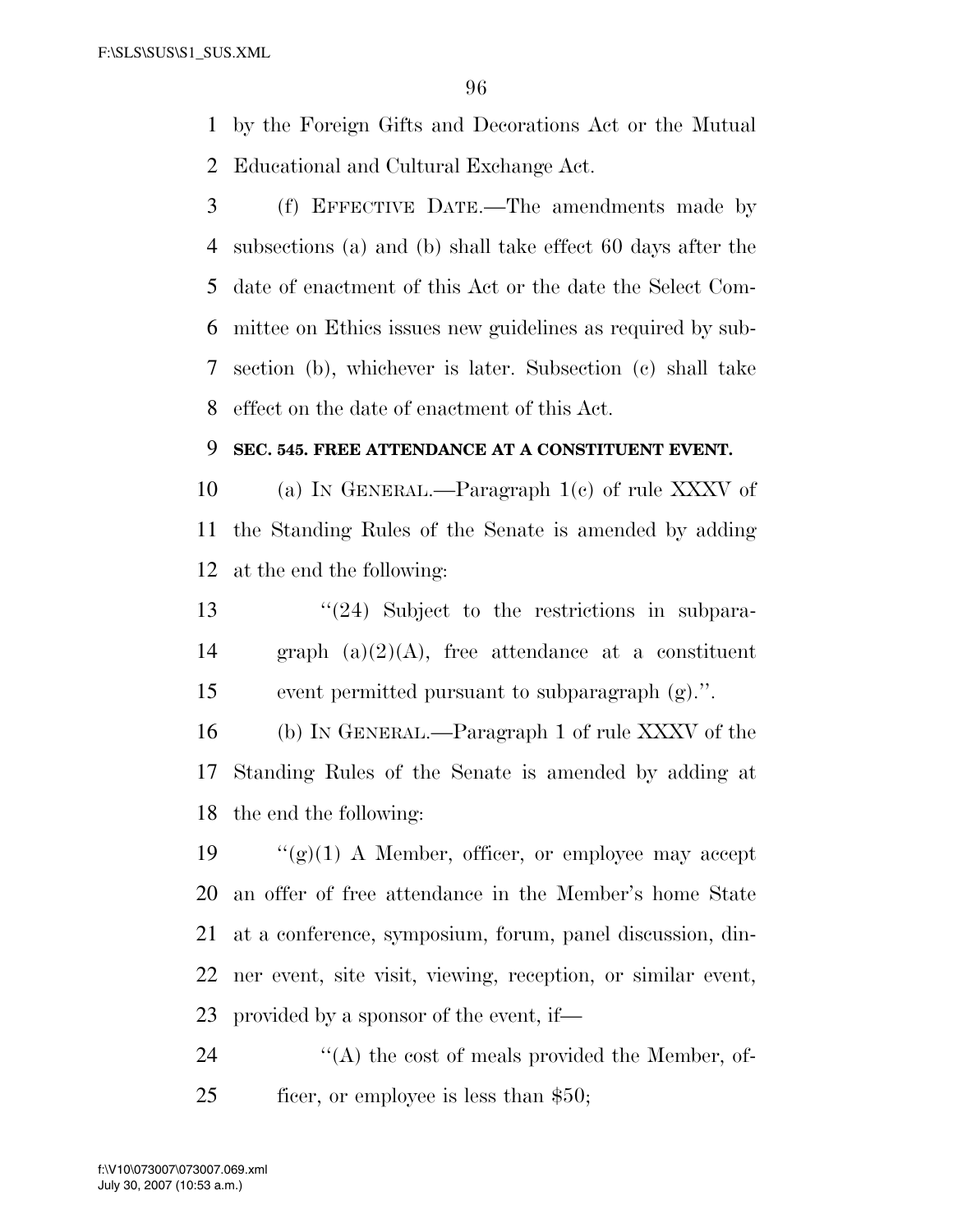''(B)(i) the event is sponsored by constituents of, or a group that consists primarily of constituents of, the Member (or the Member by whom the officer or employee is employed); and ''(ii) the event will be attended primarily by a group of at least 5 constituents of the Member (or the Member by whom the officer or employee is em- ployed) provided that a registered lobbyist shall not attend the event; and  $\langle ^{\prime\prime}(C)(i)\rangle$  the Member, officer, or employee par- ticipates in the event as a speaker or a panel partici- pant, by presenting information related to Congress or matters before Congress, or by performing a cere- monial function appropriate to the Member's, offi- cer's, or employee's official position; or ''(ii) attendance at the event is appropriate to the performance of the official duties or representa-18 tive function of the Member, officer, or employee. ''(2) A Member, officer, or employee who attends an event described in clause (1) may accept a sponsor's unso- licited offer of free attendance at the event for an accom- panying individual if others in attendance will generally be similarly accompanied or if such attendance is appro-

priate to assist in the representation of the Senate.

July 30, 2007 (10:53 a.m.) f:\V10\073007\073007.069.xml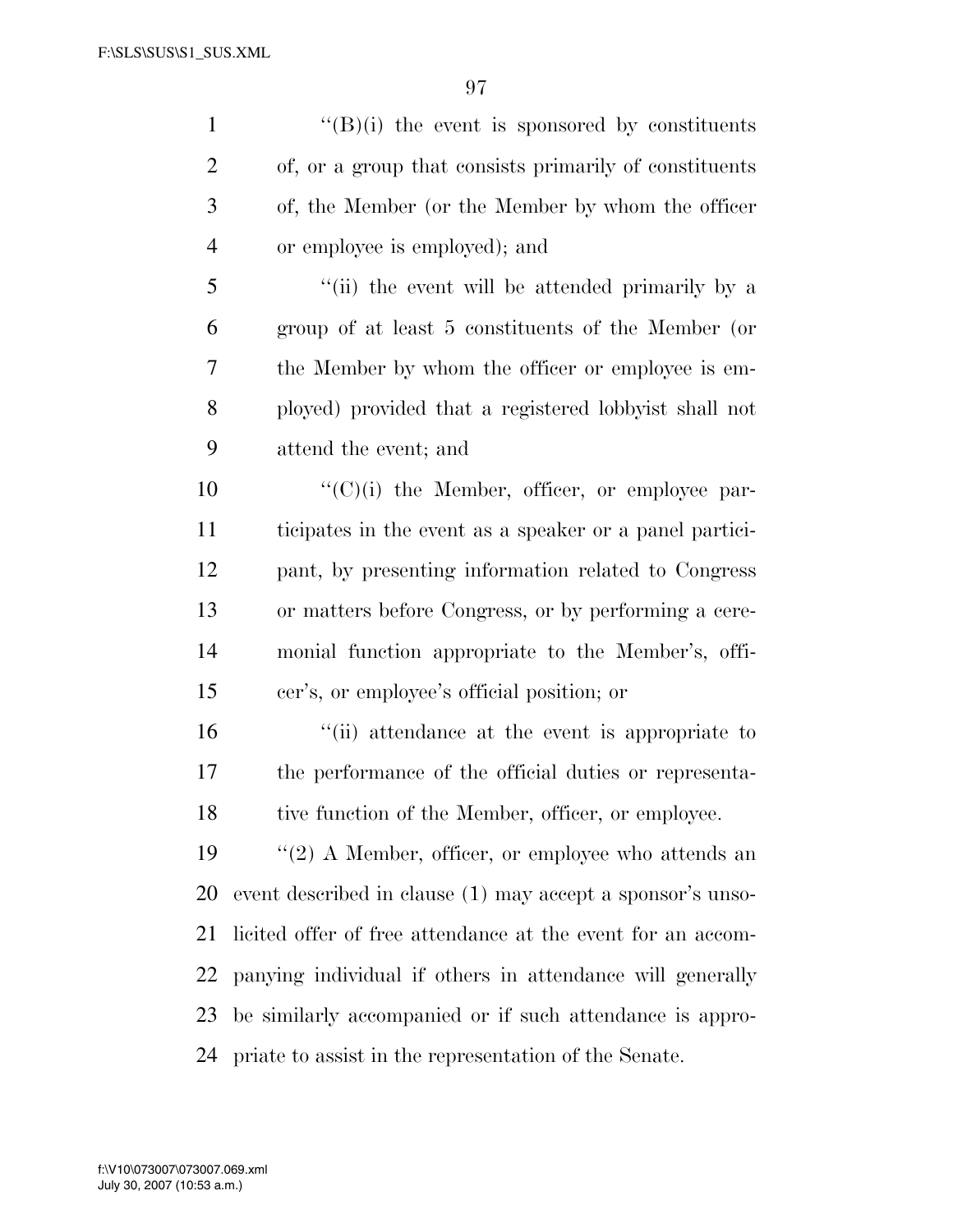''(3) For purposes of this subparagraph, the term 'free attendance' has the same meaning given such term in subparagraph (d).''.

## **SEC. 546. SENATE PRIVATELY PAID TRAVEL PUBLIC WEBSITE.**

 (a) TRAVEL DISCLOSURE.—Not later than January 1, 2008, the Secretary of the Senate shall establish a pub- licly available website without fee or without access charge, that contains information on travel that is subject to disclosure under paragraph 2 of rule XXXV of the Standing Rules of the Senate, that includes, with respect to travel occurring on or after January 1, 2008—

(1) a search engine;

 (2) uniform categorization by Member, dates of travel, and any other common categories associated with congressional travel; and

 (3) forms filed in the Senate relating to offi-cially related travel.

 (b) RETENTION.—The Secretary of the Senate shall maintain the information posted on the public Internet site of the Office of the Secretary under this section for a period not longer than 4 years after receiving the infor-mation.

 (c) EXTENSION OF AUTHORITY.—If the Secretary of the Senate is unable to meet the deadline established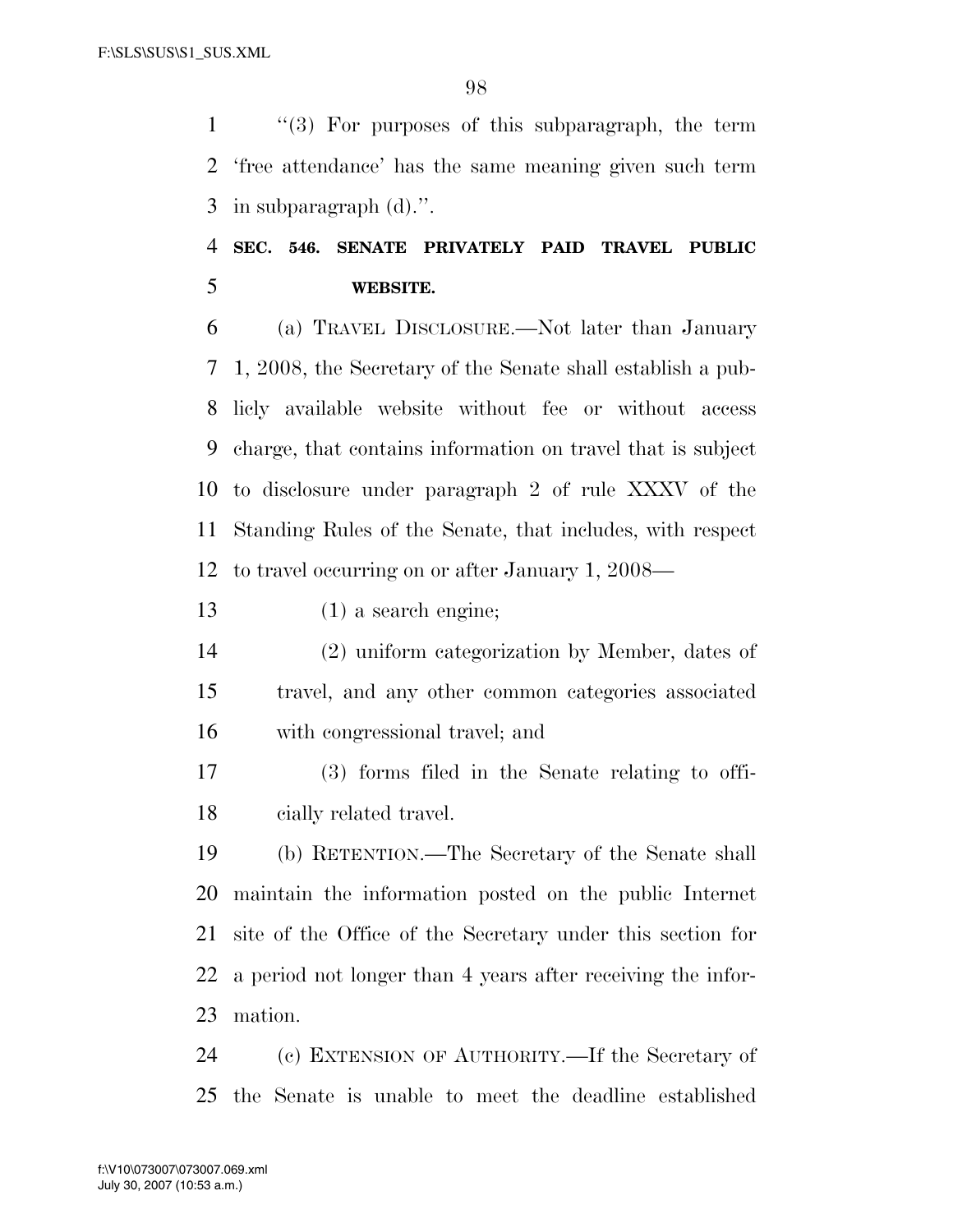under subsection (a), the Committee on Rules and Admin- istration of the Senate may grant an extension of the Sec-retary of the Senate.

 (e) AUTHORIZATION OF APPROPRIATIONS.—There are authorized to be appropriated such sums as are nec-essary to carry out this section.

### **Subtitle E—Other Reforms**

### **SEC. 551. COMPLIANCE WITH LOBBYING DISCLOSURE.**

 Rule XXXVII of the Standing Rules of the Senate is amended by—

 (1) redesignating paragraphs 10 through 13 as paragraphs 11 through 14, respectively; and

(2) inserting after paragraph 9, the following:

 ''10. Paragraphs 8 and 9 shall not apply to contacts with the staff of the Secretary of the Senate regarding compliance with the lobbying disclosure requirements of the Lobbying Disclosure Act of 1995.''.

**SEC. 552. PROHIBIT OFFICIAL CONTACT WITH SPOUSE OR** 

# **IMMEDIATE FAMILY MEMBER OF MEMBER WHO IS A REGISTERED LOBBYIST.**

 Rule XXXVII of the Standing Rules of the Senate is amended by—

 (1) redesignating paragraphs 11 through 14 as paragraphs 12 through 15, respectively; and

(2) inserting after paragraph 10, the following: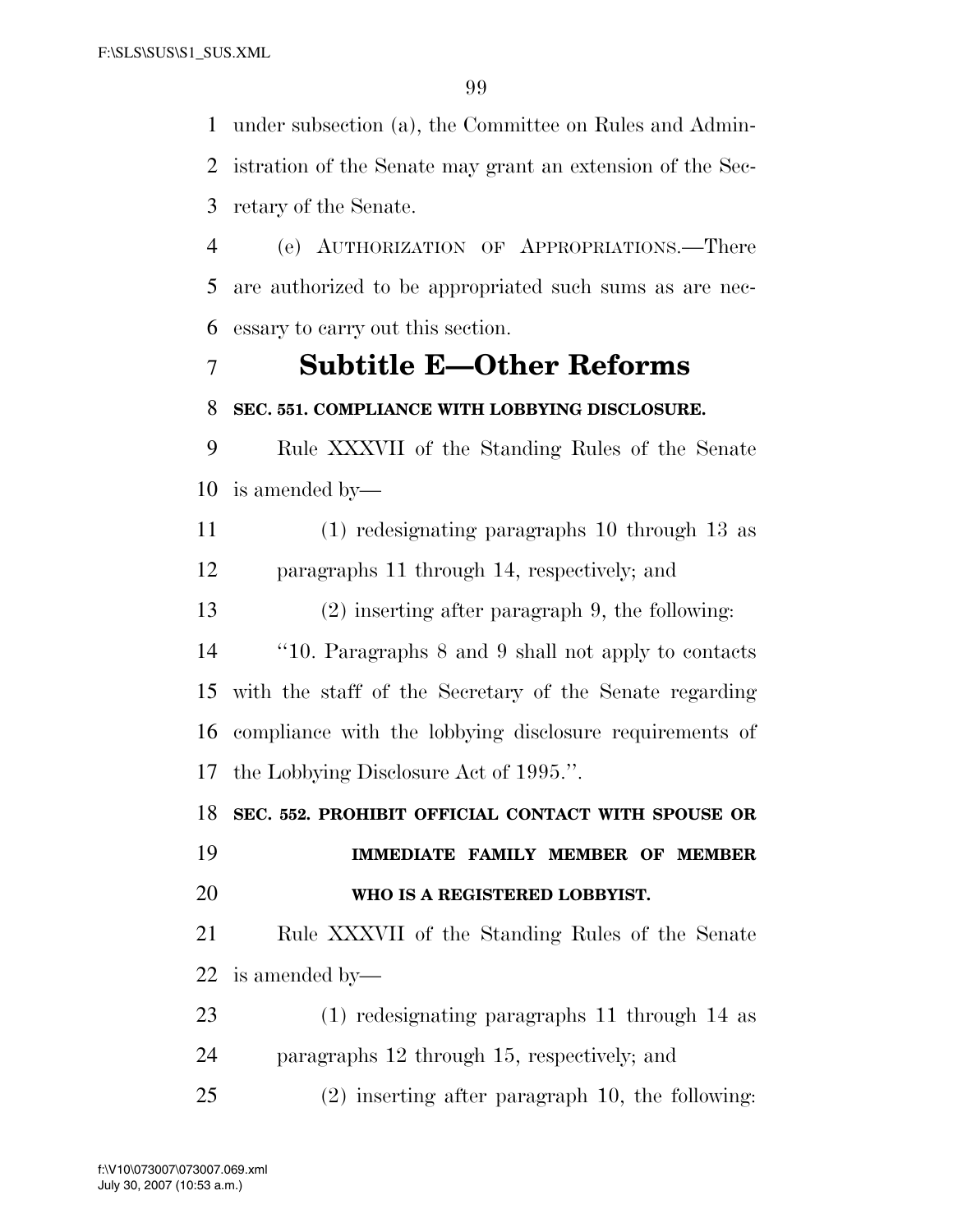''11. (a) If a Member's spouse or immediate family member is a registered lobbyist, or is employed or retained by such a registered lobbyist or an entity that hires or retains a registered lobbyist for the purpose of influencing legislation, the Member shall prohibit all staff employed or supervised by that Member (including staff in personal, committee, and leadership offices) from having any con- tact with the Member's spouse or immediate family mem- ber that constitutes a lobbying contact as defined by sec- tion 3 of the Lobbying Disclosure Act of 1995 by such person.

 ''(b) Members and employees on the staff of a Mem- ber (including staff in personal, committee, and leadership offices) shall be prohibited from having any contact that constitutes a lobbying contact as defined by section 3 of the Lobbying Disclosure Act of 1995 by any spouse of a Member who is a registered lobbyist, or is employed or retained by such a registered lobbyist.

 ''(c) The prohibition in subparagraph (b) shall not apply to the spouse of a Member who was serving as a registered lobbyist at least 1 year prior to the most recent election of that Member to office or at least 1 year prior to his or her marriage to that Member.''.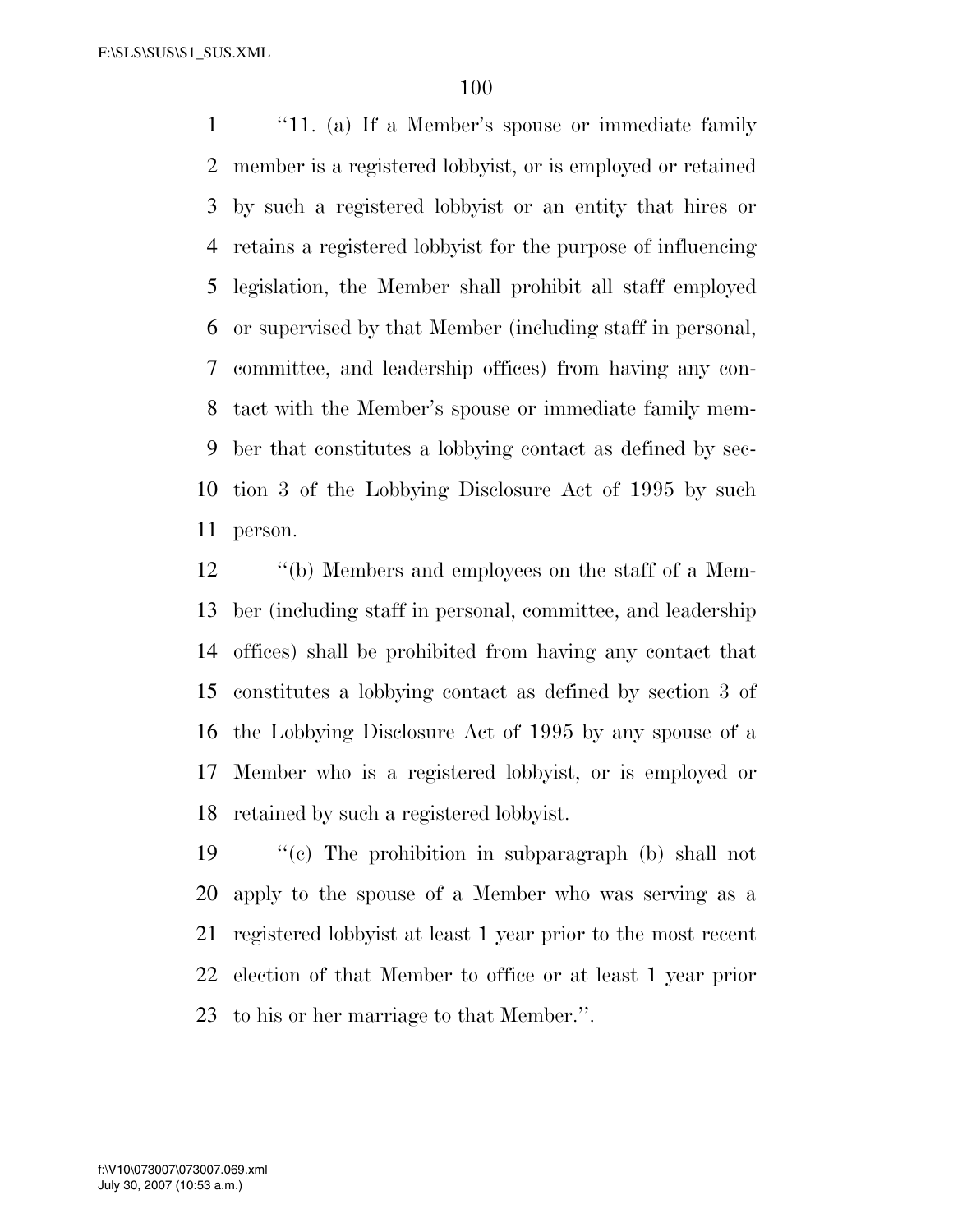**SEC. 553. MANDATORY SENATE ETHICS TRAINING FOR MEMBERS AND STAFF.** 

 (a) TRAINING PROGRAM.—The Select Committee on Ethics shall conduct ongoing ethics training and aware- ness programs for Members of the Senate and Senate staff.

 (b) REQUIREMENTS.—The ethics training program conducted by the Select Committee on Ethics shall be completed by—

 (1) new Senators or staff not later than 60 days after commencing service or employment; and (2) Senators and Senate staff serving or em- ployed on the date of enactment of this Act not later than 165 days after the date of enactment of this Act.

 **SEC. 554. ANNUAL REPORT BY SELECT COMMITTEE ON ETHICS.** 

 The Select Committee on Ethics of the Senate shall issue an annual report due no later than January 31, de-scribing the following:

 (1) The number of alleged violations of Senate 22 rules received from any source, including the number raised by a Senator or staff of the committee.

 (2) A list of the number of alleged violations that were dismissed—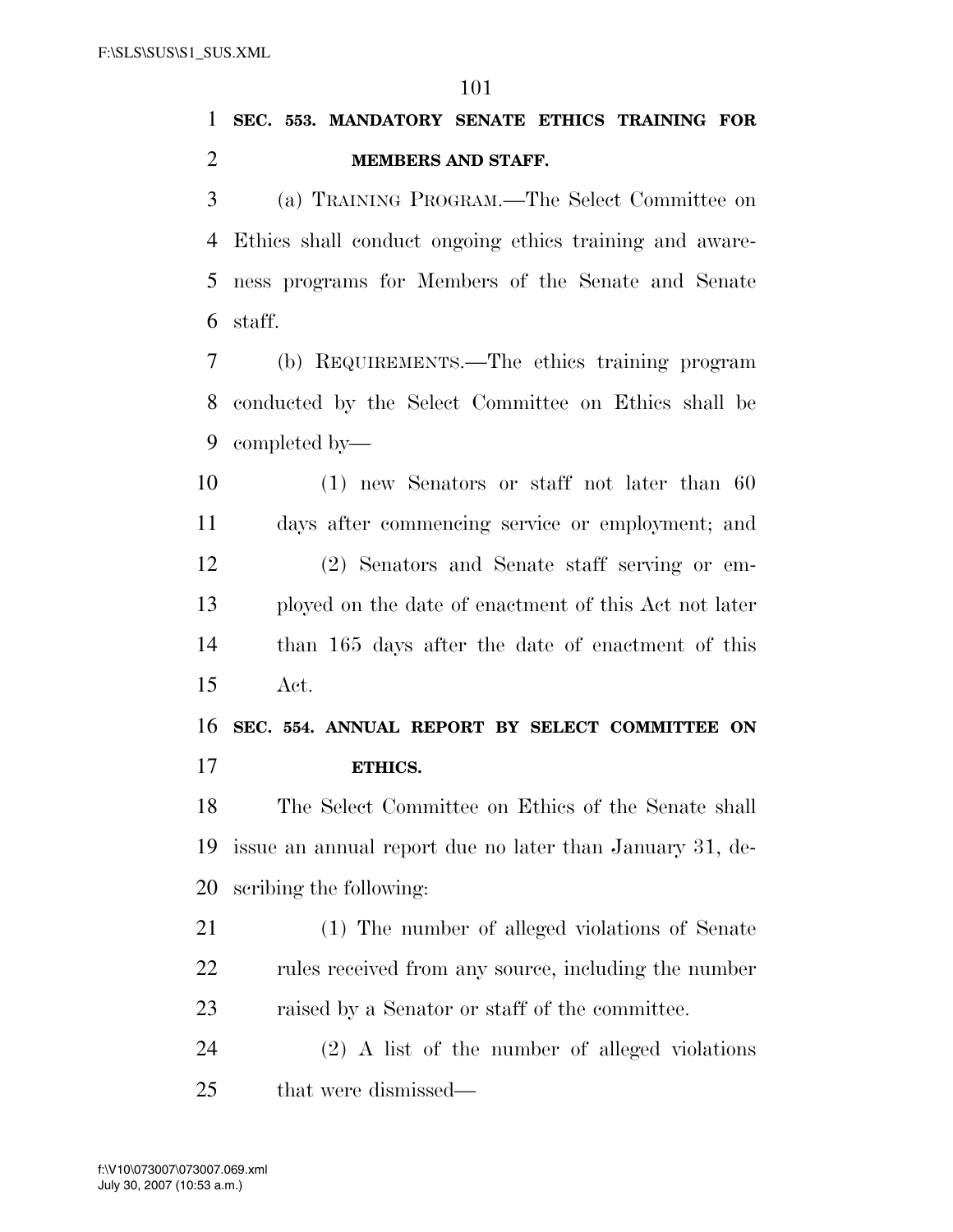| $\mathbf{1}$   | (A) for lack of subject matter jurisdiction            |
|----------------|--------------------------------------------------------|
| $\overline{2}$ | or, in which, even if the allegations in the com-      |
| 3              | plaint are true, no violation of Senate rules          |
| $\overline{4}$ | would exist; or                                        |
| 5              | (B) because they failed to provide suffi-              |
| 6              | cient facts as to any material violation of the        |
| 7              | Senate rules beyond mere allegation or asser-          |
| 8              | tion.                                                  |
| 9              | (3) The number of alleged violations in which          |
| 10             | the committee staff conducted a preliminary inquiry.   |
| 11             | (4) The number of alleged violations that re-          |
| 12             | sulted in an adjudicatory review.                      |
| 13             | (5) The number of alleged violations that the          |
| 14             | committee dismissed for lack of substantial merit.     |
| 15             | (6) The number of private letters of admonition        |
| 16             | or public letters of admonition issued.                |
| 17             | (7) The number of matters resulting in a dis-          |
| 18             | ciplinary sanction.                                    |
| 19             | (8) Any other information deemed by the com-           |
| 20             | mittee to be appropriate to describe its activities in |
| 21             | the preceding year.                                    |
| 22             | SEC. 555. EXERCISE OF RULEMAKING POWERS.               |
| 23             | The Senate adopts the provisions of this title—        |
| 24             | (1) as an exercise of the rule making power of         |
| 25             | the Senate; and                                        |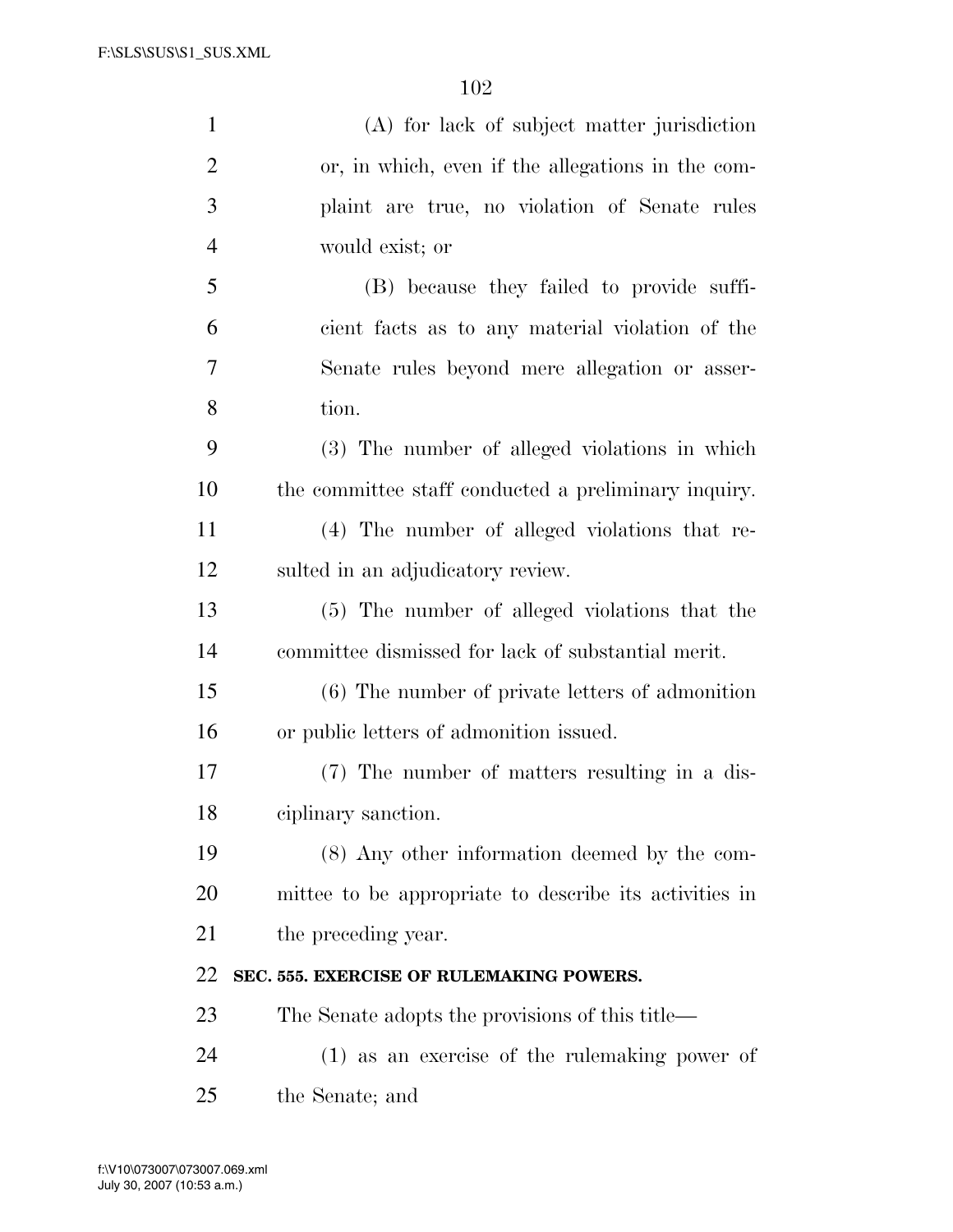(2) with full recognition of the constitutional right of the Senate to change those rules at any time, in the same manner, and to the same extent as in the case of any other rule of the Senate. **SEC. 555. EFFECTIVE DATE AND GENERAL PROVISIONS.**  Except as otherwise provided in this title, this title shall take effect on the date of enactment of this title. **TITLE VI—PROHIBITED USE OF PRIVATE AIRCRAFT SEC. 601. RESTRICTIONS ON USE OF CAMPAIGN FUNDS FOR FLIGHTS ON NONCOMMERCIAL AIRCRAFT.**  (a) RESTRICTIONS.—Section 313 of the Federal Election Campaign Act of 1971 (2 U.S.C. 439a) is amend- ed by adding at the end the following new subsection: 15 "(c) RESTRICTIONS ON USE OF CAMPAIGN FUNDS FOR FLIGHTS ON NONCOMMERCIAL AIRCRAFT.— 17 "(1) IN GENERAL.—Notwithstanding any other provision of this Act, a candidate for election for Federal office (other than a candidate who is subject to paragraph (2)), or any authorized committee of such a candidate, may not make any expenditure for a flight on an aircraft unless— 23 ''(A) the aircraft is operated by an air car- rier or commercial operator certificated by the Federal Aviation Administration and the flight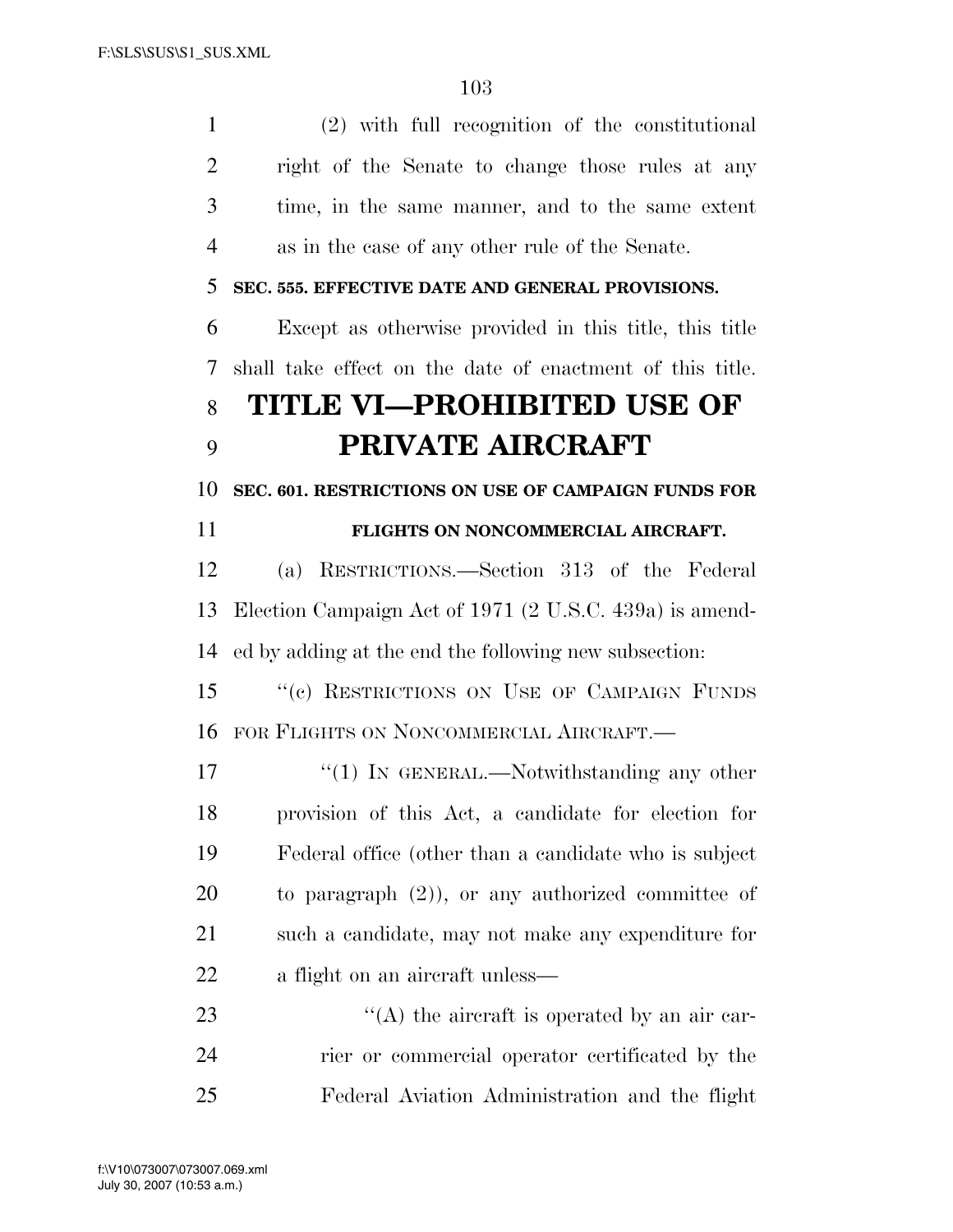is required to be conducted under air carrier safety rules, or, in the case of travel which is abroad, by an air carrier or commercial oper- ator certificated by an appropriate foreign civil aviation authority and the flight is required to be conducted under air carrier safety rules; or

 $''(B)$  the candidate, the authorized com- mittee, or other political committee pays to the owner, lessee, or other person who provides the airplane the pro rata share of the fair market value of such flight (as determined by dividing the fair market value of the normal and usual charter fare or rental charge for a comparable plane of comparable size by the number of can- didates on the flight) within a commercially rea- sonable time frame after the date on which the flight is taken.

 ''(2) HOUSE CANDIDATES.—Notwithstanding any other provision of this Act, in the case of a can- didate for election for the office of Representative in, or Delegate or Resident Commissioner to, the Con- gress, an authorized committee and a leadership PAC of the candidate may not make any expendi-24 ture for a flight on an aircraft unless—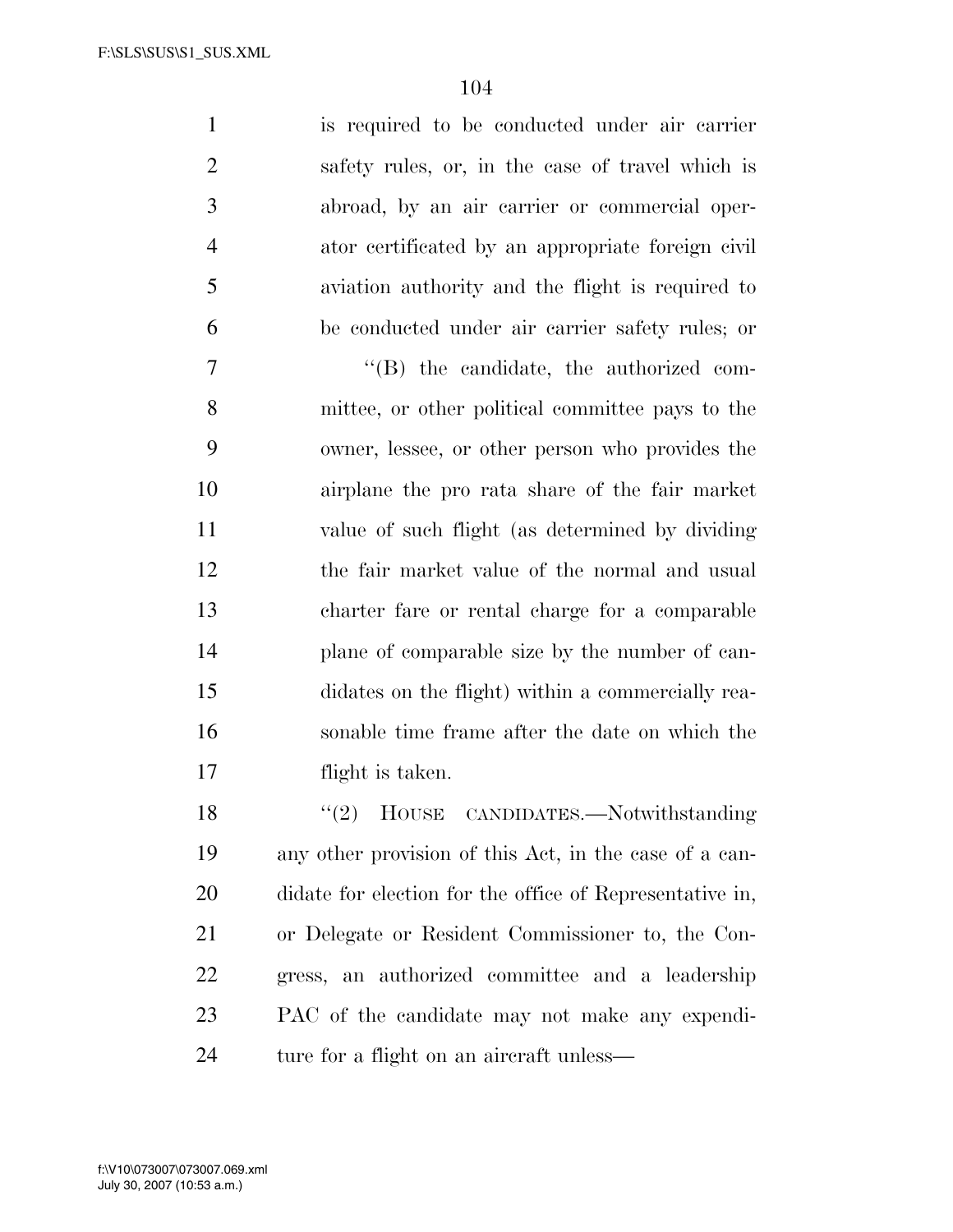| $\mathbf{1}$   | $\lq\lq$ the aircraft is operated by an air car-  |
|----------------|---------------------------------------------------|
| $\overline{2}$ | rier or commercial operator certificated by the   |
| 3              | Federal Aviation Administration and the flight    |
| $\overline{4}$ | is required to be conducted under air carrier     |
| 5              | safety rules, or, in the case of travel which is  |
| 6              | abroad, by an air carrier or commercial oper-     |
| 7              | ator certificated by an appropriate foreign civil |
| 8              | aviation authority and the flight is required to  |
| 9              | be conducted under air carrier safety rules; or   |
| 10             | $\lq\lq$ the aircraft is operated by an entity    |
| 11             | of the Federal government or the government of    |
| 12             | any State.                                        |
| 13             | "(3) EXCEPTION FOR AIRCRAFT OWNED<br>OR           |
| 14             | LEASED BY CANDIDATE.-                             |
| 15             | "(A) IN GENERAL.—Paragraphs $(1)$ and             |
| 16             | $(2)$ do not apply to a flight on an aircraft     |
| 17             | owned or leased by the candidate involved or an   |
| 18             | immediate family member of the candidate (in-     |
| 19             | eluding an aircraft owned by an entity that is    |
| 20             | not a public corporation in which the candidate   |
| 21             | or an immediate family member of the can-         |
| 22             | didate has an ownership interest), so long as     |
| 23             | the candidate does not use the aircraft more      |
| 24             | than the candidate's or immediate family mem-     |
| 25             | ber's proportionate share of ownership allows.    |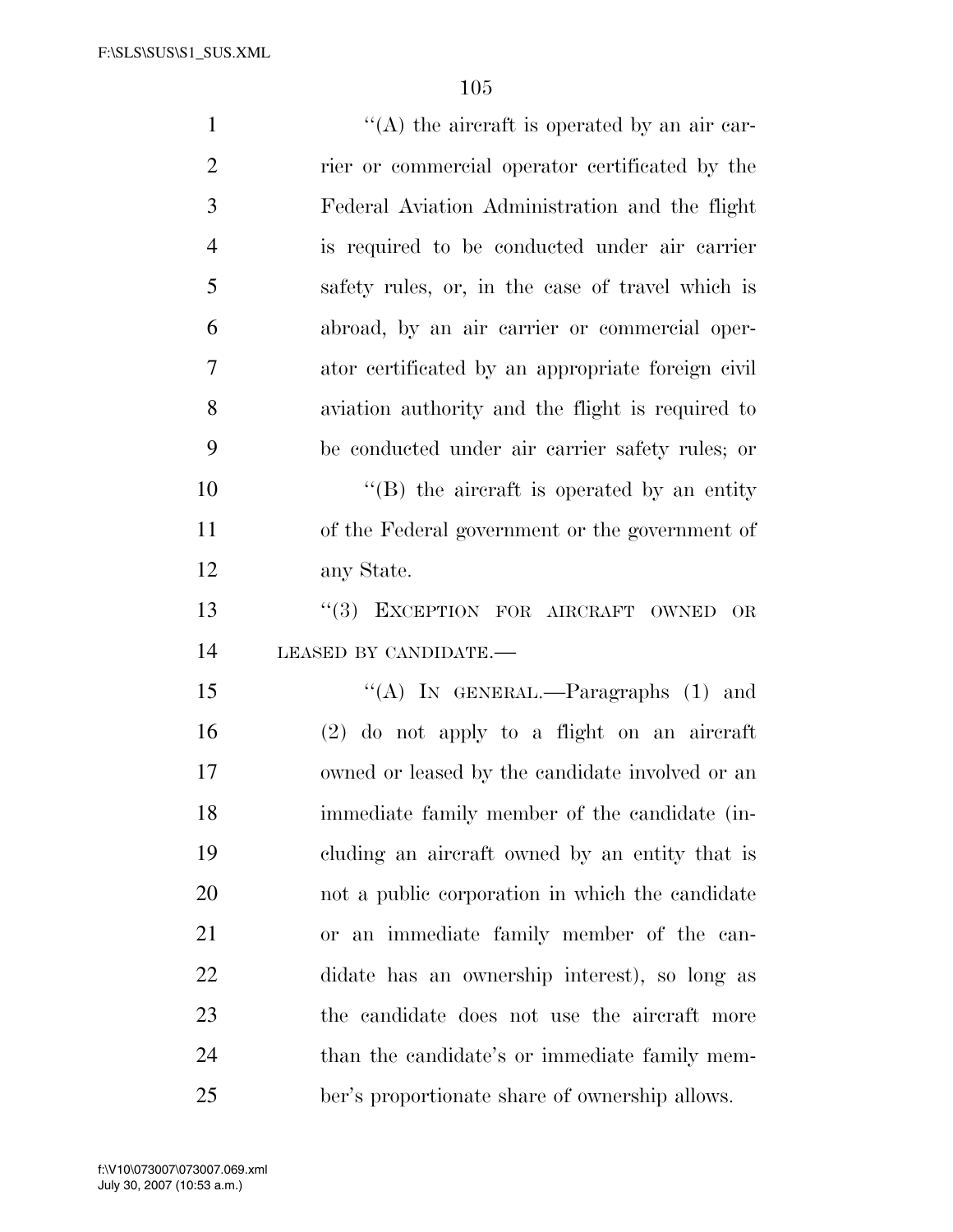| $\mathbf{1}$   | "(B) IMMEDIATE FAMILY MEMBER<br>DE-                         |
|----------------|-------------------------------------------------------------|
| $\overline{2}$ | FINED.—In this subparagraph $(A)$ , the term                |
| 3              | 'immediate family member' means, with respect               |
| $\overline{4}$ | to a candidate, a father, mother, son, daughter,            |
| 5              | brother, sister, husband, wife, father-in-law, or           |
| 6              | mother-in-law.                                              |
| 7              | $(4)$ LEADERSHIP PAC DEFINED.—In this sub-                  |
| 8              | section, the term 'leadership PAC' has the meaning          |
| 9              | given such term in section $304(i)(8)(B)$ .".               |
| 10             | (b) EFFECTIVE DATE.—The amendment made by                   |
| 11             | subsection (a) shall apply with respect to flights taken on |
| 12             | or after the date of the enactment of this Act.             |
| 13             | <b>TITLE VII-MISCELLANEOUS</b>                              |
| 14             | <b>PROVISIONS</b>                                           |
| 15             | SEC. 701. SENSE OF THE CONGRESS THAT ANY APPLICABLE         |
| 16             | RESTRICTIONS ON CONGRESSIONAL OFFI-                         |
| 17             | CIALS AND EMPLOYEES SHOULD APPLY TO                         |
| 18             | THE EXECUTIVE AND JUDICIAL BRANCHES.                        |
| 19             | It is the sense of the Congress that any applicable         |
| 20             | restrictions on congressional officials and employees in    |
| 21             | this Act should apply to the executive and judicial         |
| 22             | branches.                                                   |